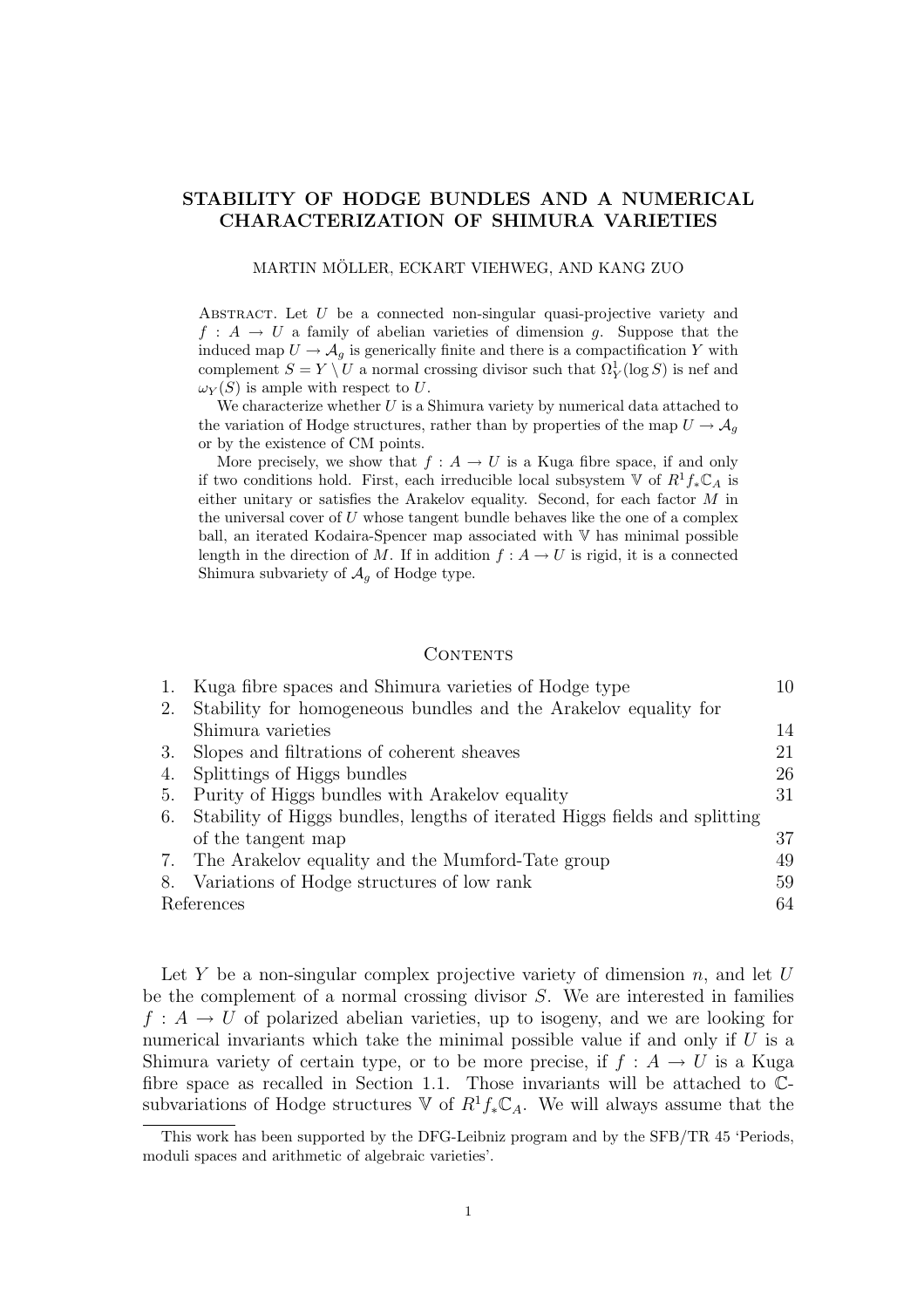family has semistable reduction in codimension one, hence that the local system  $R^1 f_* \mathbb{C}_A$  has unipotent monodromy around the components of S.

In  $[VZ04]$  we restricted ourselves to curves Y, and we gave a characterization of Shimura curves in terms of the degree of  $\Omega_Y^1(\log S)$  and the degree of the Hodge bundle  $f_*\Omega^1_{X/Y}(\log f^{-1}(S))$  for a semistable model  $f: X \to Y$  of  $A \to U$ . For infinitesimally rigid families this description was an easy consequence of Simpson's correspondence, whereas in the non-rigid case we had to use the classification of certain discrete subgroups of  $\mathbb{PSL}_2(\mathbb{R})$ . In [VZ07] we started to study families over a higher dimensional base U, restricting ourselves to the rigid case. There it became evident that one has to consider numerical invariants of all the irreducible Csubvariations of Hodge structures  $\mathbb V$  of  $R^1f_*\mathbb C_A$ , and that for ball quotients one needed some condition on the second Chern classes, or equivalently on the length of the Higgs field of certain wedge products of V. In [VZ07] we have chosen the condition that the discriminant of one of the Hodge bundles is zero. This was needed to obtain the purity of the Higgs bundles (see Definition 0.4) for the special variations of Hodge structures considered there, but it excluded several standard representations.

In this article we give a numerical characterization of a Shimura variety of Hodge type, or of a Kuga fibre space in full generality, including rigid and non-rigid ones. In order to state and to motivate the results, we need some notations.

Consider a complex polarized variation of Hodge structures  $V$  on  $U$  of weight  $k$ , as defined in [De87, page 4] (see also [Si88, page 898]), and with unipotent local monodromy around the components of S. The F-filtration on  $V_0 = V \otimes_{\mathbb{C}} \mathcal{O}_U$ extends to a filtration of the Deligne extension V of  $V_0$  to Y, again denoted by F (see [Sch73]). By Griffiths' Transversality Theorem (see [Gr70], for example) the Gauss-Manin connection  $\nabla : \mathcal{V} \to \mathcal{V} \otimes \Omega_Y^1(\log S)$  induces an  $\mathcal{O}_Y$ -linear map

$$
\mathfrak{gr}_{\mathcal{F}}(\mathcal{V})=\bigoplus_{p+q=k}E^{p,q}\xrightarrow{\bigoplus\theta_{p,q}}\bigoplus_{p+q=k}E^{p,q}\otimes\Omega_Y^1(\log S)=\mathfrak{gr}_{\mathcal{F}}(\mathcal{V})\otimes\Omega_Y^1(\log S),
$$

with  $\theta_{p,q}: E^{p,q} \to E^{p-1,q+1} \otimes \Omega_Y^1(\log S)$ . So by [Si92]  $(E = \mathfrak{gr}_{\mathcal{F}}(\mathcal{V}), \ \theta = \bigoplus \theta_{p,q}$  is the (logarithmic) Higgs bundle induced by V. We will write  $\theta^{(m)}$  for the iterated Higgs field

$$
(0.1) \quad E^{k,0} \xrightarrow{\theta_{k,0}} E^{k-1,1} \otimes \Omega_Y^1(\log S) \xrightarrow{\theta_{k-1,1}} E^{k-2,2} \otimes S^2(\Omega_Y^1(\log S)) \xrightarrow{\theta_{k-2,2}} \cdots \xrightarrow{\theta_{k-m+1,m-1}} E^{k-m,m} \otimes S^m(\Omega_Y^1(\log S)).
$$

For families of polarized abelian varieties we are considering subvariations V of the complex polarized variation of Hodge structures  $R^1 f_* \mathbb{C}_A$ . Of course, V is polarized by restricting the polarization of  $R^1 f_* \mathbb{C}_A$ , and V has weight 1. Then its Higgs field is of the form

$$
(E = E^{1,0} \oplus E^{0,1}, \theta) \quad \text{with} \quad \theta : E^{1,0} \to E^{0,1} \otimes \Omega^1_Y(\log S).
$$

The most important numerical invariant is the slope  $\mu(\mathbb{V})$  of  $\mathbb{V}$  or of the Higgs bundle  $(E, \theta)$ . Recall that the slope  $\mu(\mathcal{F})$  of a torsion free coherent sheaf  $\mathcal F$  on Y, is defined by the rational number

(0.2) 
$$
\mu(\mathcal{F}) := \frac{c_1(\mathcal{F})}{rk(\mathcal{F})} \cdot c_1(\omega_Y(S))^{\dim(Y) - 1}.
$$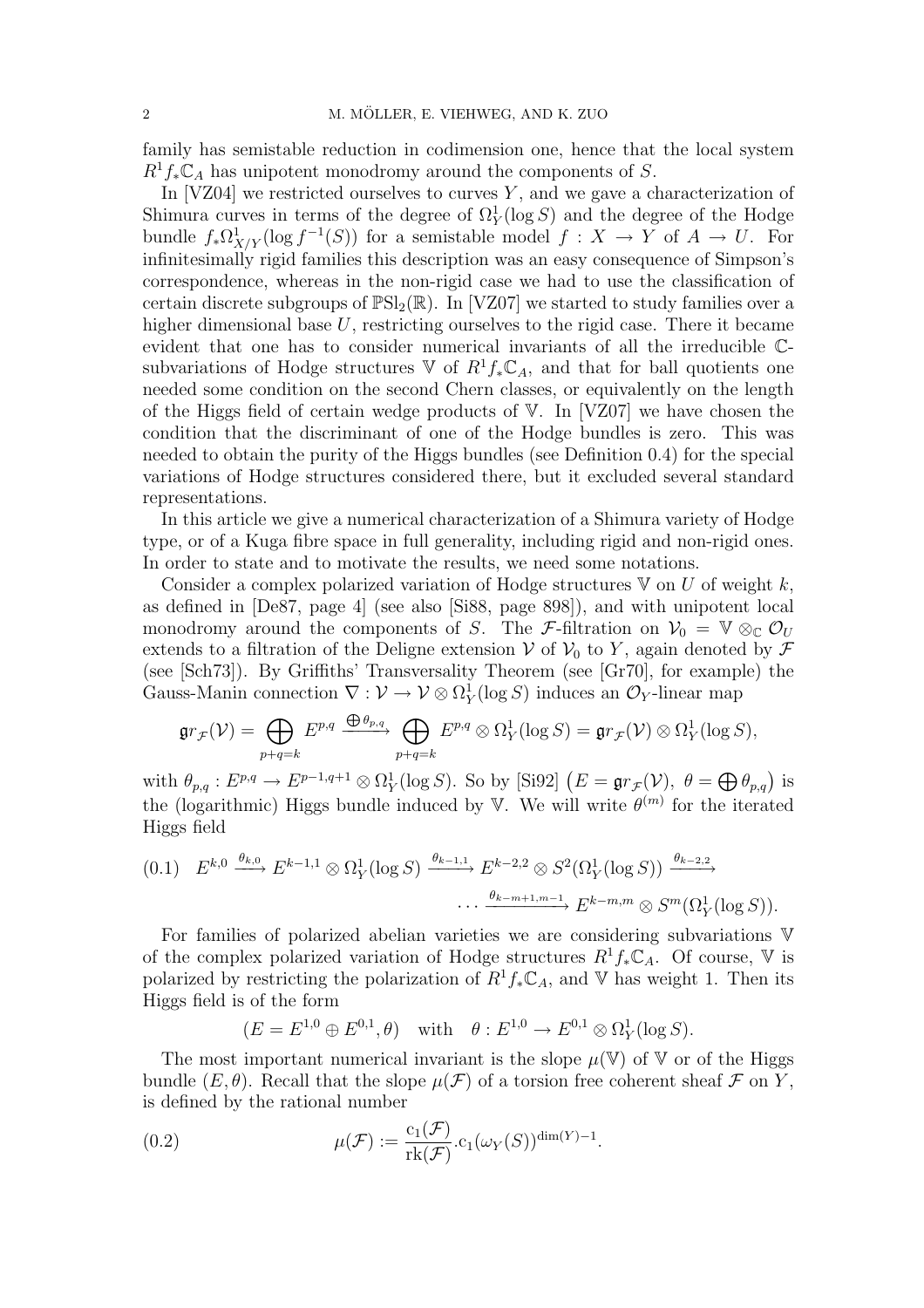Correspondingly we define  $\mu(\mathbb{V}) := \mu(E^{1,0}) - \mu(E^{0,1})$ . As we will see,  $\mu(\mathbb{V})$  is related to  $\mu$ -stability, a concept which will be defined in 3.2.

Variations of Hodge structures of weight  $k > 1$  will only occur as tensor representations of  $\mathbb{W}_{\mathbb{Q}} = R^1 f_* \mathbb{Q}_A$  or of irreducible direct factors  $\mathbb{V}$  of  $R^1 f_* \mathbb{C}_A$ , in particular in the definition of the second numerical invariant:

Given a Higgs bundle

$$
(E = E^{1,0} \oplus E^{0,1}, \ \theta : E^{1,0} \to E^{0,1} \otimes \Omega_Y^1(\log S))
$$

and some  $\ell > 0$  one has the induced Higgs bundle

$$
\bigwedge^{\ell}(E,\theta) = \Big(\bigoplus_{i=0}^{\ell} E^{\ell-i,i}, \bigoplus_{i=0}^{\ell-1} \theta_{\ell-i,i}\Big) \quad \text{with}
$$
\n
$$
(0.3) \qquad E^{\ell-m,m} = \bigwedge^{\ell-m} (E^{1,0}) \otimes \bigwedge^m (E^{0,1}) \quad \text{and with}
$$
\n
$$
\theta_{\ell-m,m} : \bigwedge^{\ell-m} (E^{1,0}) \otimes \bigwedge^{\ell} (E^{0,1}) \longrightarrow \bigwedge^{\ell-m-1} (E^{1,0}) \otimes \bigwedge^{\ell} (E^{0,1}) \otimes \Omega_Y^1(\log S)
$$

induced by  $\theta$ .

If  $\ell = \text{rk}(E^{1,0})$ , then  $E^{\ell,0} = \text{det}(E^{1,0})$ . In this case  $\langle \text{det}(E^{1,0}) \rangle$  denotes the Higgs  $\text{in } \ell = \text{rk}(E^{\ell})$ , then  $E^{\ell} = \text{det}(E^{\ell})$ . In this case  $\text{det}(E^{\ell})$  of  $\text{d}$  subbundle of  $\bigwedge^{\ell}(E, \theta)$  generated by  $\text{det}(E^{1,0})$ . Writing as in  $(0.1)$ 

$$
\theta^{(m)} = \theta_{\ell-m+1,m-1} \circ \cdots \circ \theta_{\ell,0},
$$

we define as a measure for the complexity of the Higgs field

$$
\varsigma((E,\theta)) := \text{Max}\{ m \in \mathbb{N}; \ \theta^{(m)}(\det(E^{1,0})) \neq 0 \} =
$$

$$
\text{Max}\{ m \in \mathbb{N}; \ \langle \det(E^{1,0}) \rangle^{\ell-m,m} \neq 0 \}.
$$

If  $(E, \theta)$  is the Higgs bundle of a variation of Hodge structures V we will usually write  $\varsigma(\mathbb{V}) = \varsigma((E, \theta)).$ 

We require some positivity properties of the sheaf of differential forms on the compactification  $Y$  of  $U$ :

**Assumptions 0.1.** We suppose that the compactification  $Y$  of  $U$  is a non-singular projective algebraic variety, such that  $S = Y \setminus U$  is a normal crossing divisor, and such that

•  $\Omega_Y^1(\log S)$  is nef and  $\omega_Y(S) = \Omega_Y^n(\log S)$  is ample with respect to U.

By definition a locally free sheaf  $\mathcal F$  is numerically effective (nef) if for all morphisms  $\tau: C \to Y$ , with C an irreducible curve, and for all invertible quotients N of  $\tau^*\mathcal{F}$  one has  $\deg(\mathcal{N}) \geq 0$ . An invertible sheaf  $\mathcal{L}$  is ample with respect to U if for some  $\nu \geq 1$  the sections in  $H^0(Y, \mathcal{L}^{\nu})$  generate the sheaf  $\mathcal{L}^{\nu}$  over U and if the induced morphism  $U \to \mathbb{P}(H^0(Y, \mathcal{L}^{\nu}))$  is an embedding.

If U is the base of a Kuga fibre space or more generally if the universal covering  $\pi: U \to U$  is a bounded symmetric domain, we will need a second type of condition to hold true for the compactification  $Y$  of  $U$ :

**Condition 0.2.** Assume that the universal covering  $\tilde{U}$  of U decomposes as the product  $M_1 \times \cdots \times M_s$  of irreducible bounded symmetric domains.

• Then the sheaf  $\Omega^1_Y(\log S)$  is  $\mu$ -polystable. If  $\Omega^1_Y(\log S) = \Omega_1 \oplus \cdots \oplus \Omega_{s'}$  is the decomposition as a direct sum of  $\mu$ -stable sheaves, then  $s = s'$  and for a suitable choice of the indices  $\pi^* \Omega_i|_U = \text{pr}_i^* \Omega_{M_i}^1$ .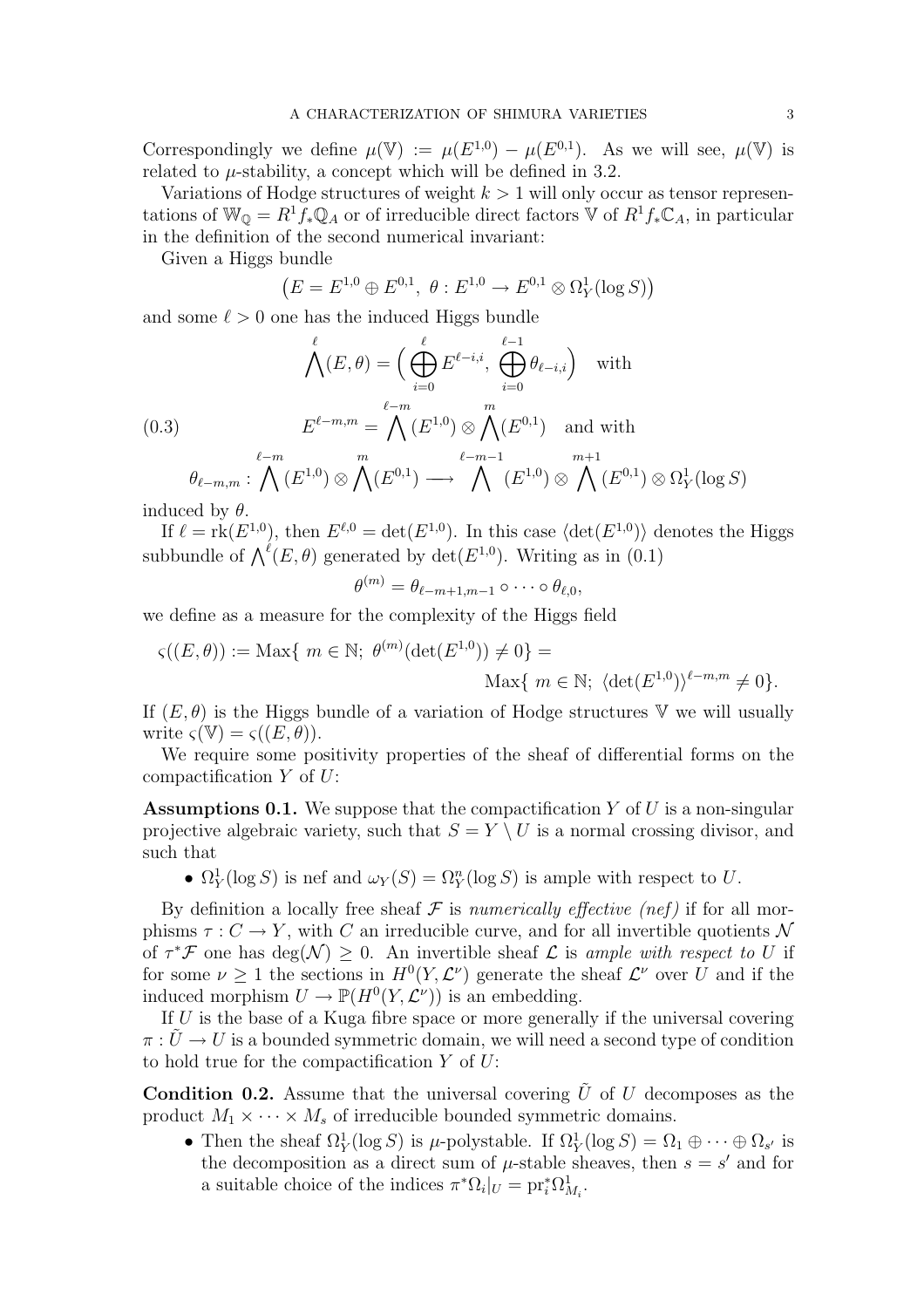As we will recall in Section 2, Mumford studied in [Mu77, Section 4] non-singular toroidal compactifications  $Y$  of some finite étale covering of the base  $U$  of a Kuga fibre space, satisfying the Assumption 0.1. As we will see later, by Yau's Uniformization Theorem [Ya93] the Assumption 0.1 implies the Condition 0.2, but in the special case of such a Mumford compactifications we will verify Condition 0.2 directly.

**Proposition 0.3.** Let  $f : A \rightarrow U$  be a Kuga fibre space, such that the induced polarized variation of Hodge structures  $\mathbb{W} = R^1 f_* \mathbb{C}_A$  has unipotent local monodromies at infinity. Then, replacing  $U$  by a finite étale covering if necessary, there exists a compactification Y satisfying the Assumption 0.1 and the Condition 0.2, such that for all irreducible non-unitary  $\mathbb C$  subvariations of Hodge structures  $\mathbb V$  of  $\mathbb W$  with Higgs bundle  $(E, \theta)$  one has:

i. There exists some  $i = i(\mathbb{V})$  such that the Higgs field  $\theta$  factorizes through

$$
\theta: E^{1,0} \longrightarrow E^{0,1}\otimes \Omega_i \stackrel{\subset}{\longrightarrow} E^{0,1}\otimes \Omega_Y^1(\log S).
$$

- ii. The 'Arakelov equality'  $\mu(\mathbb{V}) = \mu(\Omega^1_Y(\log S))$  holds.
- iii. The sheaves  $E^{1,0}$  and  $E^{0,1}$  are  $\mu$ -stable.
- iv. The sheaf  $E^{1,0} \otimes E^{0,1}$  is  $\mu$ -polystable.
- v. Assume for  $i = i(\mathbb{V})$  that  $M_i$  is a complex ball of dimension  $n_i \geq 1$ . Then

$$
\varsigma(\mathbb{V}) = \frac{\text{rk}(E^{1,0}) \cdot \text{rk}(E^{0,1}) \cdot (n_i + 1)}{\text{rk}(E) \cdot n_i}.
$$

We will verify the first four of those properties, presumably well known to experts, at the end of Section 2. The fifth one will be proved in Section 6.

The Arakelov equality in ii) is our main condition. By Lemma 2.7 its validity is independent of the compactification, as long as the Assumptions 0.1 hold. As we will see in Section 6, assuming the Arakelov equality and assuming that  $Y$  is the compactification constructed by Mumford, the properties iii) and iv) are equivalent and in case that  $M_{i(V)}$  is a complex ball they are equivalent to v), as well.

Our main interest is the question, which of the conditions stated in Proposition 0.3 will force an arbitrary family  $f : A \to U$  of abelian varieties to be a Kuga fibre space. We will need the existence of a projective compactification  $Y$  of U satisfying the Assumption 0.1. Remark however, that this condition automatically holds true for compact non-singular subvarieties  $U = Y$  of the fine moduli scheme  $\mathcal{A}_{g}^{[N]}$  of polarized abelian varieties of dimension g with a level N structure for  $N > 3$ .

Assuming 0.1, the Arakelov equality in Proposition 0.3 says that for Kuga fibre spaces certain numerical invariants take the maximal possible value. In fact, for any polarized family  $f : A \to U$  of abelian varieties and for any irreducible  $\mathbb{C}$ subvariation of Hodge structures V on U in  $R^1 f_* \mathbb{C}_A$  with Higgs bundle  $(E, \theta)$  the unipotency of the local monodromies at infinity implies by [VZ07, Theorem 1] the Arakelov type inequality

(0.4) 
$$
\mu(\mathbb{V}) = \mu(E^{1,0}) - \mu(E^{0,1}) \leq \mu(\Omega_Y^1(\log S)).
$$

The Arakelov equality

(0.5) 
$$
\mu(\mathbb{V}) = \mu(\Omega_Y^1(\log S))
$$

can only hold if  $E^{1,0}$  and  $E^{0,1}$  are both  $\mu$ -semistable.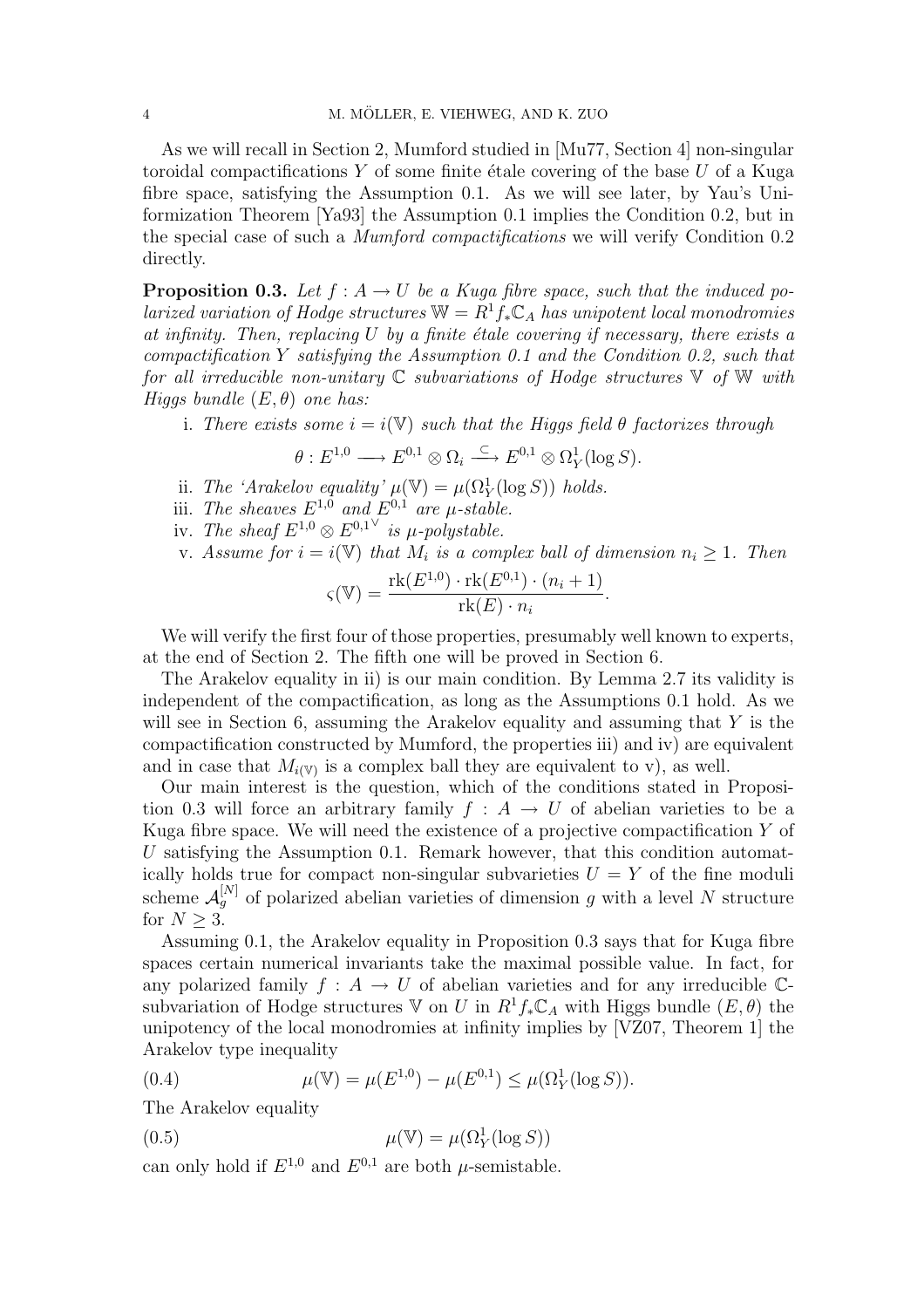For the next step, we need Yau's Uniformization Theorem ([Ya93], recalled in [VZ07, Theorem 1.4]), saying in particular that the Assumption 0.1 forces the sheaf  $\Omega_Y^1(\log S)$  to be  $\mu$ -polystable. So one has again a direct sum decomposition

(0.6) 
$$
\Omega_Y^1(\log S) = \Omega_1 \oplus \cdots \oplus \Omega_s.
$$

in  $\mu$ -stable sheaves of rank  $n_i = \text{rk}(\Omega_i)$ . We say that  $\Omega_i$  is of type A, if it is invertible, and of type B, if  $n_i > 1$  and if for all  $m > 0$  the sheaf  $S^m(\Omega_i)$  is  $\mu$ -stable. Finally it is *of type C* in the remaining cases, i.e. if for some  $m > 1$  the sheaf  $S^m(\Omega_i)$ is  $\mu$ -unstable, hence a direct sum of two or more  $\mu$ -stable subsheaves.

Let again  $\pi : \tilde{U} \to U$  denote the universal covering with covering group Γ. As in the Condition 0.2, the decomposition (0.6) of  $\Omega_Y^1(\log S)$  corresponds to a product structure

$$
(0.7) \t\t \tilde{U} = M_1 \times \cdots \times M_s,
$$

where  $n_i = \dim(M_i)$ . If  $\tilde{U}$  is a bounded symmetric domain, the  $M_i$  in 0.7 are irreducible bounded symmetric domains. If the image of the fundamental group is an arithmetic group there exists a Mumford compactification and the decomposition (0.6) coincides with the one in Condition 0.2.

Yau's Uniformization Theorem gives in addition a criterion for each  $M_i$  to be a bounded symmetric domain. In fact, if  $\Omega_i$  is of type A, then  $M_i$  is a one-dimensional complex ball. It is a bounded symmetric domain of rank  $> 1$ , if  $\Omega_i$  is of type C.

If  $\Omega_i$  is of type B, then  $M_i$  is a  $n_i$ -dimensional complex ball if and only if

(0.8) 
$$
[2 \cdot (n_i + 1) \cdot c_2(\Omega_i) - n_i \cdot c_1(\Omega_i)^2] \cdot c(\omega_Y(S))^{\dim(Y) - 2} = 0.
$$

Before being able to give the numerical characterization of Kuga fibre spaces, hence a converse of Proposition  $(0.3, i\mathbf{i})$ , and v) we will have to state some result on the splitting of variations of Hodge structures, similar to Proposition 0.3, i).

## Definition 0.4.

1. A subsheaf  $\mathcal{F} \subset E^{1,0}$  is pure of type i if the composition

 $\mathcal{F} \stackrel{\subset}{\longrightarrow} E^{1,0} \stackrel{\theta}{\longrightarrow} E^{0,1} \otimes \Omega_Y^1(\log S) \stackrel{\text{pr}}{\longrightarrow} E^{0,1} \otimes \Omega_j$ 

is zero for  $j \neq i$  and non-zero for  $j = i$ .

- 2. A variation of Hodge structures V (or the corresponding Higgs bundle  $(E^{1,0} \oplus E^{0,1}, \theta)$  is pure of type i, if  $E^{1,0}$  is pure of type i.
- 3. If  $V$  (or  $(E, \theta)$ ) is pure of type i and if  $\Omega_i$  is of type A, B, or C, we sometimes just say that  $V$  (or  $(E, \theta)$ ) is pure of type A, B, or C.

Consider the Higgs bundles  $(E, \theta_j)$  with the pure Higgs field  $\theta_j$ , given by the composite

$$
\theta_j: E^{1,0} \stackrel{\theta}{\longrightarrow} E^{0,1}\otimes \Omega^1_Y(\log S) \stackrel{\operatorname{pr}_j}{\longrightarrow} E^{0,1}\otimes \Omega_j \stackrel{\subset}{\longrightarrow} E^{0,1}\otimes \Omega^1_Y(\log S).
$$

In general  $(E, \theta_i)$  will not correspond to a variation of Hodge structures.

However if  $(E, \theta)$  is the Higgs bundle of a non-unitary variation of Hodge structures, it is pure of type i if and only if  $\theta_j$  is zero for  $j \neq i$ . Moreover one has  $\theta_i = \theta$ in this case.

Proposition 0.3, i) states that for Kuga fibre spaces the variations of Hodge structures decompose as a direct sum of pure and of unitary subvariations.

If in the decomposition (0.6) all the  $\mu$ -stable direct factors  $\Omega_i$  are of type C, hence if U is the product of bounded symmetric domains  $M_i = G_i/K_i$  of rank  $> 1$ , the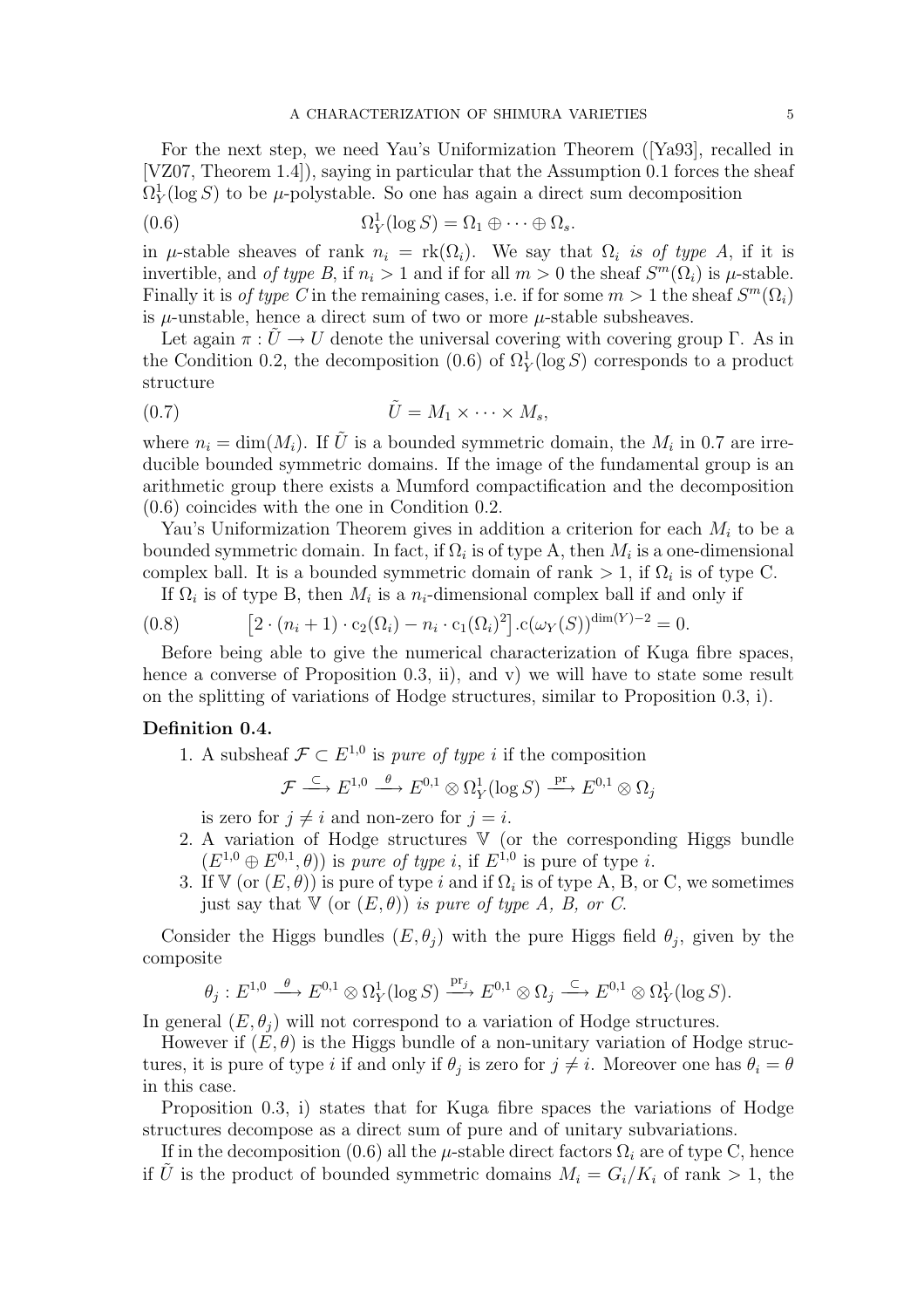Margulis Superrigidity Theorem and a simple induction argument (see the proof of Proposition 5.9) imply that up to tensor products with unitary representations each representation  $\rho$  of the fundamental group  $\Gamma$  is coming from a representation of the group  $G = G_1 \times \cdots \times G_s$ . Then by Schur's lemma the irreducibility of  $\rho$  implies that it is the tensor product of representations  $\rho_j$  of the  $G_j$ . Correspondingly an irreducible variation of Hodge structures V is the tensor product of a unitary bundle and of polarized  $\mathbb C$  variations of Hodge structures  $\mathbb V_j$  given by  $\rho_j$ . Since the weight of V is one, all the  $V_j$ , except for one, have to be variations of Hodge structures of weight zero, hence they are also unitary and the induced Higgs field is zero. So  $V$ is pure. As we will see in Proposition  $5.9$  one can extend this result to all U with  $U$  a bounded symmetric domain.

The next theorem extends this property in another way, replacing the condition that  $U$  is a bounded symmetric domain by the Arakelov equality.

Theorem 0.5. Under the Assumptions 0.1 consider an irreducible non-unitary polarized  $\mathbb{C}\text{-}variation$  of Hodge structures  $\mathbb{V}$  of weight 1 with unipotent monodromy at infinity. If  $V$  satisfies the Arakelov equality (0.5), then  $V$  is pure for some  $i = i(\mathbb{V}).$ 

The proof of Theorem 0.5 will cover most of the Sections 3, 4 and 5. We will have to consider small twists of the slopes  $\mu(\mathcal{F})$ .

Applying Simpson's correspondence [Si92] to the Higgs subbundle  $\langle \det(E^{1,0}) \rangle$  of  $\Lambda^{rk(E^{1,0})}(E,\theta)$  we will obtain in Lemma 6.2 and Lemma 6.3:

**Corollary 0.6.** Assume in Theorem 0.5 that for  $i = i(\mathbb{V})$  the sheaf  $\Omega_i$  is of type A or B. Then

(0.9) 
$$
\varsigma(\mathbb{V}) \ge \frac{\text{rk}(E^{1,0}) \cdot \text{rk}(E^{0,1}) \cdot (n_i+1)}{\text{rk}(E) \cdot n_i}.
$$

If  $\Omega_i$  is invertible, hence of type A, we will see in Lemma 6.3 that both the left hand side and the right hand side of 0.9 are equal to  $rk(E^{1,0})$ .

The main result of this article characterizes a Kuga fibre space as a family of abelian varieties  $f : A \to U$  for which the slopes  $\mu(\mathbb{V})$  are maximal and the complexity  $\varsigma(\mathbb{V})$  is minimal for all C-subvariations of Hodge structures  $\mathbb{V} \subset R^1 f_* \mathbb{C}_A$ :

**Theorem 0.7.** Let  $f : A \rightarrow U$  be a family of polarized abelian varieties such that  $R^1f_*\mathbb{C}_A$  has unipotent local monodromies at infinity, and such that the induced morphism  $U \rightarrow A_g$  is generically finite. Assume that U has a projective compactification Y satisfying the Assumptions 0.1. The the following two conditions are equivalent:

- a. There exists an étale covering  $\tau : U' \to U$  such that  $f' : A' = A \times_U U' \to U'$ is a Kuga fibre space.
- b. For each irreducible subvariation of Hodge structures  $\mathbb {V}$  of  $R^1f_*\mathbb{C}_A$  with Higgs bundle  $(E, \theta)$  one has:

1. Either  $\nabla$  is unitary or the Arakelov equality  $\mu(\nabla) = \mu(\Omega_Y^1(\log S))$  holds.

2. If for a  $\mu$ -stable direct factor  $\Omega_i$  of  $\Omega_Y^1(\log S)$  of type B the composition

$$
\theta_i: E^{1,0} \xrightarrow{\theta} E^{0,1} \otimes \Omega_Y^1(\log S) \xrightarrow{\text{pr}} E^{0,1} \otimes \Omega_i \xrightarrow{\subset} E^{0,1} \otimes \Omega_Y^1(\log S)
$$
  
is non-zero, then  $\varsigma((E, \theta_i)) = \frac{\text{rk}(E^{1,0}) \cdot \text{rk}(E^{0,1}) \cdot (n_i + 1)}{\text{rk}(E) \cdot n_i}.$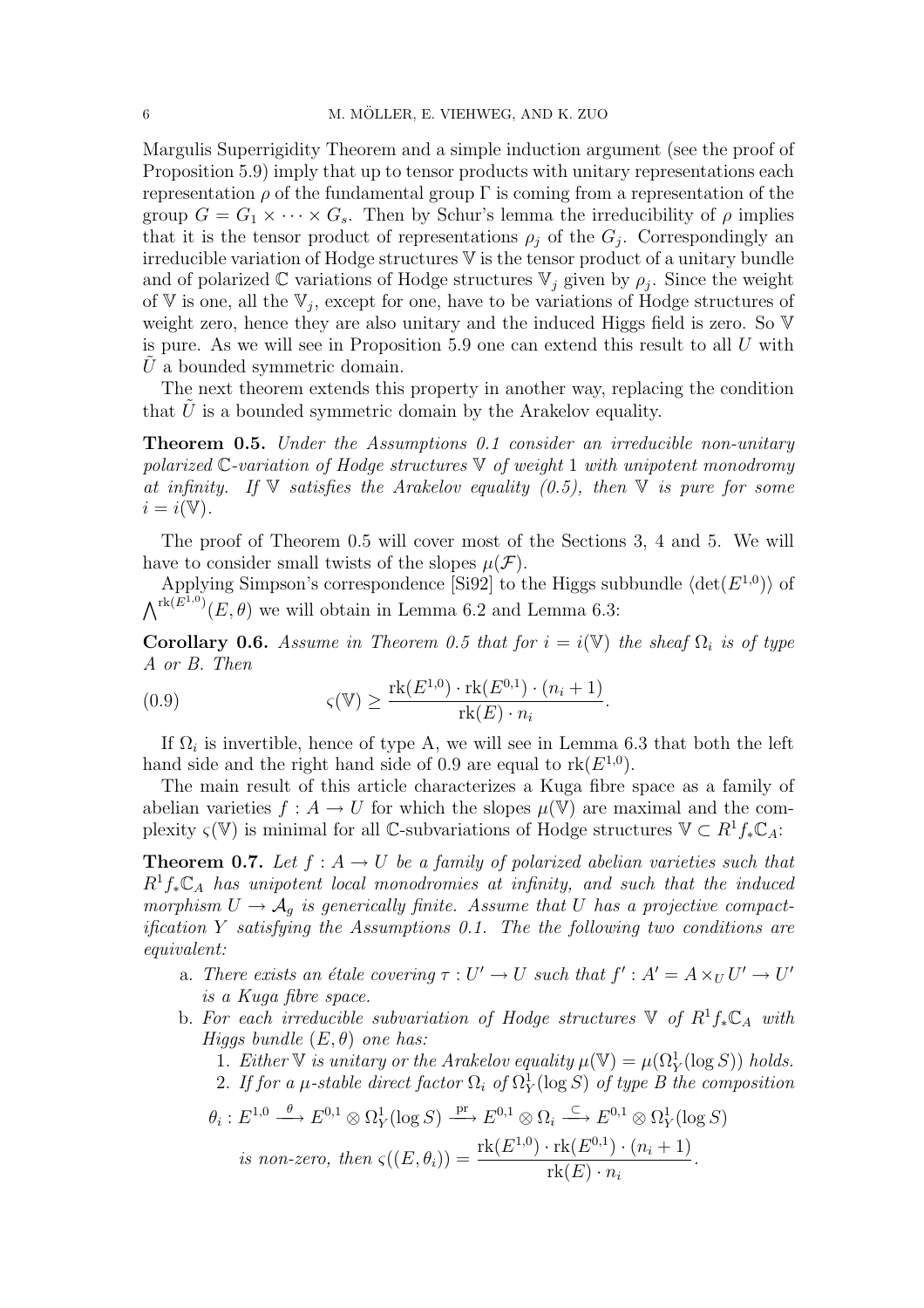If under the assumption a) or b)  $f : A \rightarrow U$  is infinitesimally rigid, then U' is a Shimura variety of Hodge type.

Remark that the condition 1) in part b) of Theorem 0.7 implies that in part 2)  $\theta = \theta_i$  and that  $i = i(\mathbb{V})$ .

We call  $f : A \to U$  rigid, if the induced morphism  $U \to A_g$  to the moduli stack has no non-trivial deformations, hence if there is no smooth projective morphism  $\hat{f}$ :  $\hat{A} \to U \times T$  with  $\dim(T) > 0$  and extending f, such that the induced morphism  $U\times T\to \mathcal{A}_q$  is generically finite. In a similar way,  $f:A\to U$  is called infinitesimally rigid, if the morphism from  $U$  to the moduli stack has no infinitesimal deformations. Using Faltings' description of the infinitesimal deformations (see [Fa83]) this holds if and only if there are no antisymmetric endomorphisms of the variation of Hodge structures pure of type  $(-1, 1)$ . In particular, if  $\text{End}(R^1 f_* \mathbb{Q}_X)^{-1,1} = 0$  the family is infinitesimally rigid.

Here we should point out, that throughout this article a Shimura variety of Hodge type is defined over C and it is an irreducible component of a Shimura variety of Hodge type in the sense of [Mi04] and, as we will explain in Section 1.4, it is defined 'up to étale coverings'. We use the same convention for Kuga fibre spaces, and we allow ourselves to replace  $U$  by an étale covering, whenever it is convenient (see Section 1.2).

Remark that the condition 1) in Theorem 0.7, b) allows to apply Theorem 0.5. Since the condition 2) automatically holds true if  $V$  is unitary, or if it is pure of type A or C, we can as well restate the condition 2) as

2'. If V is non unitary and pure of type  $i = i(\mathbb{V})$  with  $\Omega_i$  of type B, then

$$
\varsigma(\mathbb{V}) = \frac{\text{rk}(E^{1,0}) \cdot \text{rk}(E^{0,1}) \cdot (n_i + 1)}{\text{rk}(E) \cdot n_i}.
$$

Obviously  $\zeta(V)$  is determined by the Higgs bundle on any open dense subset of U and compatible with replacing  $U$  by a finite étale covering  $U'$ . By Lemma 2.7 the slopes  $\mu(\mathbb{V})$  and  $\mu(\Omega_Y^1(\log S))$  are multiplied in this case by the degree of U' over U, as long as one chooses compactifications Y of U and Y' of U' satisfying both the Assumption 0.1. Using the Proposition 0.3 one obtains:

Corollary 0.8. Assume in Theorem 0.7 that U has a projective compactification, satisfying the Assumptions 0.1, and such that on this compactification the conditions 1) and 2) hold for the Higgs bundles of all irreducible subvariation of Hodge structures  $\mathbb V$  of  $R^1f_*\mathbb C_A$ . Then there exists an étale covering  $\tau : U' \to U$  and a compactification Y' of U' with  $S' = Y' \setminus U'$  a normal crossing divisor, satisfying again the Assumptions 0.1, such that for all subvariations  $V'$  of Hodge structures in  $\tau^* R^1 f_* \mathbb{C}_A$  with Higgs bundle  $(E', \theta')$  one has:

- 3.  $E'^{1,0}$  and  $E'^{0,1}$  are  $\mu'$ -stable.
- 4.  $E'^{1,0} \otimes E'^{0,1}$  is  $\mu'$ -polystable.

Here the slopes  $\mu'$  are defined with  $\omega_Y(S)$  replaced by  $\omega_{Y'}(S')$ .

The proof of Theorem 0.7 will be given in Section 6. As indicated, the subvariations of Hodge structures which are pure of type B will play a special role. In Section 6 we will obtain a slightly more precise information.

Addendum 0.9. Consider in Theorem 0.7 an irreducible complex polarized subvariation of Hodge structures  $\nabla$  of  $R^1f_*\mathbb{C}_A$  with Higgs bundle  $(E, \theta)$ . Assume that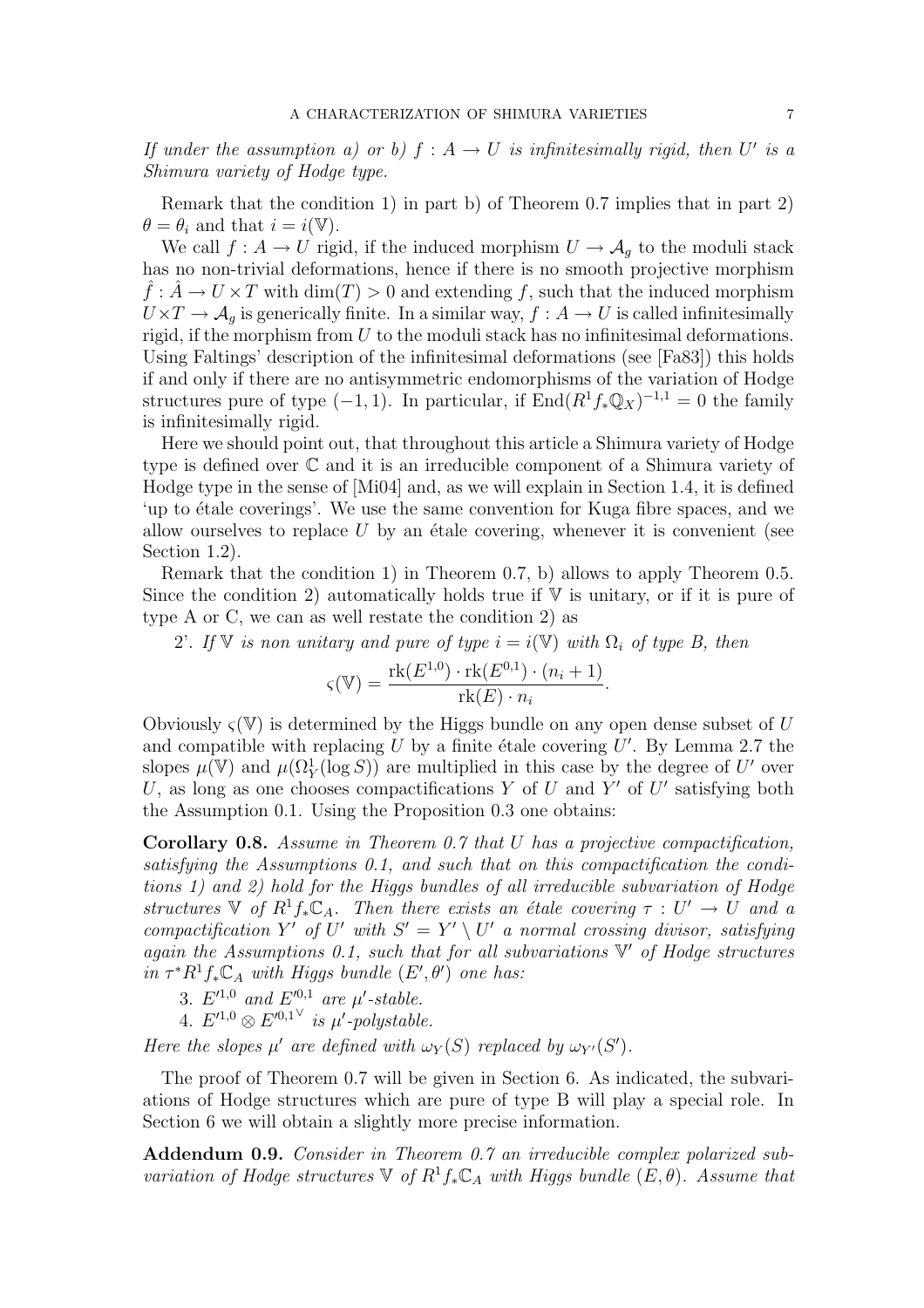V is non-unitary and satisfies the Arakelov equality. Consider the following conditions for  $i = i(\mathbb{V})$ :

- $\alpha$ .  $E^{1,0}$  and  $E^{0,1}$  are  $\mu$ -stable.
- β. The kernel of the natural map  $\mathcal{H}om(E^{0,1}, E^{1,0}) \to \Omega_i$  is a direct factor of  $\mathcal{H}om(E^{0,1},E^{1,0}).$

$$
\gamma.
$$
\n
$$
\varsigma(\mathbb{V}) = \frac{\text{rk}(E^{1,0}) \cdot \text{rk}(E^{0,1}) \cdot (n_i + 1)}{\text{rk}(E) \cdot n_i}.
$$

- δ.  $M_i$  is the complex ball SU(1,  $n_i$ )/K, and V is the tensor product of a unitary representation with a wedge product of the standard representation of  $SU(1, n_i)$  (as explained in Section 6 before Proposition 6.13)
- $\eta$ . Let M' denote the period domain for V. Then the period map factors as the projection  $\tilde{U} \to M_i$  and a totally geodesic embedding  $M_i \to M'.$

Then, depending on the type of  $\Omega_i$ , the following holds:

- I. If  $\Omega_i$  is of type A, then  $\alpha$ ),  $\beta$ ),  $\gamma$ ),  $\delta$ ) and  $\eta$ ) hold true.
- II. If  $\Omega_i$  is of type C, then  $\eta$ ) holds true.
- III. If  $\Omega_i$  is of type B, then the conditions  $\beta$ ) and  $\gamma$ ) are equivalent. They imply the conditions  $\delta$ ) and  $\eta$ ).

**Lemma 0.10.** Assume that  $\omega_Y(S)$  is ample.

(\*) If F and G are two  $\mu$ -stable locally free sheaves, then  $\mathcal{F} \otimes \mathcal{G}$  is  $\mu$ -polystable.

Since the Arakelov equality says that the slopes of  $\mathcal{H}om(E^{0,1}, E^{1,0})$  and of  $\Omega_i$ coincide, the Lemma 0.10 shows that  $\alpha$ ) implies  $\beta$ ). Since  $\delta$ ) implies  $\alpha$ ) we can state:

Corollary 0.11. In the Addendum 0.9 one has:

IV. If  $\omega_Y(S)$  is ample, for example if U is projective or if  $\dim(U) = 1$ , and if  $\Omega_i$  is of type B, then the conditions  $\alpha$ ),  $\beta$ ),  $\gamma$ ) and  $\delta$ ) are equivalent and  $imply \eta$ ).

S.T. Yau conjectures, that Property  $(\star)$  in Lemma 0.10 remains true if  $\omega_Y(S)$  is only nef and big. Hopefully there will soon be a proof in a forthcoming article by Sun and Yau. This would allow to drop the condition on the ampleness of  $\omega_Y(S)$ in Corollary 0.11. Without referring to Yau's conjecture one still has:

Corollary 0.12. Assume in Theorem 0.7 and in Addendum 0.9 that the Arakelov equality and the condition  $\eta$ ) hold for all non-unitary subvariations  $\mathbb V$  of  $R^1f_*\mathbb C_A$ . Then there exists an étale covering  $\tau : U' \to U$  with U' a quotient of a bounded symmetric domain by an arithmetic group. Moreover on a Mumford compactification of U' the conditions  $\alpha$ ),  $\beta$ ),  $\delta$ ), and  $\gamma$ ) are equivalent for all irreducible non-unitary subvariations  $\mathbb{V}'$  of  $\tau^*R^1f_*\mathbb{C}_A$  which are of type B.

In [VZ07] we had to exclude direct factors of  $\Omega_Y^1(\log S)$  of type C, and we used a different numerical condition for V of type B. Recall that the discriminant of a torsion free coherent sheaf  $\mathcal F$  on  $Y$  is given by

$$
\delta(\mathcal{F}) = [2 \cdot \mathrm{rk}(\mathcal{F}) \cdot c_2(\mathcal{F}) - (\mathrm{rk}(\mathcal{F}) - 1) \cdot c_1(\mathcal{F})^2] \cdot c_1(\omega_Y(S))^{\dim(Y) - 2},
$$

and that the  $\mu$ -semistability of  $E^{1-q,q}$  implies that  $\delta(E^{1-q,q}) \geq 0$ . So the Arakelov equality implies that

$$
\delta(\mathbb{V}) := \text{Min}\{\delta(E^{1,0}), \delta(E^{0,1})\} \ge 0.
$$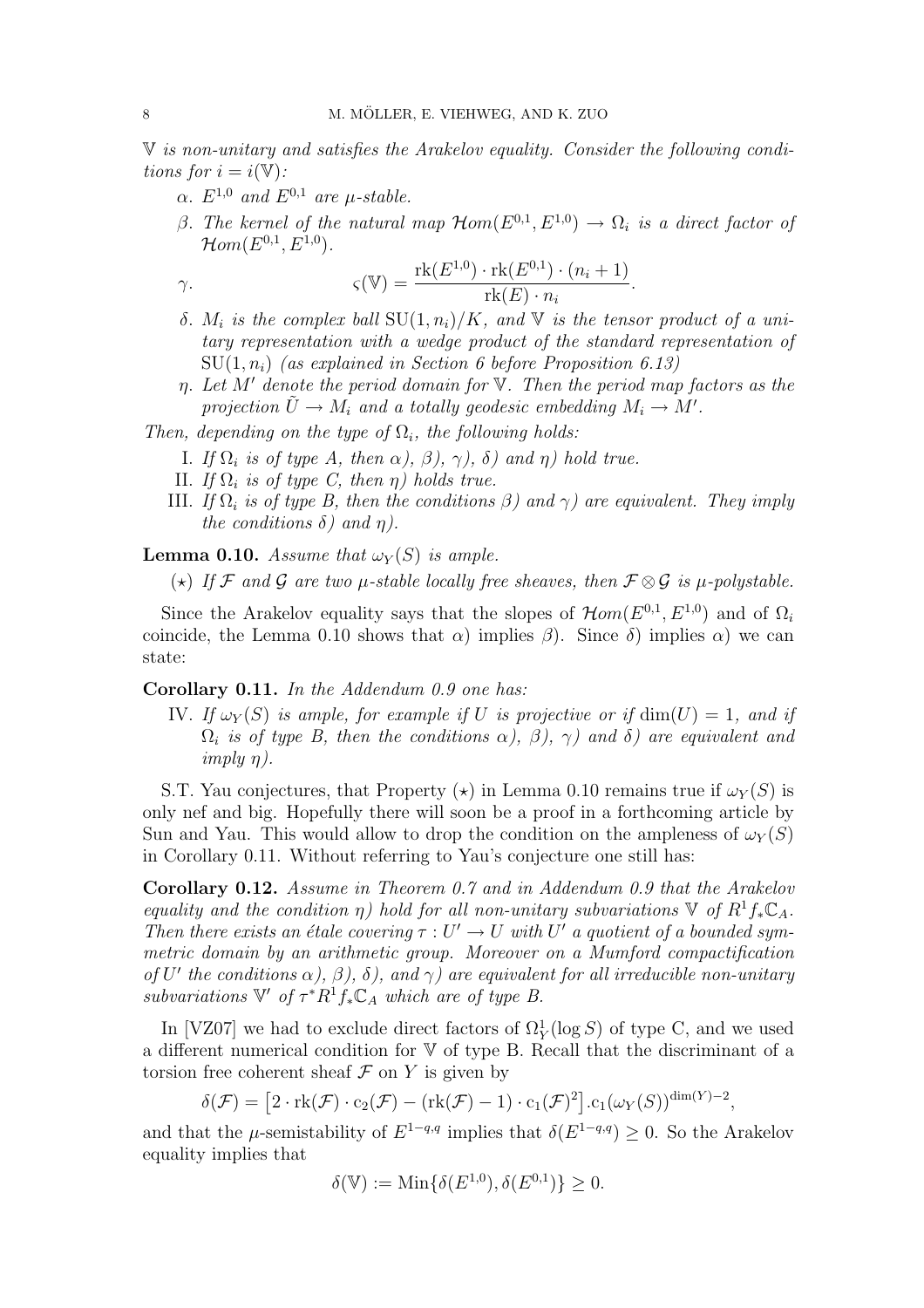In [VZ07], using the condition  $(\star)$  in Lemma 0.10, we gave two criteria forcing  $f: A \to U$  to be a Kuga fiber space. The first one, saying that all the direct factors of  $\Omega_Y^1(\log S)$  are of type A, is now a special case of Theorem 0.7. In the second criterion we allowed the direct factors of  $\Omega_Y^1(\log S)$  to be of type A and B, but excluded factors of type C. There, for all irreducible subvariations  $V$  of Hodge structures we required  $\delta(V) = 0$ . This additional condition, needed in [VZ07] to prove the purity of irreducible subvariations of Hodge structures, forced at the same time the representations in Addendum 0.9,  $\delta$ ) to be the tensor product of the standard representations of  $SU(1, n_i)$  with a unitary local system and excluded their wedge products.

The bridge between the criterion [VZ07] and Theorem 0.7 is already contained in [VZ07, Proposition 3.4]:

**Remark 0.13.** Let  $f : A \to U$  be a family of polarized abelian varieties such that  $R^1f_*\mathbb{C}_A$  has unipotent local monodromies at infinity, and such that the induced morphism  $U \to \mathcal{A}_g$  is generically finite. Assume that U has a projective compactification Y satisfying the Assumptions 0.1. Then the condition  $(\star)$  in Lemma 0.10 implies:

Let V be an irreducible subvariation of Hodge structures of  $R^1f_*\mathbb{C}_A$  with Higgs bundle  $(E, \theta)$ , pure of type  $i = i(\mathbb{V})$  and with  $\Omega_i$  of type B. If  $\mathbb{V}$  satisfies the Arakelov equality and if  $\delta(\mathbb{V}) = 0$ , then either

(0.10) 
$$
rk(E^{1,0}) = rk(E^{0,1}) \cdot n_i \text{ or } rk(E^{1,0}) \cdot n_i = rk(E^{0,1}).
$$

In particular the condition  $\gamma$ ) in Addendum 0.9 holds for V.

In fact, by definition  $\varsigma(\mathbb{V}) \leq \text{Min}\{\text{rk}(E^{1,0}), \text{rk}(E^{0,1})\}$ . Corollary 0.6 and the numerical condition 0.10 imply that this is an equality.

We do not know whether the condition 2) in Theorem 0.7, b) is really needed, or whether in Addendum 0.9, for V of type B, the condition  $\gamma$ ) follows from the Arakelov equality. As we will show in Section 8 this is the case for  $rk(\mathbb{V}) \leq 7$ , provided that  $\omega_Y(S)$  is ample or more generally if the Condition 8.2, generalizing the condition  $(\star)$  in Lemma 0.10, holds true. However, the necessity of the equality (0.8) in the characterization of ball quotients might indicate that a condition on the first Chern class, as given by the Arakelov equality, can not be sufficient to characterize complex balls.

Up to now we did not mention any condition guaranteeing the existence of fibres with complex multiplication or the equality between the monodromy group and the derived Mumford-Tate group  $MT(f)^{der}$  (see Section 1.3), usually needed in the construction of Shimura varieties of Hodge type. In fact, as in [Mo98], we will rather concentrate on the condition that  $U \to A_g$  is totally geodesic. This will allow in the proof of Theorem 0.7 to identify  $f : \check{A} \to U$  with a Kuga fibre space  $\mathcal{X}(G,\tau,\varphi_0)$ . Next, for rigid families we will refer to [Abd94] and [Mo98] for the proof that they are Shimura varieties of Hodge type (see Section 1 for more details), hence that there are fibres with complex multiplication.

This implies that for a rigid family  $f : A \to U$  the group  $MT(f)^{\text{der}}$  is the smallest the  $\mathbb Q$ -algebraic subgroup containing the monodromy group and that  $U$  is up to étale coverings equal to  $\mathcal{X}(MT(f)^{\text{der}}, id, \varphi_0)$ .

In [VZ07] we used for the last step an explicit identification of possible Hodge cycles. Although not really needed, we will sketch a similar calculation in Section 7. There it will be sufficient to assume that the non-unitary irreducible direct factors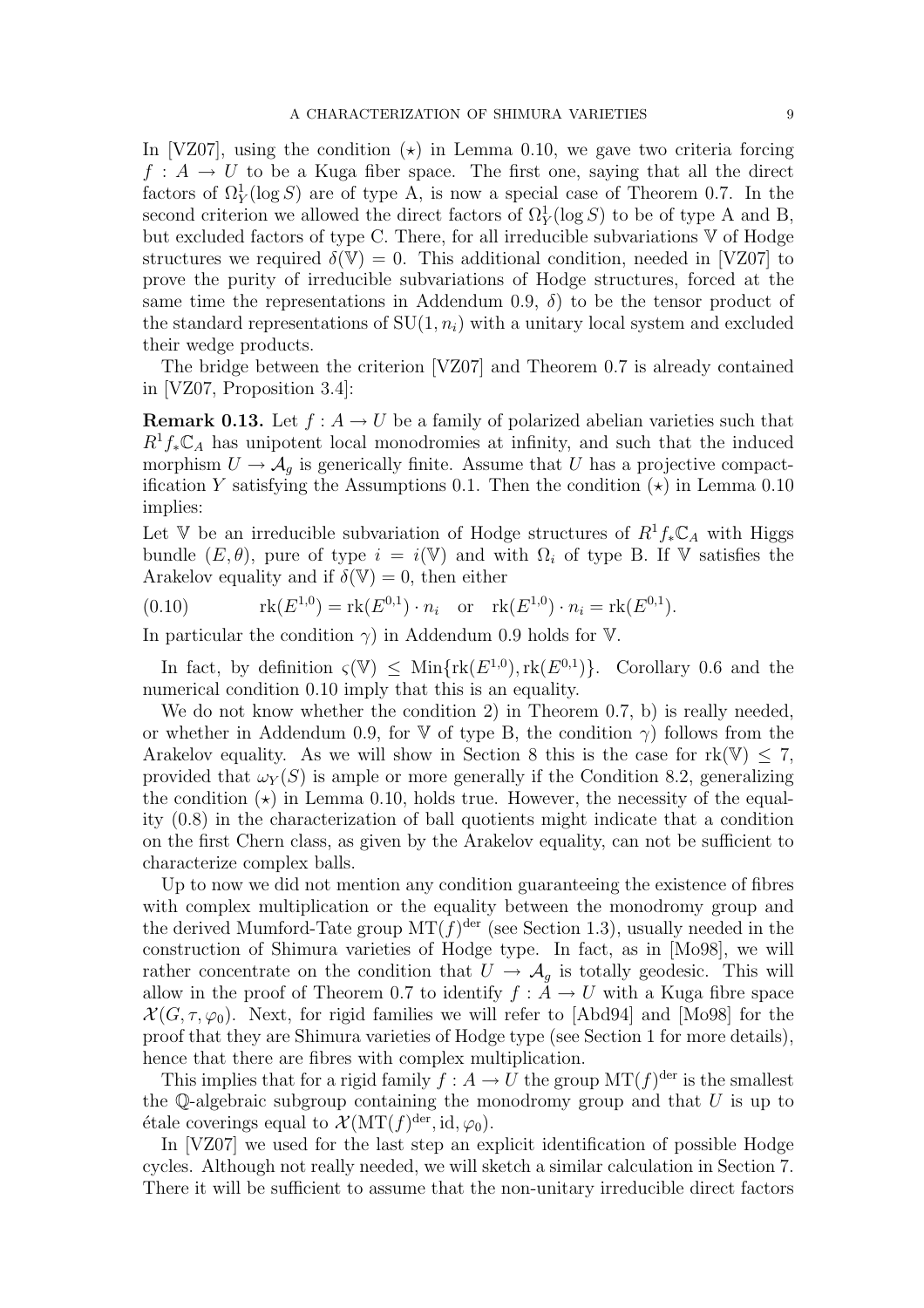of  $R^1 f_* \mathbb{C}_A$  satisfy the Arakelov equality, and we will explicitly construct a subgroup  $\text{MT}^{\text{mov}}(f)^\text{der}$ , isomorphic to the monodromy group  $\text{Mon}^0(f)$ , which up to constant factors coincides with the Mumford-Tate group  $MT(f)^{der}$ . Using the notations of Section 1.1, this implies that  $\mathcal{X}(\text{Mon}^0(f), \text{id}, \varphi_0) \cong \mathcal{X}(\text{MT}^{\text{mov}}(f)^{\text{der}}, \text{id}, \varphi_0)$ .

It is a pleasure to thank Ngaiming Mok, for several letters explaining his results on geometric rigidity, in particular for the proof of Claim 6.14. Parts of this note grew out of discussions between the second and third named author during a visit at the East China Normal University in Shanghai. We would like to thank the members of its Department of Mathematics for their hospitality.

We are grateful to the referee of an earlier version of this article, who pointed out several ambiguities and mistakes, in particular in Sections 6 and 7.

1. Kuga fibre spaces and Shimura varieties of Hodge type

1.1. Kuga fibre spaces and totally geodesic subvarieties. The data to construct a Kuga fibre space (see [Mu69] and the references therein) are

- i. a rational vector space V of dimension 2g with a lattice  $L$ ,
- ii. a non-degenerate skew-symmetric bilinear form  $Q: V \times V \to \mathbb{Q}$ , integral on  $L \times L$ ,
- iii. a Q-algebraic group G and an injective map  $\tau : G \to Sp(V, Q)$ ,
- iv. an arithmetic subgroup  $\Gamma \subset G$  such that  $\tau(\Gamma)$  preserves L,
- v. a complex structure

$$
\varphi_0: S^1 = \{ z \in \mathbb{C}^* \, ; \, |z| = 1 \} \to Sp(V, Q)
$$

such that  $\tau(G)$  is normalized by  $\varphi_0(S^1)$  and such that  $Q(v, \varphi_0)$ √  $\overline{-1}\nu$ ) > 0 for all  $v \in V \setminus \{0\}$ .

We will allow ourselves to replace the arithmetic subgroup in iv) by a subgroup of finite index, whenever it is convenient. In particular, we will assume that  $\Gamma$  is neat, as defined in [Mu77, page 599].

For Γ sufficiently small,  $(L, Q, G, \tau, \varphi_0, \Gamma)$  defines a Kuga fibre space, i.e. a family of abelian varieties, by the following procedure. Let  $K_{\mathbb{R}}^{0}$  be the connected component of the centralizer of  $\varphi_0(S^1)$  in  $G_{\mathbb{R}}$ . Then there is a map

$$
M := G_{\mathbb{R}}^{0} / K_{\mathbb{R}}^{0} \longrightarrow Sp(V, Q)_{\mathbb{R}} / (\text{centralizer of } \varphi_{0}) \cong \mathbb{H}_{g}
$$

and the pullback of the universal family over  $\mathbb{H}_q$  descends to the the desired family over

$$
\mathcal{X} := \mathcal{X}(G, \tau, \varphi_0) := \Gamma \backslash G_{\mathbb{R}}^0 / K_{\mathbb{R}}^0.
$$

In the sequel we will usually suppress  $V$  and  $Q$  from the notation and write just  $Sp(Q)$  or  $Sp$ , if no ambiguity arises.

Two different sets of data  $(L, Q, G, \tau, \varphi_0, \Gamma)$  and  $(L', Q', G', \tau', \varphi'_0, \Gamma')$  may define isomorphic Kuga fibre spaces over  $\mathcal{X}(G,\tau,\varphi_0) \cong \mathcal{X}(G',\tau',\varphi'_0)$ . Note that different groups G and G' might lead to the same Kuga fibre space and that  $K^0_{\mathbb{R}}$  is not necessarily compact but the extension of a central torus in  $G_{\mathbb{R}}$  by a compact group. Note moreover that replacing  $\varphi_0$  by  $\tau(g)\varphi_0\tau(g)^{-1}$  for any  $g \in G$  gives an isomorphic Kuga fibre space - this just changes the reference point.

Kuga fibre spaces are the objects that naturally arise when studying polarized variations of Hodge structures satisfying the Arakelov equality. We restrict the translation procedure into the language of Shimura varieties to the case of 'Hodge type', see Section 1.4.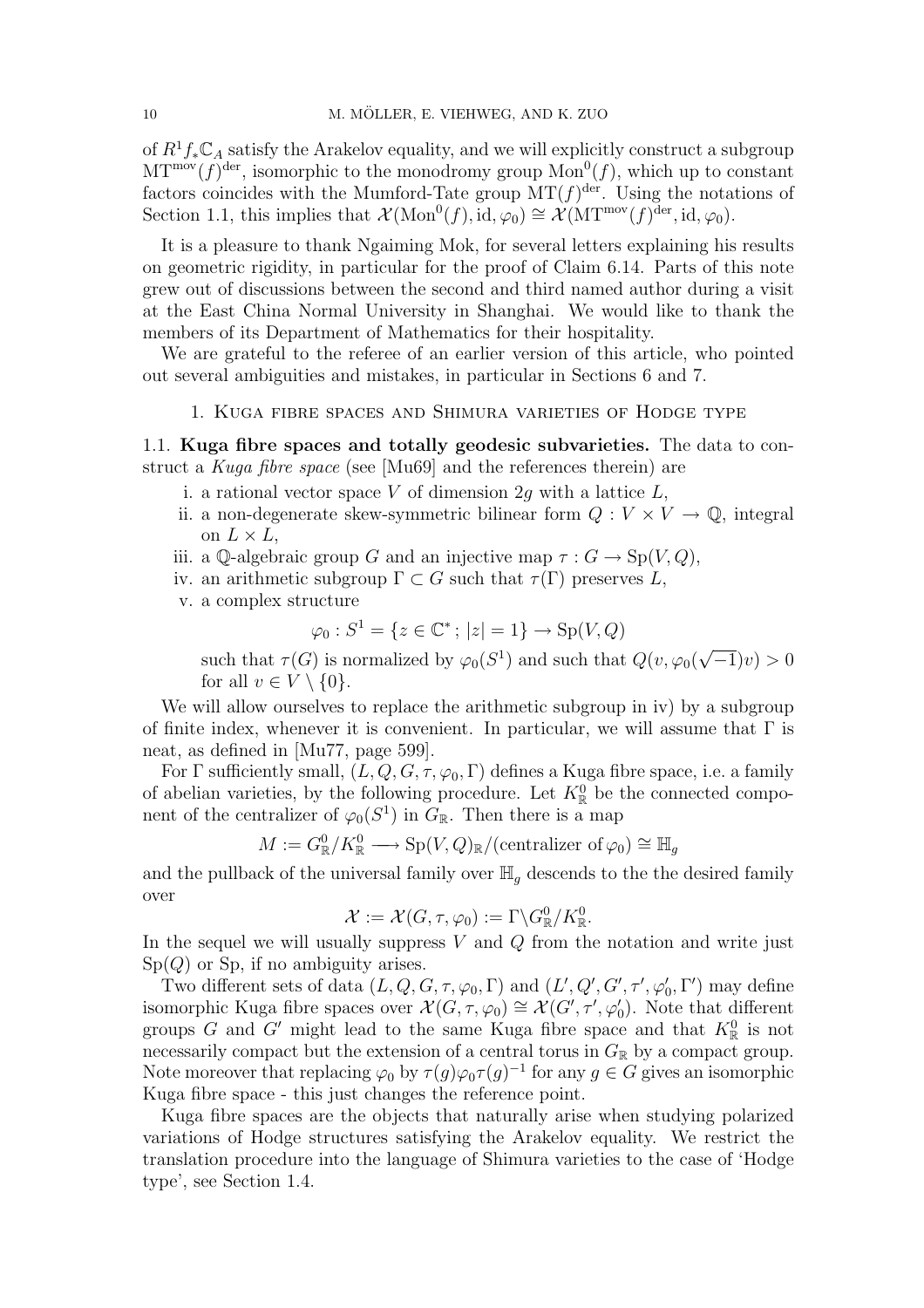We provide symmetric domains throughout with the Bergman metric (e.g. [Sa80, §II.6]). By condition v) in Mumford's definition of a Kuga fibre space,  $M \to \mathbb{H}_q$  is a strongly equivariant map in the sense of [Sa80]. By [Sa80, Theorem II.2.4], it is a totally geodesic embedding, i.e. each geodesic curve in  $\mathbb{H}_q$  which is tangent to M at some point of  $M$  is a curve in  $M$ . The converse is dealt with in Section 1.4.

1.2. **Etale coverings.** Replacing the group  $\Gamma$  by a subgroup of finite index corresponds to replacing  $U$  by an étale covering, and by definition one obtains again a Kuga fibre space. So we will consider Kuga fibre spaces and Shimura varieties (see Section 1.4) as equivalence classes up to  $\acute{e}t$  ale coverings. The way we stated Theorem 0.7 or the Corollary 0.12 we are allowed to replace  $U$  by an étale covering, whenever it is convenient.

Since  $U \rightarrow \mathcal{A}_g$  is induced by a genuine family of polarized abelian varieties  $f: A \to U$  and since the subgroup of N-division points is étale over U, an étale covering U' of U maps to the moduli scheme  $\mathcal{A}_{g}^{(N)}$  of abelian varieties with a level N structure, say for  $N = 3$ . We will drop the ' as well as the  $(N)$ , and we will assume in the sequel:

**Assumptions 1.1.**  $\mathcal{A}_q$  is a fine moduli scheme,  $\varphi: U \to \mathcal{A}_q$  is generically finite, and  $f: A \to U$  is the pullback of the universal family.

As we will see in the beginning of the Section 6, for  $\varphi$  finite and  $\varphi(U)$  nonsingular the Arakelov equality will force  $\varphi$  to be étale. At other places, for example if we talk about geodesics, we will have to assume that  $\varphi(U)$  is non-singular, and that  $\varphi$  is étale. Then however, since  $\mathcal{A}_q$  is supposed to be a fine moduli scheme, we can as well assume that  $\varphi$  is an embedding.

1.3. The Hodge group, the Mumford-Tate group and the monodromy group. We start be recalling the definitions of the Hodge and Mumford-Tate group. Let  $A_0$  be an abelian variety and  $W_{\mathbb{Q}} = H^1(A_0, \mathbb{Q})$ , equipped with the polarization Q. The *Hodge group*  $Hg(A_0) = Hg(W_0)$  is defined in [Mu66] (see also [Mu69]) as the smallest Q-algebraic subgroup of  $Sp(W_0, Q)$ , whose extension to R contains the complex structure

$$
\varphi_0: S^1 \longrightarrow \text{Sp}(W_{\mathbb{Q}}, Q),
$$

where z acts on  $(p, q)$  cycles by multiplication with  $z^p \cdot \bar{z}^q$ .

In a similar way, one defines the *Mumford-Tate group*  $MT(W_{\mathbb{Q}}) = MT(A_0)$ . The complex structure  $\varphi_0$  extends to a morphism of real algebraic groups

$$
h^{W_{\mathbb{Q}}}: \text{Res}_{\mathbb{C}/\mathbb{R}}\mathbb{G}_m \longrightarrow \text{Gl}(W_{\mathbb{Q}}\otimes \mathbb{R}),
$$

and  $MT(W_0)$  is the smallest Q-algebraic subgroup of  $Gl(W_0)$ , whose extension to R contains the image of  $h^{W_Q}$ .

By [De82] the group  $MT(W_0)$  is reductive, and it coincides with the largest Qalgebraic subgroup of the linear group  $Gl(W_0)$ , which leaves all Q-Hodge tensors invariant, hence all elements

$$
\eta \in \left[W_{\mathbb{Q}}^{\otimes m} \otimes W_{\mathbb{Q}}^{\vee \otimes m'}\right]^{0,0}.
$$

Here  $W_{\mathbb{Q}}^{\vee}$  is regarded as a Hodge structure concentrated in the bidegrees  $(0, -1)$ and  $(-1,0)$ , and hence  $W_{\mathbb{Q}}^{\otimes m} \otimes W_{\mathbb{Q}}^{\vee \otimes m'}$  is of weight  $m - m'$ . So the existence of some  $\eta$  forces m and m' to be equal.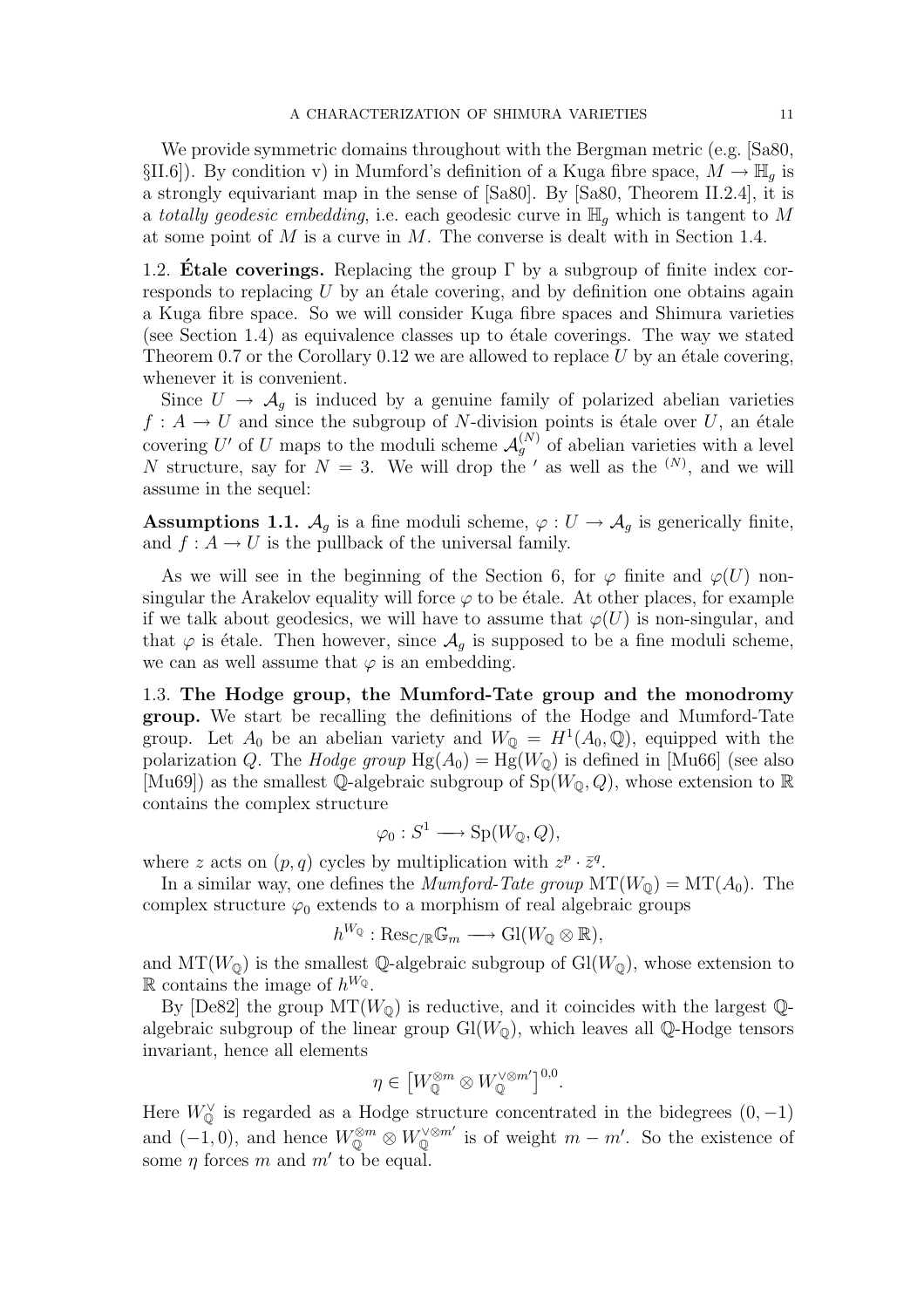Let  $f: A \to U$  be a family of polarized abelian varieties and  $\mathbb{W}_{\mathbb{Q}} = R^1 f_* \mathbb{Q}_A$ the induced polarized  $\mathbb{Q}$ -variation of Hodge structures on U. By [De82], [An92] or [Sc96] there exist a union  $\Sigma$  of countably many proper closed subvarieties of U such that for  $y \in U \setminus \Sigma$  the group  $MT(\mathbb{W}_{\mathbb{Q}}|_y)$  is independent of y. We will fix such a 'very general' point y, write  $W_{\mathbb{Q}}$  instead of  $W_{\mathbb{Q}}|_{y}$ . We define  $MT(W_{\mathbb{Q}})$  or  $MT(f)$ to be  $MT(W_{\mathbb{Q}})$ .

The monodromy group  $Mon(W_0)$  is defined as the smallest Q-algebraic subgroup of Gl( $W_0$ ) which contains the image of the monodromy representation of  $\pi_1(U, y)$ , and  $Mon^0(\mathbb{W}_{\mathbb{Q}})$  denotes its connected component containing the identity. We will often write  $Mon^0$  or  $Mon^0(f)$  instead of  $Mon^0(\mathbb{W}_{\mathbb{Q}})$ .

By [De82] Mon<sup>0</sup>( $\mathbb{W}_{\mathbb{Q}}$ ) is a normal subgroup of the derived subgroup  $MT(\mathbb{W}_{\mathbb{Q}})^{der}$ . Note that the derived subgroup of the Hodge group  $Hg(A_0)$  coincides with the derived Mumford-Tate group  $MT(R^1f_*\mathbb{Q}_A)^{\text{der}}$ .

1.4. Shimura varieties of Hodge type and totally geodesic subvarieties. A Kuga fibre space  $\mathcal{X}(G, \tau, \varphi_0)$  is of Hodge type, if it is isomorphic to a Kuga fibre space  $\mathcal{X}(G',\tau',\varphi_0')$  such that G' is the Hodge group of the abelian variety defined by  $\varphi'_0$ . Let us next compare this notion with the one of Shimura varieties of Hodge type.

In  $[De79]$ , the notion of a *connected Shimura datum*  $(G, M)$  consists of a reductive Q-algebraic group G and a  $G(\mathbb{R})^+$ -conjugacy class M of homomorphisms  $h: \text{Res}_{\mathbb{C}/\mathbb{R}}\mathbb{G}_m \to G_{\mathbb{R}}$  with the following properties:

(SV1) for  $h \in M$ , only the characters  $z/\overline{z}$ , 1,  $\overline{z}/z$  occur in the representation of  $\operatorname{Res}_{\mathbb{C}/\mathbb{R}}\mathbb{G}_m$  on  $\operatorname{Lie}(G)$ .

(SV2) ad( $h(i)$ ) is a Cartan involution of  $G^{ad}$ .

(SV3)  $G<sup>ad</sup>$  has no Q-factor on which the projection of h is trivial.

A connected Shimura variety is defined to be the pro-system  $(\Gamma \backslash M)_{\Gamma}$ , with  $\Gamma$ running over all arithmetic subgroups  $\Gamma$  of  $G(\mathbb{Q})$  whose image in  $G^{\text{ad}}$  is Zariskidense. Since we do not bother about canonical models and since we allow to replace the base  $U$  by an étale cover any time, we say that  $U$  is a Shimura variety of Hodge type, if U is equal to  $\Gamma \backslash M$  for some  $\Gamma$ . Usually  $\Gamma$  is required moreover to be a congruence subgroup, but we drop this condition to simplify matters of passing to ´etale covers at some places.

We let  $CSp(Q)$  (or CSp for short) be the group of symplectic similitudes with respect to a symplectic form Q. The Shimura datum  $(CSp(Q), M(Q))$  attached to the symplectic space consists of all maps  $h : \text{Res}_{\mathbb{C}/\mathbb{R}}\mathbb{G}_m \to \text{CSp}(Q)_{\mathbb{R}}$  defined on R-points by the block diagonal matrix

(1.1) 
$$
h(x+iy) = \text{diag}\left(\begin{pmatrix} x & -y \\ y & x \end{pmatrix}, \dots, \begin{pmatrix} x & -y \\ y & x \end{pmatrix}\right)
$$

with respect to a symplectic basis  $\{a_i, b_i\}, i = 1, \ldots, g$  of the underlying vector space  $V$ .

A Shimura datum  $(G, M)$  is of Hodge type, if there is a map  $\tau : G \to CSp(Q)$ such that composition with  $\tau$  maps M to  $M(Q)$ .

There is a bijection between isomorphism classes of Kuga fibre spaces of Hodge type and the universal families of Shimura varieties of Hodge type:

Given  $(L, Q, G, \tau, \varphi_0, \Gamma)$ , let  $Z \cong \mathbb{G}_m$  be the center of CSp, define  $G' := G \cdot Z \subset$ CSp and define  $h: \text{Res}_{\mathbb{C}/\mathbb{R}}\mathbb{G}_m \to G'_{\mathbb{R}}$  by on C-points by  $h(z) = \varphi_0(z/\overline{z})|z|$ . Finally, let M' be the  $G'_{\mathbb{R}}$  conjugacy class of h. One checks that  $(G', M')$  is a Shimura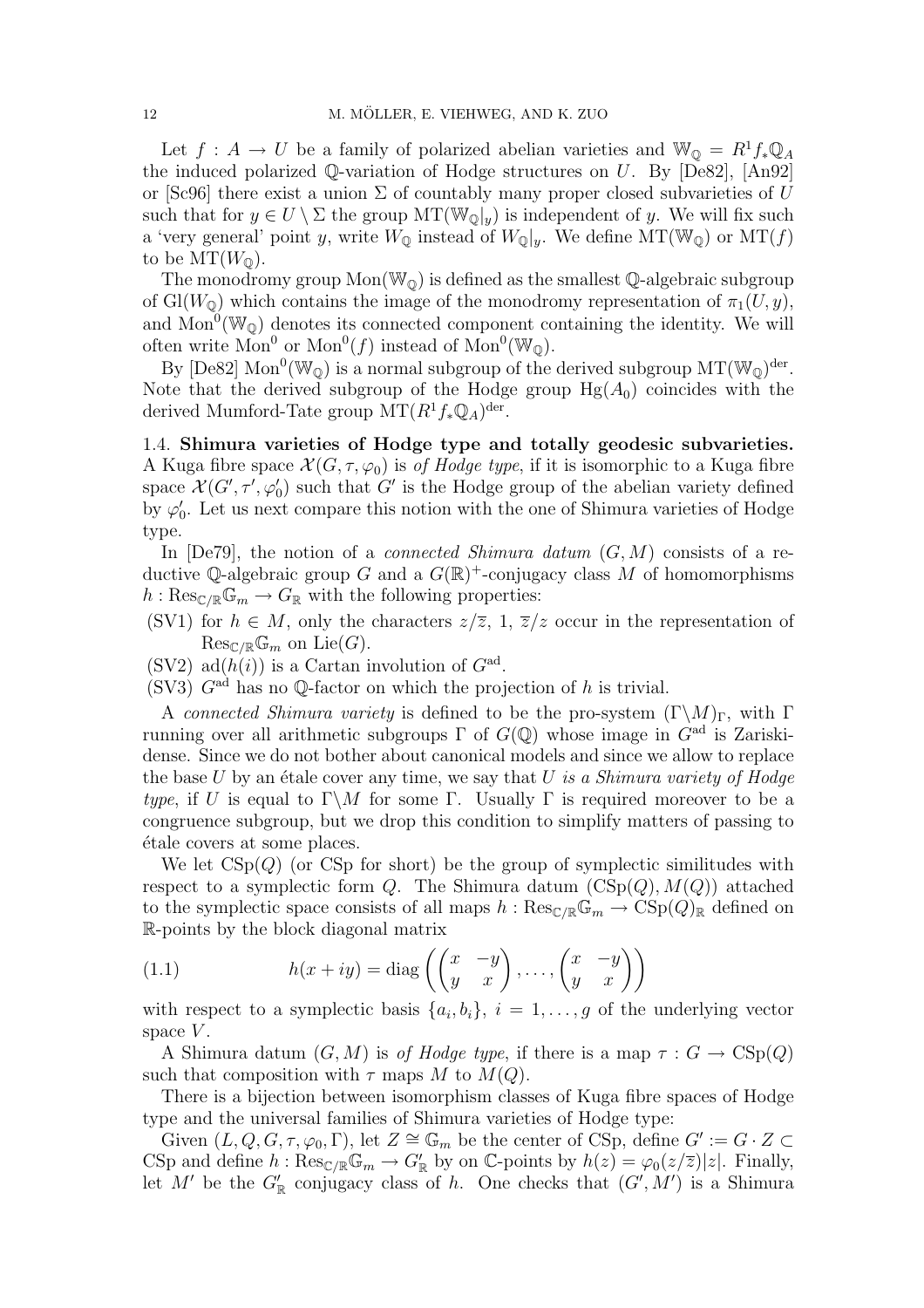datum of Hodge type. Conversely given  $(G', M')$  of Hodge type, let  $G := G' \cap \text{Sp}$ and let  $\varphi_0$  be the restriction of a generic  $h \in M'$  to  $S^1 \subset \text{Res}_{\mathbb{C}/\mathbb{R}}\mathbb{G}_m(\mathbb{C})$ . Together with  $\tau$  being the inclusion map, this defines a Kuga fibre space of Hodge type.

We keep the Assumptions 1.1. We will not assume at the moment that  $U$  is a Shimura variety or that any numerical condition holds on the variation of Hodge structure. We follow Moonen ([Mo98]) and recall the construction of the smallest Shimura subvariety  $\mathcal{X}^{\text{MT}}$  of Hodge type in  $\mathcal{A}_g$  that contains the image of U.

**Theorem 1.2** ([Mo98]). There exists a Shimura datum  $(G, M)$  such that a Shimura variety  $\mathcal{X}^{\text{MT}} \cong \Gamma \backslash M$  attached to this Shimura datum is the unique smallest Shimura subvariety of Hodge type in  $A_q$  that contains the image of U.

G may be chosen to be the Mumford-Tate group at a very general point y of U.

Although the Shimura variety  $\mathcal{X}^{\mathrm{MT}}$  is unique, the Shimura datum is unique only up to the centralizer of G in CSp, see [Mo98, Remark 2.9].

*Proof.* Let G be the Mumford-Tate group at a very general point  $y$  of  $U$ . In the topological space of all maps  $h \in M(Q)$  that factor through  $G_{\mathbb{R}}$ , choose M to be the connected component containing the complex structure at  $\gamma$ . By definition of the Mumford-Tate group, M is not empty and by the argument of  $[De 79, Lemma 1.2.4]$ , M is an  $G(\mathbb{R})^+$ -conjugacy class. Hence  $(G, M)$  is a Shimura datum of Hodge type. Since y was very general,  $\varphi: U \to \mathcal{A}_g$  factors through  $\mathcal{X}^{\mathrm{MT}}$ . The minimality of  $\mathcal{X}^{\text{MT}}$  follows from the minimality condition in the definition of the Mumford-Tate group.  $\Box$ 

We now suppose that  $U$  is a totally geodesic non-singular subvariety of the Shimura variety  $\mathcal{X}^{\mathrm{MT}} \subset \mathcal{A}_g$ . As in Section 1.2 we can also allow a morphism  $\varphi: U \to \mathcal{A}_G$  as long as  $\varphi(U) \subset \mathcal{A}_g$  is a non-singular totally geodesic subvariety and  $U \rightarrow \varphi(U)$  étale.

**Theorem 1.3** ([Mo98] Corollary 4.4). If  $U \subset \mathcal{X}^{\mathrm{MT}}$  is totally geodesic, then U is the base of a Kuga fibre space. It is a Shimura variety of Hodge type up to some translation in the following sense:

After replacing U by a finite étale cover, there are Kuga fibre spaces over  $\mathcal{X}_1$  and  $\mathcal{X}_2$  and an isomorphism  $\mathcal{X}_1 \times \mathcal{X}_2 \to \mathcal{X}^{\mathrm{MT}}$ , such that U is the image of  $\mathcal{X}_1 \times \{b\}$  for some point  $b \in \mathcal{X}_2(\mathbb{C})$ .

For some  $a \in \mathcal{X}_2(\mathbb{C})$ , the subvariety  $\mathcal{X}_1 \times \{a\}$  in  $\mathcal{X}^{\mathrm{MT}}$  is a Shimura variety of Hodge type.

Proof. In loc. cit. the author deals with Shimura subvarieties of arbitrary period domains and shows that there totally geodesic subvarieties  $\mathcal{X}_i$  such that U is the image of  $\mathcal{X}_1 \times \{b\}$ .

We repeat part of his arguments to justify that  $\mathcal{X}_1$  is the base of a Kuga fibre space.

More precisely, let  $(G, M)$  be the Shimura datum underlying  $\mathcal{X}^{MT}$ . We have a decomposition of the adjoint Shimura datum

$$
(Gad, M) \cong ((\mathrm{Mon}^0)ad, M1) \times (G2ad, M2)
$$

into connected Shimura data given as follows. Since  $G$  is reductive, there is a complement  $G_2$  of Mon<sup>0</sup>, i.e. such that  $Mon^0 \times G_2 \to G$  is surjective with finite kernel. Write  $G_1 := \text{Mon}^0$  and let  $M_i$  be the set of maps

$$
\mathrm{Res}_{\mathbb{C}/\mathbb{R}}\mathbb{G}_m \longrightarrow G \longrightarrow G^{\mathrm{ad}} \longrightarrow (G_i)^{\mathrm{ad}}.
$$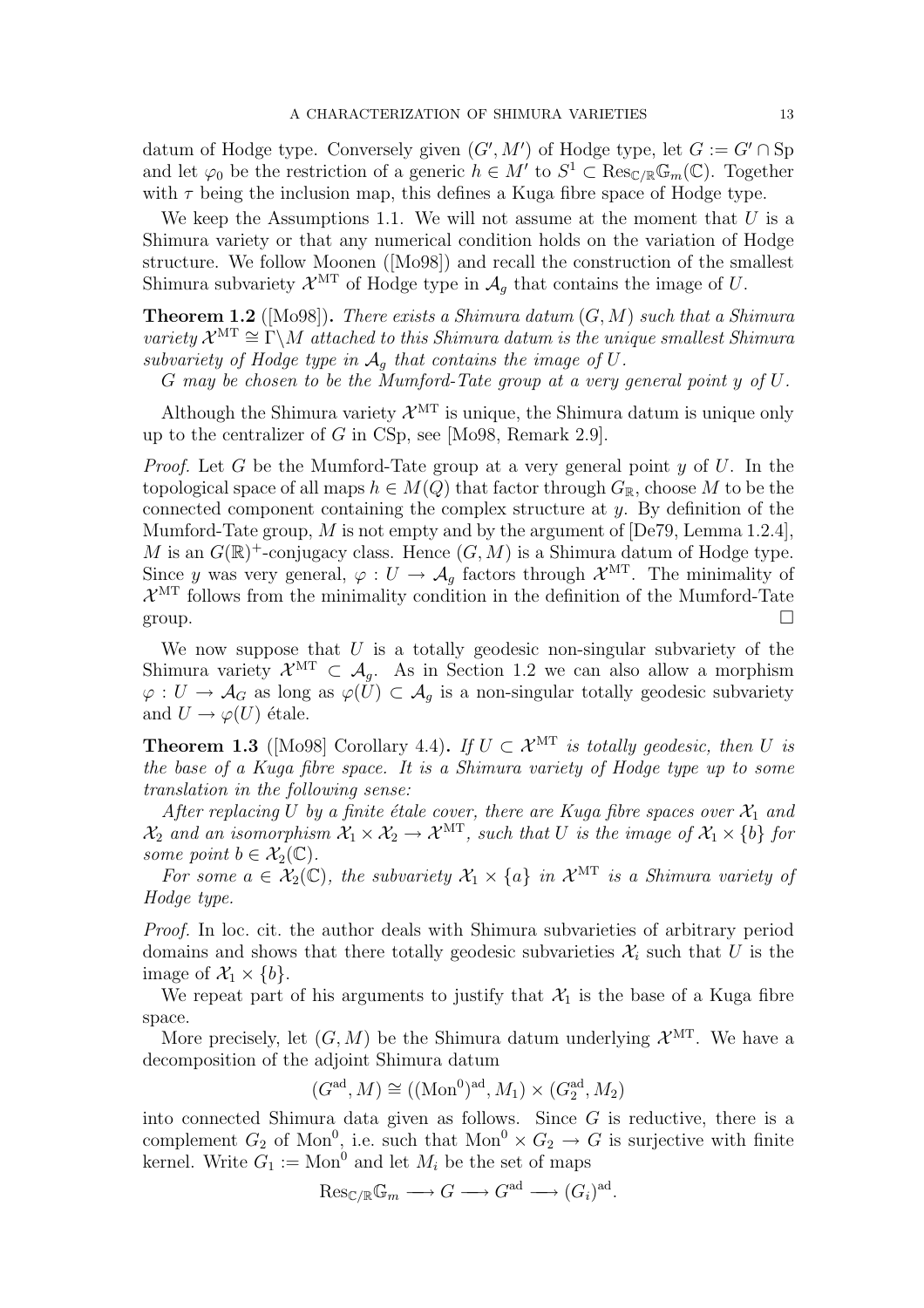For suitable arithmetic subgroups  $\Gamma_i$  a component of the quotients  $\mathcal{X}_i := \Gamma_i \backslash M_i$ have the claimed property by [Mo98] Corollary 4.4.

It suffices to take  $\tau : \text{Mon}^0 \to \text{Sp}$  the natural inclusion and  $\varphi_0$  the restriction of any  $h \in M$  to  $S^1 \subset \mathbb{C}^*$ . Then  $\varphi_0$  normalizes Mon<sup>0</sup> and for a suitable choice of  $\Gamma$ , U is the base of the Kuga fibre space given by  $(L, Q, \text{Mon}^0, \tau, \varphi_0, \Gamma)$ .

**Corollary 1.4** (See also [Abd94]). If in Theorem 1.3 the subvariety U is totally geodesic and rigid, then U is a Shimura variety of Hodge type.

Here rigidity just means that the inclusion  $U \to \mathcal{A}_g$  does not extend to a nontrivial morphism  $U \times T \to \mathcal{A}_q$ . Since we assumed that  $\mathcal{A}_q$  is a fine moduli scheme, this is equivalent to the fact that the induced family  $f : A \to U$  is rigid.

# 2. Stability for homogeneous bundles and the Arakelov equality for Shimura varieties

To prove a first part of the properties of Kuga fibre space stated in Proposition 0.3 we recall from [Mu77] and [Mk89] some facts on homogeneous vector bundles on Hermitian symmetric domains and deduce stability results.

Let M be a Hermitian symmetric domain and let  $G = Aut(M)$  be the holomorphic isometries of M. Aut $(M)$  is the identity component of the isometry group of M and  $M \cong G/K$  for a maximal compact subgroup  $K \subset G$ . Let  $V_0$  be a vector space with a representation  $\rho: K \to Gl(V_0)$  and any  $\rho$ -invariant metric  $h_0$ . Then

 $V = G \times_K V_0 := G \times V_0 / \sim, \quad \text{where} \quad (g, v) \sim (g k, \rho(k^{-1}) v) \quad \text{for} \quad k \in K$ 

with the metric h inherited from  $h_0$  is a vector bundle on  $G/K$ , homogeneous under the action of  $G$ , or as we will say, a *homogeneous* bundle.

Let  $U$  be non-singular algebraic variety. In this section we suppose that the universal covering of U is a symmetric domain  $M = G/K$  and that the image of the fundamental group of U in G is a neat arithmetic subgroup. We call a bundle  $E_U$  on U homogeneous, if its pullback to M is homogeneous. We call  $E_U$  irreducible, if the pullback is given by an irreducible representation  $\rho$ .

For the rest of this section, we work over a smooth toroidal compactification Y of U with  $S = Y \setminus U$  a normal crossing divisor, as studied in [Mu77]. If  $Y^*$  denotes the Baily-Borel compactification of U, there exists a morphism  $\delta: Y \to Y^*$  whose restriction to  $U$  is the identity.

Obviously, the cotangent bundle of a symmetric domain  $M = G/K$  is the homogeneous bundle associated with the adjoint representation on  $(\text{Lie}(G)/\text{Lie}(K))^{\vee}$ .

We will not need the exact definition of a singular Hermitian metric, 'good on  $Y'$ ' in the sequel. Let us just recall that this implies that the curvature of the Chern connection  $\nabla_h$  of h represents the first chern class of E.

Theorem 2.1 ([Mu77] Theorem 3.1 and Proposition 3.4).

- a. Suppose that  $E_U$  is a homogeneous bundle with Hermitian metric h induced by  $h_0$  as above. Then there exists a unique locally free sheaf E on Y with  $E|_U = E_U$ , such that h is a singular Hermitian metric good on Y.
- b. For  $E_U = \Omega_U^1$  one obtains the extension  $E = \Omega_Y^1(\log S)$ .
- c. For  $E_U = \omega_U$  one obtains the extension  $E = \omega_Y(S)$  and this sheaf is the pullback of an invertible ample sheaf on  $Y^*$ .

**Corollary 2.2.** Assume that U maps to the moduli stack  $A_q$  of polarized abelian varieties, and that this morphism is induced from a homomorphism  $G \to \text{Sp}$  by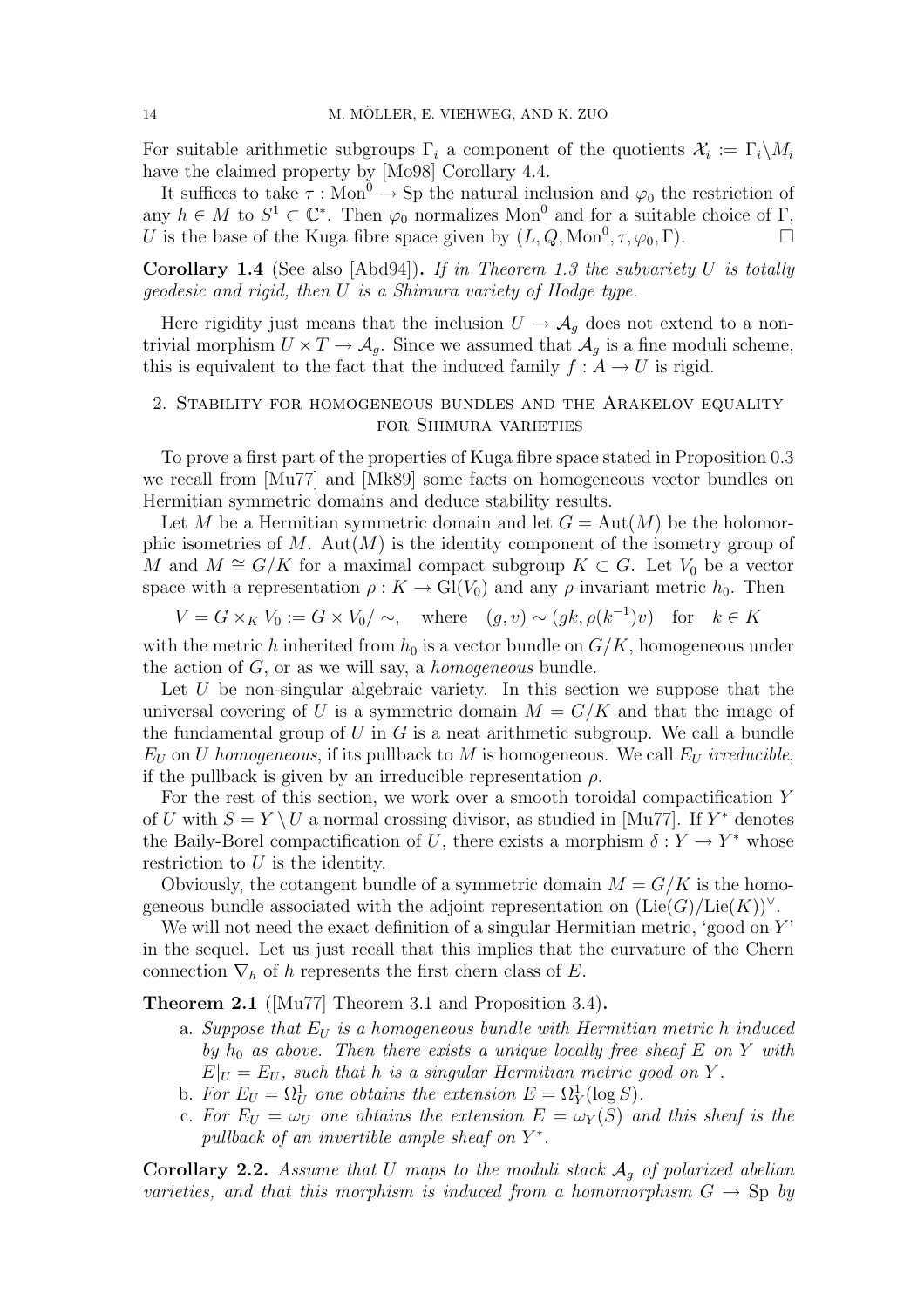taking the double quotient with respect to the maximal compact subgroup and a lattice as in Section 1.

Then the Mumford compactification Y satisfies the Assumptions 0.1 and Condition 0.2.

*Proof.* If the bounded symmetric domain M decomposes as  $M_1 \times \cdots \times M_s$ , hence if  $Aut(M) =: G = G_1 \times \cdots \times G_s$ , the sheaves  $\Omega^1_{M_i}$  are homogeneous bundles associated with  $(\text{Lie}(G_i)/\text{Lie}(K_i))^{\vee}$ . They descend to sheaves  $\Omega_{i}$  on U which extend to  $\Omega_i$ on Y. The uniqueness of the extensions implies that  $\Omega_Y^1(\log S) = \Omega_1 \oplus \cdots \oplus \Omega_s$ .

Let  $f: A \to U$  denote the universal family over U, and let  $F_U^{1,0} = f_* \Omega^1_{A/U}$  denote the Hodge bundle. Since  $U \to \mathcal{A}_g$  is induced by a homomorphism  $G \to \text{Sp}$ , and since the bundle  $\Omega^1_{\mathcal{A}_g}$  is homogeneous on  $\mathcal{A}_g$ , its pullback to U is homogeneous under G. The latter is isomorphic to  $S^2(F_U^{1,0})$  $U^{1,0}$ .

The sheaf  $\Omega_U^1$  is a homogeneous direct factor, hence the uniqueness of the extension in Theorem 2.1 implies that  $\Omega_Y^1(\log S)$  is a direct factor of the extension of  $S^2(F_U^{1,0})$  to Y. We may assume that the local monodromies of  $R^1f_*\mathbb{C}_A$  around the  $U_{U}^{U}$  or  $U$ . We first assume that the local monodromies of  $\Lambda$   $J_*\mathcal{A}$  around the components of  $S = Y \setminus U$  are unipotent. Then the Mumford extension is  $S^2(F^{1,0})$ , where  $F = F^{1,0} \oplus F^{0,1}$  is the logarithmic Higgs bundle of  $R^1 f_* \mathbb{C}_A$ . Moreover, as shown by Kawamata (e.g. [Vi95, Theorem 6.12]), the sheaf  $F^{1,0}$  is nef. So  $S^2(F^{1,0})$ and the direct factor  $\Omega_Y^1(\log S)$  are both nef.

The ampleness of  $\omega_Y(S)$  follows directly from the second part of [Mu77, Proposition 3.4. In fact, as remarked in the proof of  $[Mu77,$  Proposition 4.2, this sheaf is just the pullback of the ample sheaf on the Baily-Borel compactification of U.

It remains to verify that  $\Omega^1_Y(\log S)$  is  $\mu$ -polystable and that for all i  $\Omega_i$  is  $\mu$ -stable.

Using standard calculation of Chern characters on products, as in Section 4, it is easy to show that the slopes  $\mu(\Omega_i)$  coincide with  $\mu(\Omega_Y^1(\log S))$ . The  $\mu$ -stability of  $\Omega_i$  follows from Lemma 2.5 by a case by case verification that for  $M_i$  irreducible the representation attached to the homogeneous bundle  $\Omega_{M_i}$  is irreducible.

Alternatively, since we have verified the Assumptions 0.1, we can use Yau's Uniformization Theorem, stated in [VZ07, Theorem 1.4]. It implies that  $\Omega_Y^1(\log S)$  is  $\mu$ -polystable. Then the sheaves  $\Omega_i$ , constructed above, are  $\mu$ -polystable as well. Moreover, if  $\Omega_i$  decomposes as a direct sum of two  $\mu$ -polystable subsheaves the corresponding  $M_i$  is the product of two subspaces. So if we choose the decomposition  $M = M_1 \times \cdots \times M_s$  with  $M_i$  irreducible, the sheaves  $\Omega_i$  are  $\mu$ -stable.

**Example 2.3.** Let  $E_U^{p,q}$  be a Hodge bundle of a uniformizing C-variation of Hodge structures V over U. Then  $E_U^{p,q}$  $U^{p,q}$  is a homogeneous vector bundle and the corresponding invariant metric  $h$  is the Hodge metric, induced by the variation of Hodge structures. Let  $Y$  be a Mumford compactification of  $U$ . By Theorem 2.1 there exists a good extension of  $E_{II}^{p,q}$  $_U^{p,q}$  to Y.

On the other hand, as described in the introduction, one has the canonical Deligne extension of  $\mathbb{V} \otimes_{\mathbb{C}} \mathcal{O}_U$  to Y. The compatibility of this extension with the F-filtration (see [Sch73]) gives another extension  $E^{p,q}$  of  $E^{p,q}_{U}$  $_U^{p,q}$  to  $Y$ .

**Lemma 2.4.** In the Example 2.3 the canonical Deligne extension  $E^{p,q}$  of  $E^{p,q}_{U}$  $_U^{p,q}$  to Y coincides with the Mumford extension of  $E_U^{p,q}$  $U^{p,q}$  in Theorem 2.1, a).

*Proof.* Let  $e_1, \ldots, e_n$  be a local basis for the canonical extension  $E^{p,q}$ . Building up on [Sch73], [CKS86, Theorem 5.21] describes the growth of the Hodge metric near S. In particular  $||e_i||$  is bounded from above by the logarithm of the coordinate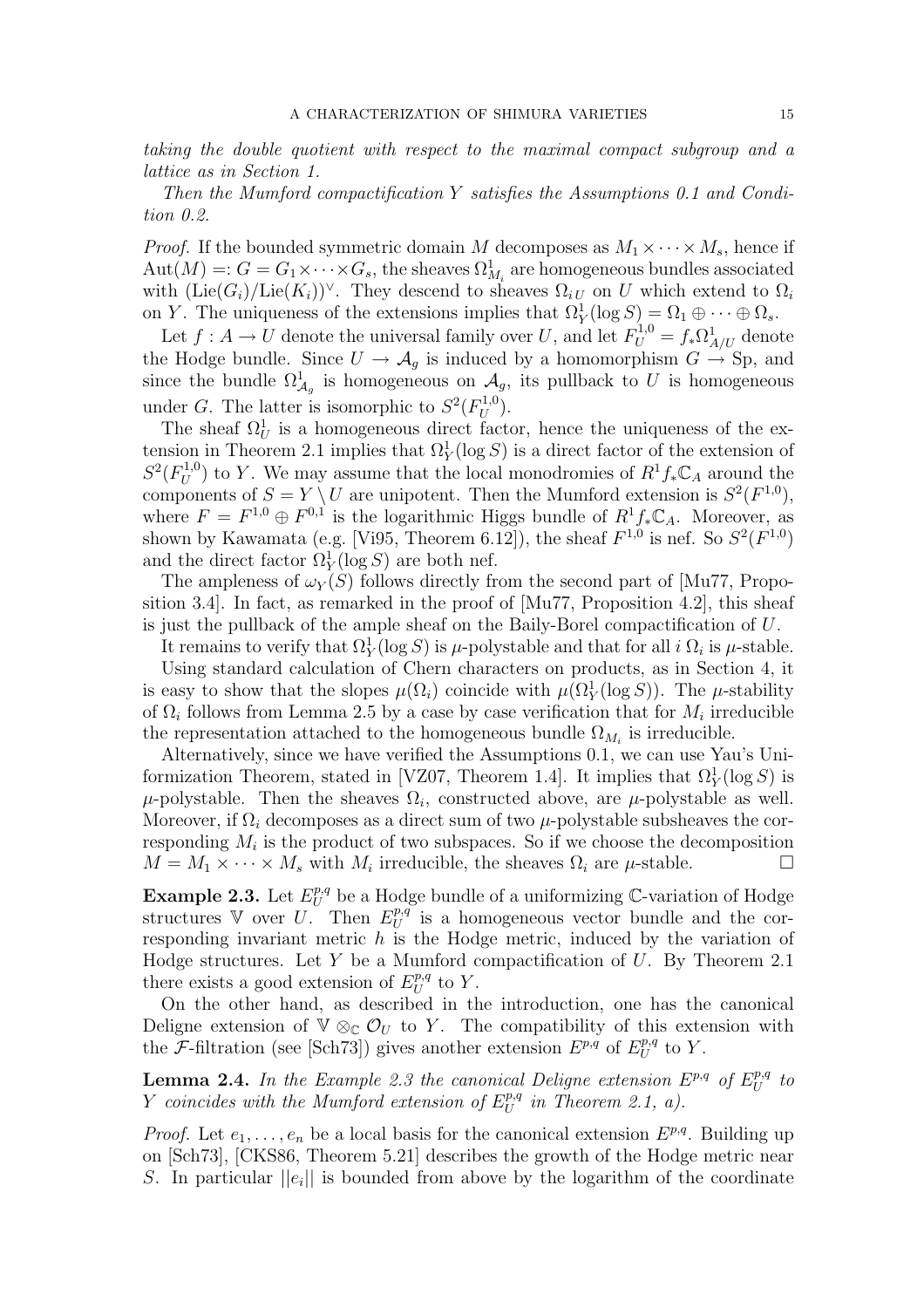functions  $z_1, \ldots, z_k$ . The Deligne extension is uniquely determined by the condition of logarithmic growth for the Hodge metric near S.

Since the metric h coincides with the Hodge metric and since Mumford's notion 'good' implies that  $h(e_i)$  is bounded from above by the logarithm of the coordinate functions  $z_1, \ldots, z_k$ , unicity implies that the Deligne extension and the Mumford extension coincide.  $\Box$ 

**Lemma 2.5.** Suppose that the vector bundle E on Y is Mumford's extension of an irreducible homogeneous vector bundle  $E|_U$ . Then E is stable with respect to the polarization  $\omega_Y(S)$ .

Proof. By definition of Mumford's extension ([Mu77, Theorem 3.1]), E carries a metric h coming from the G-invariant metric, again denoted by  $h$ , on the pull back  $E$  of E to M. As mentioned already, for a singular metric, good in the sense of Mumford, the curvature of the Chern connection  $\nabla_h$  of h represents the first chern class of E.

We claim that the restriction of  $\nabla_h$  to U is a Hermitian Yang-Mills connection with respect to the Kähler-Einstein metric g on  $\Omega_U^1$ . In fact, the pull back vector bundle  $\tilde{E}$  on  $M$  is an irreducible homogeneous vector bundle.

So our claim says that this G-invariant metric h on  $\hat{E}$  is Hermitian-Yang-Mills with respect to the G-invariant (Kähler-Einstein) metric g on  $\Omega^1_M$  with the argument adapted from the proof of [Ko86, Theorem 3.3 (1)]. The  $g$ -trace of the curvature  $\wedge_g(\Theta_h)$  of h is a G-invariant endomorphism on the vector bundle E, and

$$
\wedge_g(\Theta_h)_0 := \wedge_g(\Theta_h)|_{\tilde{E}_0}
$$

is an K–invariant endomorphism on the vector space  $\tilde{E}_0$ . Since the maximal compact subgroup K acts on  $\tilde{E}_0$  irreducibly,  $\wedge_g(\Theta_h)$  must be a scalar multiple of the identity on  $\tilde{E}_0$ . The facts that G operates on M transitively and that the induced action of G on  $\tilde{E}$  commutes with  $\wedge_q(\Theta_h)$  imply that  $\wedge_q(\Theta_h)$  is a constant scalar multiple of the identity endomorphism. So,  $h$  is a Hermitian-Yang-Mills metric with respect to the G-invariant (Kähler-Einstein) metric g on  $\Omega^1_M$ . Here we regard  $\Omega^1_M$  as an irreducible homogeneous vector bundle. On the quotient U we obtain the Hermitian-Yang-Mills metric h on  $E|_U$  with respect to the Kähler-Einstein metric g on  $\Omega_U^1$ .

Suppose that  $F \subset E$  is a subbundle and let  $s_U$  be the  $C^{\infty}$  orthogonal splitting over U. By Theorem 5.20 in [Kol85] the curvature of the Chern connection to  $h|_F$ represents the  $c_1(F)$ . The Chern-Weil formula implies

$$
R(\nabla_{(h|_F)}) = R(\nabla_h)|_F + s_u \wedge s_u^*.
$$

The Hermitian Yang-Mills property of h yields  $\mu(F) \leq \mu(E)$  and equality holds if and only if  $s_U$  is holomorphic.

If the equality holds, the pullback of  $s_U$  to M gives an orthogonal splitting of Hermitian vector bundles

$$
\pi^* E|_U \cong \pi^* F|_U \oplus \pi^* F^{\perp}|_U.
$$

By Proposition 2 on p. 198 of [Mk89] this contradicts the irreducibility of  $E|_U$ . Thus E is  $\mu$ -stable.

**Lemma 2.6.** Suppose that  $E_i$  are vector bundles on Y, that are Mumford's extensions of irreducible homogeneous vector bundles  $E_i|_U$ . Then  $E_1 \otimes E_2$  is  $\mu$ -polystable.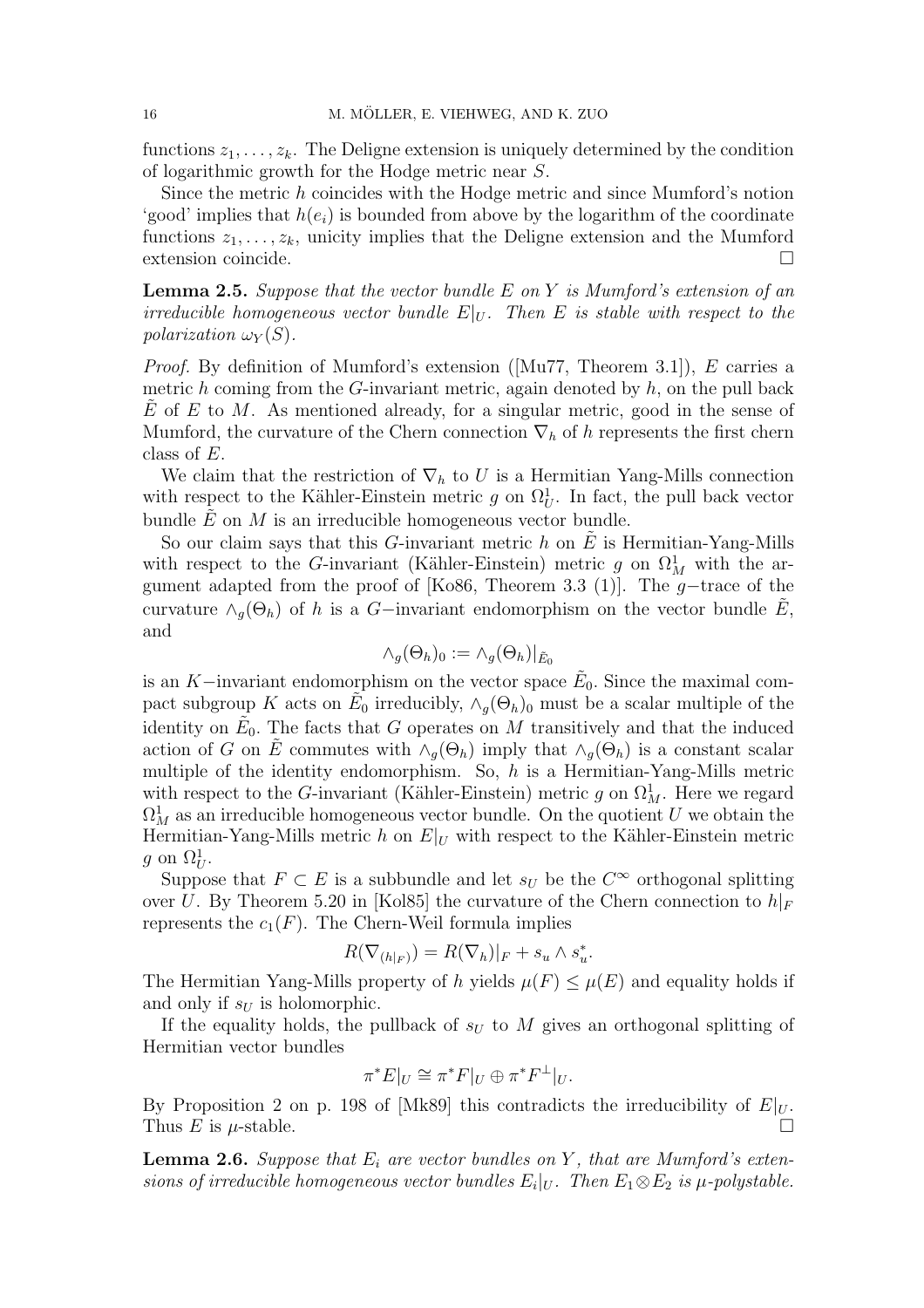*Proof.* Let  $\rho_i$  be the representation corresponding to  $E_i$ . Since the  $E_i$  are  $\mu$ -stable,  $E_1 \otimes E_2$  is  $\mu$ -semistable. Repeating the calculation of the curvature of the Chern connection from the previous Lemma, the existence of a subbundle of  $E_1 \otimes E_2$  of the same slope as  $E_1 \otimes E_2$  implies that the respresentation  $\rho_1 \otimes \rho_2$  corresponding to  $E_1 \otimes E_2$  is not irreducible. Since K is reductive,  $\rho_1 \otimes \rho_2$  decomposes as a direct sum of irreducible representations. Each of them defines a  $\mu$ -stable bundle, again by the previous Lemma, and equality of slopes follows from semistability.  $\Box$ 

Before proving the first part of Proposition 0.3 for the Mumford compactification Y , let us show that the Arakelov equality is independent of the compactification Y and compatible with replacing U by an étale covering  $U'$ .

**Lemma 2.7.** Let  $\delta: U' \to U$  be a finite étale morphism and let Y, S and Y', S' be two compactifications of U and U', both satisfying the Assumptions 0.1. Let  $\mu$  denote the slope on Y with respect to  $\omega_Y(S)$  and  $\mu'$  the one on Y' with respect to  $\omega_{Y'}(S')$ . Given a complex polarized variation of Hodge structures  $\mathbb {V}$  on U with unipotent monodromy at infinity, let  $(E, \theta)$  and  $(E', \theta')$  be the logarithmic Higgs bundles of  $\nabla$  and  $\nabla' = \delta^* \nabla$ . Then

- i.  $deg(\delta) \cdot \mu(E^{1-q,q}) = \mu'(E'^{1-q,q}),$  for  $q = 0, 1$ .
- ii. deg( $\delta \cdot \mu(\Omega_Y^1(\log S)) = \mu'(\Omega_{Y'}^1(\log S')).$
- iii. In particular the Arakelov equality on Y implies the one on  $Y'$ .

*Proof.* Choose a compactification  $\bar{Y}$  of U', with  $\bar{S} = \bar{Y} \setminus U$  a normal crossing divisor, such that the inclusion  $U' \to Y'$  extends to a birational morphism  $\bar{\sigma}: \bar{Y} \to Y'$  and such that the finite morphism  $\delta: U' \to U$  extends to a generically finite morphism  $\bar{\delta}: \bar{Y} \to Y$ .

The Assumptions 0.1 implies that the sheaves  $\mathcal{L} = \bar{\delta}^* \omega_Y(S)$  and  $\mathcal{L}' = \bar{\sigma}^* \omega_{Y'}(S')$ are both nef and big. Moreover for some effective exceptional divisors  $E$  and  $E'$ one has

$$
\omega_{\bar{Y}}(\bar{S}) = \mathcal{L} \otimes \mathcal{O}_{\bar{Y}}(E) = \mathcal{L}' \otimes \mathcal{O}_{\bar{Y}}(E').
$$

Since  $\mathcal L$  is big, one can find an effective divisor F on  $\overline Y$  and some  $\nu$  sufficiently large, such that the sheaf  $\mathcal{L}^{\nu} \otimes \mathcal{O}_{\bar{Y}}(-F)$  is ample. Replacing F and  $\nu$  by some multiple, one can as well assume that  $\mathcal{L}^{\nu} \otimes \mathcal{O}_{\bar{Y}}(-F)$  and  $\mathcal{L}^{\nu} \otimes \mathcal{O}_{\bar{Y}}(-F) \otimes \omega_{\bar{Y}}(\bar{S})^{-1}$ are very ample. Replacing  $F$  and  $\nu$  again by some multiple, one may even assume that the sheaves  $\mathcal{L}^{\beta} \otimes \mathcal{O}_{\bar{Y}}(-F)$  are generated by global sections for all  $\beta \geq \nu$  (e.g. [Vi95, Corollary 2.36]). Choosing  $\nu$  large enough and a suitable effective divisor F', the same holds true  $\mathcal{L}'^{\beta} \otimes \mathcal{O}_{\bar{Y}}(-F')$ .

Since for all  $\beta \geq 0$ 

$$
H^0(\bar{Y}, \mathcal{L}^{\beta}) = H^0(\bar{Y}, \omega_{\bar{Y}}(\bar{S})^{\beta}) = H^0(\bar{Y}, \mathcal{L}'^{\beta}),
$$

this implies that  $\mathcal{L} = \mathcal{L}'$ . Let us write  $\bar{\mu}$  for the slope with respect to the invertible sheaf  $\mathcal{L} = \mathcal{L}'$  on  $\bar{Y}$ .

The Deligne extension of  $\mathbb{V} \otimes_C \mathcal{O}_U$  is compatible with pullbacks. This implies that  $\bar{\delta}^* E^{1-q,q} = \bar{\sigma}^* E'^{1-q,q}$ , and by the projection formula

$$
\deg(\delta) \cdot \mu(E^{1-q,q}) = \bar{\mu}(\bar{\delta}^* E^{1-q,q}) = \bar{\mu}(\bar{\sigma}^* E'^{1-q,q}) = \mu'(E'^{1-q,q})
$$
  
and 
$$
\dim(U) \cdot \deg(\delta) \cdot \mu(\Omega^1_Y(\log S)) = \deg(\delta) \cdot \mu(\omega_Y(S)) = \bar{\mu}(\mathcal{L}) =
$$

$$
\bar{\mu}(\mathcal{L}') = \mu'(\omega_{Y'}(S')) = \dim(U) \cdot \mu'(\Omega^1_{Y'}(\log S')).
$$

Of course, iii) follows from i) and ii).  $\Box$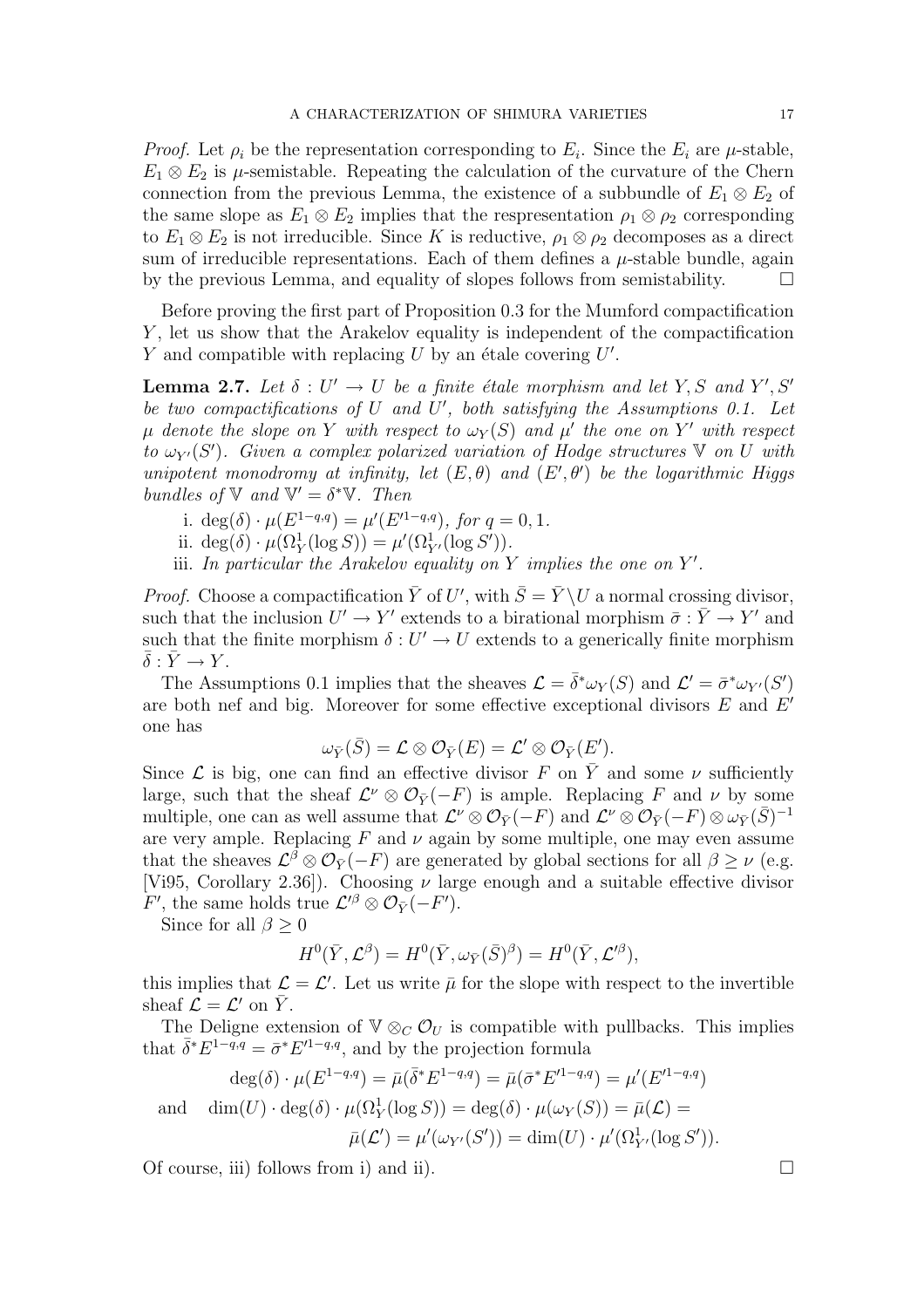We now prove Proposition 0.3 except for the statement v). The latter will be shown at the end of Section 6, by applying Addendum 0.9, III.

Proof of Proposition 0.3, part  $i$ )–iv) for Mumford's compactification.

Those properties can be verified over some étale covering of  $U$ . So one may assume that that  $U \to \mathcal{A}_g$  factors through a fine moduli scheme, hence by by Theorem 1.3 through  $\mathcal{X}^{\mathrm{MT}} = \mathcal{X}_1 \times \mathcal{X}_2$  with image of the form  $\mathcal{X}_1 \times \{b\}$ . Let  $\mathbb T$  denote the irreducible direct factor of the uniformizing C-variation of Hodge structures on the Shimura variety  $\mathcal{X}_1 \times \mathcal{X}_2$ , with  $\mathbb{V} \subset \mathbb{T} |_{\mathcal{X}_1 \times \{b\}}$ .

By Schur's Lemma and [De87, Prop. 1.13] a polarized variation of Hodge structures on  $X_1 \times X_2$  is a direct sum of exterior products of complex polarized variations of Hodge structures (see [VZ05, Prop. 3.3]). The irreducibility of  $\mathbb T$  implies that  $\mathbb{T} = \text{pr}_1^* \mathbb{V}_1 \otimes \text{pr}_2^* \mathbb{V}_2$  for suitable irreducible  $\mathbb{C}$ -variations of Hodge structures  $\mathbb{V}_i$  on  $\mathcal{X}_i$ . Remark that  $\mathbb{V}, \mathbb{T}$  and  $\mathbb{V}_1$  are concentrated in bidegrees  $(1,0)$  and  $(0,1)$ . Hence  $\mathbb{V}_2$  has weight zero and is concentrated in bidegree  $(0,0)$ . Since  $\mathrm{pr}_2^*\mathbb{V}_2|_{\mathcal{X}_1\times\{b\}}$  is a trivial Hodge structure, independent of the point b, the local system  $\mathbb{T}|_{\mathcal{X}_1\times\{b\}}$  is just a direct sum of several copies of  $\mathbb{V}_1$ . This remains true if one replaces b by a different point  $a \in \mathcal{X}_2$ . The irreducibility of V implies that  $\mathbb{V} \cong \mathbb{V}_1$ , so passing from b to a one does not change the irreducible components of the complex variation of Hodge structures.

So we may suppose without loss of generality that  $U$  is a Shimura variety of Hodge type given by the datum  $(G, M)$ .

Our first aim is to exhibit  $E^{1,0}$  and  $E^{0,1}$  as homogeneous vector bundles. Let  $\tau : G \longrightarrow \text{CSp}$  be the map given by the property 'of Hodge type'. Choose a base point on the symmetric domain M and its image on  $M' := M(Q)$ . There are maximal compact subgroups K of  $G^{\text{der}}$  and  $K' \cong U(g)$  of Sp such that  $U \to \mathcal{A}_g$ is uniformized by the map  $M = G^{\text{der}}/K \to \text{Sp}/K' =: M'.$  Let  $\pi_U : D \to U$  and  $\pi_{\mathcal{A}_g}: D' \to \mathcal{A}_g$  be the natural quotients modulo arithmetic subgroups. The choice of the base point in M' is equivalent to the choice of a Q-symplectic basis  $\{a_i, b_i\}$ of V such that we have  $h(i)(a_i) = b_i$  and  $h(b_i) = -a_i$  by 1.1.

Since the (1,0)- and (0,1)-parts of  $\pi_{\mathcal{A}_q}^*(R^1f_*\mathbb{C}_A)$  are the *i* resp. -*i*-eigenspaces of  $h(i)$ , they are homogeneous bundles. Moreover, they are given by the representations  $\rho_{\text{can}}$  and  $\overline{\rho_{\text{can}}}$ , where  $\rho_{\text{can}} : U(g) \to GL(g)$  is the standard representation. The (1,0)- and (0, 1)-parts of  $\pi_U^*(R^1f_*\mathbb{C}_A)$  are consequently homogeneous bundles too, given by the representation  $\rho_{\rm can} \circ \tau|_K$  and  $\overline{\rho_{\rm can}} \circ \tau|_K$ .

Next, we link two notions of irreducibility. Since  $\pi_U$  is the quotient map by an arithmetic group  $\Gamma \subset G(\mathbb{Q})$ , whose image in  $G^{\text{ad}}$  is Zariski-dense, C-irreducible summands of  $R^1 f_* \mathbb{C}_A$  are in bijection with  $\mathbb C$  irreducible summands of the representation

$$
\widetilde{\tau} : \widetilde{G^{ad}} \longrightarrow G \longrightarrow \text{CSp}.
$$

Here  $\widetilde{G}^{ad} \to G^{ad}$  is the universal covering and the map to  $\widetilde{G}^{ad} \to G$  is induced by the canonical splitting of  $Lie(G)$  into its abelian and its semisimple part. We determine these  $\mathbb C$  irreducible summands, following  $[De79, §2.3.7 (a)]$ , see also [Sa65] or [Sa80].

By [De79, §2.3.4] the simple components of  $G_{\mathbb{R}}$  are are absolutely simple. Write

$$
G_{\mathbb{R}}^{\mathrm{ad}} = \bigtimes_{i \in I} G_i
$$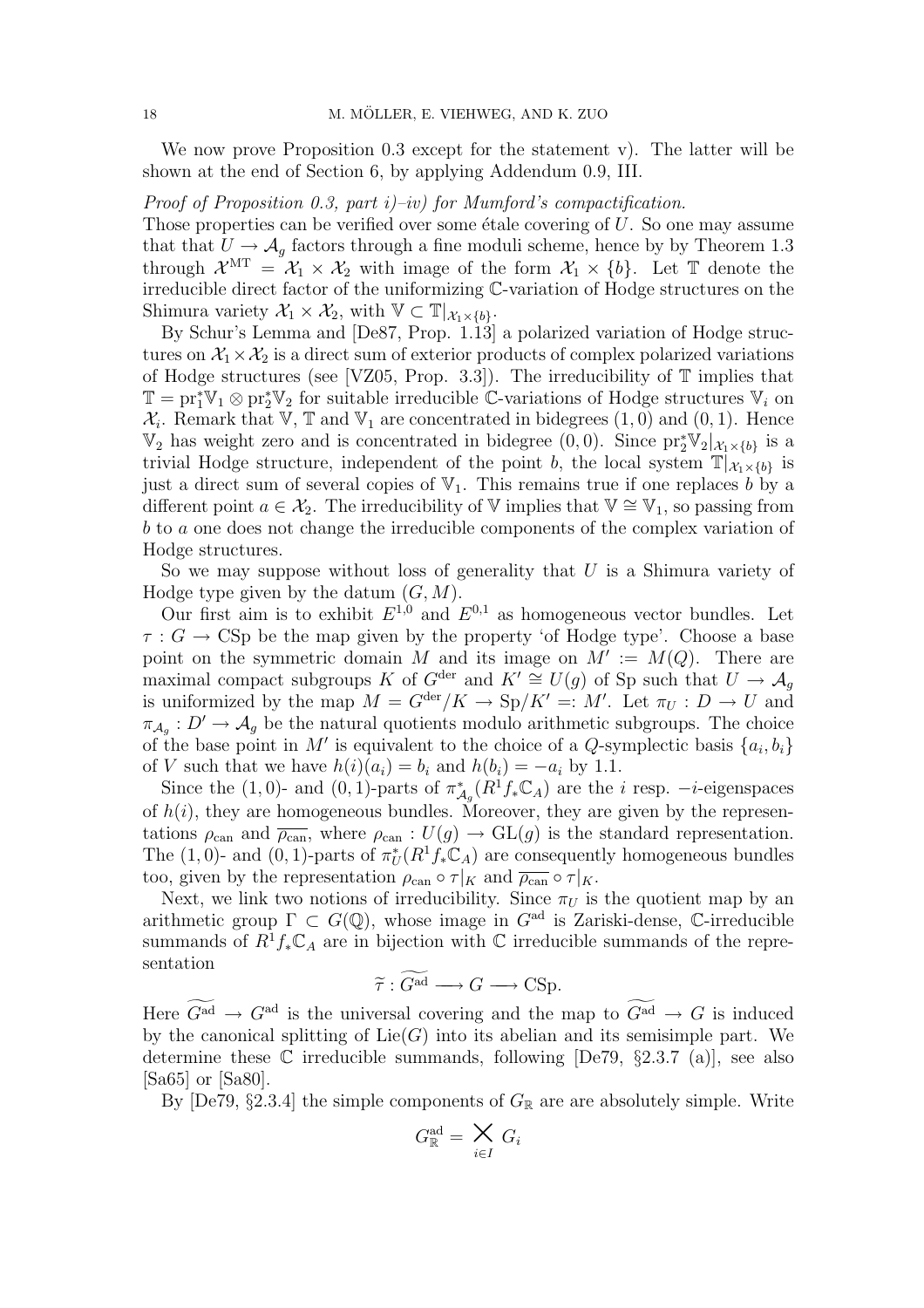and partition the index set  $I = I_c \cup I_{nc}$  according to whether  $G_i$  is compact or not. By [De79, §1.3.8 (a) and §2.3.7] the irreducible direct factors of  $V_{\mathbb{C}}$  are of the form  $\otimes_{t\in T}W_t$  for some  $T\subset I$ , where  $W_t$  is an irreducible representation of  $\widetilde{G_{i,\mathbb{R}}}$ . Moreover, the condition (SV1) forces  $T \cap I_{nc}$  to contain at most one element, see [De79, Lemma 1.3.7] This shows i).

If  $T \cap I_{\text{nc}} = \emptyset$ , then V is unitary. We thus restrict to the other case from now on. Then the condition 'Shimura variety' imposes the restrictions to the representation of the non-compact group as in the hypothesis of Lemma 2.8, stated below. From this lemma we deduce that in each case the representation of  $K \subset G^{ad}$  is irreducible.

Now we know by Lemma 2.5 that for each irreducible summand  $\mathbb{V}$  of  $R^1f_*\mathbb{C}_A$ , both  $E^{1,0}$  and  $E^{0,1}$  are  $\mu$ -stable. By Lemma 2.6, the bundle  $Hom(E^{1,0}, E^{0,1})$  is  $\mu$ -polystable with the  $\mu$ -stable summands given as homogeneous bundles by the irreducible summands of the representation  $\rho \otimes \rho^{\vee}$ , where  $\rho = \rho_{\text{can}} \circ \tau$ . This proves iii) and iv). Since  $M \to M'$  is induced by a group homomorphism and hence totally geodesic, the tangent map

$$
T_M \longrightarrow T'_M|_M = \text{Hom}(E^{1,0}, E^{0,1})
$$

is onto a direct summand. Since it is a map between homogeneous bundles, the direct summand corresponds to an irreducible summand of the representation  $\rho \otimes$  $\rho^{\vee}$ . Consequently, the map

$$
\overline{(T_U)} \longrightarrow \overline{\text{Hom}(E^{1,0}, E^{0,1})|_U}
$$

between the Mumford extensions is an injection onto a  $\mu$ -stable summand. Since the Mumford extension of  $T_U$  is  $T_Y(-\log S)$  and the Mumford extension of  $E^{p,q}$  is the Deligne extension, we obtain

$$
\mu(T_Y(-\log S)) = \mu(E^{1,0}) - \mu(E^{0,1}),
$$

i.e. the Arakelov equality, stated as ii).  $\Box$ 

We keep the notations of the preceding proof, that will be completed with the following lemma. We follow [De79] and define a cocharacter  $\chi : \mathbb{G}_m \to (G_i)_{\mathbb{C}}$ induced by  $h: \mathrm{Res}_{\mathbb C/\mathbb R} \mathbb G_m \to G_{\mathbb R}$  in the following way. Fix an isomorphism

$$
(\mathrm{Res}_{\mathbb{C}/\mathbb{R}}\mathbb{G}_m)_{\mathbb{C}}\cong \mathbb{G}_m\times \mathbb{G}_m
$$

such that the inclusion

$$
(\mathrm{Res}_{\mathbb{C}/\mathbb{R}}\mathbb{G}_m)(\mathbb{R}) \to (\mathrm{Res}_{\mathbb{C}/\mathbb{R}}\mathbb{G}_m)(\mathbb{C})
$$

is given by  $z \mapsto (z, \overline{z})$ . Let  $i : \mathbb{G}_m \to \mathbb{G}_m \times \mathbb{G}_m$  be the inclusion given by the identity in the second argument. Then  $\chi := h_{\mathbb{C}} \circ i$ .

Given  $\chi$ , we let  $\tilde{\chi}$  be the inductive system of fractional lifts of  $\chi$  to  $\widetilde{G}_i$  ([De79,  $\S1.3.4$ ]).

**Lemma 2.8.** Let  $\tau_{i,t} : \widetilde{G_i} \to \text{GL}(W_t)$  be an irreducible representation whose highest weight  $\alpha$  is a fundamental weight and such that

$$
\langle \widetilde{\chi}, \alpha + \iota(\alpha) \rangle = 1,
$$

where  $\iota$  is the opposition involution. Then  $W_t$  is the sum of two non-empty weight spaces, denoted by  $W_t^{1,0}$  and  $W_t^{0,1}$  $t^{0,1}_{t}$ . Both weight spaces are irreducible representations of the maximal compact subgroup  $K_i$  of  $G_i$ .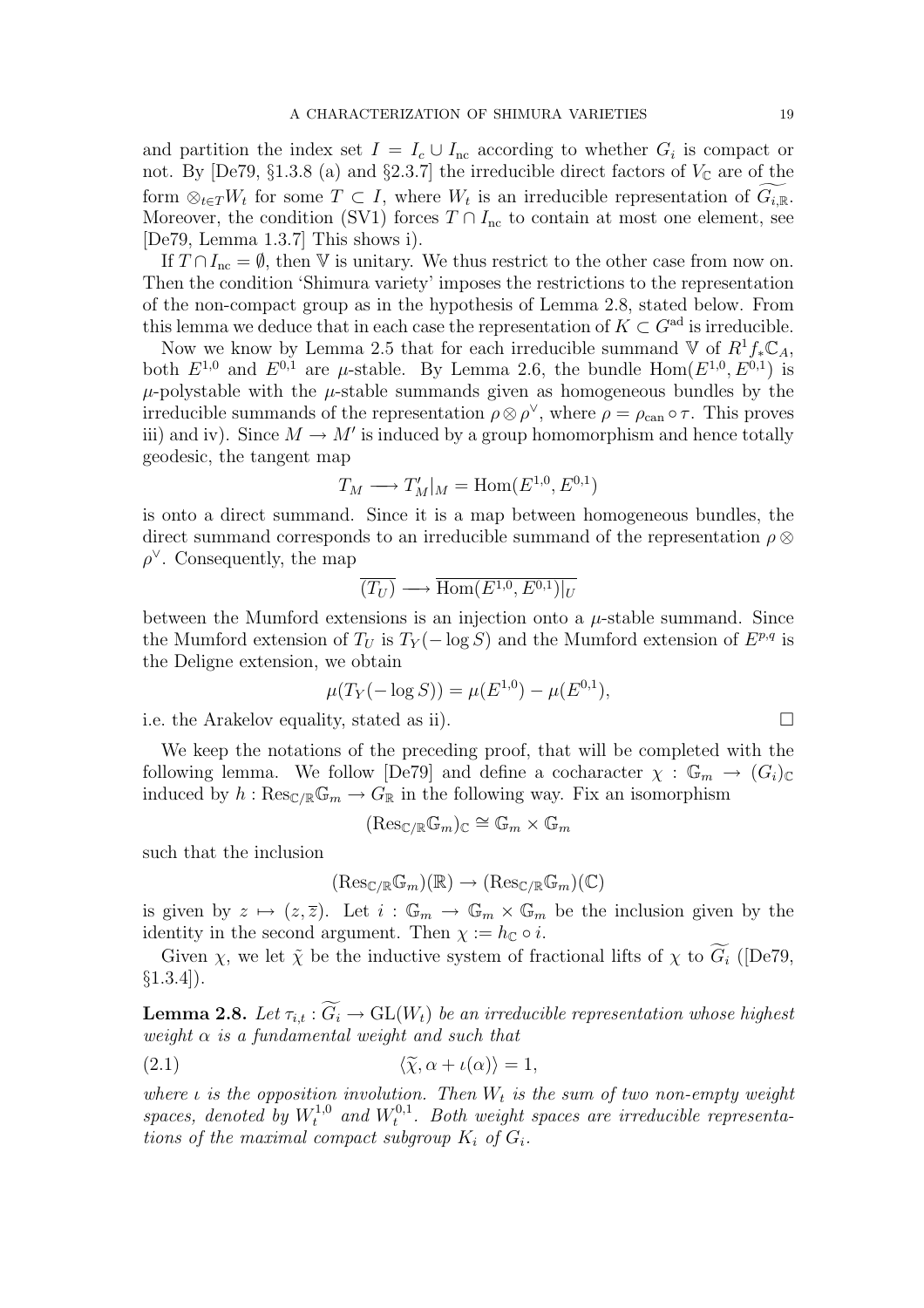*Proof.* The equivalence of the condition  $(2.1)$  and the decomposition into two weight spaces is in ([De79, §1.3.8]). The possible solutions to 2.1 are listed on [Sa65, p. 461]. We distinguish the cases according to the Dynkin diagram of  $G_i$ . We use that the cocharacter  $\tilde{\chi}$  satisfying (2.1) determines a special node in the Dynkin diagram  $([De79, §1.2.5]).$ 

Type  $a_n$ : In this case  $G_i = SU(p,q)$  with  $p + q = n - 1$ , depending on the signature of the bilinear form induced by the Cartan involution  $\text{ad}(h(i))$ . We may assume  $p \geq q$ . The maximal compact subgroup is

$$
K_i = S(U(p) \times U(q)).
$$

If  $q > 1$  only the standard representation satisfies 2.1. The weight spaces  $W_t^{1,0}$  and  $W_t^{\bar 0,1}$  $t^{0,1}$  carry the standard representation of  $SU(p)$  and  $SU(q)$  respectively and are hence irreducible.

If  $q = 1$  all j-th wedge product representations for  $j = 1, \ldots, n - 1$  satisfy 2.1. The weight spaces  $W_t^{1,0}$  $t^{1,0}$  (resp.  $W_t^{0,1}$  $t_i^{0,1}$ ) carry the j-th (resp. j – 1-st) exterior power representation of  $SU(p)$ , which is also irreducible.

Type  $b_n$ : In this case is  $G_i = SO(2, 2n - 1)$  (type  $IV_{2n-1}$  in [Sa80])) and the only representation that satisfies 2.1 is the spin representation of the double cover  $Spin(2, 2n-1) \rightarrow G_i$ . The maximal compact subgroup is

$$
K_i \cong \text{SO}(2n-1,\mathbb{R}) \times \text{SO}(2,\mathbb{R}).
$$

We claim that one weight space carries the tensor product of the spin representation of  $SO(2n-1)$  and one of the natural representations  $SO(2,\mathbb{R}) \to U(1)$  while the other weight space carries the tensor product of the spin representation and the complex conjugate representation of  $SO(2,\mathbb{R})$ . In both cases the representations are well known to be irreducible.

In order to prove the claim we write down the spin representation explicitly and exhibit its weight spaces. We follow the notations of [Sa65, §3.5]. Let  $G_i$ be the group of transformations of  $V_{\mathbb{R}}$  preserving a bilinear form S of signature  $(2n-1, 2)$ . Let  $\{e_1, \ldots, e_{2n-1}\}$  (resp.  $\{e_{2n}, e_{2n+1}\}\)$  be an orthonormal bases of  $V^+$ (resp.  $V^-$ ), the subspaces where the form is positive (resp. negative) definite. We let  $f_i = (e_{2i-1}+ie_{2i})/2$  for  $j = 1, ..., n-1$  and  $f_n = (e_{2n}+ie_{2n+1})$ . Denote by W the complex vector space generated by the  $f_j$ . The exterior algebra  $E = \Lambda(W)$  embeds into the Clifford algebra of  $C(V, S)$ . For an ordered subset  $\mathcal{J} = \{i_1, \ldots, i_a\} \subset N :=$  $\{1,\ldots,n\}$  we consider the elements  $f_{\mathcal{J}} = f_{i_1} \cdots f_{i_n}$  and their complex conjugates in the Clifford algebra. We identify E with the left ideal  $E \cdot \overline{f_N}$  and obtain a representation of  $Spin(2, 2n-1)$  on E.

We may choose in

Lie(
$$
G_i
$$
) = { $\left( \begin{pmatrix} X_1 & X_{12} \\ X_{12}^T & X_2 \end{pmatrix}; X_1, X_{12}, X_2 \text{ real}, X_1, X_2 \text{ skew symmetric} \right)}.$ 

a maximal abelian subalgebra,  $\frac{1}{2}$ 

$$
\mathfrak{h} = \left\{ \mathrm{diag}\left( \begin{pmatrix} 0 & -\xi_1 \\ \xi_1 & 0 \end{pmatrix}, \ldots, \begin{pmatrix} 0 & -\xi_{n-1} \\ \xi_{n-1} & 0 \end{pmatrix}, 0, \begin{pmatrix} 0 & -\xi_n \\ \xi_n & 0 \end{pmatrix}, \xi_i \in \mathbb{R} \right) \right\}.
$$

Then by the calculation in [Sa65, p. 455]) the  $f_{\mathcal{J}}$  are eigenvectors with corresponding weight  $\frac{i}{2}(\sum_{i \notin \mathcal{J}} \xi_i - \sum_{i \in \mathcal{J}} \xi_i)$ . The map  $\chi$  corresponding to the special node is generated by the element  $H_0 \in \text{Lie}(G_i)$  with  $X_1 = 0$ ,  $X_{12} = 0$  and  $X_2 = \begin{pmatrix} 0 & -1 \\ 1 & 0 \end{pmatrix}$  $\begin{pmatrix} 0 & -1 \\ 1 & 0 \end{pmatrix}$ .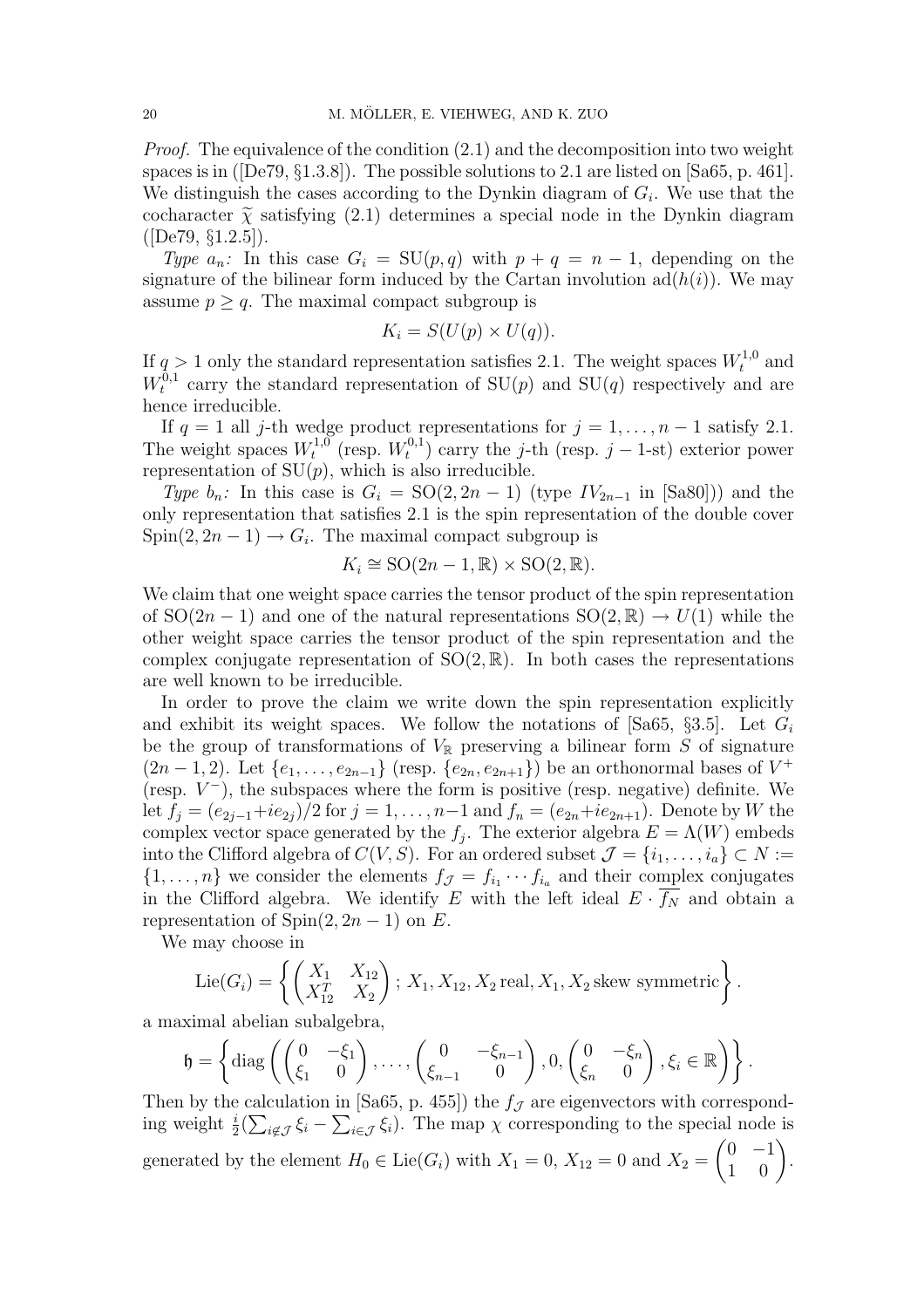We deduce that the weight spaces  $W_i^{1,0}$  $i^{1,0}$  (resp.  $W_i^{0,1}$  $i^{0,1}$  are generated by the  $f_{\mathcal{J}}$  with  $n \notin \mathcal{J}$  (resp. by the  $f_{\mathcal{J}}$  with  $n \in \mathcal{J}$ ).

From this we first read off that  $SO(2, \mathbb{R})$  acts on the weight spaces as claimed. Fix the root system

$$
\{i(\xi_1-\xi_2),\ldots,i(\xi_{2n-2}-\xi_{2n-1}),i\xi_{2n-1}\}
$$

of so $(2n-1)$ . Consider  $W_i^{1,0}$ <sup>1,0</sup> as a representation of SO( $2n - 1$ ) of dimension  $2^{n-1}$ . A vector of highest weight is  $f_{N\setminus\{n\}}$  with weight  $i/2\sum_{i=1}^{n-1}$  $\sum_{i=1}^{n-1} \xi_i$ . Consequently, the representation contains a spin representation of  $Spin(2n-1) \rightarrow SO(2n-1)$ . For dimension reasons the representation is irreducible. The same argument applies to  $W_i^{0,1}$  $\frac{1}{i}$ .

Type  $c_n$ : In this case  $G_i = Sp(n)$ , and as in the beginning of the proof of Proposition 0.3 above, the weight spaces carry the standard representation of  $U(n)$ and its complex conjugate. Thus, they are irreducible.

Type  $d_n$ : This case splits into two subcases according to the  $\chi$  or equivalently according to the position of the corresponding special node in the Dynkin diagram. Special node at the 'fork' end. In this case

$$
G_i = \mathrm{SU}^-(n, \mathbb{H}) \cong \mathrm{SU}(n, n) \cap \mathrm{SO}(2n, \mathbb{C}) \subset \mathrm{Sl}(2n, \mathbb{C})
$$

where  $H$  denotes the Hamiltonians. In this matrix representation the weight spaces are given by the  $n$  first (resp. last) column vectors. The maximal compact subgroup  $K_i \cong U(n)$  sits in  $G_i$  via  $\overline{a}$ 

$$
A + iB \mapsto \left(\begin{array}{cc} A & B \\ -B & A \end{array}\right)
$$

Consequently, both weight spaces are n-dimensional and carry the irreducible standard representation of  $U(n)$ .

Special node at the opposite end. This is completely similar to the case  $b_n$  replacing 'spin' by 'half spin' representations throughout.

Exceptional Lie algebras do not admit any solution to 2.1.  $\Box$ 

## 3. Slopes and filtrations of coherent sheaves

We will need small twists of the slope  $\mu(\mathcal{F})$  defined with respect to the nef and big invertible sheaf  $\omega_Y(S)$  in 0.2. So we will decompose the slope in a linear combination of different slopes and we will deform the coefficients a little bit. In particular, as in [La04], we will compare the Harder-Narasimhan filtrations for small twists of slopes.

On the non-singular projective variety Y of dimension n consider  $n-1$ -tuples of R-divisors

$$
\underline{D}^{(\iota)} = (D_1^{(\iota)}, \dots, D_{n-1}^{(\iota)}),
$$

for  $\iota = 1, \ldots, m$ . The collection of those divisors will be denoted by  $\underline{D}^{(\bullet)}$ . Given two such tuples  $\underline{D}^{(\bullet)}$  and  $\underline{D}^{(\bullet)}$  we define the sum componentwise, hence

$$
\underline{D}^{(\bullet)} + \underline{D}'^{(\bullet)} = [(\overline{D}_1^{(t)} + D_1'^{(t)}, \dots, \overline{D}_{n-1}^{(t)} + D_{n-1}'^{(t)}); \ t = 1, \dots, m].
$$

**Definition 3.1.** We call  $\underline{D}^{(\bullet)}$  a *semi-polarization* if the R-divisors  $D_i^{(t)}$  $j^{(\iota)}$  are nef for  $i = 1, \ldots, m$  and for  $j = 1, \ldots, n - 1$  and if the intersection cycle

$$
(\underline{D}^{(\iota)})^{n-1} := D_1^{(\iota)} \cdots D_{n-1}^{(\iota)}
$$

is not numerically trivial for  $i = 1, \ldots, m$ .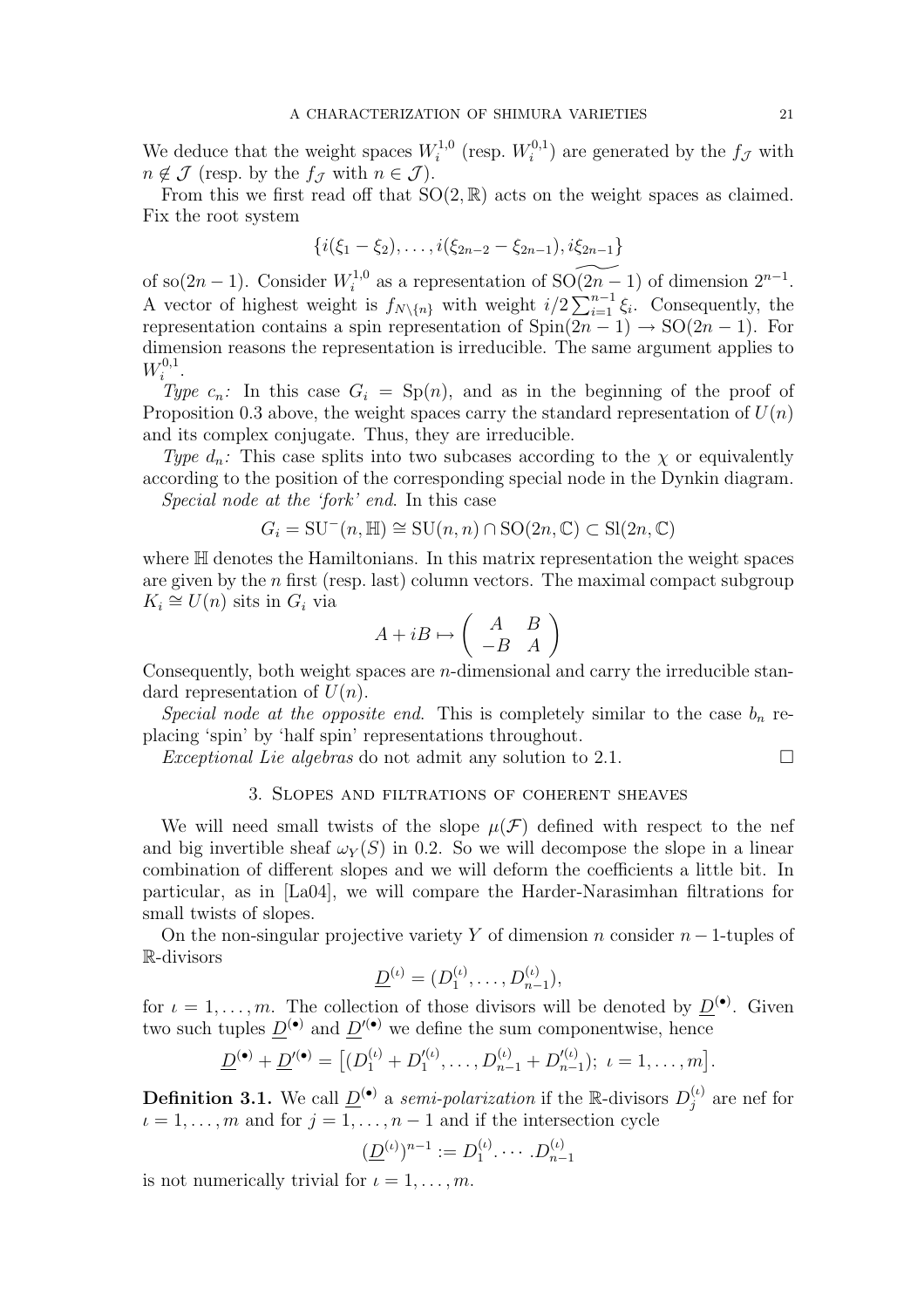For a coherent torsion free sheaf F on Y and for each  $\iota \in \{1, \ldots, m\}$  one defines the slope

$$
\mu_{\underline{D}^{(\iota)}}(\mathcal{F})=\frac{c_1(\mathcal{F}).(\underline{D}^{(\iota)})^{n-1}}{\operatorname{rk}(\mathcal{F})},
$$

and adding up

(3.1) 
$$
\mu_{\underline{D}^{(\bullet)}}(\mathcal{F}) = \mu_{[\underline{D}^{(1)},...,\underline{D}^{(m)}]}(\mathcal{F}) = \sum_{\iota=1}^{m} \mu_{\underline{D}^{(\iota)}}(\mathcal{F}) = \sum_{\iota=1}^{m} \frac{c_1(\mathcal{F}).(\underline{D}^{(\iota)})^{n-1}}{\text{rk}(\mathcal{F})}.
$$

In the sequel we will assume that  $\underline{D}^{(\bullet)}$  is a semi-polarization, and we fix a torsion free coherent sheaf  $\mathcal F$  on Y. If there is no ambiguity, we write  $\mu'$  in this Section instead of  $\mu_{\underline{D}^{(1)},\dots,\underline{D}^{(m)}}$ , and we reserve the notion  $\mu$  for the special case where the slope is taken with respect to  $\omega_Y(S)$ .

Given an exact sequence of torsion free coherent sheaves

 $0 \longrightarrow \mathcal{F}' \longrightarrow \mathcal{F} \longrightarrow \mathcal{F}'' \longrightarrow 0.$ 

an easy calculation shows that

(3.2) 
$$
\mu'(\mathcal{F}) = \frac{\text{rk}(\mathcal{F}')}{\text{rk}(\mathcal{F})}\mu'(\mathcal{F}') + \frac{\text{rk}(\mathcal{F}'')}{\text{rk}(\mathcal{F})}\mu'(\mathcal{F}'').
$$

In order to define 'stability' for locally free or torsion free coherent sheaves one has to take care of boundary divisors of slope zero, i.e. of prime divisors D with  $\mu'(\mathcal{O}_Y(D)) = 0$ . Since the divisors  $D_j^{(\iota)}$  $j^{(t)}_j$  are nef, this is equivalent to the condition  $D.(\underline{D}^{(\iota)})^{n-1} = 0$ , for  $\iota = 1, \ldots, m$ .

**Definition 3.2.** Keeping the notations introduced above, let  $\mathcal F$  and  $\mathcal G$  be two coherent torsion free sheaves on Y .

- a. A subsheaf G of F is  $\mu'$ -equivalent to F, if  $\mathcal{F}/\mathcal{G}$  is a torsion sheaf and if  $c_1(\mathcal{F}) - c_1(\mathcal{G})$  is the class of an effective divisor D with  $\mu'(\mathcal{O}_Y(D)) =$ 0, or equivalently with  $D.(\underline{D}^{(\iota)})^{n-1} = 0$ , for  $\iota = 1, \ldots, m$ . We call  $\mu'$ equivalence the equivalence relation on coherent sheaves generated by  $\mu$ equivalent inclusions.
- b. A morphism  $\mathcal{G} \to \mathcal{F}$  is *surjective up to*  $\mu'$ *-equivalence*, if its image is  $\mu'$ equivalent to  $\mathcal{F}$ .
- c.  $\mathcal{G} \subset \mathcal{F}$  is saturated, if  $\mathcal{F}/\mathcal{G}$  is torsion free.
- d. F is  $\mu'$ -stable, if  $\mu'(\mathcal{G}) < \mu'(\mathcal{F})$  for all subsheaves  $\mathcal{G}$  of F with  $rk(\mathcal{G}) < rk(\mathcal{F})$ .
- e. F is  $\mu'$ -semistable, if  $\mu'(\mathcal{G}) \leq \mu'(\mathcal{F})$  for all subsheaves  $\mathcal G$  of  $\mathcal F$ .
- f. F is  $\mu'$ -polystable if it is the direct sum of  $\mu'$ -stable sheaves of the same slope.
- g. A saturated subsheaf G of F is called a maximal destabilizing subsheaf, if for all subsheaves  $\mathcal E$  of  $\mathcal F$  one has  $\mu'(\mathcal E) \leq \mu'(\mathcal G)$  and if the equality implies that  $\mathcal{E} \subset \mathcal{G}$ .

We will give a nicer description of the relation  $\mu$ -equivalence' in a special case at the beginning of Section 4.

#### Lemma 3.3.

- 1. If F is  $\mu'$ -stable and if  $\mathcal{G} \subset \mathcal{F}$  is a subsheaf with  $\mu'(\mathcal{G}) = \mu'(\mathcal{F})$  then F and  $\mathcal G$  are  $\mu'$ -equivalent.
- 2. A  $\mu'$ -polystable sheaf  $\mathcal F$  is  $\mu'$ -semistable.
- 2. A  $\mu$ -potystable sheaf  $\mathcal F$  is  $\mu$ -semistable.<br>3. In particular, if  $\mathcal H$  is invertible, then  $\bigoplus \mathcal H$  is  $\mu'$ -semistable.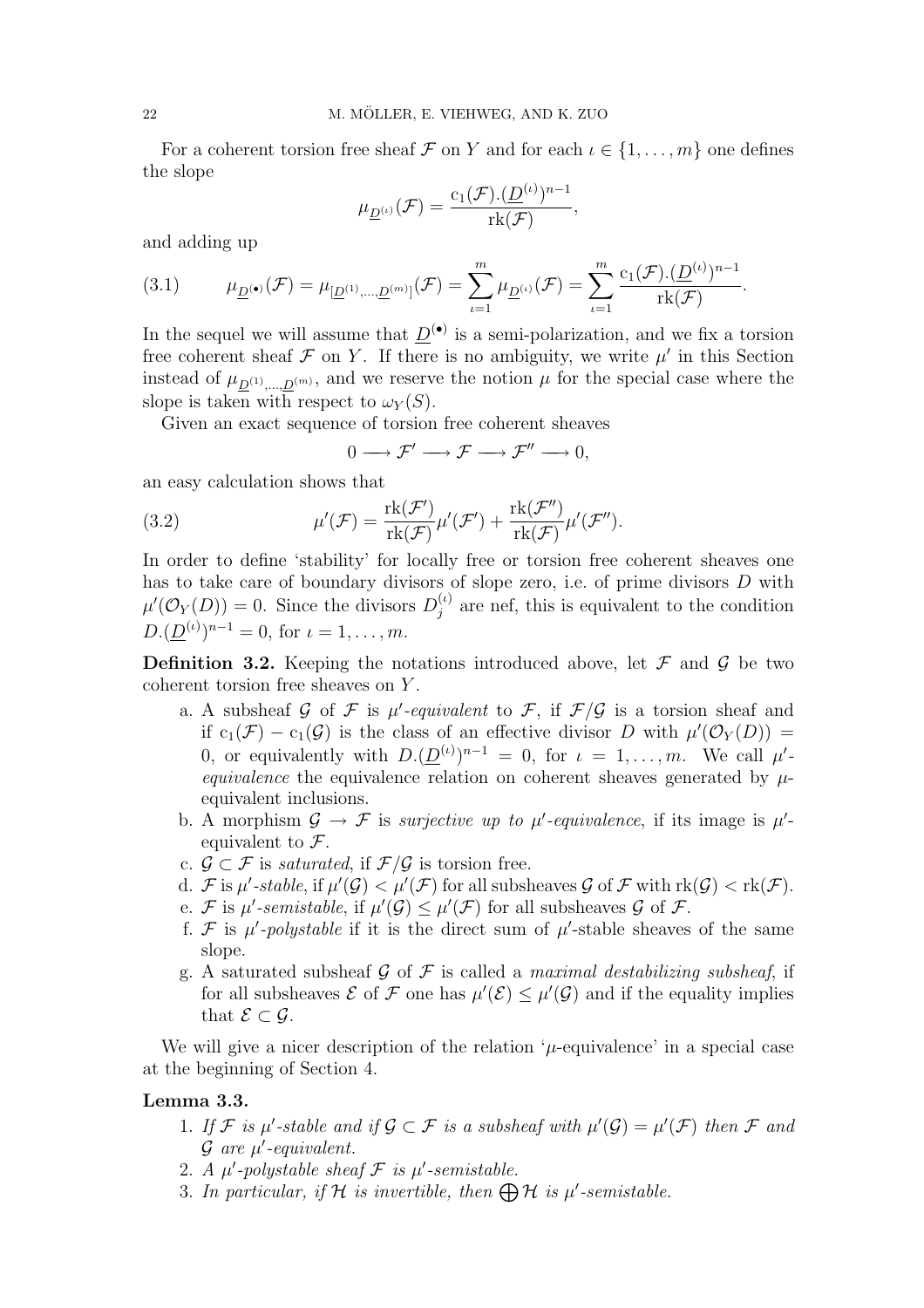*Proof.* If G is a subsheaf of F with  $rk(G) = rk(F)$  then  $c_1(F) - c_1(G)$  is an effective divisor D. Since all the  $D_i^{(\iota)}$  $j_j^{(l)}$  are nef, one finds  $D.(\underline{D}^{(l)})^{n-1} \geq 0$  and hence  $\mu'(\mathcal{G}) \leq$  $\mu'(\mathcal{F})$ . This implies 2) in case that  $\mathcal F$  is  $\mu'$ -stable.

For  $\mu'$ -polystable sheaves 2) follows by induction on the number of direct factors, and 3) is an example for the statement in 2).

If F is  $\mu'$ -stable and  $\mu'(\mathcal{G}) = \mu'(\mathcal{F})$ , then by definition  $\text{rk}(\mathcal{F}) = \text{rk}(\mathcal{G})$ , hence  $D.(\underline{D}^{(\iota)})^{n-1} = 0$  as claimed in 1).

Later the divisors  $D_i^{(\iota)}$  will correspond to the determinant of the  $\mu$ -polystable direct factors  $\Omega_j$  of  $\Omega_Y^1(\log S)$  in the decomposition 0.6, each one occurring as often as the rank of  $\Omega_j$ , except the one corresponding to the upper index  $\iota$ . For one  $\iota$  we will multiply in 3.1  $\mu_{D^{(\iota)}}$  by a factor  $1 + \epsilon$ .

We consider in this section a more general and more flexible set-up than needed in the sequel, hoping that it might be of use in a different context. We choose a second tuple

$$
\underline{H}^{(\iota)} = (H_1^{(\iota)}, \dots, H_{n-1}^{(\iota)})
$$

of nef R-divisors, for  $\iota = 1, \ldots, m$ , and the polynomial

$$
\mu_t'(\mathcal F)=\mu_{\underline{D}^{(\bullet)}+t\cdot \underline{H}^{(\bullet)}}(\mathcal F)=\sum_{\iota=1}^m\frac{c_1(\mathcal F).(\underline{D}^{(\iota)}+t\cdot \underline{H}^{(\iota)})^{n-1}}{\operatorname{rk}(\mathcal F)}
$$

Of course one has  $\mu'_0(\mathcal{F}) = \mu'(\mathcal{F})$ . The cycle  $(\underline{D}^{(\iota)} + t \cdot \underline{H}^{(\iota)})^{n-1}$  can be written as

$$
D_1^{(\iota)} \cdots D_{n-1}^{(\iota)} + \sum_{I \in \mathcal{I}} t^{n-|I|-1} \cdot D_{i_1}^{(\iota)} \cdots D_{i_{|I|}}^{(\iota)} \cdot H_{j_1}^{(\iota)} \cdots H_{j_{n-1-|I|}}^{(\iota)}
$$

where the sum is taken over the set  $\mathcal I$  of ordered subsets

$$
I = \{i_1, \dots, i_{|I|}\} \text{ of } \{1, \dots, n-1\}
$$

of cardinality  $|I| < n - 1$ , and where  $\{j_1, \ldots, j_{j_{n-1-|I|}}\}$  is the complement of I in  $\{1, \ldots, n-1\}$ , again as an ordered set. For a coherent sheaf G one has

(3.3) 
$$
\mu'_{t}(\mathcal{F}) - \mu'_{t}(\mathcal{G}) = \mu'(\mathcal{F}) - \mu'(\mathcal{G}) + \sum_{\mathcal{I}} t^{n-|I|-1} \cdot (\mu'^{I}(\mathcal{F}) - \mu'^{I}(\mathcal{G})),
$$

$$
\sum_{i=1}^{m} c_{i}(\mathcal{G}).D_{i}^{(t)}, \cdots D_{i}^{(t)}, H_{i}^{(t)}, \cdots H_{i}^{(t)}, \cdots
$$

(3.4) with 
$$
\mu'^{I}(\mathcal{G}) = \sum_{\iota=1}^{m} \frac{c_1(\mathcal{G}) \cdot D_{i_1}^{(\iota)} \cdots \cdot D_{i_{|I|}}^{(\iota)} \cdot H_{j_1}^{(\iota)} \cdots \cdot H_{j_{n-1-|I|}}^{(\iota)}}{\mathrm{rk}(\mathcal{G})}.
$$

**Lemma 3.4.** For a coherent sheaf  $\mathcal F$  of rank r consider the sets

$$
S = \{\mu'(\mathcal{G}); \ \mathcal{G} \subset \mathcal{F}\} \subset \mathbb{R} \quad and \quad \mathcal{S} = \{\mu'_t(\mathcal{G}) = \sum_{\nu=0}^{n-1} a_{\nu} \cdot t^{\nu}; \ \mathcal{G} \subset \mathcal{F}\} \subset \mathbb{R}[t].
$$

Then

- i. the set S is discrete and bounded from above.
- ii. There exists some  $\epsilon_0 > 0$  and some 'maximal' element  $G(t) \in \mathcal{S}$ , such that for all  $F(t) \in S$  with  $F(t) \neq G(t)$  one has  $G(\epsilon) > F(\epsilon)$  for  $0 < \epsilon < \epsilon_0$ .

*Proof.* Let S' be the set of all coefficients occurring in  $F(t) \in S$ . We will first show, that the set S' is discrete and bounded from above. Since  $S \subset S'$ , this implies i).

For H invertible and sufficiently ample  $\mathcal{F}^{\vee} \otimes \mathcal{H}$  is generated by global sections. Hence  $\mathcal F$  is embedded in  $\bigoplus \mathcal{H}$ . Then under the projection to suitable factors,

.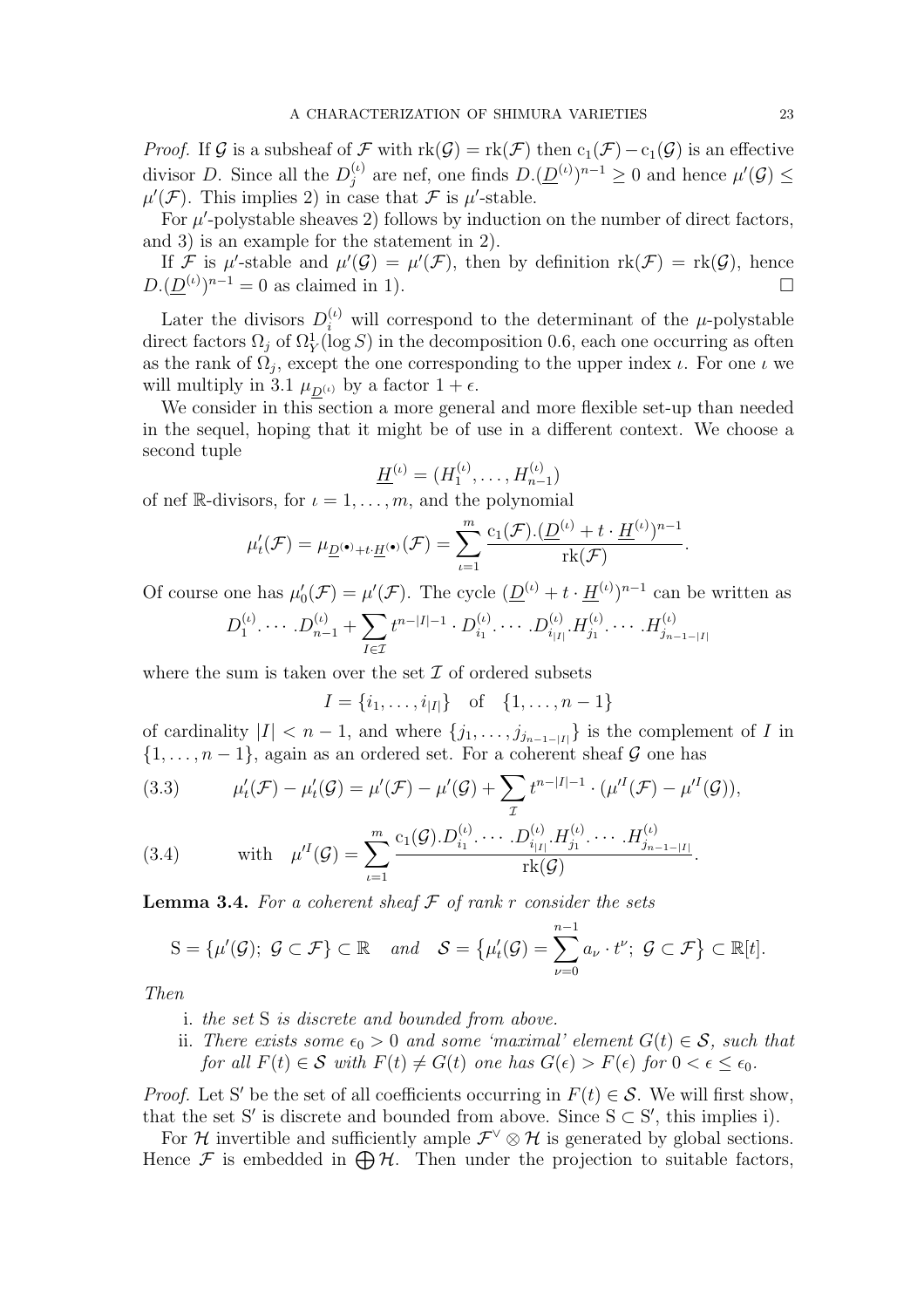any subsheaf  $\mathcal{G} \subset \mathcal{F}$  of rank r' is isomorphic to a subsheaf of  $\bigoplus^{r'} \mathcal{H}$  and  $c_1(\mathcal{G}) =$  $r \cdot c_1(\mathcal{H}) - D$  for some effective divisor D.

Since the divisors  $D_i^{(\iota)}$  $j^{(\iota)}$  and  $H_j^{(\iota)}$  $j_j^{(t)}$  are all nef, the intersection of the 1-dimensional cycles

$$
D_{i_1}^{(t)} \cdots D_{i_{|I|}}^{(t)} \cdots H_{j_1}^{(t)} \cdots H_{j_{n-1-|I|}}^{(t)}
$$

in 3.4 with any divisor is a non-negative multiple of a fixed real number, So one may write

$$
\sum_{\iota=1}^m (\underline{D}^{(\iota)} + t \cdot \underline{H}^{(\iota)})^{n-1} = \sum_{\nu=0}^{n-1} \left( \sum_{\mu} \alpha_{\nu,\mu} C_{\mu,\nu} \right) t^{\nu}
$$

for  $\alpha_{\mu,\nu} \in \mathbb{R}$  and for linear combinations  $C_{\mu,\nu}$  of curves with  $D.C_{\mu,\nu} \geq 0$  for all effective divisors  $D$ . Then  $-S'$  is discrete, as a subset of the union of translates of finite many copies of  $\overline{\phantom{a}}$  $\overline{\phantom{a}}$ 

$$
\bigcup_{\nu}\sum_{\mu}\alpha_{\mu,\nu}\cdot\mathbb{N}.
$$

Moreover S' it is bounded above by the maximal coefficient c of  $\mu_t'(\mathcal{H})$ .

On the set S consider the lexicographical order. So  $\sum_{\nu=0}^{n-1} a_{\nu} \cdot t^{\nu} < \sum_{\nu=0}^{n-1} a_{\nu}$  $_{\nu=0}^{n-1}b_{\nu}\cdot t^{\nu}$ if  $a_{\nu} = b_{\nu}$  for  $\nu < j$  and if  $a_j < b_j$ . Obviously S contains a maximal element  $G(t) = \sum_{\nu=0}^{n-1} b_{\nu} \cdot t^{\nu}$  for this order.

Choose  $\epsilon_0 \in (0, 1)$  to be a real number with

$$
\frac{1}{\sqrt{\epsilon_0}} \geq \sup_{c \in S} \left\{ \sum_{\nu=j+1}^{n-1} (c - b_{\nu}) t^{\nu-j-1}; \ t \in [0,1], \ j = 1, \ldots, r-1 \right\},\,
$$

and such that for  $\nu = 0, \ldots, r$  one has  $[b_{\nu} - \sqrt{\epsilon_0}, b_{\nu} + \sqrt{\epsilon_0}] \cap S' = \{b_{\nu}\}.$ Since  $G(t) > F(t)$ , for some j and for  $0 < \epsilon \leq \epsilon_0$  one finds

$$
G(\epsilon) - F(\epsilon) = \sum_{\nu=j}^{n-1} (b_{\nu} - a_{\nu}) \cdot \epsilon^{\nu} \ge
$$
  

$$
\epsilon^{j} \cdot ((b_{j} - a_{j}) + \epsilon \cdot \sum_{\nu=j+1}^{n-1} (b_{\nu} - c) \cdot \epsilon^{\nu-j-1}) > \epsilon^{j} \cdot (\sqrt{\epsilon_{0}} - \epsilon \cdot \frac{1}{\sqrt{\epsilon_{0}}}) \ge 0.
$$

We will consider next values of the polynomials  $F(t) \in \mathcal{S}$  for small  $\epsilon \in \mathbb{R}_{\geq 0}$ .

**Definition 3.5.** For  $\epsilon \in \mathbb{R}_{\geq 0}$  consider a filtration  $0 = \mathcal{G}_0 \subset \mathcal{G}_1 \subset \cdots \subset \mathcal{G}_\ell = \mathcal{F}$ with  $\mathcal{G}_{\alpha}/\mathcal{G}_{\alpha-1}$  torsion free and  $\mu'_{\epsilon}$ -semistable, for  $\alpha = 1, \ldots, \ell$ , and with

 $(3.5)$  $\mu'_{\epsilon,\max}(\mathcal{F}) = \mu'_{\epsilon}(\mathcal{G}_1) \geq \mu'_{\epsilon}(\mathcal{G}_2/\mathcal{G}_1) \geq \cdots \geq \mu'_{\epsilon}(\mathcal{G}_{\ell}/\mathcal{G}_{\ell-1}) = \mu'_{\epsilon,\min}(\mathcal{F}).$ 

The filtration is called a  $\mu'_{\epsilon}$ -Harder-Narasimhan filtration if the inequalities in (3.5) are all strict, and it is called a weak  $\mu_{\epsilon}^{\prime}$ -Jordan-Hölder filtration if  $\mu_{\epsilon,\max}^{\prime}(\mathcal{F})$  =  $\mu'_{\epsilon,\min}(\mathcal{F}).$ 

**Lemma 3.6.** Let  $\mathcal F$  be a coherent torsion free sheaf on Y.

a. For all  $\epsilon \geq 0$  there exists a Harder-Narasimhan filtration

$$
\mathcal{G}_0 = 0 \subset \mathcal{G}_1 \subset \cdots \subset \mathcal{G}_\ell = \mathcal{F}
$$

of  $\mathcal F$  with respect to  $\mu'_\epsilon$  and this filtration is unique.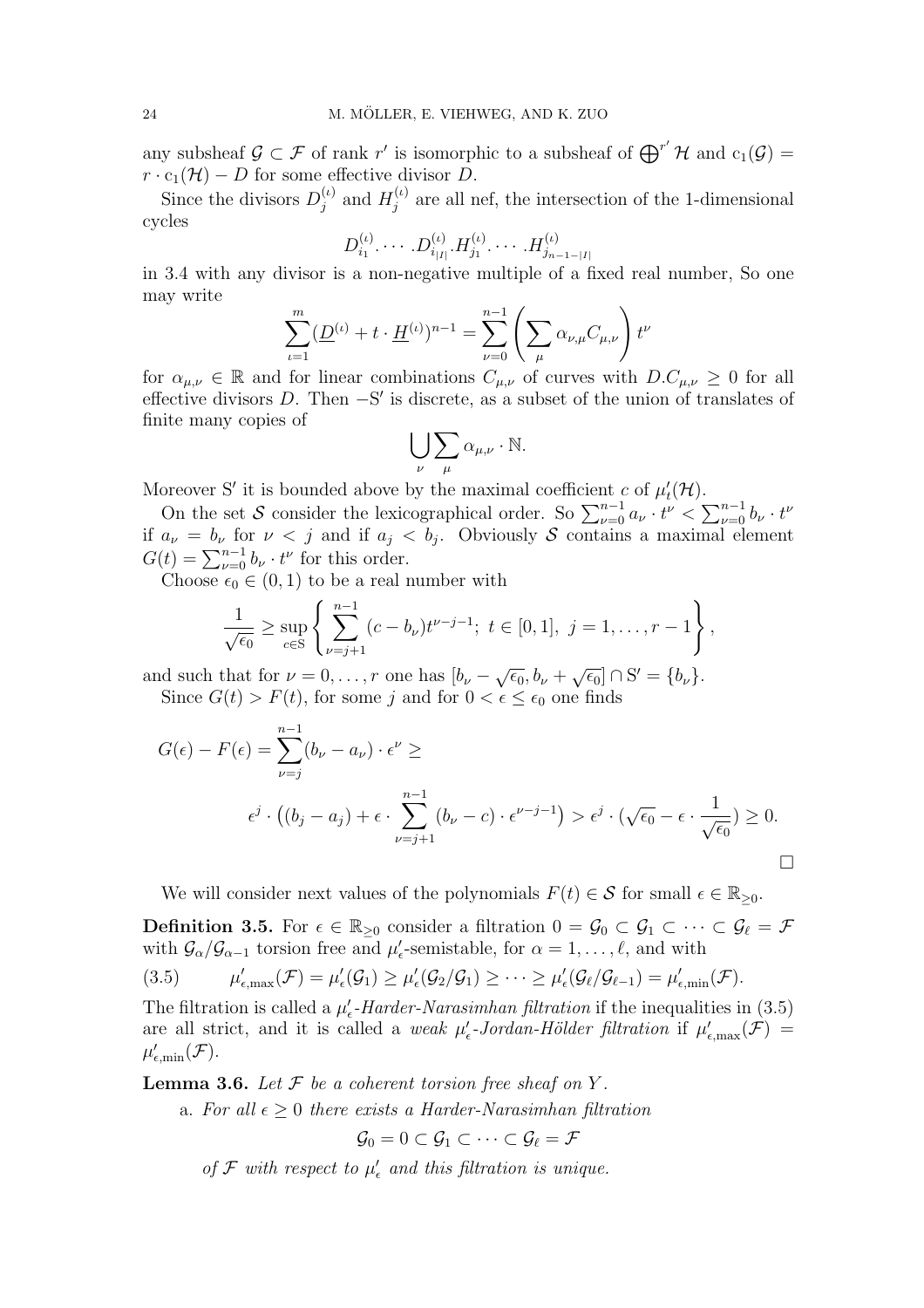- b. There exists some  $\epsilon_0 > 0$  such that the filtration in a) is independent of  $\epsilon$ for  $\epsilon_0 \geq \epsilon > 0$ .
- c. If F is  $\mu'$ -stable, then for some  $\epsilon_0 > 0$  and for all  $\epsilon_0 \geq \epsilon \geq 0$  the sheaf F is  $\mu'_{\epsilon}$ -semistable.

*Proof.* For  $\epsilon > 0$  we apply Lemma 3.4, ii). For the polynomial  $G(t)$ , given there, choose a subsheaf  $\mathcal{G} \subset \mathcal{F}$  with  $G(t) = \mu_t'(\mathcal{G})$ , for all  $t \in \mathbb{R}$ . Moreover for  $0 < \epsilon \leq \epsilon_0$ the slope  $\mu'_{\epsilon}(\mathcal{G}) = G(\epsilon)$  is maximal among the possible slopes of subsheaves of  $\mathcal{F}$ . This allows to assume that  $\mathcal G$  is saturated. If there are several subsheaves of  $\mathcal F$ with the same slope, we choose a saturated one of maximal rank.

If for  $\mathcal{E} \subset \mathcal{F}$  one has  $\mu'_{\epsilon}(\mathcal{E}) = \mu'_{\epsilon}(\mathcal{G})$ , then by 3.2 the slope of  $\mathcal{E} \oplus \mathcal{G}$  is  $\mu'_{\epsilon}(\mathcal{G})$ . The maximality of the slope of G implies  $\mu'_{\epsilon}(\mathcal{E} \cap \mathcal{G}) \leq \mu'_{\epsilon}(\mathcal{G})$  and  $\mu'_{\epsilon}(\mathcal{E} + \mathcal{G}) \leq \mu'_{\epsilon}(\mathcal{G})$ . By 3.2 this is only possible if  $\mu'_{\epsilon}(\mathcal{E}+\mathcal{G})=\mu'_{\epsilon}(\mathcal{G})$ . Then the maximality of the rank of G implies that  $rk(\mathcal{E} + \mathcal{G}) = rk(\mathcal{G})$ , and  $\mathcal{E} \subset \mathcal{G}$ .

So G is a maximal destabilizing subsheaf of F, and it is independent of  $\epsilon \in$ (0, $\epsilon_0$ ). The existence and uniqueness of a  $\mu'_{\epsilon}$ -Harder-Narasimhan filtration follows by induction on the rank. Here of course we have to lower  $\epsilon_0$  in each step.

For  $\epsilon = 0$  the existence and uniqueness of the Harder-Narasimhan filtration follows by the same argument, replacing the reference to part ii) of Lemma 3.4 by the one to part i).

Assume now that  $\mathcal F$  is  $\mu'$ -stable and consider the Harder-Narasimhan filtration in a). Then

$$
\mu'(\mathcal{G}_1) = \lim_{\epsilon \to 0} \mu'_{\epsilon}(\mathcal{G}_1) \ge \lim_{\epsilon \to 0} \mu'_{\epsilon}(\mathcal{F}) = \mu'(\mathcal{F}).
$$

By assumption,  $\mathcal F$  is stable, with respect to  $\mu'$ , hence  $\mathcal G_1 = \mathcal F$ , and  $\ell = 1$ .

Although this will not be used in the sequel, let us state a strengthening of the last part of Lemma 3.6.

Addendum 3.7. For  $\epsilon_0$  sufficiently small, the sheaf  $\mathcal F$  in part c) is  $\mu'_\epsilon$ -stable for all  $\epsilon_0 \geq \epsilon \geq 0$ .

*Proof.* Part i) of Lemma 3.4 and the  $\mu'$ -stability of  $\mathcal F$  imply that

$$
\gamma=\mathrm{Inf}\{\mu'(\mathcal{F})-\mu'(\mathcal{G});\ \mathrm{rk}(\mathcal{G})<\mathrm{rk}(\mathcal{F})\}>0.
$$

Let us return to the slopes  $\mu^I$  introduced in 3.3 and 3.4. By part a) of Lemma 3.6 there exists a Harder-Narasimhan filtration

$$
\mathcal{G}_0^I=0\subset \mathcal{G}_1^I\subset\cdots\subset \mathcal{G}_{\ell_I}^I=\mathcal{F}
$$

with respect to  $\mu'^I$ . In particular for  $\mathcal{G} \subset \mathcal{F}$  one has  $\mu'^I(\mathcal{G}) \leq \mu'^I(\mathcal{G}_1^I)$ .

Choose  $\epsilon_0 > 0$  such that for  $0 < \epsilon \leq \epsilon_0$ , and for all  $I \in \mathcal{I}$  with  $|I| < n - 1$  one has

$$
\frac{1}{|\mathcal{I}|+1} \cdot \gamma \geq \epsilon^{n-|I|-1} \cdot \left(\mu'^{I}(\mathcal{G}_1^I) - \mu'^{I}(\mathcal{F})\right)
$$

For a subsheaf  $\mathcal{G} \subset \mathcal{F}$  of strictly smaller rank one finds

$$
\mu'^{I}(\mathcal{F}) - \mu'^{I}(\mathcal{G}) \geq \mu'^{I}(\mathcal{F}) - \mu'^{I}(\mathcal{G}_1^{I}),
$$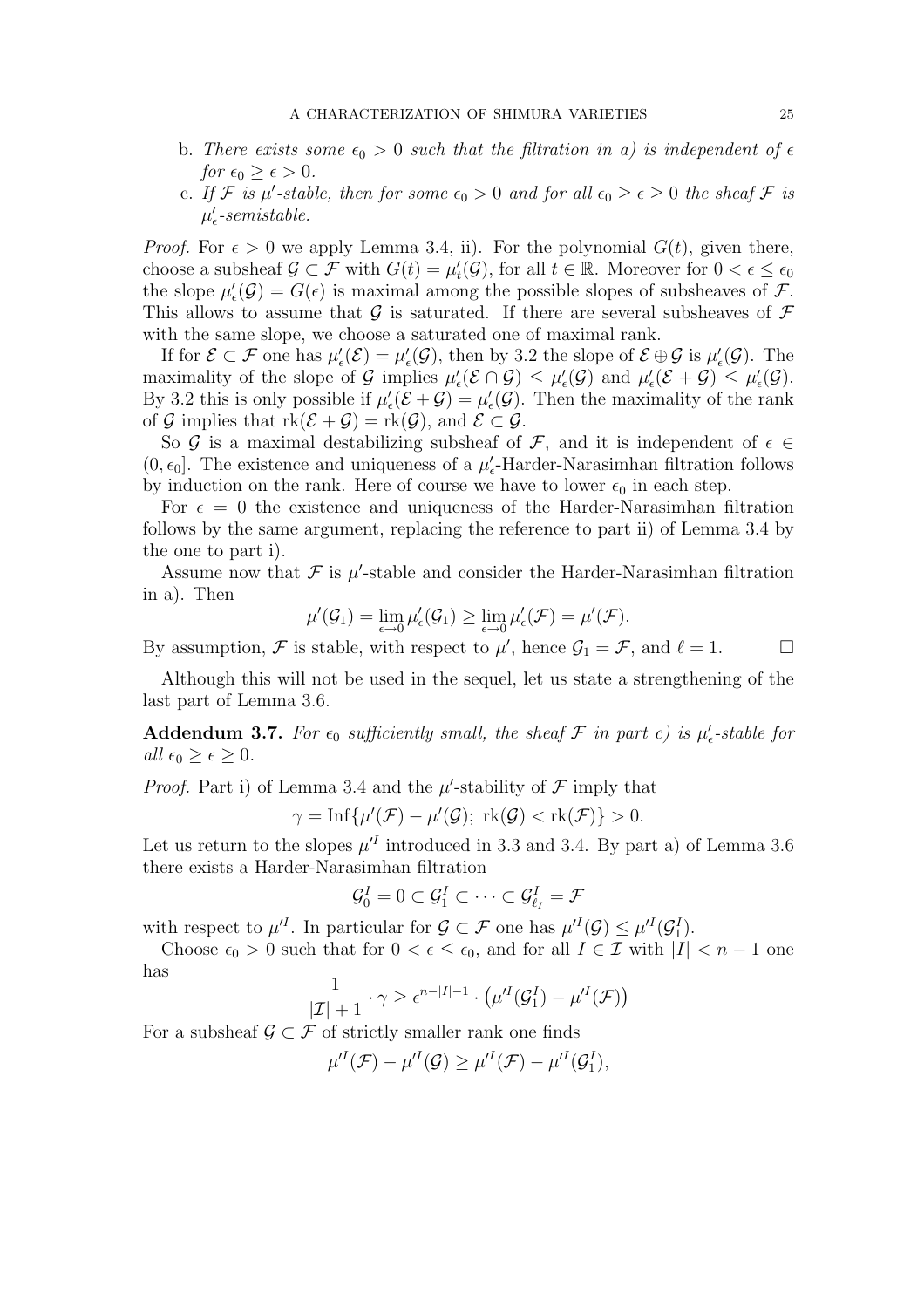and thereby

$$
\mu'_{\epsilon}(\mathcal{F}) - \mu'_{\epsilon}(\mathcal{G}) \geq \gamma + \sum_{I \in \mathcal{I}} \epsilon^{n-1-|I|} \cdot (\mu'^{I}(\mathcal{F}) - \mu'^{I}(\mathcal{G})) \geq
$$
\n
$$
\gamma + \sum_{I \in \mathcal{I}} \epsilon^{n-1-|I|} \cdot (\mu'^{I}(\mathcal{F}) - \mu'^{I}(\mathcal{G}_{1}^{I})) \geq \gamma - \frac{|\mathcal{I}|}{|\mathcal{I}|+1} \cdot \gamma > 0.
$$

Corollary 3.8. Assume in Lemma 3.6 that  $\mathcal F$  is  $\mu'$ -semistable. Then there exists  $a$  weak  $\mu'$ -Jordan-Hölder filtration

$$
\mathcal{G}_0 = 0 \subset \mathcal{G}_1 \subset \cdots \subset \mathcal{G}_\ell = \mathcal{F}
$$

and some  $\epsilon_0 > 0$  such that for all  $\epsilon \in (0, \epsilon_0]$  the filtration  $\mathcal{G}_\bullet$  is a  $\mu'_\epsilon$ -Harder-Narasimhan-filtration.

*Proof.* The filtration  $\mathcal{G}_{\bullet}$ , constructed Lemma 3.6, b), is a  $\mu_{\epsilon}'$ -Harder-Narasimhan filtration for all  $0 < \epsilon \leq \epsilon_0$ . Taking the limit of the slopes for  $\mu'_{\epsilon}$  one obtains

$$
\mu'_{\max}(\mathcal{F}) = \mu'(\mathcal{G}_1) \geq \mu'(\mathcal{G}_2/\mathcal{G}_1) \geq \cdots \geq \mu'(\mathcal{G}_{\ell}/\mathcal{G}_{\ell-1}) = \mu'_{\min}(\mathcal{F}),
$$

and since  $\mathcal F$  is  $\mu'$ -semistable, those are all equalities.

#### 4. Splittings of Higgs bundles

The negativity of kernels of Higgs bundles provide a well-known criterion for the orthogonal complement of a subbundle K of  $E^{1,0}$  to be a holomorphic subbundle: It suffices to show that the slope of the cokernel  $Q$  with respect to the canonical polarization is zero. In this section we extend this to a criterion that zero slope with respect to canonical *semi-polarizations* implies – best that one can expect – vanishing of  $\partial/\partial \overline{z}$ -derivatives of the orthogonal splitting map  $\mathcal{Q} \to E^{1,0}$  in the corresponding directions.

Assume again that Y is non-singular, that  $U \subset Y$  the complement of a normal crossing divisor S, and that the positivity conditions stated as Assumptions 0.1 hold true. Then one has the decomposition (see 0.6)

$$
\Omega^1_Y(\log S) = \Omega_1 \oplus \cdots \oplus \Omega_s
$$

as a direct sum of  $\mu$ -stable subsheaves  $\Omega_i$  of rank  $n_i$ .

## Lemma and Definition 4.1.

- i. The  $\mu$ -stable direct factors  $\Omega_i$  and their determinants  $\det(\Omega_i)$  are nef. The cycles  $c_1(\Omega_i)^{n_i+1}$  are numerically trivial.
- ii. For  $\nu_1, \ldots, \nu_s$  with  $\nu_1 + \cdots + \nu_s = n$  the product  $c_1(\Omega_1)^{\nu_1} \cdots c_1(\Omega_s)^{\nu_s}$  is a positive multiple of  $c_1(\omega_Y(S))^n$ , if  $\nu_i = n_i$  for  $i = 1, \ldots, s$ . Otherwise it is zero.
- iii.  $c_1(\Omega_1)^{n_1} \cdots c_1(\Omega_s)^{n_s} > 0$ .
- iv. Let D be an effective Q divisor. Then  $D.c_1(\omega_Y(S))^{n-1} = 0$  if and only if

$$
D.c_1(\Omega_1)^{\nu_1}.\cdots.c_1(\Omega_s)^{\nu_s}=0
$$

for all  $\nu_1, \ldots, \nu_s$  with  $\nu_1 + \cdots + \nu_s = n - 1$ .

v. Let  $NS_0$  denote the subspace of the Neron-Severi group  $NS(Y)_{\mathbb{Q}}$  of Y which is generated by all prime divisors D satisfying the equivalent conditions in iv). Then all effective divisors  $B$  with class in  $NS_0$  is supported in  $S$ .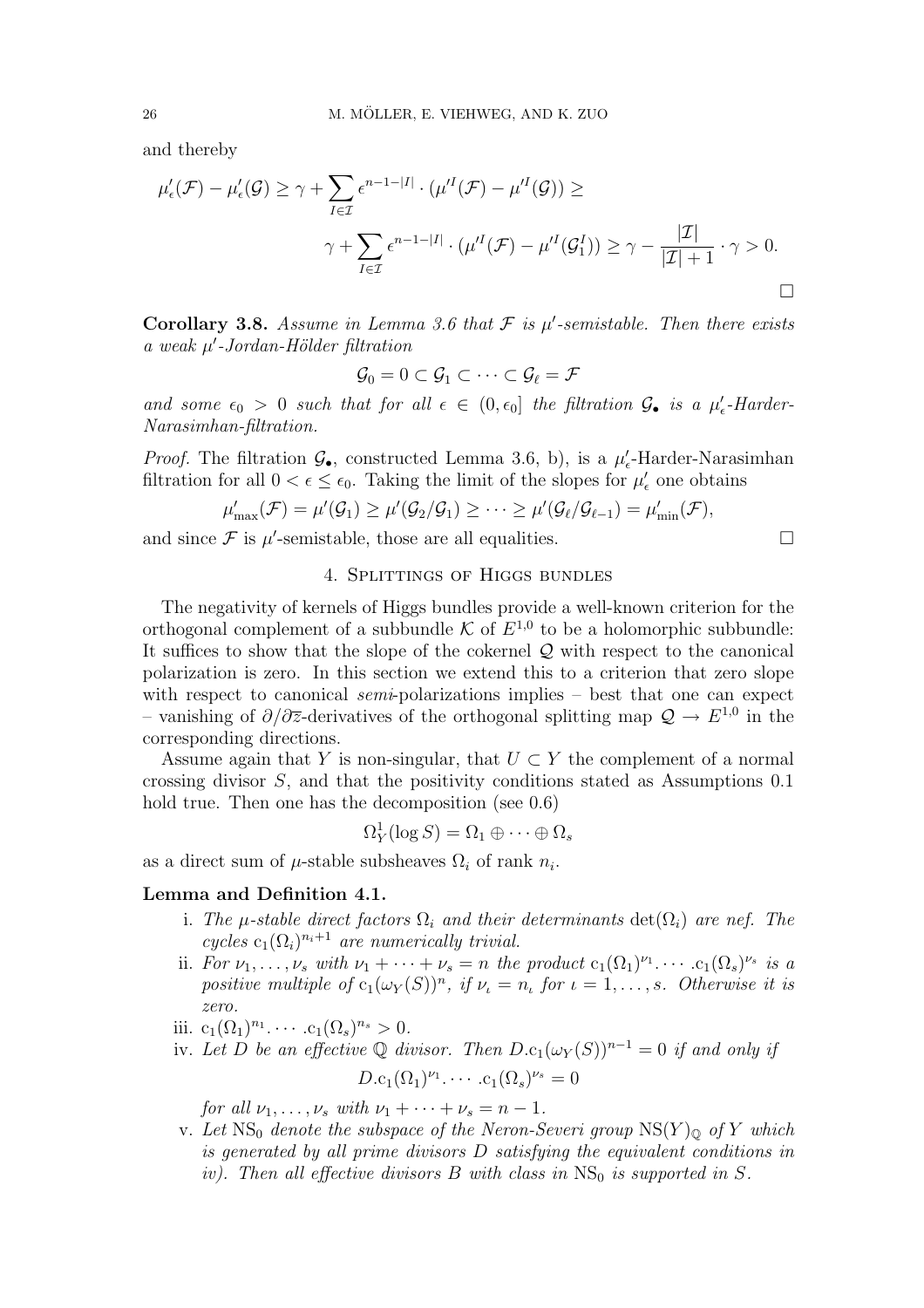#### A CHARACTERIZATION OF SHIMURA VARIETIES 27

vi. If for some  $\alpha \in \mathbb{Q}$  one has  $c_1(\Omega_i) - \alpha \cdot c_1(\Omega_i) \in NS_0$  then  $i = j$ .

Proof. Parts i), ii), iii) and vi) have been shown in [VZ07, Lemmata 1.6 and 1.9]. Part iv) follows from the nefness of det( $\Omega_i$ ). For v) consider a prime divisor D whose support meets U. Since  $\omega_Y(S)$  is nef and ample with respect to U, the restriction  $\omega_Y(S)|_D$  is nef and big, and hence  $D.c_1(\omega_Y(S))^{n-1} > 0$ . So the nefness of  $\omega_Y(S)$  implies that none of the components of B in v) can meet U.  $\Box$ 

Using the notations from Section 3 consider  $m = 1$  and the tuple  $\underline{D}^{(1)}$  where all divisors are  $D_j^{(1)} = K_Y + S$  for some canonical divisor  $K_Y$ . Then the slope  $\mu_{\underline{D}^{(1)}}(\mathcal{F}),$ considered there, is equal to  $\mu(\mathcal{F})$ . Using Lemma 4.1 the  $\mu$ -equivalence, as given by Definition 3.2, can be made more precise. Recall that we define two torsion free coherent sheaves G and F to be  $\mu$ -equivalent, if there is a chain of  $\mu$ -equivalent inclusions

$$
\mathcal{G} = \mathcal{G}_1 \hookrightarrow \mathcal{F}_1 \hookleftarrow \mathcal{G}_2 \hookrightarrow \mathcal{F}_2 \hookleftarrow \cdots \cdots \hookrightarrow \mathcal{F}_{\ell-1} \hookleftarrow \mathcal{G}_{\ell} \hookrightarrow \mathcal{F}_{\ell} = \mathcal{F}.
$$

Addendum 4.2. Let  $\tau: U' \to Y$  be the complement of all prime divisors  $D \leq S$ with  $D \in NS_0$ . Let F and G be torsion free coherent sheaves on Y.

- vii. Assume that G is a subsheaf of F which is  $\mu$ -equivalent to F. Then c<sub>1</sub>(F)−  $c_1(\mathcal{G})$  lies in the subspace  $NS_0$ , defined in Lemma 4.1 v), and  $\mathcal{G}|_{U'} \to \mathcal{F}|_{U'}$ is an isomorphism. In particular this holds if  $\mathcal{G} \hookrightarrow \mathcal{F}$  is an inclusion of µ-semistable sheaves of the same slope and rank.
- viii. The following conditions are equivalent:
	- a.  $\mathcal G$  and  $\mathcal F$  are  $\mu$ -equivalent.
	- b. There exists an isomorphism  $\tau^* \mathcal{G} \to \tau^* \mathcal{F}$ .
	- c. There exists an effective divisor  $B \in NS_0$  with  $\mathcal{G} \subset \mathcal{F} \otimes \mathcal{O}_Y(B)$ .
	- ix. Let  $\theta : \mathcal{G} \to \mathcal{F}$  be a morphism of  $\mu$ -semistable sheaves of the same slope, and let  $\text{Im}'(\theta)$  denote the saturated image, i.e. the kernel of

$$
\mathcal{F} \longrightarrow (\mathcal{F}/\mathrm{Im}(\theta))/_{\mathrm{torsion}}.
$$

Then Im'( $\theta$ ) is a  $\mu$ -semistable subsheaf of  $\mathcal F$  of slope  $\mu(\mathcal F)$ , and the inclusion  $\text{Im}(\theta) \hookrightarrow \text{Im}'(\theta)$  is an isomorphism over U'.

*Proof.* Part vii) follows directly from the definition of  $\mu$ -equivalence in 3.2 and from the definition of  $NS_0$  in Lemma and Definition 4.1. As a consequence, in viii) the condition a) implies b).

On the other hand, given an isomorphism  $\tau^*\mathcal{G} \cong \tau^*\mathcal{F}$ , hence  $\tau_*\tau^*\mathcal{G} \cong \tau_*\tau^*\mathcal{F}$ , one finds effective divisors B and B', both supported in  $Y \setminus U'$ , with

$$
\mathcal{G} \hookrightarrow \mathcal{G} \otimes \mathcal{O}_Y(B') = \mathcal{F} \otimes \mathcal{O}_Y(B) \hookleftarrow \mathcal{F}.
$$

In particular b) implies c). Finally, since  $B \in NS_0$  one finds that c) implies a).

For part ix) one just has to remark that the nefness of  $\omega_Y(S)$  implies that

$$
\mu(\mathcal{G}) \le \mu(\text{Im}(\theta)) \le \mu(\text{Im}'(\theta)) \le \mu(\mathcal{F}).
$$

**Example and Definition 4.3.** Let  $\mathcal F$  be a  $\mu$ -semistable torsion free coherent sheaf. As for slopes defined by polarizations (e.g. [HL97, page 23]) one finds for semi-polarizations a maximal  $\mu$ -polystable subsheaf  $Soc(\mathcal{F}) = \mathcal{G}_1 \oplus \cdots \oplus \mathcal{G}_\ell$  of slope  $\mu(\mathcal{F})$ . Remark that in general the saturated hull of  $Soc(\mathcal{F})$  is no longer  $\mu$ -polystable, but for some effective divisor  $B \in NS_0$  it will be contained in the  $\mu$ -polystable sheaf  $(\mathcal{G}_1 \oplus \cdots \oplus \mathcal{G}_\ell) \otimes \mathcal{O}_Y(B)$ , and both are  $\mu$ -equivalent.

 $\Box$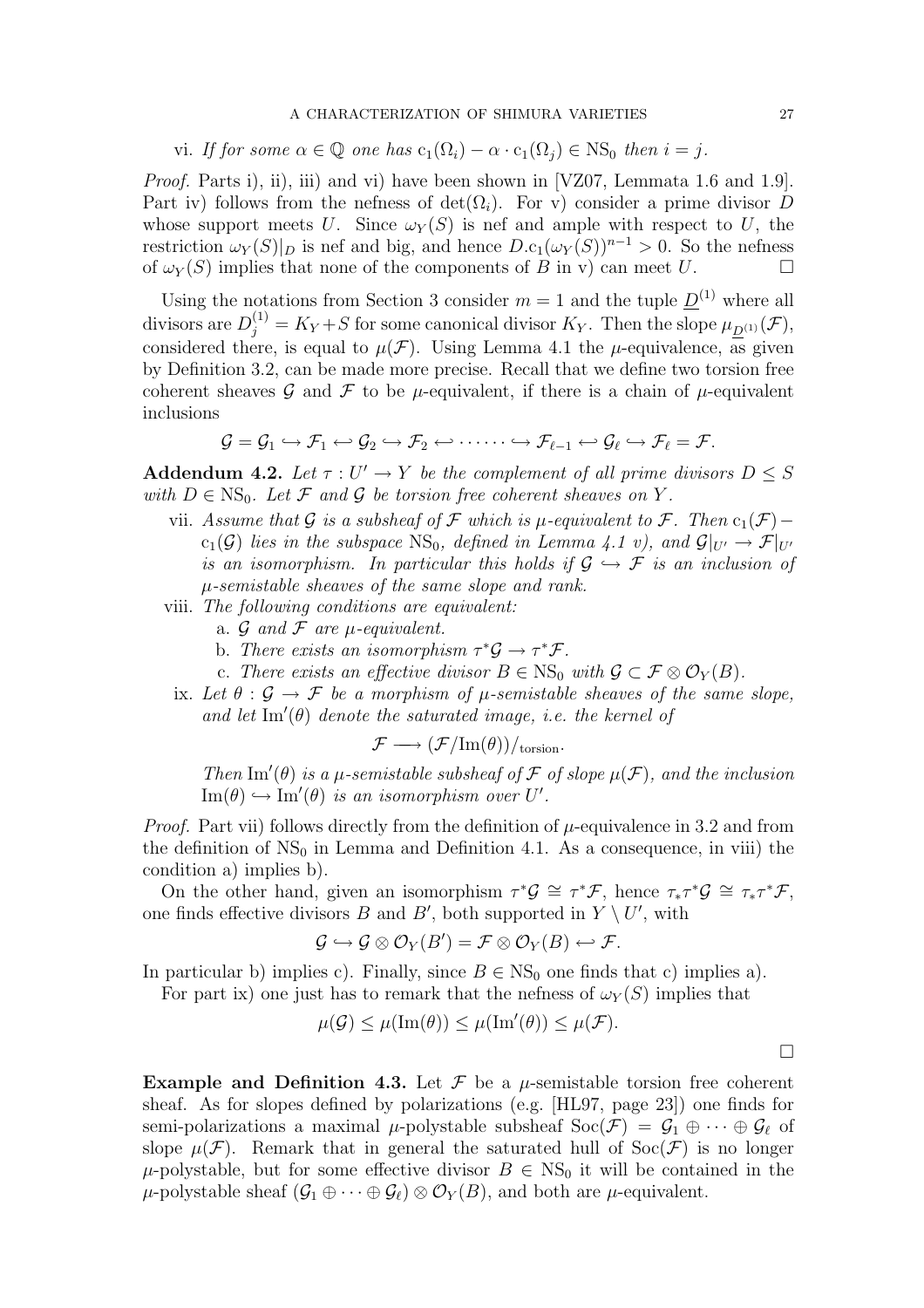In Section 6 we will need the *cosocle*  $\text{Cosoc}(\mathcal{F})$  of  $\mathcal{F}$ , defined as the dual of the socle of  $\mathcal{F}^{\vee}$ . In down to earth terms this is the largest  $\mu$ -polystable sheaf of slope  $\mu(\mathcal{F})$  for which there exists a morphism  $\theta : \mathcal{F} \to \text{Cosoc}(\mathcal{F})$ , surjective over some open set.

In the sequel we consider again an irreducible polarized complex variation of Hodge structures  $\nabla$  of weight 1 with unipotent monodromy at infinity and with Higgs bundle

$$
(E = E^{1,0} \oplus E^{0,1}, \ \theta : E^{1,0} \to E^{0,1} \otimes \Omega_Y^1(\log S)).
$$

We assume that V is non-unitary, hence that  $\theta \neq 0$ .

Recall that a Higgs subsheaf  $(\mathcal{G}, \theta|_{\mathcal{G}})$  of a Higgs bundle  $(E, \theta)$  is a subsheaf with  $\theta(\mathcal{G}) \subset \mathcal{G} \otimes \Omega_Y^1(\log S)$ . Correspondingly a torsion free Higgs quotient sheaf is of the form  $\mathcal{Q} = E/\mathcal{G}$ , where  $\mathcal G$  is saturated and a Higgs subsheaf. By [VZ07, Proposition 2.4] one obtains as a corollary of Simpson's correspondence:

**Lemma 4.4.** Let  $\underline{D}^{(\iota)}$  be a finite system of  $n-1$ -tuples of nef  $\mathbb{R}$ -divisors. Let  $(E, \theta)$  be the Higgs bundle of a complex polarized variation of Hodge structures with unipotent monodromy at infinity. Then:

- i.  $\mu_{D^{(\bullet)}}(\mathcal{G}) \leq 0$  for all Higgs subsheaves  $\mathcal{G}$ .
- ii.  $\mu_{\underline{D}(\bullet)}(\mathcal{Q}) \geq 0$  for all torsion free Higgs quotient sheaves  $\mathcal{Q}$ .
- iii. If for one *i* and for all j the divisors  $\underline{D}_i^{(\iota)}$  $j_j^{(t)}$  are ample with respect to U, then the following conditions are equivalent for a saturated Higgs subsheaf  $G$  of E and for  $Q = E/G$ :
	- 1.  $\mu_{D^{(\bullet)}}(\mathcal{G})=0$ .
	- 2.  $\mu_{D^{(*)}}(Q) = 0.$
	- 3.  $\mathcal{G}$  is a direct factor of the Higgs bundle E.

Let us write  $D_i$  for a divisor with  $\mathcal{O}_Y(D_i) = \det(\Omega_i)$  and consider for  $i = 1, \ldots, s$ the tuple  $\widetilde{\underline{D}}^{(\iota)}$ 

$$
(4.1) \quad (\overbrace{D_{\iota}, \ldots, D_{\iota}}^{n_{\iota}-1}, \overbrace{D_{1}, \ldots, D_{1}}^{n_{1}}, \ldots, \overbrace{D_{\iota-1}, \ldots, D_{\iota-1}}^{n_{\iota-1}}, \overbrace{D_{\iota+1}, \ldots, D_{\iota+1}}^{n_{\iota+1}}, \ldots, \overbrace{D_{s}, \ldots, D_{s}}^{n_{s}}).
$$

For some binomial coefficients one can write

$$
\mu(\mathcal{F}) = \sum_{\iota=1}^s \alpha_\iota \cdot \mu_{\underline{\widetilde{D}}} \omega(\mathcal{F}).
$$

To get rid of the  $\alpha_{\iota}$  we replace  $\tilde{\underline{D}}^{(\iota)}$  by the tuple  $\underline{D}^{(\iota)}$  obtained by multiplying each of the divisors in  $\underline{\tilde{D}}^{(\iota)}$  by  $\overline{\vphantom{a}^{(\iota)}}$  So for the intersection cycle one gets

$$
(\underline{D}^{(\iota)})^{n-1} = \alpha_{\iota} \cdot (\underline{\widetilde{D}}^{(\iota)})^{n-1}
$$

and one finds

(4.2) 
$$
\mu_{\underline{D}^{(\iota)}}(\mathcal{F}) = \alpha_{\iota} \cdot \mu_{\underline{\tilde{D}}^{(\iota)}}(\mathcal{F}) \text{ and } \mu(\mathcal{F}) = \sum_{\iota=1}^{s} \mu_{\underline{D}^{(\iota)}}(\mathcal{F}) = \mu_{\underline{D}^{\bullet}}(\mathcal{F}).
$$

Remark that  $\mu_{D^{(\iota)}}(\Omega_i) \neq 0$  if and only if  $\iota = i$ .

## Properties 4.5.

1. If V is irreducible and non-unitary there exists some  $\iota$  with  $\mu_{\underline{D}^{(\iota)}}(E^{1,0}) > 0$ .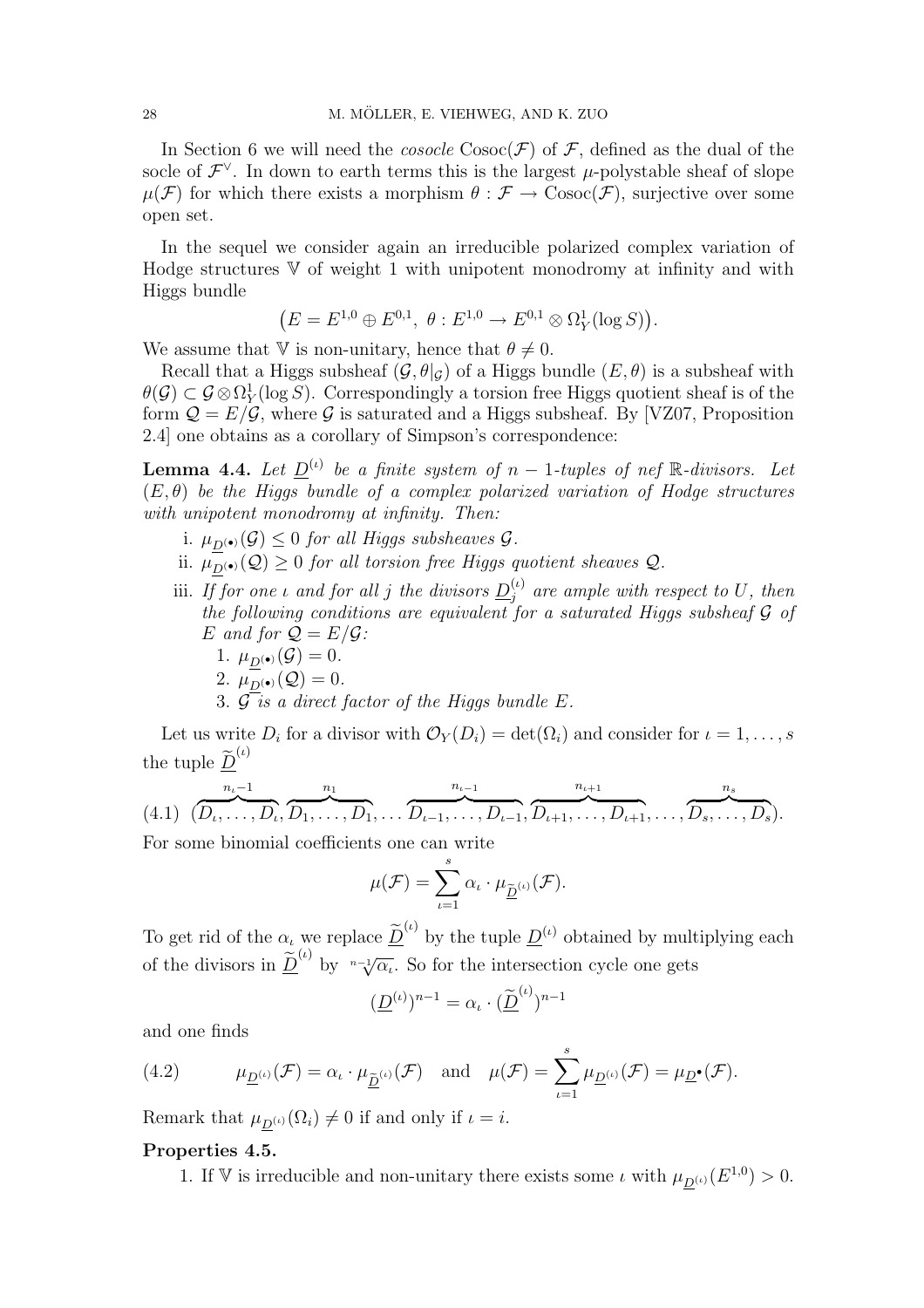2. If  $\mathcal L$  is an invertible sheaf, nef and big, then for all j one has  $\mu_{D}(j) (\mathcal L) > 0$ .

*Proof.* For part 1) remark that Lemma 4.4, ii) and iii) imply that  $\mu(E^{1,0}) > 0$ . For 2) recall that for  $\nu \gg 1$  the sheaf  $\mathcal{L}^{\nu} \otimes \Omega_j^{-1}$  has a section with divisor  $\Gamma$ . Since the  $D_j$  are all nef,  $\mu_{D^{(j)}}(\mathcal{O}_Y(\Gamma)) \geq 0$  and hence

$$
\nu \cdot \mu_{\underline{D}^{(j)}}(\mathcal{L}) \ge \alpha_j c_1(\Omega_1)^{n_1} \cdots c_1(\Omega_s)^{n_s} > 0.
$$

Next we consider a small twist of  $\mu$  by choosing for  $\epsilon > 0$ 

$$
\mu_{\epsilon}^{\{\iota\}}(\mathcal{F})=\epsilon\cdot\mu_{\underline{D}^{(\iota)}}(\mathcal{F})+\mu(\mathcal{F}).
$$

For  $s > 1$  none of the divisors  $\underline{D}_i^{(t)}$  $j^{(l)}_j$  is ample. So we are not allowed to apply part iii) of Lemma 4.4 to the slope  $\mu_{D^{(\iota)}}$ .

For  $\mu_{\epsilon}^{\{\iota\}}$  things are better. For a for a Higgs subbundle G of E the first part of Lemma 4.4 only implies that  $\mu_{\underline{D}^{(\iota)}}(\mathcal{G}) \leq 0$ . Since  $\mu(\mathcal{G}) \leq 0$  the equality  $\mu_{\epsilon}^{\{\iota\}}(\mathcal{G}) = 0$ can only hold for  $\epsilon > 0$  if  $\mu(\mathcal{G}) = \mu_{D^{(\iota)}}(\mathcal{G}) = 0$ . This implies that the saturated hull of G in E is a direct factor, contradicting the irreducibility of V. So  $rk(G) < rk(E)$ implies that  $\mu_{\epsilon}^{\{\iota\}}(\mathcal{G}) < 0$ .

As we will show in Section 5.1 the same holds for the slopes  $\mu_{D^{(\iota)}}$  if the universal covering  $\tilde{U}$  is a bounded symmetric domain. Without this information, one just has the following criterion.

## Proposition 4.6. Let

 $0 \longrightarrow \mathcal{K} \longrightarrow E^{1,0} \longrightarrow \mathcal{Q} \longrightarrow 0$ 

be an exact sequence, and let  $s: \mathcal{Q} \to E^{1,0}$  be the orthogonal complement of K. Assume that for some *ι* the slope  $\mu_{D^{(\iota)}}(Q) = 0$ . Then

a. The composition

$$
\mathcal{Q} \stackrel{s}{\longrightarrow} E^{1,0} \stackrel{\theta}{\longrightarrow} E^{0,1} \otimes \Omega^1_Y(\log S) \stackrel{\text{pr}_\iota}{\longrightarrow} E^{0,1} \otimes \Omega_\iota
$$

is zero.

b.  $s: \mathcal{Q} \to E^{1,0}$  is holomorphic in the direction  $\Omega_{\iota}$ .

Remark that a priori s is a  $C^{\infty}$  map. So part b) of the Proposition needs some explanation. Recall that we have the decomposition  $\tilde{U} = M_1 \times \cdots \times M_s$ , corresponding to the decomposition of  $\Omega_Y^1(\log S)$  in  $\mu$ -stable direct factors. Write  $n_0 = 0$ , again  $n_i = \text{rk}(\Omega_i) = \dim(M_i)$  and  $m_i = \sum_{j=0}^i n_j$ .

Given a point  $y \in U$  let us choose a local coordinate system  $z_1, \ldots, z_n$  in a neighborhood of y such that  $\pi^*(z_{m_{i-1}+1}), \ldots, \pi^*(z_{m_i})$  are coordinates on  $M_i$ .

**Definition 4.7.** The inclusion  $s: \mathcal{Q} \to E^{1,0}$  is holomorphic in the direction  $\Omega_t$  if its image is invariant under the action of  $\partial/\partial \bar{z}_k$  on  $E^{1,0}$  for  $k = m_{\iota-1} + 1, \ldots, m_{\iota}$ .

*Proof of Proposition 4.6.* We assume  $\iota = 1$ . Locally, in some open set  $W \subset U$ choose complex coordinates  $z_1, \ldots, z_n$  as above and unitary frames of  $E^{1,0}$  and  $E^{0,1}$ . That is, choose  $C^{\infty}$ -sections  $e_1, \ldots, e_{\ell}$  of  $E^{1,0}$  and  $f_1, \ldots, f_{\ell'}$  of  $E^{0,1}$  orthogonal with respect to the scalar product  $h(\cdot, \cdot)$  coming from the Hodge metric, and such that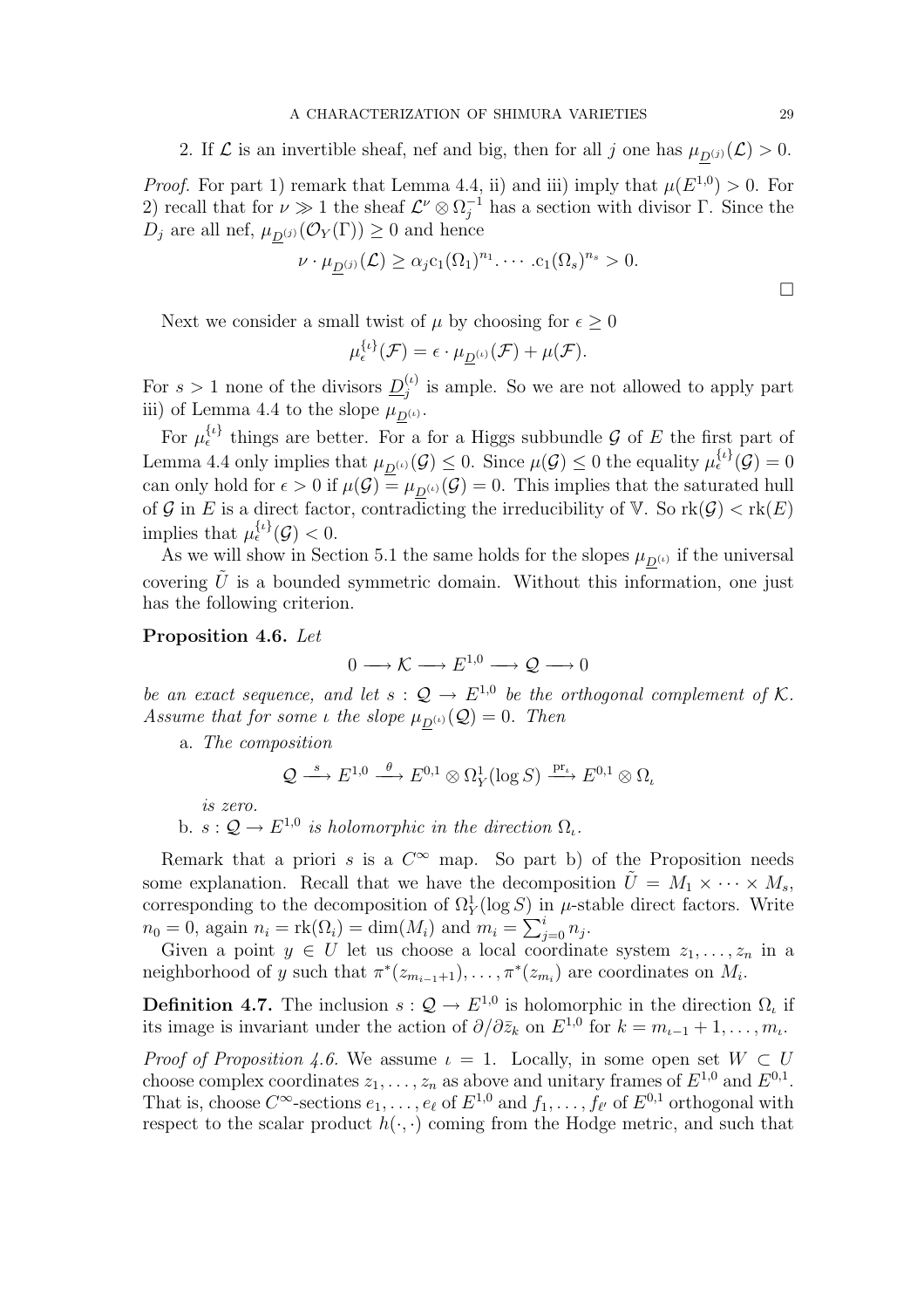$e_1, \ldots, e_k$  generate K while  $e_{k+1}, \ldots, e_\ell$  generate  $s(Q)$ . Write the Higgs field  $\theta$  in these coordinates as

$$
\theta(e_{\alpha}) = \sum_{i=1}^{n} \sum_{\beta=1}^{\ell'} \theta_{\alpha,\beta}^{i} f_{\beta} dz_{i}.
$$

By [Gr70, Theorem 5.2] the curvature R of the metric connection  $\nabla_h$  on  $E^{1,0}$  is given by

(4.3) 
$$
R_{E^{1,0}} = \theta \wedge \theta^* = \sum_{i,j=1}^n (R_{E^{1,0}})^{i,j} dz_i \wedge \bar{z}_j
$$
, where  $(R_{E^{1,0}})^{i,j}_{\alpha,\beta} = \sum_{\gamma=1}^{\ell'} \theta^i_{\alpha,\gamma} \overline{\theta^i_{\beta,\gamma}}$ .

For the subbundle  $\mathcal{K} \subset E^{1,0}$  the composition

$$
b: \mathcal{K} \longrightarrow E^{1,0} \xrightarrow{\nabla_h} E^{1,0} \otimes \Omega_U^1 \longrightarrow \mathcal{Q} \otimes \Omega_U^1
$$

of the metric connection and the quotient is called second fundamental form. Taking complex conjugates we obtain a map

$$
c:\bar{\mathcal{K}}\cong \mathcal{K}^{\vee}\longrightarrow \bar{\mathcal{Q}}\otimes \Omega_{U}^{0,1}\cong \mathcal{Q}^{\vee}\otimes \Omega_{U}^{0,1}.
$$

Both maps are only  $C^{\infty}$ . We write the map c in coordinates

$$
c(e_{\alpha}) = \sum_{i=1}^{n} \sum_{\beta=1}^{k} c_{\alpha,\beta}^{i} e_{\beta} dz_{i}.
$$

By [Gr70, Theorem 5.2] the curvature of the metric connection on  $\mathcal Q$  is given by

$$
R_{\mathcal{Q}} = (\theta s) \wedge (\theta s)^{*} + c \wedge c^{*} = \sum_{i,j=1}^{n} (R_{\mathcal{Q}})^{i,j} dz_{i} \wedge \overline{z}_{j}, \text{ where}
$$

(4.4) 
$$
(R_{\mathcal{Q}})_{\alpha,\beta}^{i,j} = \sum_{\gamma=1}^{\ell} \theta_{\alpha,\gamma}^{i} \overline{\theta_{\beta,\gamma}^{i}} + \sum_{\gamma=1}^{\kappa} c_{\alpha,\gamma}^{i} \overline{c_{\beta,\gamma}^{i}}, \text{ for } \alpha, \beta \in \{k+1,\ldots,\ell\}.
$$

We conclude that for all i, the matrices  $(R_{\mathcal{Q}})^{i,i}$  are positive semi-definite. Moreover their traces are zero if and only if  $\theta_{\alpha,\beta}^i = 0$  and  $c_{\alpha,\beta}^i = 0$  for all  $\alpha, \beta \in \{k+1, \ldots, \ell\}.$ 

We write  $R(\Omega_i)$  for the curvature of  $\det(\Omega_i)$ . By Lemma 4.1 ii) and after rescaling  $z_i$  by suitable constants we may assume that over W

$$
R(\Omega_i) = dz_{m_{j-1}+1} \wedge d\bar{z}_{m_{j-1}+1} + \cdots + dz_{m_j} \wedge d\bar{z}_{m_j},
$$

keeping the convention  $m_0 = n_0 = 0$ . Then

$$
R(\Omega_1)^{n_1-1} \wedge R(\Omega_2)^{n_2} \wedge \cdots \wedge R(\Omega_s)^{n_s} = \sum_{i=1}^{n_1} C_i \cdot \bigwedge_{j \neq i} dz_j \wedge d\overline{z}_j,
$$

for some binomial coefficients  $C_i > 0$ . The hypothesis  $\mu_{D^{(1)}}(Q) = 0$  is equivalent to √

$$
0 = \left(\frac{\sqrt{-1}}{2\pi}\right) \cdot \int_U \text{tr}(R_{\mathcal{Q}}) \wedge R(\Omega_1)^{n_1-1} \wedge R(\Omega_2)^{n_2} \wedge \cdots \wedge R(\Omega_s)^{n_s}.
$$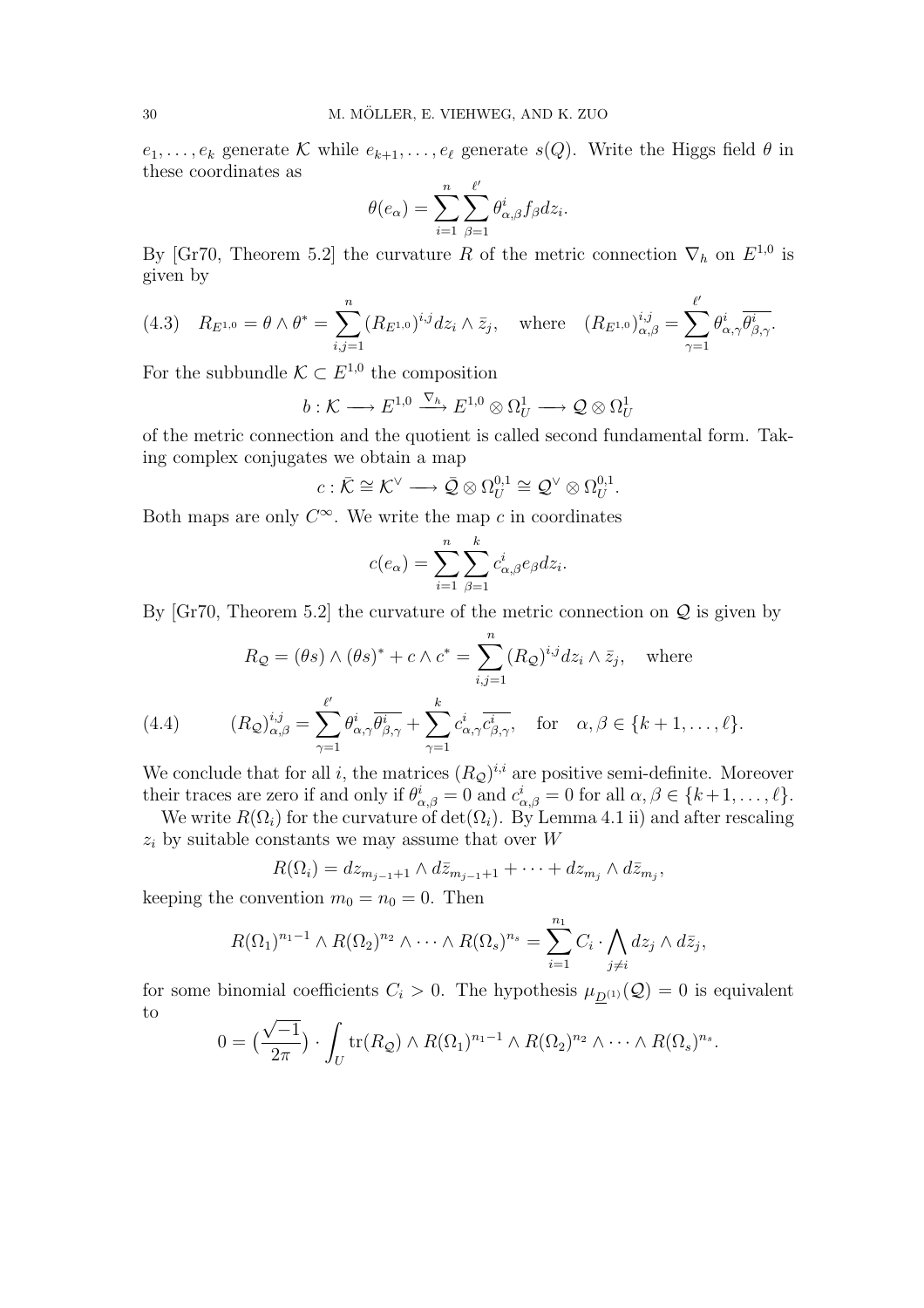Since  $tr(R_{\mathcal{O}})$  and all the  $R(\Omega_i)$  are positive semidefinite, the integral has to be zero on all open sets, in particular on  $W$ . We deduce

(4.5)  

$$
0 = \int_W \left( \sum_{i,j=1}^n \text{tr}(R_Q)^{i,j} dz_i \wedge d\bar{z}_j \right) \wedge \left( \sum_{i=1}^{n_1} C_i \cdot \bigwedge_{j \neq i} dz_j \wedge d\bar{z}_j \right)
$$

$$
= \int_W C_i \text{tr}(R_Q)^{i,i} \bigwedge_{j=1}^n dz_j \wedge d\bar{z}_j.
$$

Hence  $tr(R_{\mathcal{Q}})^{i,i} = 0$  for all i and we obtain the vanishing on U of the composition pr<sub>ι</sub>  $\circ \theta \circ s$  as claimed in a) and of all  $c^i_{\alpha,\beta}$ . Since the  $(0,1)$ -part of the metric connection  $\nabla_h$  is  $\bar{\partial}$ , the vanishing of  $c^i_{\alpha,\beta}$  is what is claimed in b). Since the sheaves  $\Omega_{\iota}$ ,  $E^{1,0}$  and  $E^{0,1}$  are locally free, both vanishing statements extend to the whole of  $Y$ .

## 5. Purity of Higgs bundles with Arakelov equality

In this section we will prove Theorem 0.5. So keeping the assumptions from Section 4 we will assume in addition that  $\nabla$  is non-unitary and that it satisfies the Arakelov equality

$$
\mu(\mathbb{V}) = \mu(E^{1,0}) - \mu(E^{0,1}) = \mu(\Omega_Y^1(\log S)).
$$

By [VZ07, Theorem 1] we know that  $E^{1,0}$  and  $E^{0,1}$  are both  $\mu$ -semistable. We keep the notations from the last section. In particular as in 4.1 and 4.2 we define tuples  $\underline{D}^{(\iota)}$  of divisors for  $\iota = 1, \ldots, s$  with  $\mu = \mu_{\underline{D}(\bullet)}$ . Moreover

$$
\mu_{\epsilon}^{\{\iota\}} = \mu + \epsilon \cdot \mu_{\underline{D}^{(\iota)}}
$$

denotes a small perturbation of the slope  $\mu$ . First we show that this is the slope associated with a small perturbation of the original collection of divisors by a suitable collection of nef divisors, as studied in Section 3.

**Lemma 5.1.** For some tuples of nef  $\mathbb{R}$ -divisors  $\underline{H}^{(i)}$  one has  $\mu_{\epsilon}^{\{\iota\}} = \mu_{\underline{D}^{(\bullet)} + \epsilon \cdot \underline{H}^{(\bullet)}}$ .

*Proof.* There are several choices for the  $\underline{H}^{(i)}$ . In the description of the tuple of divisors  $\underline{\tilde{D}}^{(\iota)}$  in 4.1 denote the first entry by  $D_{\ell}$ . Then the first entry in  $\underline{D}^{(\iota)}$  is  $\frac{n-\sqrt{\alpha_{\iota}}}{D_{\ell}} \cdot \overline{D_{\ell}}$ . Here  $\ell = \iota$ , if  $n_{\iota} > 1$ , or some other index in case that  $n_{\iota} = 1$ .

Then choose the tuples of R-divisors  $\underline{H}^{(\bullet)}$  with  $H_j^{(i)} = 0$  for  $i = 1, \ldots, s$  and for  $j = 1, \ldots, n-1$ , except for  $H_1^{(\iota)}$  which is chosen to be  $\sqrt[n-1]{\alpha_{\iota}} \cdot D_{\ell}$ . This implies that  $\underline{D}^{(i)} + \epsilon \cdot \underline{H}^{(i)} = \underline{D}^{(i)}$  for  $i \neq \iota$ , whereas

$$
(\underline{D}^{(\iota)} + \epsilon \underline{H}^{(\iota)})^{n-1} = (1 + \epsilon) \cdot (\underline{D}^{(\iota)})^{n-1}.
$$

So for a sheaf  $\mathcal F$  one finds

$$
\mu_{\underline{D}^{(\bullet)} + \epsilon \cdot \underline{H}^{(\bullet)}}(\mathcal{F}) = \sum_{i=1}^{s} \mu_{\underline{D}^{(i)} + \epsilon \cdot \underline{H}^{(i)}}(\mathcal{F}) = (1 + \epsilon) \cdot \mu_{\underline{D}^{(\iota)}}(\mathcal{F}) + \sum_{i \neq \iota} \mu_{\underline{D}^{(i)}}(\mathcal{F})
$$
\n
$$
= \epsilon \cdot \mu_{\underline{D}^{(\iota)}}(\mathcal{F}) + \sum_{i=1}^{s} \mu_{\underline{D}^{(i)}}(\mathcal{F}) = \epsilon \cdot \mu_{\underline{D}^{(\iota)}}(\mathcal{F}) + \mu_{\underline{D}^{(\bullet)}}(\mathcal{F}) = \mu_{\epsilon}^{\{\iota\}}(\mathcal{F}).
$$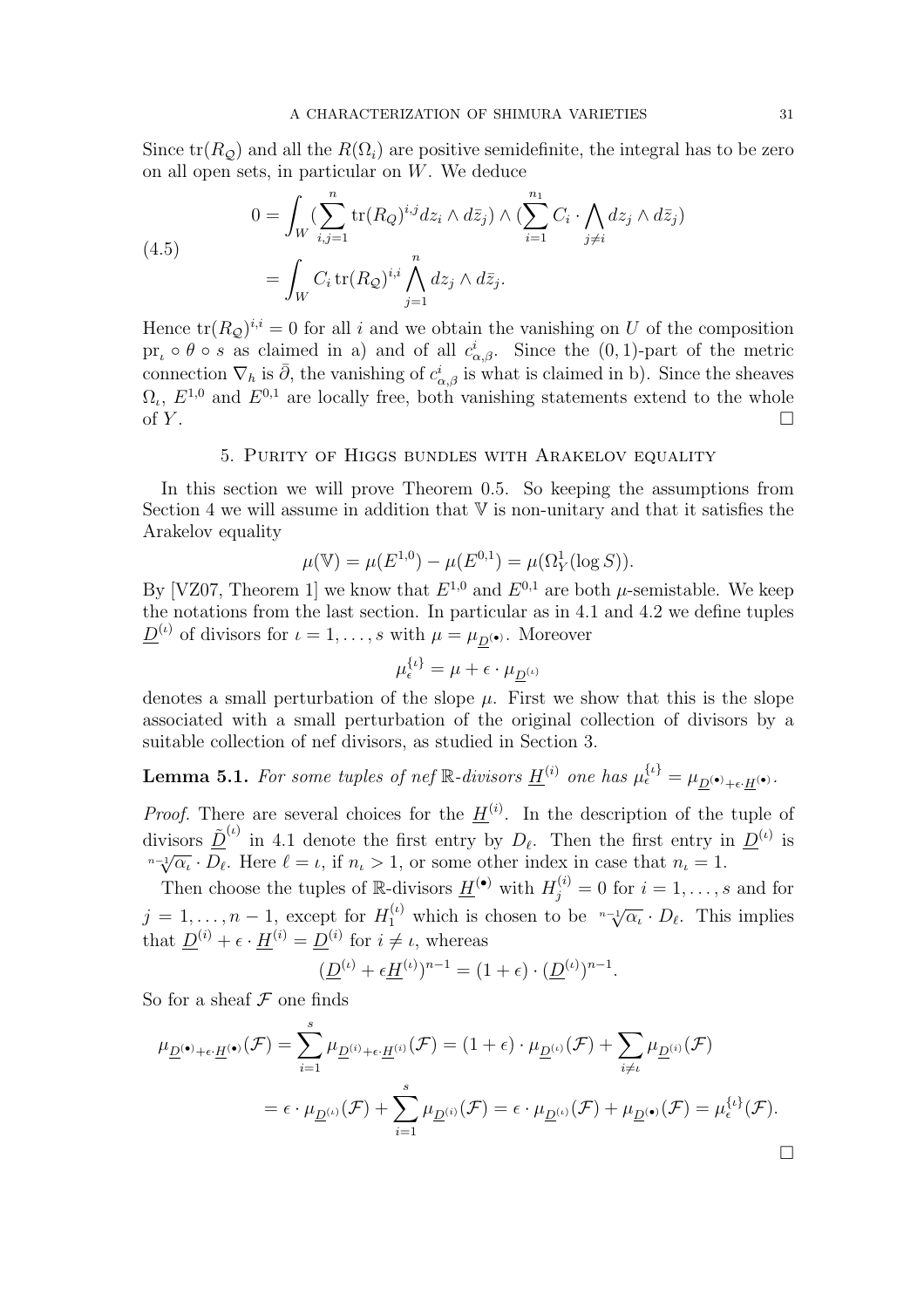By Corollary 3.8 one finds a filtration  $\mathcal{G}_{\bullet}^{(\iota)}$  of  $E^{1,0}$  and some  $\epsilon_0 > 0$  such that  $\mathcal{G}_{\bullet}^{(\iota)}$  is a  $\mu_{\epsilon}^{\{\iota\}}$ -Harder-Narasimhan filtration of  $E^{1,0}$ , for all  $\epsilon \in (0,\epsilon_0]$ , and a weak  $\mu$ -Jordan-Hölder filtration. Of course we may choose  $\epsilon_0$  to be independent of  $\iota$ .

So the quotient sheaves  $\mathcal{G}_i^{(t)}$  $\int\limits_{i}^{(\iota)}/\mathcal{G}_{i-}^{(\iota)}$  $\binom{\binom{t}{i}}{i-1}$  are  $\mu_{\epsilon}^{\{\iota\}}$ -semistable for all  $\epsilon \in [0, \epsilon_0]$ , however not necessarily  $\mu_{D^{(\iota)}}$ -semistable.

**Lemma 5.2.** Let F be a  $\mu$ -stable subsheaf of  $E^{1,0}$  with  $\mu(\mathcal{F}) = \mu(E^{1,0})$ . Then F is pure of type  $\iota$  for some  $\iota \in \{1, \ldots, s\}$ . Moreover, each subsheaf  $\mathcal{F}'$  of  $E^{1,0}$  which is isomorphic to  $\mathcal F$  is pure of the same type  $\iota$ .

Recall from Definition 0.4 that  $\mathcal F$  is pure of type  $\iota$  if the restriction  $\theta|_{\mathcal F}$  of the Higgs field factors like

$$
\mathcal{F} \stackrel{\theta_{\iota}}{\longrightarrow} E^{0,1}\otimes \Omega_{\iota} \stackrel{\subset}{\longrightarrow} E^{0,1}\otimes \Omega_Y^1(\log S).
$$

Equivalently, writing  $T_i$  for the dual of  $\Omega_i$  and  $\theta_i^{\vee}$  for the the composite

$$
E^{1,0} \otimes T_i \xrightarrow{\theta \otimes \mathrm{id}_{T_i}} E^{0,1} \otimes \Omega_i \otimes T_i \xrightarrow{\text{contraction}} E^{0,1},
$$

one requires  $\theta_i^{\vee}(\mathcal{F} \otimes T_i)$  to be zero for  $i \neq \iota$ . Since V is non-unitary this is only possible if  $\theta_{\iota}^{\vee}(\mathcal{F} \otimes T_{\iota}) \neq 0$ .

*Proof of Lemma 5.2.* Assume that  $\mathcal{F}' \cong \mathcal{F}$  and that for some  $i \neq i'$  one has

 $\theta_i^{\vee}(\mathcal{F}\otimes T_i) \neq 0$  and  $\theta_{i'}^{\vee}(\mathcal{F}'\otimes T_{i'}) \neq 0$ .

We will write  $\mathcal{B}_i$  and  $\mathcal{B}_{i'}$  for the saturated hull of those images. The Arakelov equality implies that  $\theta_i^{\vee}$  and  $\theta_{i'}^{\vee}$  are morphisms between  $\mu$ -semistable sheaves of the same slope, hence  $\mu(\mathcal{B}_\iota) = \mu(\mathcal{F}) + \mu(T_\iota)$  for  $\iota = i, i'.$ 

The sheaves  $\mathcal F$  and  $T_\iota$  are  $\mu$ -stable. By Lemma 3.6 for  $\epsilon > 0$ , sufficiently small, and for all j the sheaves  $\mathcal F$  and  $T_\iota$  are  $\mu_{\epsilon}^{\{j\}}$ -semistable. Hence  $\mathcal F \otimes T_\iota$  is  $\mu_{\epsilon}^{\{j\}}$ semistable, and consequently,

$$
\mu_{\epsilon}^{\{j\}}(\mathcal{B}_{\iota}) \geq \mu_{\epsilon}^{\{j\}}(\mathcal{F}) + \mu_{\epsilon}^{\{j\}}(T_{\iota}) \quad \text{and} \quad \mu_{\underline{D}^{(j)}}(\mathcal{B}_{\iota}) \geq \mu_{\underline{D}^{(j)}}(\mathcal{F}) + \mu_{\underline{D}^{(j)}}(T_{\iota}).
$$

For  $i = i$  and  $j \neq i$  one obtains

$$
0 \geq \mu_{\underline{D}^{(j)}}(\mathcal{B}_i) \geq \mu_{\underline{D}^{(j)}}(\mathcal{F}) + \mu_{\underline{D}^{(j)}}(T_i) = \mu_{\underline{D}^{(j)}}(\mathcal{F}),
$$

and for  $\iota = i' \neq k$ 

$$
0\geq \mu_{\underline{D}^{(k)}}(\mathcal{B}_{i'})\geq \mu_{\underline{D}^{(k)}}(\mathcal{F})+\mu_{\underline{D}^{(k)}}(T_{i'})=\mu_{\underline{D}^{(k)}}(\mathcal{F}')=\mu_{\underline{D}^{(k)}}(\mathcal{F}).
$$

Then  $i \neq i'$  implies that  $\mu_{\underline{D}^{(j)}}(\mathcal{F}) \leq 0$  for all j, hence  $\mu(\mathcal{F}) \leq 0$ . Since V is non-unitary and since  $\mu(\mathcal{F}) = \mu(E^{1,0})$  this contradicts part iii) of Lemma 4.4.  $\Box$ 

Let us define

(5.1) 
$$
\mathcal{K}^{(\iota)} = \text{Ker}(E^{1,0} \longrightarrow E^{0,1} \otimes \Omega_Y^1(\log S) \longrightarrow E^{0,1} \otimes \bigoplus_{j \neq \iota} \Omega_j).
$$

**Corollary 5.3.** There exists some *ι* with  $\mathcal{K}^{(\iota)} \neq 0$ .

*Proof.* Choose a direct factor  $\mathcal F$  of the socle of  $E^{1,0}$ , hence a  $\mu$ -stable subsheaf  $\mathcal{F} \subset E^{1,0}$  with  $\mu(\mathcal{F}) = \mu(E^{1,0})$ . Then by Lemma 5.2 the bundle  $\mathcal{F}$  is contained in  $\mathcal{K}^{(\iota)}$  for some  $\iota$ .

**Lemma 5.4.** Assume that  $V$  is pure of type *ι*, hence that  $E^{1,0} = \mathcal{K}^{(\iota)}$ . Then for all  $j \neq \iota$  one has  $\mu_{\underline{D}^{(j)}}(E^{1,0}) = 0$ .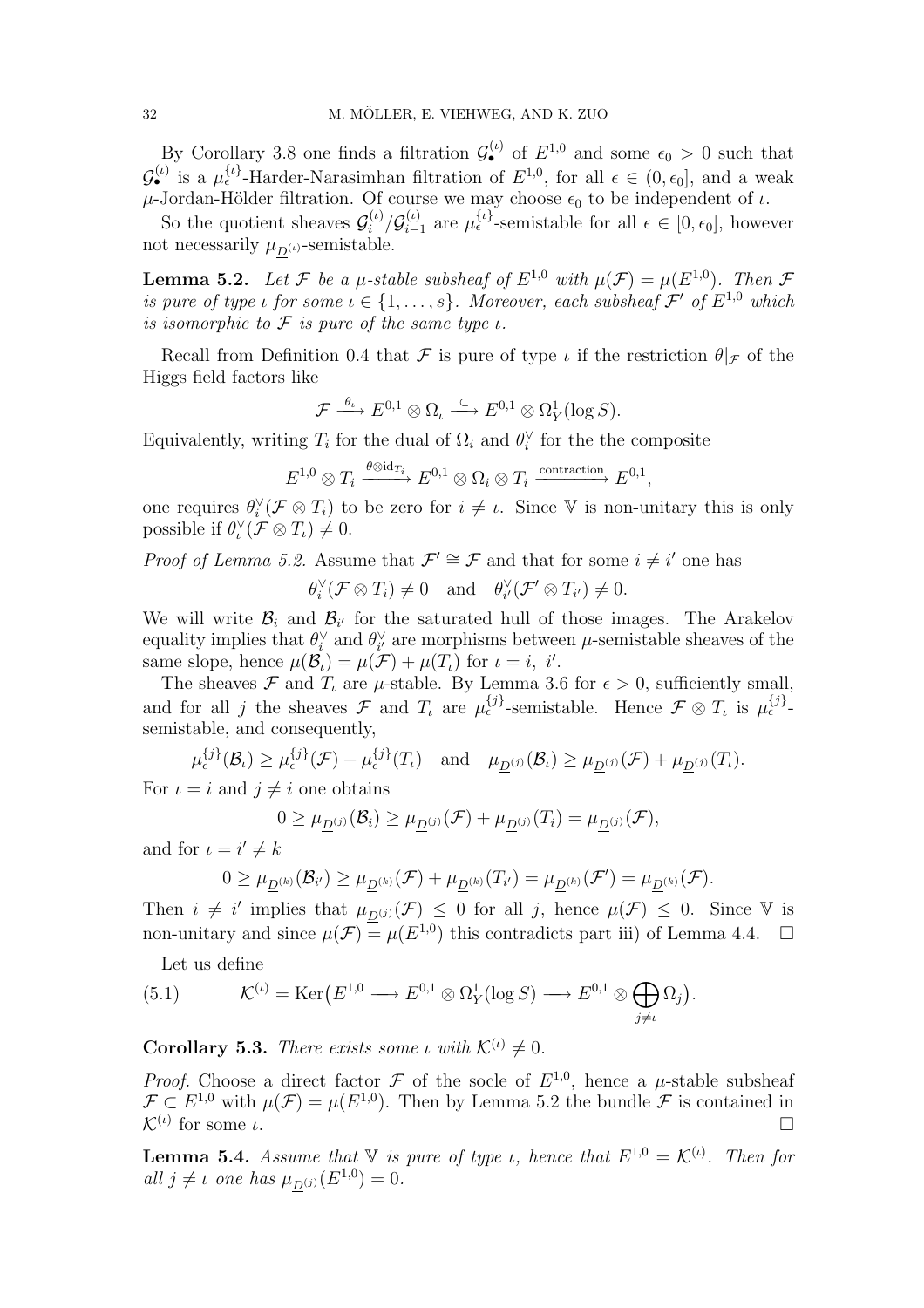*Proof.* If  $E^{1,0} = \mathcal{K}^{(\iota)}$ , the saturated image  $\mathcal{B}_{\iota}$  of

$$
\theta_{\iota}^{\vee}: E^{1,0}\otimes T_{\iota} \longrightarrow E^{0,1}
$$

has to be non-zero.  $\theta_{\iota}^{\vee}$  is a map of  $\mu$ -semistable sheaves of the same slope, hence  $\mu(\mathcal{B}_\iota) = \mu(E^{1,0}) - \mu(\Omega_\iota)$ . For  $\epsilon$  sufficiently small  $E^{1,0} \otimes T_\iota$  is  $\mu_{\epsilon}^{\{j\}}$ -semistable, and

$$
\mu_{\epsilon}^{\{j\}}(\mathcal{B}_{\iota}) \geq \mu_{\epsilon}^{\{j\}}(E^{1,0}) - \mu_{\epsilon}^{\{j\}}(\Omega_{\iota}).
$$

Then for  $j \neq \iota$  one finds

$$
\mu_{\underline{D}^{(j)}}(\mathcal{B}_\iota) \ge \mu_{\underline{D}^{(j)}}(E^{1,0}) - \mu_{\underline{D}^{(j)}}(\Omega_\iota) = \mu_{\underline{D}^{(j)}}(E^{1,0}),
$$

which by Lemma 4.4 can neither be positive, nor negative, hence it must be zero. ¤

A similar argument will be used to obtain a stronger statement, which finally will lead to a contradiction, except if  $E^{1,0} = \mathcal{K}^{(\iota)}$  for some  $\iota$ .

**Lemma 5.5.** Let  $\ell$  be the length of the filtration  $\mathcal{G}_{\bullet}^{(\iota)}$ .

a. Then  $\mathcal{G}_{\ell-1}^{(\iota)} \subset \mathcal{K}^{(\iota)}$ . b. If  $\mathcal{K}^{(\iota)} \neq E^{1,0}$  then  $\mu_{\underline{D}^{(\iota)}}(\mathcal{G}_{\ell}^{(\iota)})$  $\frac{\mu(\iota)}{\ell}/\mathcal{G}^{(\iota)}_{\ell-1}$  $\binom{\binom{\ell}{2}}{\ell-1} = 0.$ 

*Proof.* Let  $\nu \in \{1, ..., \ell + 1\}$  be the largest number with  $\mathcal{G}_{\nu-1}^{(\iota)} \subset \mathcal{K}^{(\iota)}$ . If  $\nu = \ell + 1$ then  $E^{1,0} = \mathcal{G}_{\ell}^{(\iota)} = \mathcal{K}^{(\iota)}$  and there is nothing to show. So let us assume that  $\nu \leq \ell$ , or equivalently that  $\mathcal{K}^{(\iota)} \neq E^{1,0}$ .

For all  $j \neq \iota$  the restriction of  $\theta_j^{\vee}$  to  $\mathcal{G}_{\nu}^{(\iota)}$  induces a morphism

(5.2) 
$$
\mathcal{G}_{\nu}^{(\iota)} / \mathcal{G}_{\nu-1}^{(\iota)} \otimes T_j \longrightarrow E^{0,1},
$$

and by assumption for at least one  $j \neq \iota$  this morphism is non-zero. So we will fix such an index j and assume in the sequel that the saturated image  $\mathcal{B}_j$  of  $\theta_j^{\vee}|_{\mathcal{G}_{\nu}^{(\iota)}}$  is non-zero.

Since  $\mathcal{G}_{\bullet}^{(\iota)}$  is a weak  $\mu$ -Jordan Hölder filtration, the morphism in (5.2) is a morphism between  $\mu$ -semistable sheaves of the same slope, non-zero by assumption. Then

$$
\mu(\mathcal{G}_{\nu}^{(\iota)} / \mathcal{G}_{\nu-1}^{(\iota)} \otimes T_j) = \mu(E^{1,0}) + \mu(T_j) = \mu(E^{0,1}) = \mu(\mathcal{B}_j).
$$

Since  $j \neq \iota$ 

$$
\mu_{\underline{D}^{(\iota)}}(\mathcal{G}_{\nu}^{(\iota)}/\mathcal{G}_{\nu-1}^{(\iota)} \otimes T_j) = \mu_{\underline{D}^{(\iota)}}(\mathcal{G}_{\nu}^{(\iota)}/\mathcal{G}_{\nu-1}^{(\iota)}), \text{ and hence}
$$
  

$$
\mu_{\epsilon}^{\{\iota\}}(\mathcal{G}_{\nu}^{(\iota)}/\mathcal{G}_{\nu-1}^{(\iota)} \otimes T_j)) = \epsilon \cdot \mu_{\underline{D}^{(\iota)}}(\mathcal{G}_{\nu}^{(\iota)}/\mathcal{G}_{\nu-1}^{(\iota)}) + \mu(\mathcal{B}_j).
$$

For  $0 < \epsilon \leq \epsilon_0$  the sheaf  $\mathcal{G}_{\nu}^{(\iota)}/\mathcal{G}_{\nu-1}^{(\iota)} \otimes T_j$  is  $\mu_{\epsilon}^{\{\iota\}}$ -semistable, which implies that

(5.3) 
$$
\epsilon \cdot \mu_{\underline{D}^{(\iota)}}(\mathcal{B}_j) + \mu(\mathcal{B}_j) = \mu_{\epsilon}^{\{\iota\}}(\mathcal{B}_j) \geq \epsilon \cdot \mu_{\underline{D}^{(\iota)}}(\mathcal{G}_{\nu}^{(\iota)}/\mathcal{G}_{\nu-1}^{(\iota)}) + \mu(\mathcal{B}_j).
$$

By the choice of  $\mathcal{G}_{\bullet}^{(\iota)}$  as a  $\mu_{\epsilon}^{\{\iota\}}$ -Harder-Narasimhan filtration one has an inequality  $(5.4)$  $_{\epsilon}^{\{\iota\}}(\mathcal{G}_{\ell}^{(\iota)})$  $\frac{\mu(\iota)}{\ell}/\mathcal{G}^{(\iota)}_{\ell-1}$  $\mu^{(\iota)}_{\epsilon-1}) \leq \mu^{ \{\iota\} }_{\epsilon} (\mathcal{G}^{(\iota)}_\nu / \mathcal{G}^{(\iota)}_{\nu-1})$  $_{\nu-1}^{(\iota)}$ ),

with equality if and only if  $\nu = \ell$ . Since  $\mathcal{G}_{\bullet}^{(\iota)}$  is a weak  $\mu$ -Jordan-Hölder filtration the slope  $\mu(\mathcal{G}_{\nu}^{(\iota)}/\mathcal{G}_{\nu-}^{(\iota)})$  $\binom{U}{\nu-1}$  is independent of  $\nu$ . So the inequality 5.4 carries over to one for the slope  $\mu_{D^{(\iota)}}$ . As we have seen in Lemma 4.4, i) one has  $\mu_{D^{(\iota)}}(\mathcal{B}_j) \leq 0$ , so rewriting the inequalities 5.3 and 5.4 one gets

(5.5) 
$$
\mu_{\underline{D}^{(\iota)}}(\mathcal{G}^{(\iota)}_{\ell}/\mathcal{G}^{(\iota)}_{\ell-1}) \leq \mu_{\underline{D}^{(\iota)}}(\mathcal{G}^{(\iota)}_{\nu}/\mathcal{G}^{(\iota)}_{\nu-1}) \leq 0.
$$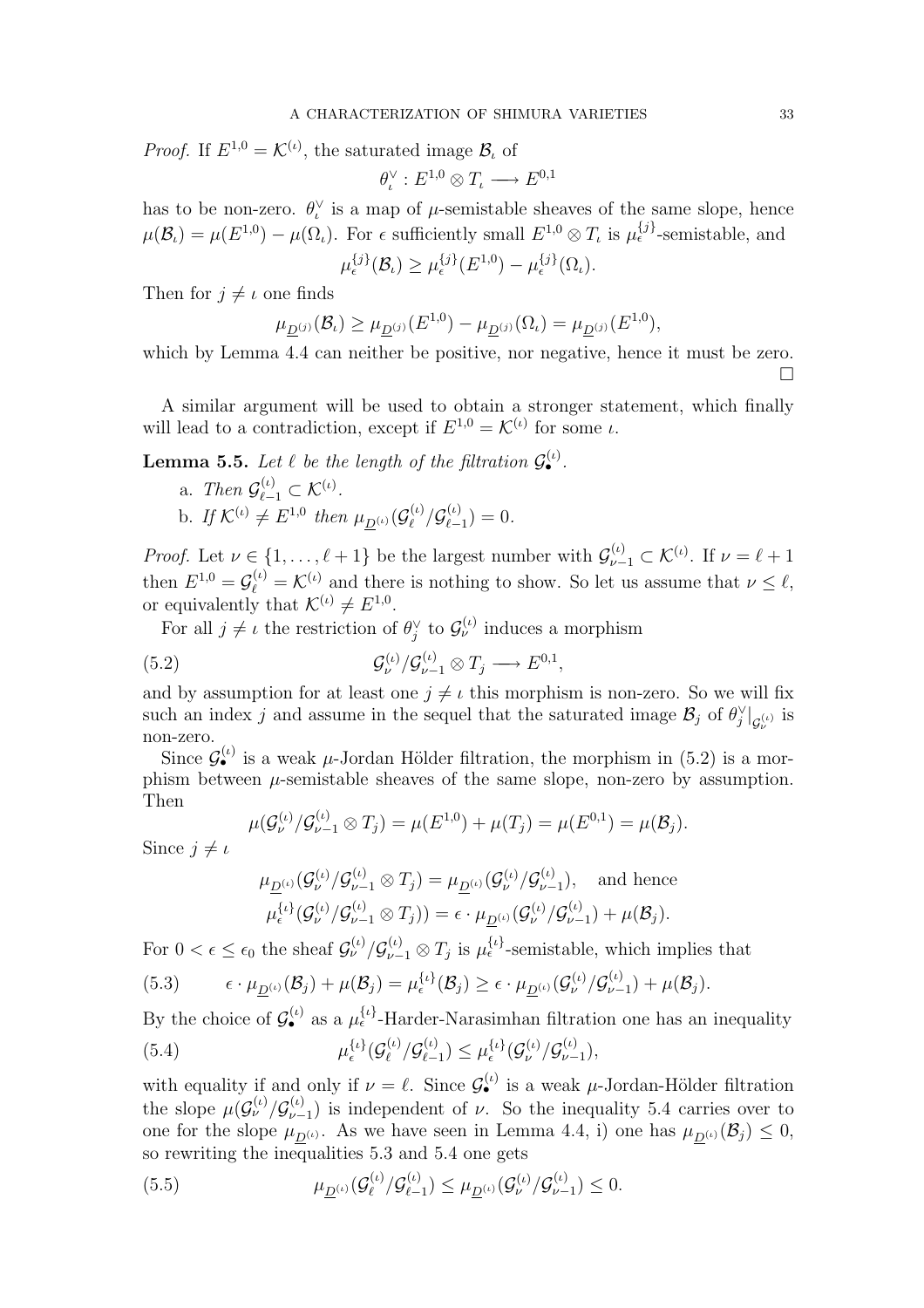Lemma 4.4, ii) implies however that  $\mu_{\underline{D}^{(\iota)}}(\mathcal{G}_{\ell}^{(\iota)})$  $\frac{\partial \rho}{\partial \ell} / \mathcal{G}^{(\iota)}_{\ell-1}$  $\binom{(\iota)}{\ell-1} \geq 0$ . So both inequalities in 5.5 are equalities and b) holds true. Moreover 5.4 is an equality, hence  $\nu = \ell$ , as  $claimed$  in a).

**Corollary 5.6.** If in Lemma 5.5 the sheaf  $Q = E^{1,0}/\mathcal{K}^{(\iota)}$  is non-zero, it is  $\mu$  and  $\mu_{\epsilon}^{\{\iota\}}$ -semistable. One has

$$
\mu_{\epsilon}^{\{\iota\}}(\mathcal{Q}) = \mu(\mathcal{Q}) = \mu(E^{1,0}) = \mu(E^{0,1}) + \mu(\Omega_Y^1(\log S)),
$$

and hence  $\mu_{D^{(\iota)}}(\mathcal{Q}) = 0$ .

*Proof.* Since  $\mathcal{K}^{(\iota)}$  as the kernel of a morphism between  $\mu$ -semistable sheaves of the same slope is  $\mu$ -semistable,  $\mathcal Q$  has the same property.

By Lemma 5.5, b) the slope  $\mu_{D^{(\iota)}}(\mathcal{G}_{\ell}^{(\iota)})$  $\mathcal{G}_{\ell}^{(\iota)}/\mathcal{G}_{\ell-}^{(\iota)}$  $\binom{(\iota)}{\ell-1} = 0$ . Since  $\mathcal{G}_{\bullet}^{(\iota)}$  is a weak  $\mu$ -Jordan-Hölder filtration and a  $\mu_{\epsilon}^{\{\iota\}}$ -Harder-Narasimhan filtration, for all  $0 \leq \epsilon \leq \epsilon_0$  the quotient  $\mathcal{G}_{\ell}^{(\iota)}$  $\frac{\mu(\iota)}{\ell}/\mathcal{G}^{(\iota)}_{\ell-1}$  $\mu_{\epsilon-1}^{(\iota)}$  is  $\mu_{\epsilon}^{\{\iota\}}$ -semistable and has slope

$$
\mu_{\epsilon}^{\{\iota\}}(\mathcal{G}_{\ell}^{(\iota)}/\mathcal{G}_{\ell-1}^{(\iota)})=\mu(\mathcal{G}_{\ell}^{(\iota)}/\mathcal{G}_{\ell-1}^{(\iota)})=\mu(E^{1,0}).
$$

For  $j \neq \iota$  the sheaf  $\Omega_j$  is  $\mu_{\epsilon}^{\{\iota\}}$ -stable of slope  $\mu_{\epsilon}^{\{\iota\}}(\Omega_j) = \mu(\Omega_j) = \mu(\Omega_Y^1(\log S)),$ hence  $\sim$ 

$$
\mathcal{G}_{\ell}^{(\iota)}/\mathcal{G}_{\ell-1}^{(\iota)}\otimes\bigoplus_{j\neq\iota}T_j
$$

is again  $\mu_{\epsilon}^{\{\iota\}}$ -semistable of slope  $\mu(E^{0,1})$ .

Let  $\mathcal{B}$  be the saturated image of  $\mathcal{G}_{\ell}^{(\iota)}$  $\mathcal{G}^{(\iota)}_{\ell} / \mathcal{G}^{(\iota)}_{\ell-1} \otimes$  $\overline{a}$  $_{j\neq\iota} T_j$  in  $E^{0,1}$ . Then  $\mu(\mathcal{B}) = \mu(E^{0,1})$ and  $\mu_{\epsilon}^{\{\iota\}}(\mathcal{B}) \geq \mu(E^{0,1}).$ 

On the other hand Lemma 4.4 implies that  $\mu_{\underline{D}^{(\iota)}}(\mathcal{B}) \leq 0$ , hence  $\mu_{\epsilon}^{\{\iota\}}(\mathcal{B}) = \mu(E^{0,1})$ . So B as a quotient of a  $\mu_{\epsilon}^{\{\iota\}}$ -semistable sheaf of the same slope has to be  $\mu_{\epsilon}^{\{\iota\}}$ semistable of slope ¡  $\sim$ ¢

$$
\mu(E^{0,1})=\mu_{\epsilon}^{\{\iota\}}\big(\mathcal{G}_{\ell}^{(\iota)}/\mathcal{G}_{\ell-1}^{(\iota)}\otimes\bigoplus_{j\neq\iota}T_j\big).
$$

Since  $Q = E^{1,0}/\mathcal{K}^{(\iota)}$  is a subsheaf of  $\mathcal{B} \otimes \bigoplus_{j \neq \iota} \Omega_j$  one finds

$$
\mu_{\epsilon}^{\{\iota\}}(\mathcal{Q}) \leq \mu_{\epsilon}^{\{\iota\}}\big(\mathcal{B} \otimes \bigoplus_{j \neq \iota} \Omega_j\big) = \mu(E^{0,1}),
$$

and since it is a quotient of  $\mathcal{G}_{\ell}^{(\iota)}$  $\frac{\partial \rho}{\partial \ell} / \mathcal{G}^{(\iota)}_{\ell-1}$  $_{\ell-1}^{(\iota)}$  one has  $\mu_{\epsilon}^{\{\iota\}}(\mathcal{Q}) \geq \mu(E^{0,1})$ . One obtains the equality of slopes in Corollary 5.6. Finally Q as a subsheaf of a  $\mu_{\epsilon}^{\{\iota\}}$ -semistable sheaf of the same slope is itself  $\mu_{\epsilon}^{\{\iota\}}$ -semistable.

*Proof of Theorem 0.5.* Renumbering the factors we will assume that  $\mathcal{K}^{(1)} \neq 0$ , and we will write

$$
\Omega = \bigoplus_{j=2}^{s} \Omega_j \quad \text{and} \quad T = \Omega^{\vee}.
$$

So  $\mathcal{K}^{(1)}$  is the kernel of the composition

$$
E^{1,0}\longrightarrow E^{0,1}\otimes \Omega^1_Y(\log S)\stackrel{\text{pr}}{\longrightarrow} E^{0,1}\otimes \Omega.
$$

Let  $\mathcal{K}_1$  be the kernel of

$$
E^{1,0}\longrightarrow E^{0,1}\otimes \Omega^1_Y(\log S)\xrightarrow{\mathrm{pr}_1} E^{0,1}\otimes \Omega_1.
$$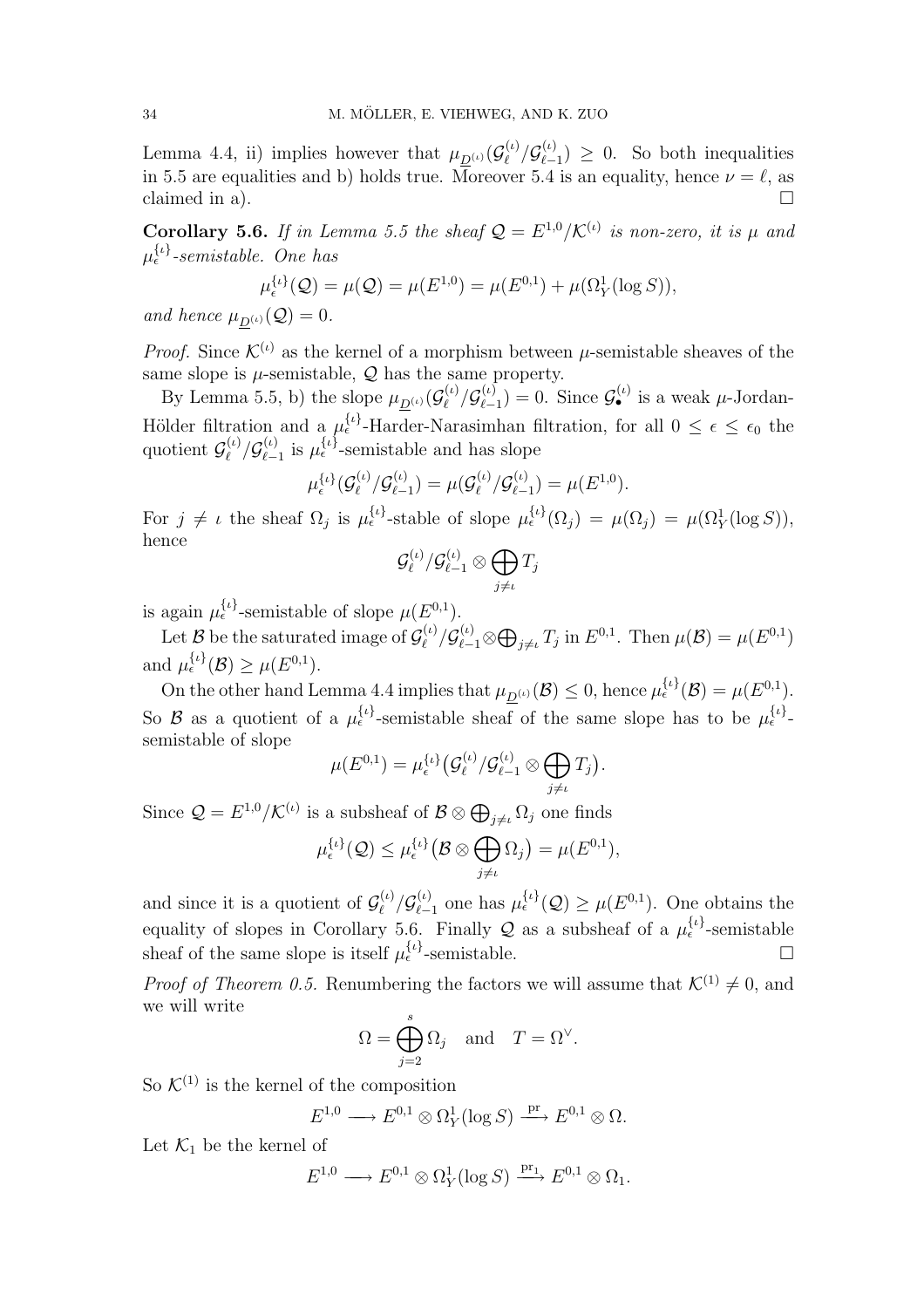**Claim 5.7.**  $E^{1,0}$  is the direct sum  $\mathcal{K}^{(1)} \oplus \mathcal{K}_1$ .

*Proof.* By Corollary 5.6 the sheaf  $Q = E^{1,0}/\mathcal{K}^{(1)}$  satisfies  $\mu_{D^{(1)}}(Q) = 0$ . So Proposition 4.6, a), tells us that the orthogonal complement  $s(Q)$  is contained in  $\mathcal{K}_1$ .

The intersection of  $\mathcal{K}^{(1)}$  and  $\mathcal{K}_1$  lies in the kernel of  $\theta$ . Hence it is zero and the induced map  $\mathcal{K}_1 \rightarrow \mathcal{Q}$  is injective. On the other hand

$$
\mathcal{Q}\overset{s}{\longrightarrow}E^{1,0}\longrightarrow \mathcal{Q}
$$

factors through  $\mathcal{K}_1 \rightarrow \mathcal{Q}$ , and the latter must be surjective. This implies that

$$
E^{1,0} = \mathcal{K}^{(1)} \oplus \mathcal{K}_1.
$$

Let  $\mathcal{B}^{(1)}$  and  $\mathcal{B}_1$  be the saturated images of

$$
E^{1,0} \otimes T \longrightarrow E^{0,1} \quad \text{and} \quad E^{1,0} \otimes T_1 \longrightarrow E^{0,1},
$$

respectively.

Claim 5.8.  $\mathcal{B}^{(1)} \cap \mathcal{B}_1 = 0$ .

Proof. Dualizing the exact sequences

$$
0 \longrightarrow \mathcal{B}^{(1)} \longrightarrow E^{0,1} \longrightarrow \mathcal{C}^{(1)} = E^{0,1}/\mathcal{B}^{(1)} \longrightarrow 0
$$
  
and 
$$
0 \longrightarrow \mathcal{B}_1 \longrightarrow E^{0,1} \longrightarrow \mathcal{C}_1 = E^{0,1}/\mathcal{B}_1 \longrightarrow 0
$$

one obtains that

$$
\mathcal{C}^{(1)^\vee} = \text{Ker}(E^{0,1^\vee} \xrightarrow{\tau} \mathcal{B}^{(1)^\vee}) \quad \text{and} \quad \mathcal{C}_1^\vee = \text{Ker}(E^{0,1^\vee} \xrightarrow{\tau_1} \mathcal{B}_1^\vee).
$$

The dual Higgs bundle  $E^{\vee}$  has  $E^{0,1^{\vee}}$  as subsheaf of bidegree  $(1,0)$  and  $E^{0,1^{\vee}}$  is of bidegree  $(0, 1)$ . The composite

$$
E^{0,1\vee} \xrightarrow{\tau} \mathcal{B}^{(1)\vee} \xrightarrow{\subset} E^{1,0\vee} \otimes \Omega \quad \text{and} \quad E^{0,1\vee} \xrightarrow{\tau_1} \mathcal{B}_1^{\vee} \xrightarrow{\subset} E^{1,0\vee} \otimes \Omega_1
$$

are the components of the dual Higgs field. Applying Claim 5.7 to  $E^{\vee}$  one obtains a decomposition  $E^{0,1} \nightharpoonup C^{(1)} \oplus C_1^{\vee}$ , hence  $E^{0,1} \cong C^{(1)} \oplus C_1$  and  $\mathcal{B}^{(1)} \cap \mathcal{B}_1 = 0$ .  $\Box$ 

So one obtains a direct sum decomposition of Higgs bundles

$$
(E,\theta) = \left(\mathcal{K}^{(1)} \oplus \mathcal{B}^{(1)}, \theta^{(1)} = \theta|_{\mathcal{K}^{(1)}}\right) \oplus \left(\mathcal{K}_1 \oplus \mathcal{B}_1, \theta_1 = \theta|_{\mathcal{K}_1}\right)
$$

corresponding to a decomposition  $\mathbb{V} = \mathbb{V}^{(1)} \oplus \mathbb{V}_1$ . The irreducibility of  $\mathbb{V}$  and the assumption  $\mathcal{K}^{(1)} \neq 0$  imply  $\mathbb{V}_1 = 0$ , hence  $\mathcal{K}_1 = 0$ .

5.1. Using superrigidity. As mentioned in the introduction, the purity of the Higgs fields in Theorem 0.5 follows from the Margulis Superrigidity Theorem, without using the Arakelov equality, provided all the direct  $\mu$ -stable factors of  $\Omega_Y^1(\log S)$ are of type C. We will show below, that for variations of Hodge structures of weight 1 it is sufficient to assume that the universal covering  $\hat{U}$  of U is a bounded symmetric domain. In different terms, if  $\Omega_i$  is of type B we suppose that it satisfies the Yau-equality

$$
2(n_i+1)\cdot c_2(\Omega_i)c_1(\Omega_i)^{n_i-2}c_1(\omega_Y(S))^{n-n_i} = n_i \cdot c_1(\Omega_i)^{n_i}c_1(\omega_Y(S))^{n-n_i}
$$

([Ya93], see also [VZ07, Theorem 1.4]).

 $\Box$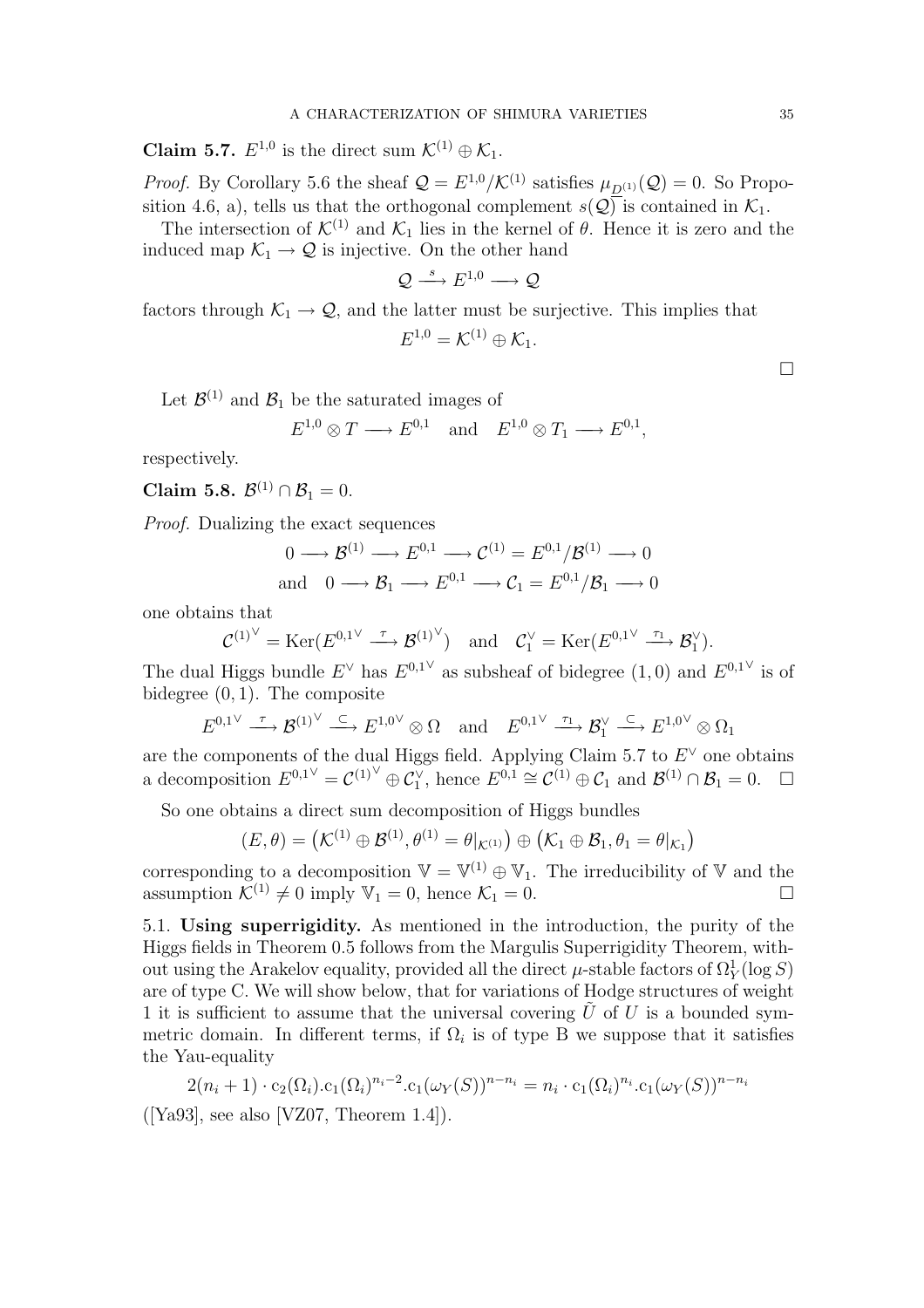**Proposition 5.9.** Suppose that  $\tilde{U}$  is a bounded symmetric domain and that  $V$ is an irreducible complex polarized variation of Hodge structures of weight 1 with unipotent monodromy at infinity. Then the associated Higgs bundle  $(E^{1,0} \oplus E^{0,1}, \theta)$ is pure of type  $\iota$  for some  $\iota \in \{1, \ldots, s\}.$ 

Sketch of the proof. By assumption  $U = \Gamma \backslash \tilde{U}$  is the quotient of a bounded symmetric domain  $\tilde{U} = M_1 \times \cdots \times M_s$  by a lattice Γ. We can write  $M_i = G_i/K_i$  as quotient of a real, non-compact, simple Lie group by a maximal compact subgroup.

Assume first that  $U = U_1 \times U_2$ . By [VZ05, Proposition 3.3] an irreducible local system on  $\mathbb V$  is of the form  $\text{pr}_1^*\mathbb V_1 \otimes \text{pr}_2^*\mathbb V_2$ , for irreducible local systems  $\mathbb V_i$  on  $U_i$ with Higgs bundles  $(E_i, \theta_i)$ . Since V is a variation of Hodge structures of weight 1, one of those, say  $\mathbb{V}_2$  has to have weight zero, hence it must be unitary.

Then the Higgs field on U factors through  $E^{0,1} \otimes \Omega_{U_1}^1$ . By induction on the dimension we may assume that  $V_1$  is pure of type  $\iota$  for some  $\iota$  with  $M_{\iota}$  a factor of  $\tilde{U}_1$ . So the same holds true for V.

Hence we may assume that  $U$  is irreducible, or even that

 $(5.6)$  no finite étale covering of U is a product of proper subvarieties.

By [Zi84] § 2.2, replacing Γ by a subgroup of finite index, hence replacing U by a finite unramified cover, there is a partition of  $\{1, \ldots, s\}$  into subsets  $I_k$  such that The intermal cover, there is a partition of  $\{1, \ldots, s\}$  into subsets  $I_k$  such that  $\Gamma = \prod_k \Gamma_k$  and  $\Gamma_k$  is an irreducible lattice in  $\prod_{i \in I_k} G_i$ . Here irreducible means  $\Gamma = \prod_k \Gamma_k$  and  $\Gamma_k$  is an irreduction rattice in  $\prod_{i \in I_k} G_i$ . Here irreduction means that for any  $N \subset \prod_{i \in I_k} G_i$  a normal subgroup,  $\Gamma_k$  is dense in  $\prod_{i \in I_k} G_i/N$ . The condition (5.6) is equivalent to the irreducibility of  $\Gamma$ , so  $I_1 = \{1, \ldots, s\}$ .

If  $s = 1$  or if V is unitary, the statement of the proposition is trivial. Otherwise, If  $s = 1$  or if  $\vee$  is unitary, the statement of the proposition is trivial. Otherwise,<br>  $G := \prod_{i=1}^{s} G_i$  is of real rank  $\geq 2$  and the conditions of Margulis' superrigidity theorem (e.g. [Zi84, Theorem 5.1.2 ii)]) are met. As consequence, the homomorphism  $\Gamma \to Sp(V, Q)$ , where V is a fibre of V and where Q is the symplectic form on V, factors through a representation  $\rho: G \to Sp(V, Q)$ . Since the  $G_i$  are simple, we can repeat the argument used in the proof of [VZ05, Proposition 3.3] in the product case:  $\rho$  is a tensor product of representations, all of which but one have weight  $0.$ 

**Corollary 5.10.** Under the assumptions made in Proposition 5.9 let  $\mathcal{Q} \neq 0$  be a quotient of  $E^{1,0}$  with  $\mu_{\underline{D}^{(i)}}(Q) = 0$ , for some  $i \in \{1,\ldots,s\}$ . Then  $Q = E^{1,0}$ .

*Proof.* By Proposition 5.9 V is pure of type  $\iota$  for some  $\iota$ . On the other hand Proposition 4.6 implies that the orthogonal complement of Q lies in the kernel of the composite

$$
E^{1,0} \xrightarrow{\theta} E^{0,1} \otimes \Omega_Y^1(\log S) \xrightarrow{\mathrm{pr}_i} E^{0,1} \otimes \Omega_i.
$$

Since  $\theta$  is injective and factors through  $E^{0,1} \otimes \Omega_t$  this implies that  $i = \iota$  and we assume that both are 1.

Now one argues as in the proof of Proposition 4.6. The metric connection  $\nabla_h$  is zero in directions not contained in  $M_1$ , hence in the equation  $(4.3)$  one finds that  $(R_{E^{1,0}})^{i,j}=0$  as soon as  $i>n_1$  or  $j>n_1$ . Similarly  $c^i_{\alpha,\beta}=0$  for  $i>n_1$ , and hence the equation (4.4) implies that  $(R_{\mathcal{Q}})_{\alpha,\beta}^{i,j} = 0$  for  $i > n_1$  or  $j > n_1$ . One has again

$$
\mu_{\underline{D}^{(j)}}(\mathcal{Q}) = \left(\frac{\sqrt{-1}}{2\pi}\right) \cdot \int_{U} \text{tr}(R_{\mathcal{Q}}) \wedge R(\Omega_{1})^{n_{j}-1} \wedge R(\Omega_{1})^{n_{1}} \wedge \cdots
$$

$$
\wedge R(\Omega_{j-1})^{n_{j-1}} \wedge R(\Omega_{j+1})^{n_{j+1}} \wedge \cdots \wedge R(\Omega_{s})^{n_{s}}.
$$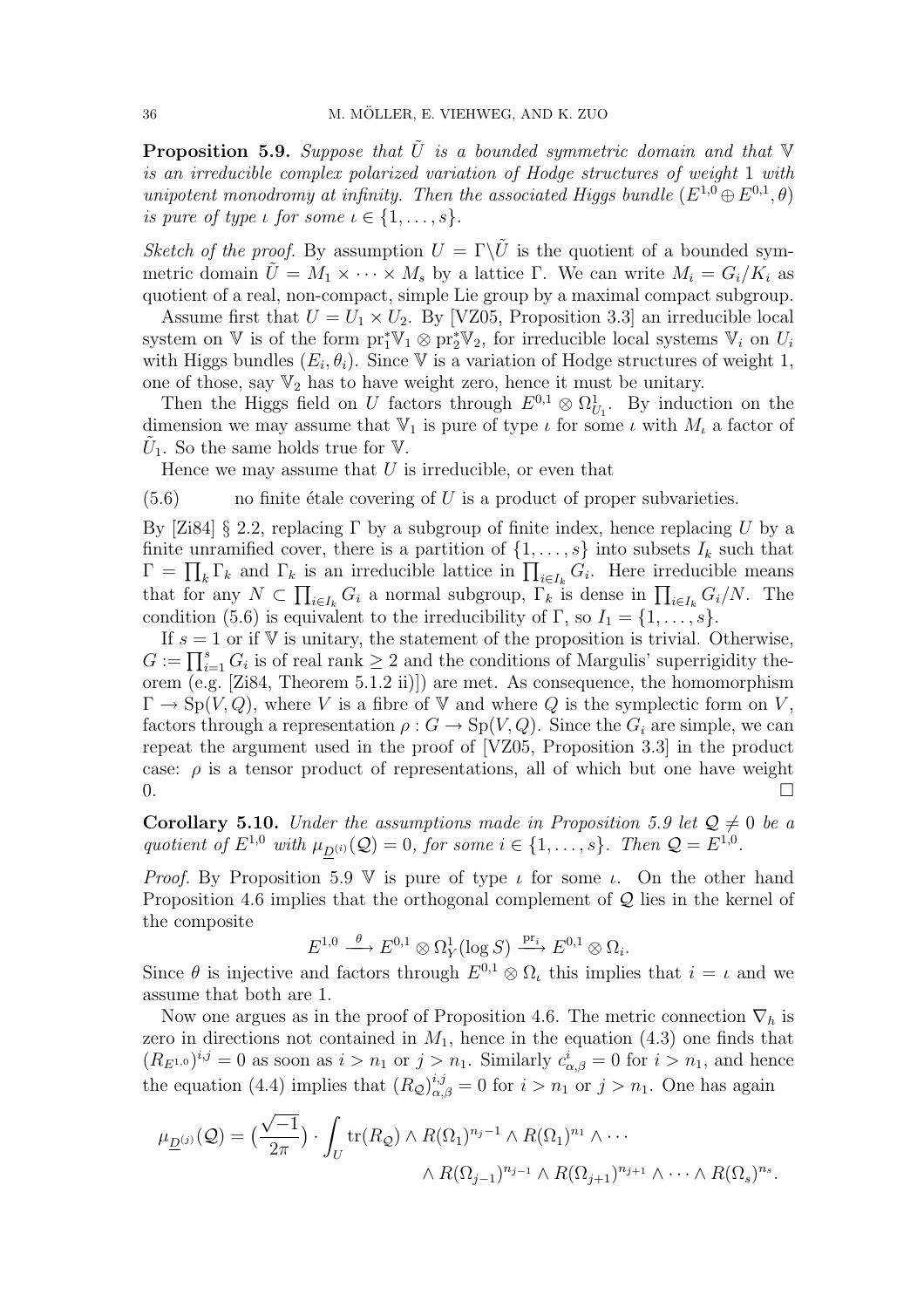As in equation (4.5) this is the same as

$$
\int_W \left(\sum_{i,j=1}^n \text{tr}(R_Q)^{i,j} dz_i \wedge d\bar{z}_j\right) \wedge \left(\sum_{i=n_{j-1}+1}^{n_j} C_i \cdot \bigwedge_{j\neq i} dz_j \wedge d\bar{z}_j\right).
$$

For  $j > 1$  this is zero, hence  $\mu(Q) = 0$  and one can apply Lemma 4.4.

# 6. Stability of Higgs bundles, lengths of iterated Higgs fields and splitting of the tangent map

In this section we prove Theorem 0.7, the numerical characterization of Shimura varieties, the equivalent numerical and geometrical characterizations of ball quotients stated as Addendum 0.9, the Corollary 0.12 and we finish the proof of Proposition 0.3. Moreover we recall the proof of Corollary 0.6, essentially contained in [VZ07, Section 5].

As usual we assume that  $U$  has a non-singular projective compactification  $Y$  with boundary  $S = Y \setminus U$  a normal crossing divisor, satisfying the Assumptions 0.1. In addition, replacing  $U$  by an étale covering, we will assume as in Section 1.2 that the family  $f: A \to U$  is induced by a generically finite morphism  $\varphi: U \to A_q$  to a fine moduli scheme  $A_q$  of polarized abelian varieties with a suitable level structure.

So we consider again an irreducible non-unitary complex polarized variation of Hodge structures  $V$  on  $U$ , satisfying the Arakelov equality, and with unipotent local monodromy operators at infinity.

By Theorem 0.5, the logarithmic Higgs bundle  $(E = E^{1,0} \oplus E^{0,1}, \theta)$  of V is pure of type *ι*, i.e. the Higgs field factors through  $E^{0,1} \otimes \Omega_i$ . We write  $\ell = \text{rk}(E^{1,0})$  and  $\ell' = \text{rk}(E^{0,1})$ , and  $n_i$  denotes  $\text{rk}(\Omega_i) = \dim(M_i)$ . The Arakelov equality says that

$$
\mu(E^{1,0}) - \mu(E^{0,1}) = \mu(\Omega_Y^1(\log S)) = \mu(\Omega_\iota).
$$

Since  $c_1(E^{1,0}) + c_1(E^{0,1}) = 0$  and hence  $\ell \cdot \mu(E^{1,0}) + \ell' \cdot \mu(E^{0,1}) = 0$ , one can restate the Arakelov equality as

(6.1) 
$$
\frac{\ell+\ell'}{\ell'}\cdot\mu(E^{1,0})=\mu(\Omega_{\iota}).
$$

Let us formulate two easy consequences of the Arakelov equality.

**Lemma 6.1.** Assume that each irreducible non-unitary  $\mathbb{C}$ -subvariation of Hodge structures of  $R^1f_*\mathbb{C}_A$  satisfies the Arakelov equality. Then:

- (1) If  $\varphi$  is generically finite, then for each direct factor  $\Omega$ , of  $\Omega_Y^1(\log S)$  there exists at least one non-unitary local subsystem  $V$  which is pure of type  $\iota$ .
- (2) If  $\varphi(U)$  is non-singular, then  $\varphi: U \to \varphi(U)$  is étale.

*Proof.* Let  $F^{1,0}$  be the (1,0)-part in the Hodge filtration of  $R^1f_*\mathbb{C}_A$ . Since U is generically finite over  $\mathcal{A}_g$  the sheaf  $\det(f_* \Omega^1_{X/Y}) = f_* \omega_{X/Y}$  is big. Since it is nef, using the slopes introduced in Section 5, one finds by the Property 4.5 2) that

$$
\mu_{\underline{D}^{(\iota)}}(f_*\omega_{X/Y})=g\cdot \mu_{\underline{D}^{(\iota)}}(f_*\Omega^1_{X/Y})=g\cdot \mu_{\underline{D}^{(\iota)}}(F^{1,0})>0
$$

for all  $\iota$ . Consider an irreducible complex polarized subvariation of Hodge structures V with Higgs bundle  $(E^{1,0} \oplus E^{0,1}, \theta)$ . If V is unitary  $\mu_{D^{(j)}}(E^{1,0}) = 0$  for all j. Otherwise by Theorem 0.5 V is pure of type  $i = i(V)$ . Lemma 5.4 implies that  $\mu_{\underline{D}^{(j)}}(E^{1,0}) = 0$  for  $j \neq i(\mathbb{V})$ .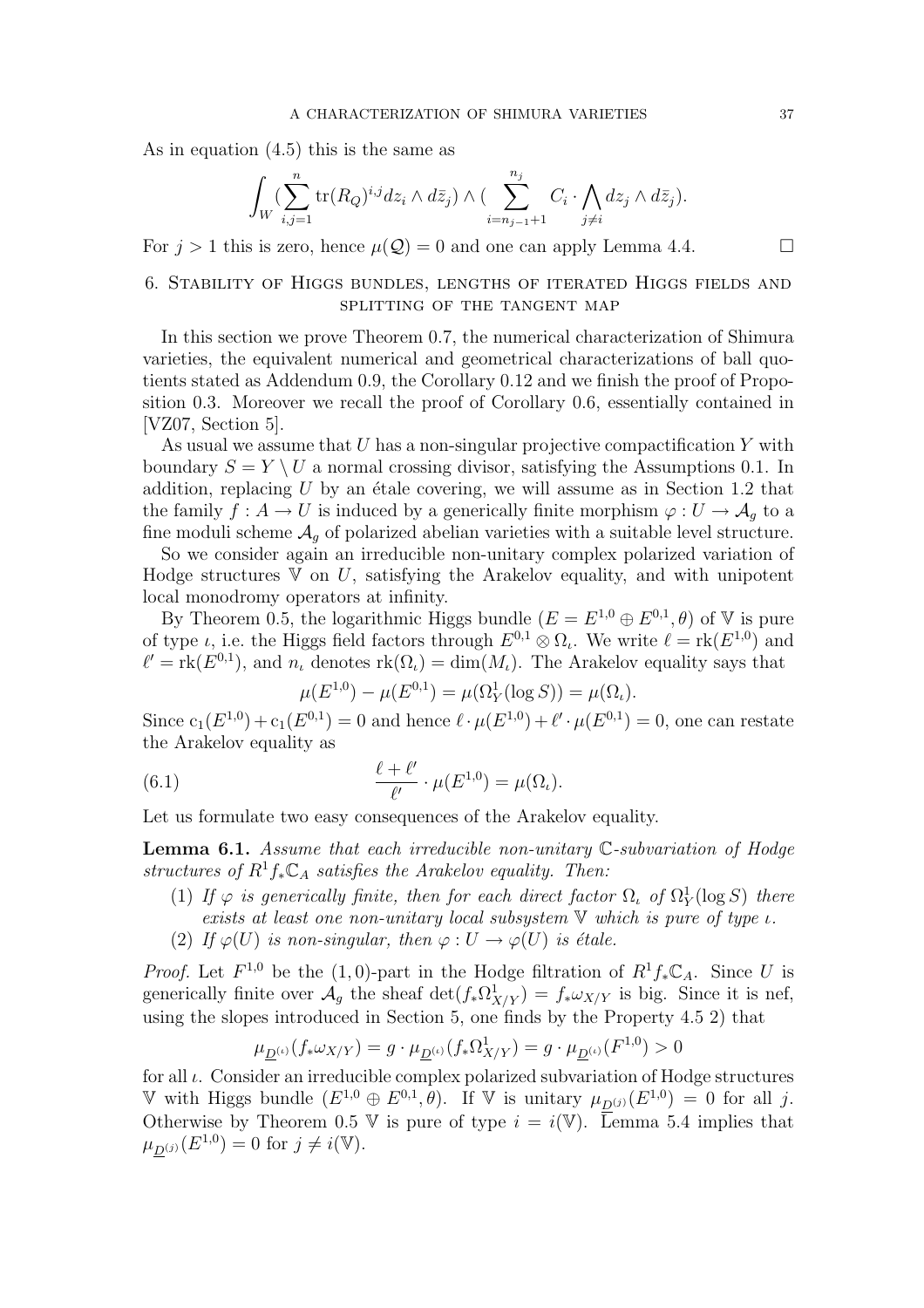Given *i*, the inequality  $\mu_{D^{(\iota)}}(F^{1,0}) > 0$  implies that there exist direct factors  $E^{1,0}$ with  $\mu_{\underline{D}^{(\iota)}}(E^{1,0}) > 0$ . For the corresponding irreducible subvariations V of  $R^1 f_* \mathbb{C}_A$ one finds  $\iota = i(\mathbb{V}).$ 

For the second statement we choose a nonsingular compactification Z and a normal crossing divisor  $\Sigma \subset Z$  with  $\varphi(U) = Z \setminus \Sigma$ . Let us choose a blowing up  $\delta: Y' \to Y$  with centers in S such that  $S' = \delta^*(S)$  is again a normal crossing divisor, and such that  $\varphi$  extends to  $\varphi: Y' \to Z$ . By the Arakelov equality the image  $\mathcal{I}$  of  $\hat{\tau}: F^{1,0}\otimes F^{0,1\vee} \to \Omega^1_Y(\log S)$  has the same slope as  $\Omega^1_Y(\log S)$ . Since the second sheaf is  $\mu$ -polystable,  $\mathcal I$  is a subsheaf of a direct sum of certain direct factors of  $\Omega_Y^1(\log S)$  and both are  $\mu$ -equivalent. The first part of Lemma 6.1 implies that all direct factors occur, hence  $\mathcal{I} \hookrightarrow \Omega_Y^1(\log S)$  is an isomorphism over some open set U'. The part viii) of Addendum 4.2 allows to choose  $U' = U$ .

Since  $A_q$  is a fine moduli scheme, the Higgs bundle is the pullback of the Higgs bundle on  $\varphi(U)$ . Hence  $\delta^*(\hat{\tau})$  factors through

$$
\varphi^* \Omega^1_Z(\log \Sigma) \longrightarrow \Omega^1_{Y'}(\log S')
$$

with image in  $\delta^* \Omega_Y^1(\log S) \subset \Omega_{Y'}^1(\log S')$ . Since the last inclusion is an isomorphism over U, the surjectivity of the Higgs field on U implies the morphism  $\varphi$  is unramified on  $U$ .

Let us return to the Higgs bundle  $\bigwedge^{\ell}(E,\theta)$  introduced in (0.3) and to the Higgs subbundle  $\langle \det(E^{1,0}) \rangle$  generated by  $\det(E^{1,0})$ . From now on we will write how on we will write<br>  $\langle \det(E^{1,0}) \rangle$  for the saturated Higgs subbundle of  $\bigwedge^{\ell}(E,\theta)$ . So  $\langle \det(E^{1,0}) \rangle^{\ell-m,m}$ denotes the saturated hull of the image of the induced map

$$
\theta^{(m)^{\vee}}:\det(E^{1,0})\otimes S^m(T)\longrightarrow E^{\ell-m,m}=\bigwedge^{\ell-m}(E^{1,0})\otimes\bigwedge^m E^{0,1}.
$$

Note that by this change of notation we neither change the slopes, nor the length

$$
\varsigma(E) = \varsigma((E,\theta)) = \text{Max}\{ \ m \in \mathbb{N}; \ \langle \det(E^{1,0}) \rangle^{\ell-m,m} \neq 0 \}.
$$

So the next Lemma implies Corollary 0.6.

**Lemma 6.2.** Assume that  $\Omega_t$  is of type A or B, hence that  $S^m(\Omega_t)$  is  $\mu$ -stable for all m. Then the Arakelov equality implies that

(6.2) 
$$
\operatorname{Min}\{\ell,\ell'\} \ge \varsigma(E) \ge \frac{\ell \cdot \ell' \cdot (n_{\iota}+1)}{(\ell+\ell') \cdot n_{\iota}}.
$$

The right hand side of 6.2 is an equality if and only if  $\langle \det(E^{1,0}) \rangle$  is a direct factor *of*  $\bigwedge^{\ell}(E, \theta)$ .

*Proof.* For  $0 \le m \le \varsigma = \varsigma(E)$  the sheaf  $\langle \det(E^{1,0}) \rangle^{\ell-m,m}$  is a  $\mu$ -stable sheaf of slope

$$
(\ell - m) \cdot \mu(E^{1,0}) + m \cdot \mu(E^{0,1}) = \ell \cdot \mu(E^{1,0}) - m \cdot \mu(\Omega_Y^1(\log S)) =
$$
  

$$
(\frac{\ell \cdot \ell'}{\ell + \ell'} - m) \cdot \mu(\Omega_Y^1(\log S)),
$$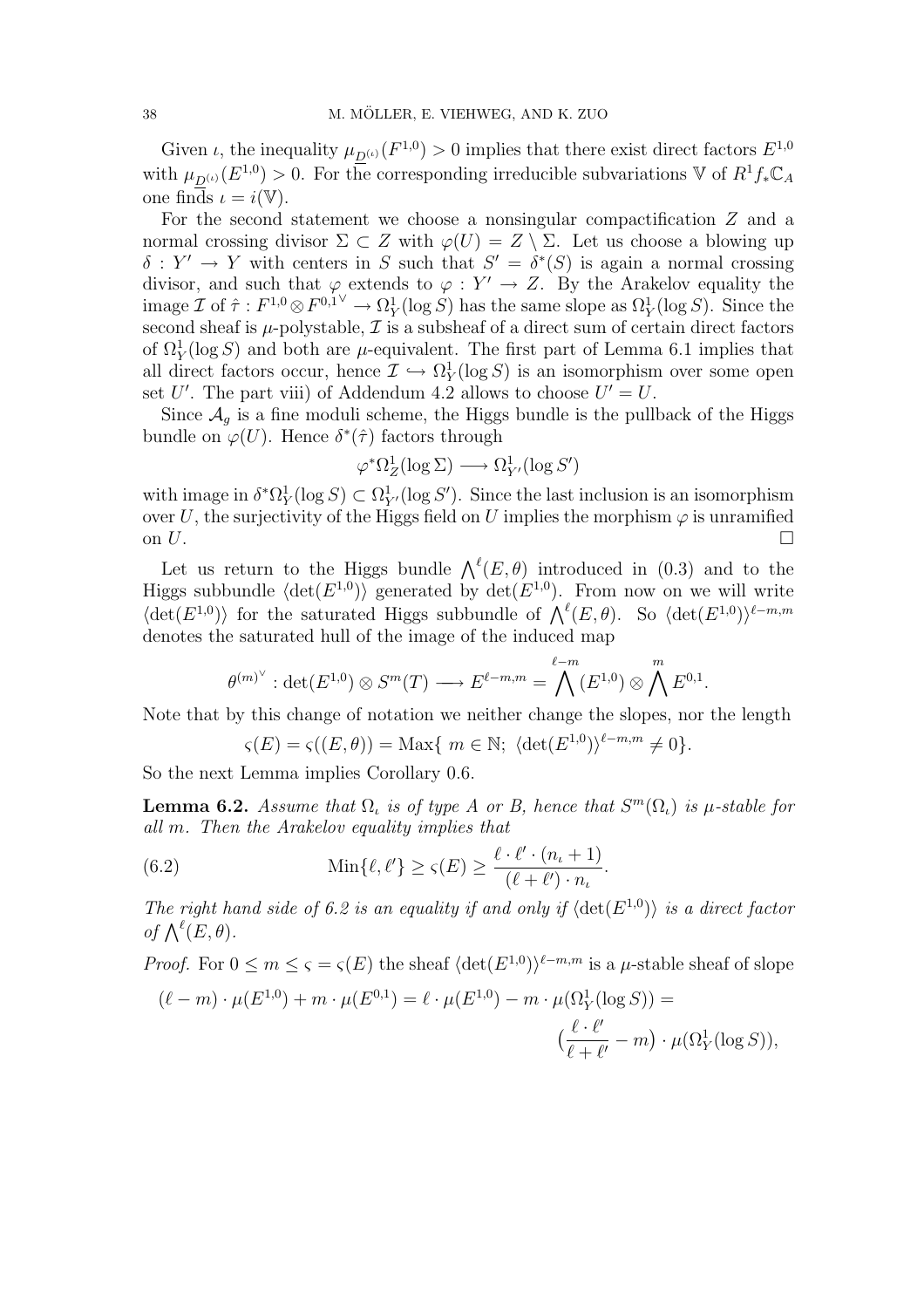and of rank  $\binom{n_t+m-1}{m}$ m ¢ . The degree of this sheaf with respect to the polarization  $\omega_Y(S)$  is non-positive, hence

(6.3) 
$$
0 \ge \frac{\mu(\langle \det(E^{1,0}) \rangle)}{\mu(\Omega_Y^1(\log S))} = \sum_{m=0}^s {n_t + m - 1 \choose m} \cdot \left(\frac{\ell \cdot \ell'}{\ell + \ell'} - m\right) = \left(\frac{\ell \cdot \ell'}{n_t \cdot (\ell + \ell')} - \frac{\varsigma}{n_t + 1}\right) \cdot (\varsigma + 1) \cdot \left(\frac{\varsigma + n_t}{\varsigma + 1}\right),
$$

and one obtains the second inequality stated in 6.2. This is an equality if and only if (6.3) is an equality. By Simpson's correspondence for polystable Higgs bundles the latter holds if and only if  $\langle \det(E^{1,0}) \rangle$  is a Higgs direct factor of  $\bigwedge^{\ell}(E,\theta)$ . The first inequality in 6.2 is obvious, since  $E^{\ell-m,m}$  is zero for  $m \geq \text{Min}\{\ell,\ell'\}.$ 

We now distinguish three cases, according to the type of the bounded symmetric domain attached to  $\Omega_{\iota}$ .

6.1. Type A:  $\Omega_t$  is invertible. This case is easy to understand. Let us recall the arguments used already in [VZ07]. The Arakelov equality and Lemma 4.4 imply that

$$
(6.4) \t\t\t E1,0 \longrightarrow E0,1 \otimes \Omega_{\iota},
$$

is injective and surjective on some open dense subscheme. So  $\ell = \ell'$  and the inequality (6.2) implies that  $\varsigma((E, \theta)) = \ell$ .

Both sides in  $(6.4)$  are  $\mu$ -semistable of the same slope, and they are  $\mu$ -equivalent. A  $\mu$ -stable subsheaf  $\mathcal F$  of  $E^{1,0}$  of slope  $\mu(E^{1,0})$  generates a Higgs subbundle  $\mathcal F \oplus$  $\mathcal{F} \otimes T_i$ , whose first Chern class is zero. So the irreducibility implies that  $\mathcal{F} = E^{1,0}$ and we can state:

**Proposition 6.3.** If  $\Omega$ , is invertible, then the Arakelov equality (6.1) implies that  $E^{1,0}$  and  $E^{0,1}$  are both  $\mu$ -stable of the same rank, that  $\varsigma((E,\theta)) = \ell$  and that  $\det(E^{1,0})$  is a direct factor of  $\bigwedge^{\ell}(E,\theta)$ .

6.2. Type B:  $S^{m}(\Omega_{\iota})$  stable for all m and not invertible. In this case we do not know whether the factor  $M_{\iota}$  of the universal covering  $\tilde{U}$  corresponding to  $\Omega_{\iota}$  is a bounded domain, and the Arakelov equality just implies that certain numerical and stability conditions are equivalent.

**Proposition 6.4.** Let  $V$  be an irreducible non-unitary complex polarized variation of Hodge structures of weight 1, pure of type A or B, with unipotent local monodromy at infinity, and with Higgs bundle  $(E, \theta)$ . Assume that V satisfies the Arakelov equality. Consider the following conditions:

- a.  $E^{1,0}$  and  $E^{0,1}$  are  $\mu$ -stable.
- b.  $E^{1,0\vee} \otimes E^{0,1}$  is  $\mu$ -polystable.
- c. The saturated image of  $T_{\iota} \to \mathcal{H}om(E^{1,0}, E^{0,1})$  is a direct factor of the sheaf  $\mathcal{H}om(E^{1,0},E^{0,1}).$
- d. The Higgs bundle  $\langle \det(E^{1,0}) \rangle$  is a direct factor of the Higgs bundle  $\bigwedge^{\ell}(E,\theta)$ .
- e.  $\mu(\langle \det(E^{1,0}) \rangle) = 0.$
- f.  $\varsigma((E,\theta)) = \frac{\ell \cdot \ell' \cdot (n_{\iota}+1)}{(\ell+\ell')\cdot n}$  $\frac{\cdot \ell' \cdot (n_{\iota}+1)}{(\ell+\ell')\cdot n_{\iota}}$ .

Then:

i. The conditions c), d), e), and f) are equivalent and they imply that  $M_{\iota}$  is a complex ball of dimension  $n_{\iota}$ .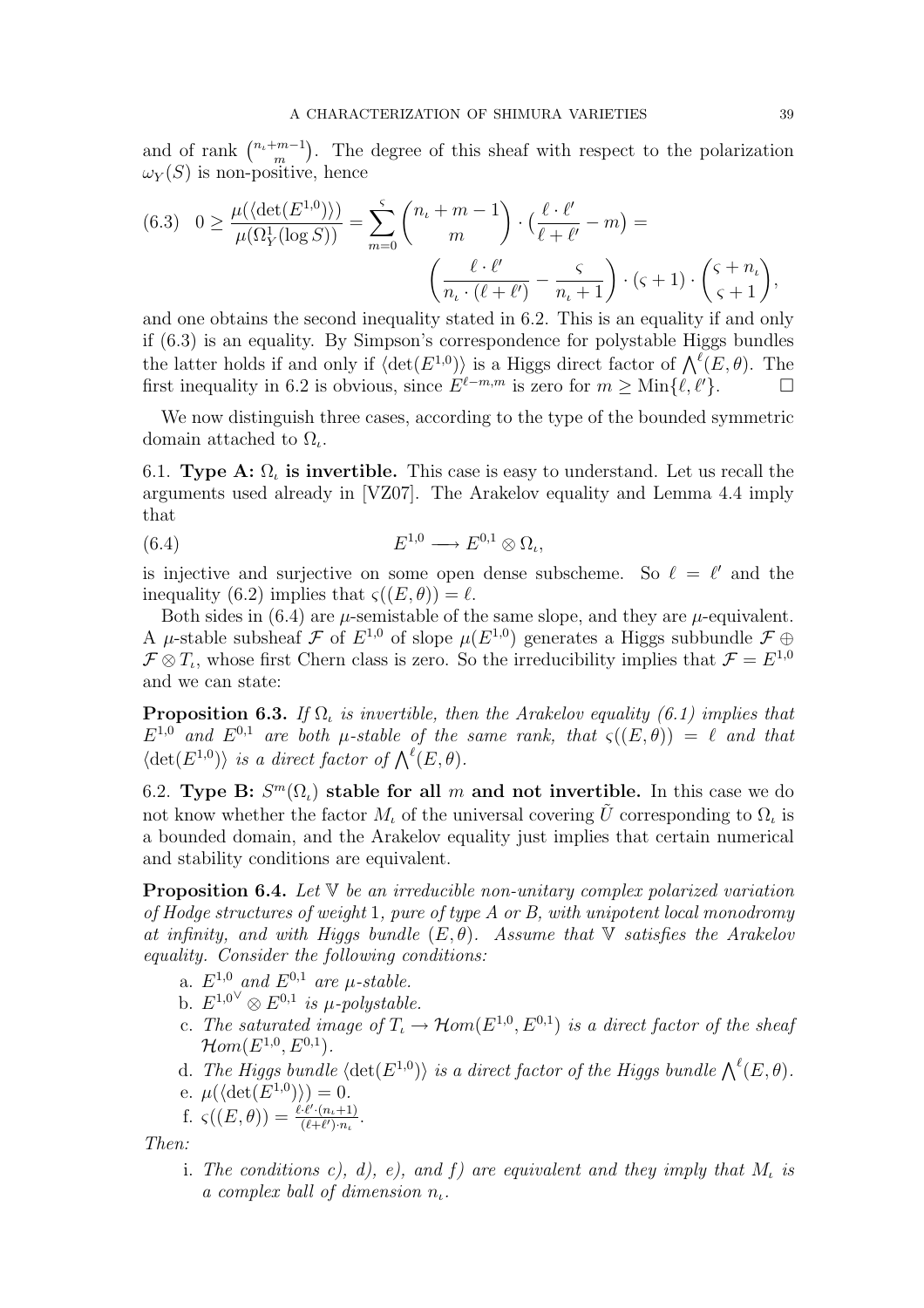- ii. The condition b) implies c).
- iii. Whenever condition  $\star$ ) in Lemma 0.10 is satisfied, for example if U is projective or of dimension one, a) implies b).

If  $V$  is pure of type A, we know that the conditions a), d), and f) automatically hold true. Nevertheless we included this case in the statement , since we will later refer to the equivalence between c) and f).

*Proof of Proposition 6.4*. The stability of  $E^{1,0}$  implies the one for  $E^{1,0}$ <sup> $\vee$ </sup>, and hence b) follows from a) and from  $(\star)$ .

For part ii) remark that the Arakelov equality says that

$$
\mu(T_{\iota}) = \mu(\mathcal{H}om(E^{1,0}, E^{0,1})).
$$

So c) is a consequence of b).

By Simpson's correspondence d) and e) are equivalent, and by Lemma 6.2 the numerical condition in f) is equivalent to d). So for i) it remains to verify the equivalence of c) and d).

Claim 6.5. The condition d) implies c).

*Proof.* The inclusion  $\langle \det(E^{1,0}) \rangle^{\ell-1,1} \to E^{\ell-1,1}$  is given by  $T_{\iota} \to \mathcal{H}om(E^{1,0}, E^{0,1}),$ tensorized with  $\det(E^{1,0})$ . So Condition d) implies that the saturated image of  $\langle \det(E^{1,0}) \rangle^{\ell-1,1}$  is a direct factor of  $E^{\ell-1,1} = E^{1,0} \otimes E^{0,1} \otimes \det(E^{1,0}),$  hence that c) holds.  $\Box$ 

**Remark 6.6.** The implication  $\langle c \rangle$  implies d) has been claimed in [VZ07, page 327] in a more special situation. There however, as pointed out by the referee of the present article, the argument is not complete. We did not verify that the image of  $\Phi_{m+1} \circ \theta^{\ell-m,m}$  really lies in  $\langle \det(E^{1,0}) \rangle^{\ell-m,m}$ . This can easily be done, using Claim 6.7 below and the property (∗∗) on page 294 of [VZ07]. Here, without using the last condition, we will work out the argument in details without further reference to [VZ07].

Let us write

$$
E^{\ell-m,m} = \bigwedge^{\ell-m} (E^{1,0}) \otimes \bigwedge^m (E^{0,1}) \cong \bigwedge^m (E^{1,0}{}^{\vee}) \otimes \bigwedge^m (E^{0,1}) \otimes \det(E^{1,0}).
$$

Using the right hand isomorphism we will regard  $E^{\ell-m,m}$  as a subsheaf of

 $S^{m} (E^{1,0}{}^{\vee} \otimes E^{0,1}) \otimes \det(E^{1,0}).$ 

Then the dual Higgs field  $\theta_{\ell-m,m}^{\vee}: E^{\ell-m,m} \otimes T_{\ell} \to E^{\ell-m-1,m+1}$  is given by a quotient of the multiplication map

 $S^{m}(E^{1,0} \otimes E^{0,1}) \otimes (E^{1,0} \otimes E^{0,1}) \otimes \det(E^{1,0}) \longrightarrow S^{m+1}(E^{1,0} \otimes E^{0,1}) \otimes \det(E^{1,0}).$ restricted to  $E^{\ell-m,m} \otimes T_{\ell}$ . Since the slope is additive for tensor products  $\mu(E^{\ell-m,m})$ is equal to  $(\ell - m) \cdot \mu(E^{1,0}) + m \cdot \mu(E^{0,1})$ . The Arakelov equality implies that

(6.5) 
$$
\mu(E^{\ell-m,m}) = m \cdot \mu(T_{\iota}) + \ell \cdot \mu(E^{1,0}) = m \cdot \mu(T_{\iota}) + \mu(\det(E^{1,0})).
$$

**Claim 6.7.** Let V be a  $\mu$ -semistable subsheaf of  $E^{\ell-m,m}$  of slope of  $\mu(E^{\ell-m,m})$ . Assume that for some  $b > 0$  there exists a morphism

$$
E^{\ell-m-1,m+1} \longrightarrow S^{m+1}(T_{\iota})^{\oplus b} \otimes \det(E^{1,0})
$$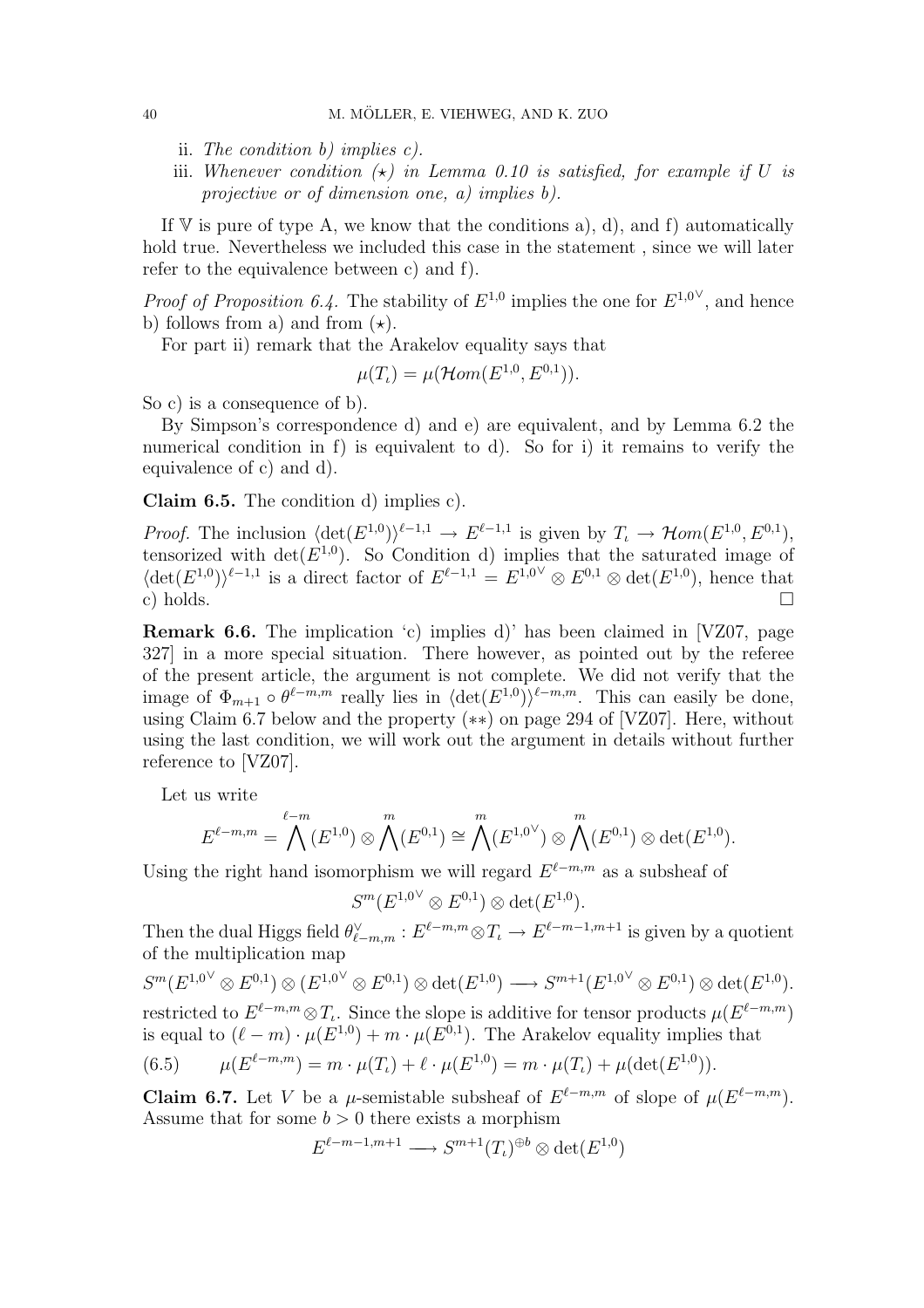such that the composite

$$
\gamma'_m: V \otimes T_{\iota} \xrightarrow{\subset} E^{\ell-m,m} \otimes T_{\iota} \xrightarrow{\theta_{\ell-m,m}^{\vee}} E^{\ell-m-1,m+1} \longrightarrow S^{m+1}(T_{\iota})^{\oplus b} \otimes \det(E^{1,0})
$$

is surjective up to  $\mu$ -equivalence, as defined in Definition 3.2. Then there exists a morphism

$$
E^{\ell-m,m} \to S^m(T_\iota)^{\oplus b} \otimes \det(E^{1,0}),
$$

whose restriction  $\gamma_m: V \to S^m(T_\iota)^{\oplus b} \otimes \det(E^{1,0})$  induces  $\gamma'_m$ , in the sense that  $\gamma'_m$ is the composite of  $\gamma_m \otimes id_{T_l}$  with the multiplication map

$$
S^{m}(T_{\iota})^{\oplus b} \otimes T_{\iota} \otimes \det(E^{1,0}) \longrightarrow S^{m+1}(T_{\iota})^{\oplus b} \otimes \det(E^{1,0}).
$$

In particular  $\gamma_m$  is again surjective up to  $\mu$ -equivalence.

*Proof.* The morphism  $\gamma'_m$  is generically surjective, hence one has a generically surjective morphism

$$
\gamma'_m \otimes \mathrm{id}_{\Omega_t} : V \otimes T_{\iota} \otimes \Omega_{\iota} \longrightarrow S^{m+1}(T_{\iota})^{\oplus b} \otimes \Omega_{\iota} \otimes \mathrm{det}(E^{1,0}),
$$

factoring through  $E^{\ell-m,m} \otimes T_{\ell} \otimes \Omega_{\ell}$ . Restricting to  $V \subset V \otimes T_{\ell} \otimes \Omega_{\ell}$  and composing with the natural contraction map

$$
\alpha_m: S^{m+1}(T_{\iota})^{\oplus b} \otimes \Omega_{\iota} \otimes \det(E^{1,0}) \longrightarrow S^m(T_{\iota})^{\oplus b} \otimes \det(E^{1,0})
$$

one gets  $\gamma_m: V \stackrel{\subset}{\longrightarrow} E^{\ell-m,m} \longrightarrow S^m(T_\iota)^{\oplus b} \otimes \det(E^{1,0})$ . By construction  $\gamma'_m$  is the restriction of the composite

$$
V \otimes T_{\iota} \xrightarrow{\subset} V \otimes T_{\iota} \otimes \Omega_{\iota} \otimes T_{\iota} \xrightarrow{\gamma'_{m} \otimes \mathrm{id}_{\Omega_{\iota} \otimes T_{\iota}}} \nS^{m+1}(T_{\iota})^{\oplus b} \otimes \Omega_{\iota} \otimes T_{\iota} \otimes \mathrm{det}(E^{1,0}) \xrightarrow{\mathrm{id}_{S^{m+1}(T_{\iota}) \oplus b} \otimes \alpha \otimes \mathrm{id}_{\mathrm{det}(E^{1,0})}} \nS^{m+1}(T_{\iota})^{\oplus b} \otimes \mathrm{det}(E^{1,0}),
$$

where  $\alpha$ :  $T_{\iota} \otimes \Omega_{\iota} \to \mathcal{O}_Y$  denotes again the contraction map. The last of the morphisms is up to the tensor product with the identity on  $\det(E^{1,0})$  a direct sum of morphisms factoring like

$$
S^{m+1}(T_{\iota}) \otimes \Omega_{\iota} \otimes T_{\iota} \xrightarrow{\alpha_m \otimes id_{T_{\iota}}} S^m(T_{\iota}) \otimes T_{\iota} \xrightarrow{\text{mult}} S^{m+1}(T_{\iota}).
$$

So one obtains  $\gamma'_m$  as the composite of  $\gamma_m$  with the multiplication map. In particular  $\gamma_m$  is the direct sum of non-zero morphisms and the stability of  $S^m(T)$  implies that the image of  $\gamma_m$  is  $\mu$ -equivalent to  $S^m(T_\iota)^{\oplus b} \otimes \det(E^{1,0})$ .

Let us return to the notations introduced in the first part of Section 4. In particular NS<sub>0</sub> denotes the subgroup of the Neron-Severi group  $NS(Y)_{\mathbb{Q}}$  generated by prime-divisors D with  $\mu(\mathcal{O}_Y(D)) = 0$ , and U' is the complement of those primedivisors.

Let us write  $S^{\ell-m,m}$  for the cosocle of  $E^{\ell-m,m}$ . As remarked in the Example and Definition 4.3 it is a  $\mu$ -polystable sheaf of slope  $\mu(E^{\ell-m,m})$  of maximal rank, for which there exists a morphism  $\theta: E^{\ell-m,m} \to \mathcal{S}^{\ell-m,m}$ , which is surjective over some open set. Using parts vii) and ix) of the Addendum 4.2 one finds that  $\theta$  is surjective over  $U'$ .

Let  $\mathcal{S}^{\ell-m,m}$  be the direct sum of all direct factors of  $\mathcal{S}^{\ell-m,m}$ , which are  $\mu$ equivalent to the  $\mu$ -stable sheaf  $S^m(T_i) \otimes \det(E^{1,0})$ . Remark that  $S^{\ell-m,m}$  is not unique. By Addendum 4.2 vii) we may choose an effective divisor  $B_m \in \text{NS}_0$  such that for some  $b_m$ 

$$
S^{m}(T_{\iota})^{\oplus b_m} \otimes \det(E^{1,0}) \hookrightarrow \mathcal{S}^{\ell-m,m} = S^{m}(T_{\iota})^{\oplus b_m} \otimes \det(E^{1,0}) \otimes \mathcal{O}_Y(B_m).
$$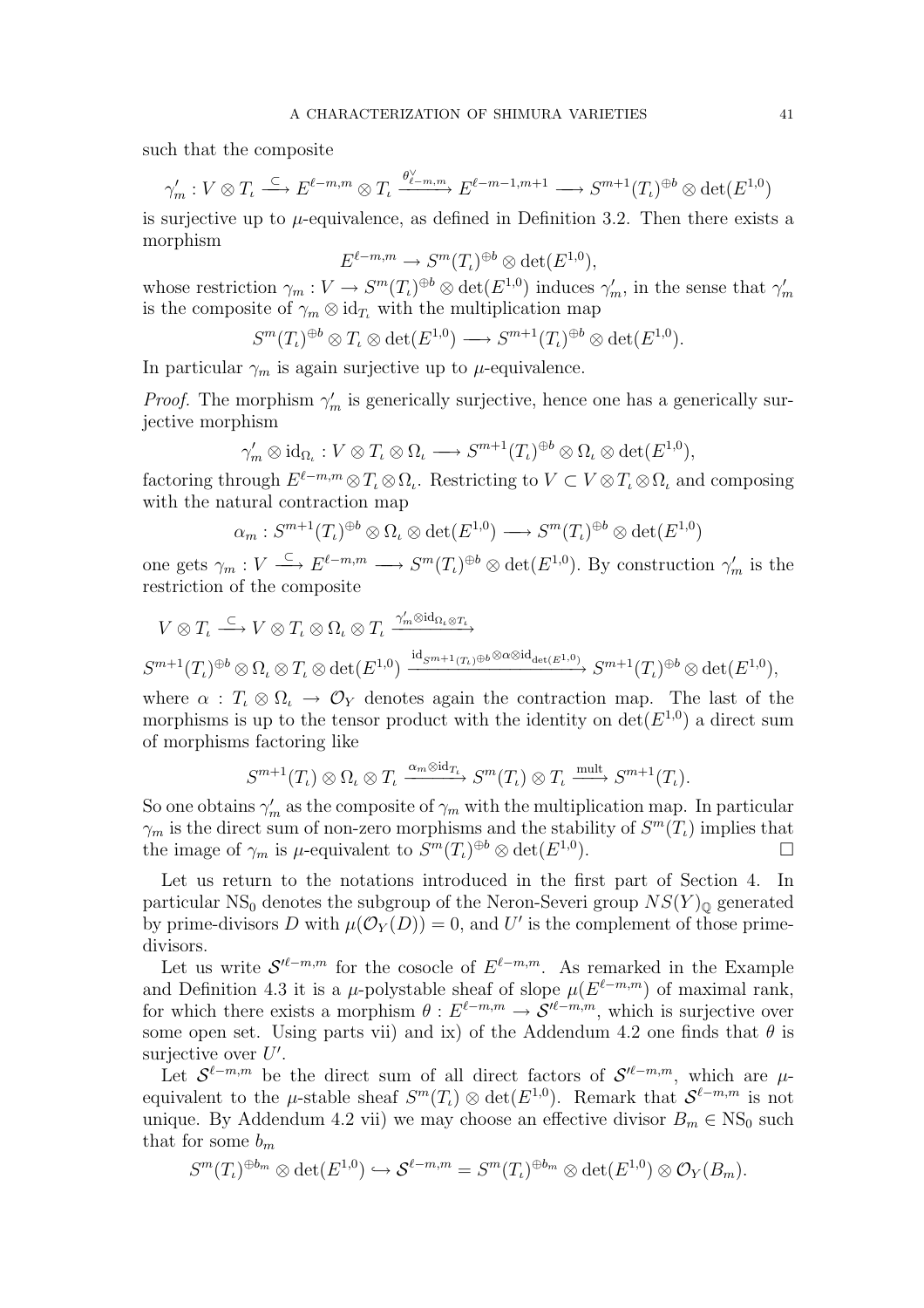In particular both sheaves are  $\mu$ -equivalent. Let us denote the induced morphism by  $\beta_m : E^{\ell-m,m} \to \mathcal{S}^{\ell-m,m}.$ 

As a next step, we will show by induction on  $m$ , that for a suitable choice of the divisors  $B_m$  the dual Higgs field  $\theta_{\ell-m,m}^{\vee}$  defines a morphism  $\mathcal{S}^{\ell-m,m} \to \mathcal{S}^{\ell-m-1,m+1}$ . The induction step is given by:

Claim 6.8. We assume that c) holds (and of course the Arakelov equality). Then choosing the effective divisor  $B_{m+1} \in NS_0$  and hence  $S^{\ell-m-1,m+1}$  large enough, there exists a commutative diagram

(6.6) 
$$
E^{\ell-m,m} \otimes T_{\ell} \xrightarrow{\beta_m \otimes id_{T_{\ell}}} \mathcal{S}^{\ell-m,m} \otimes T_{\ell}
$$

$$
\underset{E^{\ell-m-1,m+1}}{\otimes \cdots} \qquad \underset{\beta_{m+1}}{\downarrow} \qquad \underset{\beta_{m+1}}{\downarrow} \qquad \mathcal{S}^{\ell-m-1,m+1}.
$$

The morphism  $\tau^{\vee}$  has an explicit description. For simplicity we just formulate this on the open subscheme  $U'$ . Part vii) of Addendum 4.2 allows to extend this description to the boundary, perhaps after replacing  $B_{m+1}$  by a larger divisor in  $NS<sub>0</sub>$ .

**Claim 6.9.** For some morphism  $\tau'_m : S^m(T_i)^{\oplus b_m} \to S^m(T_i)^{\oplus b_{m+1}}$  the morphism  $\tau^{\vee}|_{U'}$  is the composite of  $\tau'_{m} \otimes \mathrm{id}_{T_{\iota}}|_{U'}$  and the direct product of  $b_{m+1}$  copies of the multiplication map  $S^m(T_i) \otimes T_i|_{U'} \to S^{m+1}(T_i)|_{U'}.$ 

Proof of the Claims 6.8 and 6.9. By the Arakelov equality, as restated in 6.5 and by the choice of the sheaves  $S^{\ell-\bullet,\bullet}$  the four sheaves in 6.6 all have the same slope and they are all  $\mu$ -semistable. By Addendum 4.2 for each of the morphisms the image coincides with the saturated image over the open set  $U'$ . In particular the restriction of  $\beta_m$  and  $\beta_{m+1}$  to U' is surjective.

Writing  $V_m$  for the kernel of  $\beta_m$ , hence  $V_m \otimes T_\iota$  for the one of  $\beta_m \otimes id_{T_\iota}$ , consider the image  $\mathcal I$  of  $V_m \otimes T_\iota$  under  $\theta_{\ell-m,m}^\vee$ . We claim that  $\mathcal I$  is contained in  $V_{m+1}$ .

If not  $\beta_{m+1} \circ \theta_{\ell-m,m}^{\vee}(V_m \otimes T_\iota)$  is a non-zero subsheaf of  $S^{\ell-m-1,m+1}$ . By Addendum 4.2, ix) its saturated hull is a  $\mu$ -semistable subsheaf of  $S^{\ell-m-1,m+1}$ . Since both are of the same slope, and since the second one is  $\mu$ -polystable, the saturated image has to be a direct factor, hence isomorphic to  $S^{m+1}(T_{\iota})^b \otimes \det(E^{1,0}) \otimes \mathcal{O}_Y(B_{m+1})$ for some  $b > 0$ .

By Claim 6.7 one obtains a morphism  $E^{\ell-m,m} \to S^m(T_\iota)^b \otimes \det(E^{1,0}) \otimes \mathcal{O}_Y(B_{m+1})$ whose restriction to  $V_m$  is non-zero. Obviously this contradicts the definition of  $S^{\ell-m-1,m+1}$  as a maximal  $\mu$ -polystable quotient and of  $V_m$  as the kernel of  $\beta_m$ .

The restriction of  $\beta_m \otimes id_{T_\iota}$  to U' is surjective. Since  $\theta_{\ell-m,m}^\vee(\mathcal{I}) \subset V_{m+1}$ , the morphism  $\tau^{\vee}$  exists on U', and enlarging  $B_{m+1}$  it extends to Y.

In order to get the explicit description stated in Claim 6.9, we apply Claim 6.7 to  $V = E^{\ell-m,m}$ . The image of  $\gamma'_m = \beta_{m+1} \circ \theta_{\ell-m,m}^{\vee}$  is a  $\mu$ -semistable subsheaf of the  $\mu$ -polystable sheaf  $\mathcal{S}^{\ell-m-1,m+1}$ , hence  $\mu$ -equivalent to a direct factor of the form  $S^{m+1}(T_{\iota})^{\oplus b} \otimes \det(E^{1,0})$ . Claim 6.7 implies that for some

$$
\gamma_m: E^{\ell-m,m} \to S^m(T_\iota)^{\oplus b} \otimes \det(E^{1,0})
$$

the morphism  $\beta_{m+1} \circ \theta_{\ell-m,m}^{\vee}$  is the composite of  $\gamma_m \otimes id_{T_\ell}$  with the multiplication map. Since  $\gamma_m$  factors through the cosocle  $\mathcal{S}^{\prime \ell -m,m}$  and hence through  $\mathcal{S}^{\ell -m,m}$ , one finds the morphism  $\tau_n$  $\Box$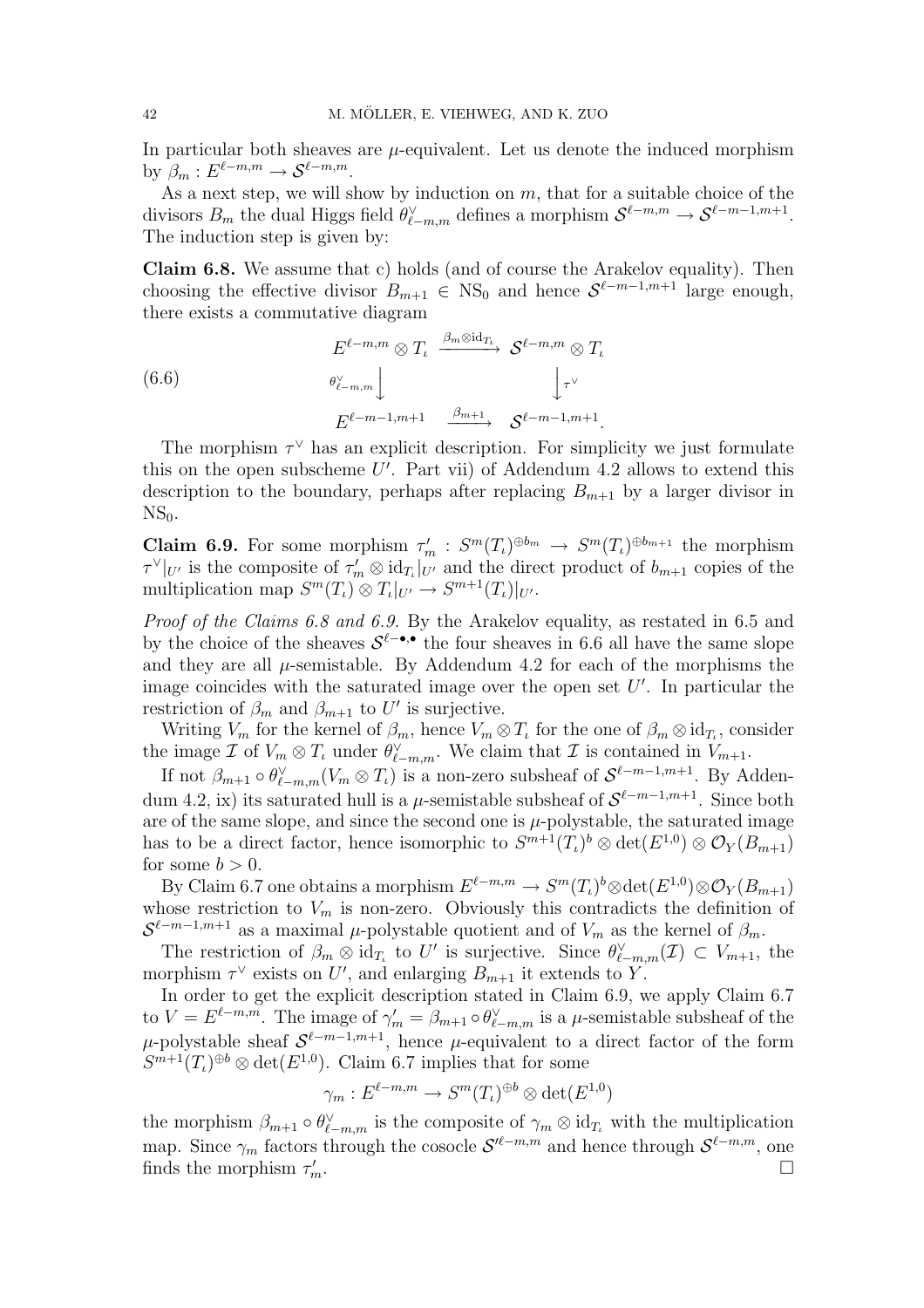Recall that  $\langle det(E^{1,0}) \rangle$  is the saturated subsheaf of  $E^{\ell-m,m}$  which is generated by  $\det(E^{1,0})$ . If non-zero  $\langle \det(E^{1,0}) \rangle^{\ell-m,m}$  contains  $S^m(T_\iota) \otimes \det(E^{1,0})$  and both are  $\mu$ -equivalent. As a next step we will show that  $\langle \det(E^{1,0}) \rangle^{\ell-m,m} |_{U'}$  is a direct factor of  $E^{\ell-m,m}|_{U'}$ .

Claim 6.10. Assume c). Then the composite

$$
\langle \det(E^{1,0})\rangle^{\ell-m,m}\stackrel{\subset}{\longrightarrow} E^{\ell-m,m}\stackrel{\beta_m}{\longrightarrow}{\mathcal S}^{\ell-m,m}
$$

is injective and defines a splitting of the inclusion  $\langle \det(E^{1,0}) \rangle^{\ell-m,m}|_{U'} \subset E^{\ell-m,m}|_{U'}.$ 

*Proof.* If  $\langle \det(E^{1,0}) \rangle^{\ell-m,m} = 0$  there is nothing to show. Otherwise by the equality 6.5  $\mu(\langle \det(E^{1,0})\rangle^{\ell-m,m}) = \mu(E^{\ell-m,m})$  and by part ix) of the Addendum 4.2  $\langle \det(E^{1,0}) \rangle^{\ell-m,m}$  is a  $\mu$ -semistable subsheaf of  $E^{\ell-m,m}$ , containing  $S^m(T_\iota) \otimes \det(E^{1,0})$ as a  $\mu$ -equivalent subsheaf.

Recall that  $T_{\iota}$  is a direct factor of  $E^{1,0}{}^{\vee} \otimes E^{0,1}$ , and hence  $S^{m}(T_{\iota})$  a direct factor becan that  $T_k$  is a direct ractor of  $E \times \otimes E \times$ , and nence  $S(T_k)$  a direct ractor of  $S^m(E^{1,0} \otimes E^{0,1})$ . This sheaf also contains  $\bigwedge^m(E^{1,0} \otimes \bigwedge^m(E^{0,1})$  as a direct factor. Writing

$$
S^{m}(E^{1,0} \otimes E^{0,1}) = \bigwedge^{m}(E^{1,0} \otimes \bigwedge^{m}(E^{0,1}) \oplus R_{m},
$$

consider the image of  $S^m(T_\iota)$  under the projection  $S^m(E^{1,0}{}^{\vee} \otimes E^{0,1}) \to R_m$ . If this is zero we are done. If not one has an injection

$$
\alpha': S^m(T_\iota) \oplus S^m(T_\iota) \longrightarrow \bigwedge^m(E^{1,0}{}^{\vee}) \otimes \bigwedge^m(E^{0,1}) \oplus R_m,
$$

where the first factor maps to  $\bigwedge^m (E^{1,0}{}^{\vee}) \otimes \bigwedge^m (E^{0,1})$  and the second one to  $R_m$ . For both factors the composite with the projection

$$
\bigwedge^m(E^{1,0}{}^{\vee}) \otimes \bigwedge^m(E^{0,1}) \oplus R_m \longrightarrow S^m(T_{\iota})
$$

is non-zero, hence by  $\mu$ -semistability it is surjective up to  $\mu$ -equivalence. So  $\alpha'$ splits, and  $S^m(T_t)$  as the image of the composite of  $\alpha'$  with the projection to spits, and  $S^{\circ}(L_l)$  as the mage of  $\bigwedge^m (E^{1,0}{}^{\vee}) \otimes \bigwedge^m (E^{0,1})$ , splits as well.

Since  $\langle \det(E^{1,0}) \rangle^{\ell-m,m}|_{U'}$  is defined as the image of  $S^m(T_\iota) \otimes \det(E^{1,0})|_{U'}$  in Since  $\langle \det(E^{T}) \rangle$  by is defined as the finage of  $S^T(L_{\ell}) \otimes \det(E^{T})|_{U'}$  in<br>  $E^{\ell-m,m}|_{U'} = \bigwedge^{m}(E^{1,0} \rangle \otimes \bigwedge^{m}(E^{0,1}) \otimes \det(E^{1,0})|_{U'}$ , it is a direct factor, hence its image in the cosockle is non-zero. By the choice of  $\mathcal{S}^{\ell-m,m}$  we are done. □

Claim 6.11. The condition c) implies d).

*Proof.* Writing  $\tau$  for the composite of  $\tau^{\vee} \otimes \Omega_{\iota}$  with the contraction to  $S^{\ell-m-1,m+1}$ one obtains by Claim 6.8 a Higgs bundle

$$
(\mathcal{S},\tau)=\Big(\bigoplus_{m=0}^\ell \mathcal{S}^{\ell-m,m},\bigoplus_{m=0}^{\ell-1}\left(\mathcal{S}^{\ell-m,m}\overset{\tau}{\longrightarrow} \mathcal{S}^{\ell-m,m}\otimes\Omega_\iota\;\right)\Big)
$$

together with a map of Higgs bundles

(6.7) 
$$
\bigwedge^{\ell}(E,\theta) = \left(\bigoplus_{m=0}^{\ell} E^{\ell-m,m},\theta\right) \stackrel{\beta}{\longrightarrow} (\mathcal{S},\tau).
$$

For  $\varsigma = \varsigma((E, \theta))$  the sheaf

$$
\langle \det(E^{1,0}) \rangle = \bigoplus_{m=0}^{\varsigma} \langle \det(E^{1,0}) \rangle^{\ell-m,m} = \bigoplus_{m=0}^{\ell} \langle \det(E^{1,0}) \rangle^{\ell-m,m}
$$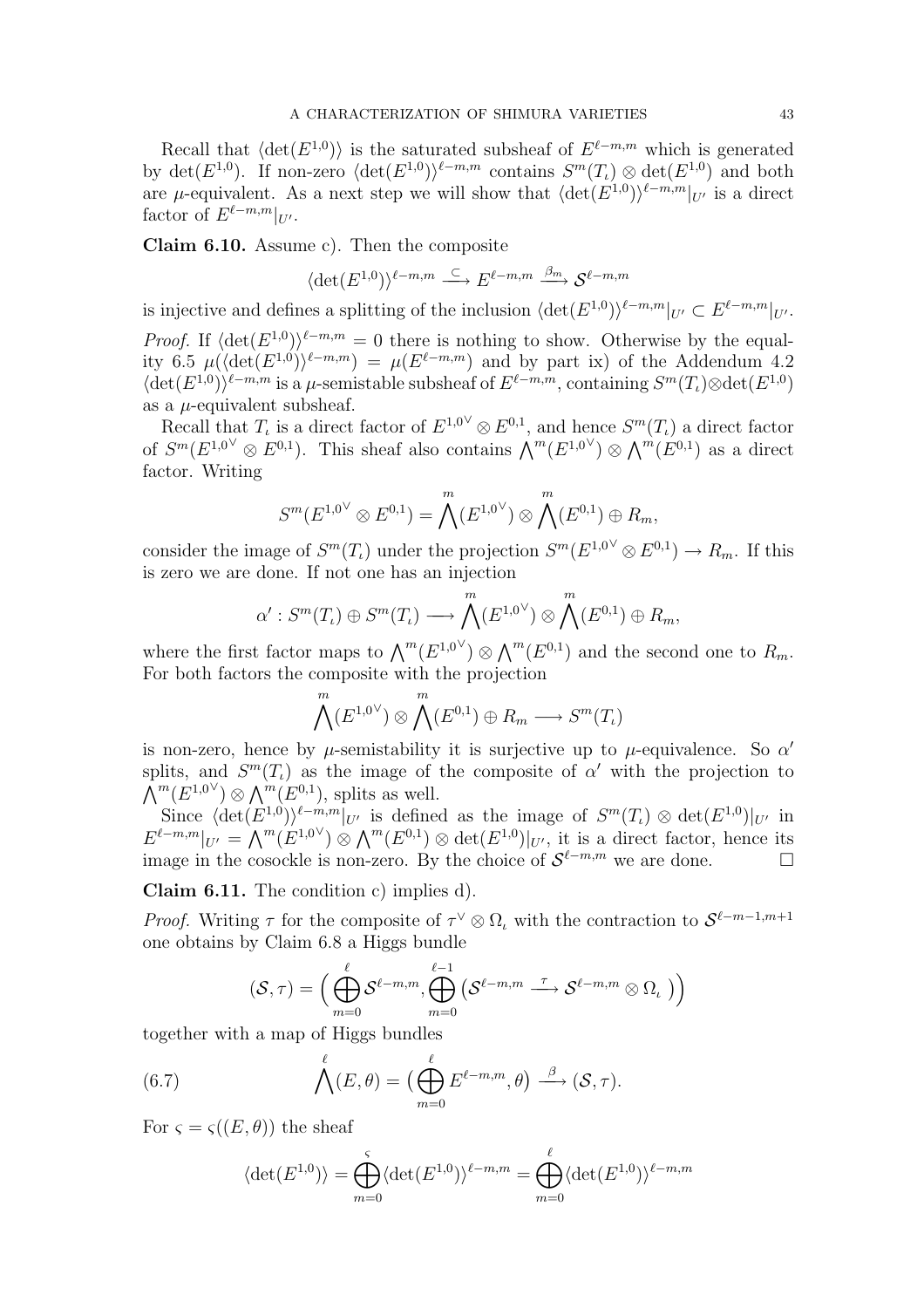is a Higgs subbundle of the left hand side of 6.7, hence its saturated image

$$
(\langle \widetilde{\det(E^{1,0})}\rangle, \tau|_{\langle \widetilde{\det(E^{1,0})}\rangle})
$$

in the right hand side is a Higgs subbundle of  $(S, \tau)$ . By Claim 6.10 the induced map  $\ell-m,m$ 

$$
\langle \det(E^{1,0}) \rangle^{\ell-m,m} \longrightarrow \langle \widehat{\det(E^{1,0})} \rangle^{\ell-r}
$$

is injective and both sheaves are  $\mu$ -equivalent. Since  $\langle \det(E^{1,0}) \rangle^{\ell-m,m}$  is  $\mu$ -stable,  $\widetilde{\langle \det(E^{1,0}) \rangle}^{\ell-m,m}$  is  $\mu$  equivalent to a direct factor  $\widehat{\langle \det(E^{1,0}) \rangle}^{\ell-m,m}$  of  $\mathcal{S}^{\ell-m,m}$ . By the explicit description of  $\tau^{\vee}$  in Claim 6.9 the Higgs field  $\tau$  respects the splitting, and one obtains a quotient Higgs bundle  $\langle \det(E^{1,0}) \rangle$  of  $(S, \tau)$ , hence of  $\bigwedge^{\ell}(E, \theta)$ . Since  $\langle \det(E^{1,0}) \rangle$  is a sub-Higgs bundle Lemma 4.4 implies that  $\mu(\langle \det(E^{1,0}) \rangle) \leq 0$ , and since  $\langle \widehat{\det(E^{1,0})} \rangle$  is a quotient-Higgs bundle,  $\mu(\langle \widehat{\det(E^{1,0})} \rangle) \geq 0$ . So the  $\mu$ equivalence of all direct factors implies that

$$
\mu(\langle \det(E^{1,0}) \rangle) = \mu(\langle \widehat{\det(E^{1,0})} \rangle) = 0.
$$

Using Lemma 4.4 again one finds that  $\langle \det(E^{1,0}) \rangle$  splits as a Higgs subbundle of  $\bigwedge^{\ell}(E,\theta).$  $(E, \theta)$ .

To finish the proof of Proposition 6.4 it remains to verify:

**Claim 6.12.** The splitting in d) implies that  $M_t$  is an  $n_t$ -dimensional complex ball.

*Proof.* (See also [VZ07, Section 5]) The Higgs bundle  $\langle \det(E^{1,0}) \rangle$  splits as a sub-Higgs bundle of  $\bigwedge^{\ell} E$ , hence it is itself a Higgs bundle arising from a local system. In particular the Chern classes  $c_1(\langle \det(E^{1,0}) \rangle)$  and  $c_2(\langle \det(E^{1,0}) \rangle)$  are zero.

Assume for a moment that there exists an invertible sheaf  $\mathcal L$  with  $\det(E^{1,0}) = \mathcal L^{\ell}$ , and consider the Higgs bundle

$$
(F = F^{1,0} \oplus F^{0,1} = \mathcal{L} \oplus \mathcal{L} \otimes T_{\iota}, \mathcal{L} \to \mathcal{L} \otimes T_{\iota} \otimes \Omega_{\iota}).
$$

Then  $S^{\ell}(F)$  is a Higgs bundle with  $\mathcal{L}^{\ell} \otimes S^{m}(T_{\ell})$  in bidegree  $(\ell - m, m)$ , hence isomorphic to  $\langle \det(E^{1,0}) \rangle$ . The first Chern class of  $\langle \det(E^{1,0}) \rangle$  is zero, hence  $c_1(F)$ as well. On the other hand,

$$
c_1(F) = c_1(\mathcal{L}) + n_{\iota} \cdot c_1(\mathcal{L}) - c_1(\Omega_{\iota}) = \frac{n_{\iota} + 1}{\ell} c_1(E^{1,0}) - c_1(\Omega_{\iota}),
$$

and  $c_1(\mathcal{L}) = \frac{1}{\sqrt{2\pi}}$  $n_{\iota}+1$  $c_1(\Omega_i)$ . For the second Chern class it is easier to calculate the discriminant

$$
\Delta(\mathcal{F}) = 2 \cdot \mathrm{rk}(\mathcal{F}) \cdot c_2(\mathcal{F}) - (\mathrm{rk}(\mathcal{F}) - 1) \cdot c_1(\mathcal{F})^2.
$$

By [VZ07, Lemma 3.3], a), the discriminant is invariant under tensor products with invertible sheaves, hence  $\Delta(\mathcal{L} \oplus \mathcal{L} \otimes T_i) = \Delta(\mathcal{O}_Y \oplus T_i).$ 

Since  $c_1(\langle \det(E^{1,0}) \rangle)^2 = c_2(\langle \det(E^{1,0}) \rangle) = 0$  one finds  $\Delta(\langle \det(E^{1,0}) \rangle) = 0$ , and [VZ07, Lemma 3.3] implies that  $\Delta(F) = 0$ , hence

(6.8) 
$$
0 = \Delta(\mathcal{O}_Y \oplus T_{\iota}) = 2 \cdot (n_{\iota} + 1) \cdot c_2(T_{\iota}) - n_{\iota} \cdot c_1(T_{\iota})^2.
$$

In general on may choose a finite covering  $\sigma: Y' \to Y$  such that  $\sigma^*(\det(E^{1,0}) = \mathcal{L}'^{\ell}$ for some invertible sheaf  $\mathcal{L}'$ . Repeating the calculations of Chern classes with  $T_{\iota}$ replaced by  $T'_i = \sigma^*(T_i)$  one obtains that  $2 \cdot (n_i + 1) \cdot c_2(T'_i) - n_i \cdot c_1(T'_i)^2 = 0$  and again (6.8) holds true.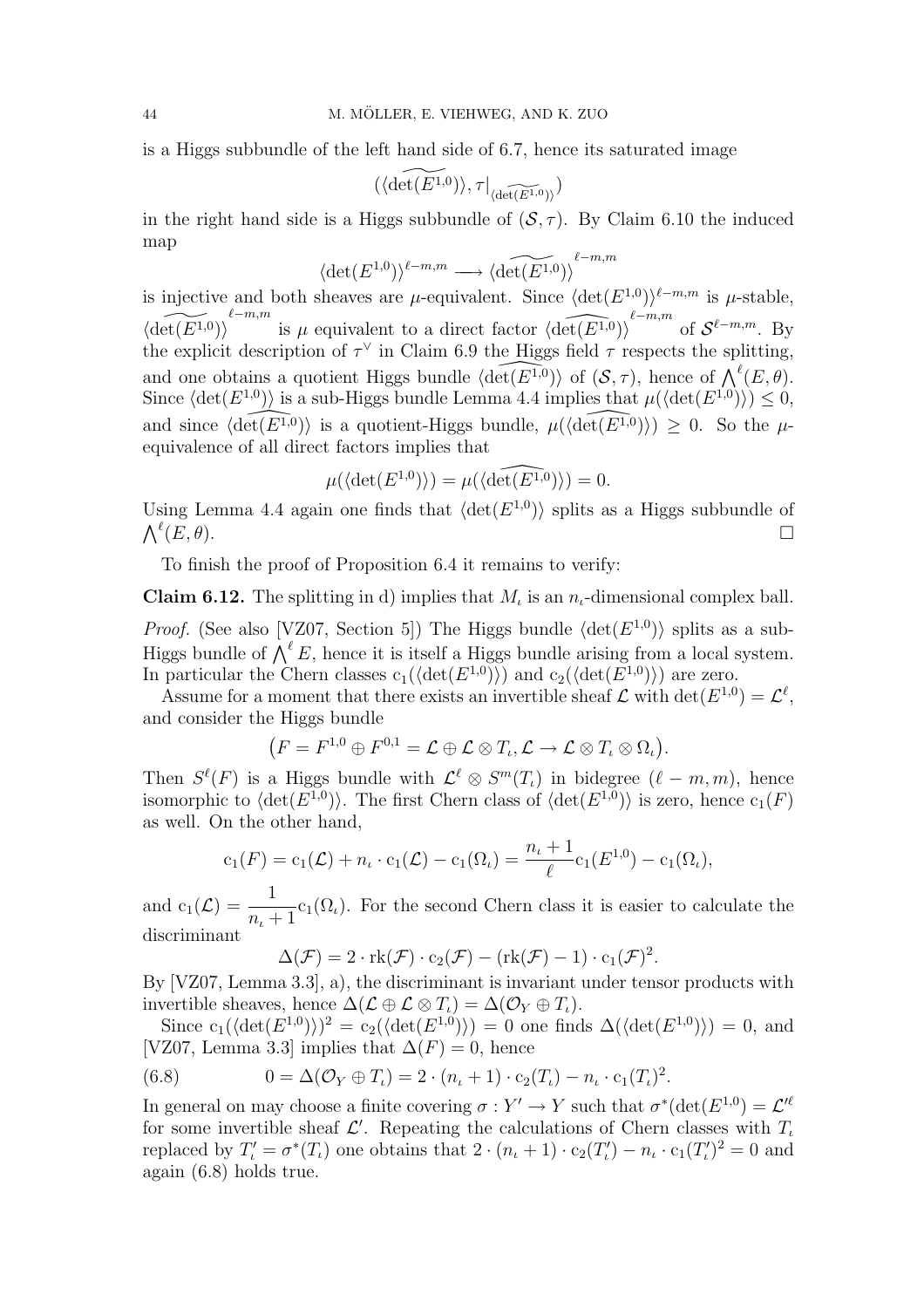By Yau's Uniformization Theorem, recalled in [VZ07, Theorem 1.4], (6.8) implies that  $M_{\iota}$  is a complex ball.

The Proposition 6.4 gives a numerical condition on the length of the wedge product of the Higgs field which, together with the Arakelov equality, implies that  $M_t$  is a complex ball. A similar condition holds automatically for local systems which are pure of type A. This is not surprising, since in this case the corresponding factor  $M_{\iota}$  automatically is a 1-dimensional ball.

In slight abuse of notation we say that a local system  $V$  is given by a wedge product of the standard representation of  $SU(1, n)$ , if the representation defining V factors through one of the standard wedge product representations (e.g. [Sa80], p. 461)

$$
\bigwedge^k : \text{SU}(1,n) \to SU\left(\binom{n}{k-1}, \binom{n}{k}\right)
$$

and if, moreover, the period map for  $V$  factors through the (totally geodesic) emand it, moreover, the period map for v factors through the (totany geodesic) em-<br>bedding of symmetric spaces attached to  $\Lambda^k$ . In different terms, for  $k = 1$  the corresponding Higgs field is given by

$$
E^{1,0} = \omega_i^{-\frac{1}{n_i+1}} \otimes \Omega_i, \quad E^{0,1} = \omega_i^{-\frac{1}{n_i+1}} \quad \text{and} \quad \theta = id : \omega_i^{-\frac{1}{n_i+1}} \otimes \Omega_i \longrightarrow \omega_i^{-\frac{1}{n_i+1}} \otimes \Omega_i,
$$

where  $\omega_i^{-\frac{1}{n_i+1}}$  stands for an invertible sheaf, whose  $(n_i + 1)$ -st power is  $\det(\Omega_i)$ .

**Proposition 6.13.** Let  $V$  be an irreducible complex polarized variation of Hodge structures of weight 1, pure of type ι, with unipotent local monodromy at infinity, and with Higgs bundle  $(E, \theta)$ . Assume that  $\Omega$ , is of type A or B, and that the saturated image of  $T_t \to \mathcal{H}om(E^{1,0}, E^{0,1})$  splits.

Then  $V$  is the tensor product of a unitary representation with a wedge product of the standard representation of SU(1, n). In particular the period map  $\tau : \tilde{U} \to M'$ factors as the projection  $\tilde{U} \to M_{\iota}$  and a totally geodesic embedding  $M_{\iota} \to M'$ .

*Proof.* Proposition 6.4, i) implies that  $M_{\iota}$  is a complex ball.

Before we proceed, we fix some notation. For a simply connected complex space we denote by  $Aut(M)$  the group of biholomorphic self-mappings of M. This coincides with the definition in Section 2 if  $M$  is a hermitian symmetric domain. We write, as usual,  $\tilde{U} = \prod_k M_k$  and fix origins  $o_k$  in all  $M_k$ . Let  $G_k := \text{Aut}(M_k)$ ,  $K_k := \text{Stab}(o_k)$ . Thus for hermitian symmetric domains  $M_k$ we have hence  $M_k = G_k/K_k$ .

Let  $\tau : \tilde{U} \to M'$  be the period map for the bundle V. In M' fix an origin o', let  $G' := \text{Aut}(M') \cong \text{SU}(\ell, \ell')$ , and let  $K' := \text{Stab}(\rho')$ . By the purity of the Higgs bundle,  $\tau$  factors as the projection  $\tilde{U} \to M_t$  composed with a map  $\tau_1 : M_t \to M'.$ 

The next claim derives the second statement from the main hypothesis. Remember that, since the splitting  $T_{\iota} \to \mathcal{H}om(E^{1,0}, E^{0,1})$  comes from a splitting of Higgs bundles, it is orthogonal for the Hodge metric, hence for the Kähler metric.

**Claim 6.14.** Let  $\tau_1 : M_i \to M' = G'/K'$  be a holomorphic map to a hermitian symmetric domains. Assume that  $\tau_1^* T_{M'} = T_{M_l} \oplus R$  is a holomorphic splitting, orthogonal with respect to the Kähler metric on  $M'$ . Then  $M<sub>t</sub> \to M'$  is a totally geodesic embedding and  $M_{\iota}$  a symmetric domain.

*Proof.* (From a letter by N. Mok.) First, the splitting condition on  $\tau_1^*T_{M'}$  implies that  $\tau_1$  is locally an embedding. Second, we check that the image  $\tau_1(M_\iota)$  is totally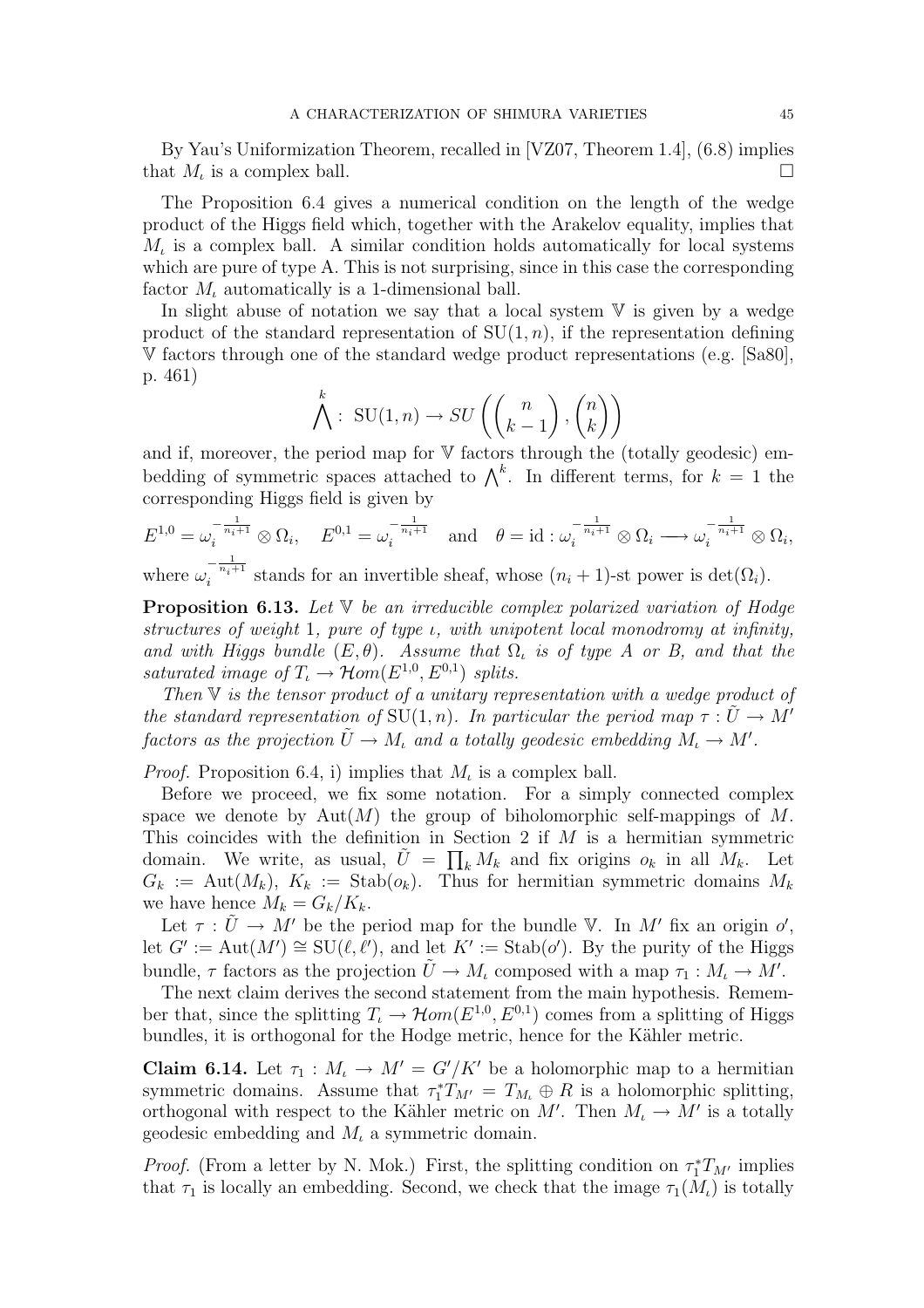geodesic in  $M'$ . This is again a local condition. By [He62, Theorem I.14.5] it suffices to check that the splitting  $T_{M'}|_{\tau_1(M_i)} = T_M \oplus R$  is preserved under parallel transport.

Take any local holomorphic sections s of  $T_{M_t}$  and t of R. Then  $\langle s, t \rangle = 0$ with respect to the Hermitian inner product. The derivative of  $t$  with respect to a (1,0) vector is orthogonal to s because s is holomorphic and because  $\langle \cdot, \cdot \rangle$  is Hermitian bilinear. Since s and t are arbitrary, it follows that  $R$  is invariant under differentiation in the  $(1,0)$  direction. But since R is a holomorphic subbundle, it is invariant under differentiation in the  $(0, 1)$ -direction. As a consequence R is parallel, and hence its orthogonal complement  $T_{M_t}$  is parallel, too.

Finally, since  $M'$  is a global symmetric domain, it has geodesic symmetries at each point of  $\tau_1(M_\iota)$ . Since  $\tau_1(M_\iota)$  is totally geodesic in M', these are geodesic symmetries of  $\tau_1(M_{\iota})$ . Consequently,  $\tau_1(M_{\iota})$  is a global symmetric domain and  $\tau_1$ is (globally) an embedding.  $\square$ 

We continue with the proof of Proposition 6.13 and let

$$
B := \{ \varphi \in \text{Aut}(M') : \varphi(\tau_1(M_\iota)) = \tau_1(M_\iota) \} \subset G'.
$$

In the next step we deduce from Claim 6.14 that  $\tau_1(M_{\iota}) = B/K_B$ , where  $K_B$  is a maximal compact subgroup. The first observation is:

**Claim 6.15.** The embedding  $\tau_1 : M_{\iota} \to M'$  is induced by a homomorphism from  $\tilde{\tau}_1: G_\iota \to G'$  that factors through B.

Proof. As explained in [Sa65, §1.1] or [Sa80, II §2], the geodesic holomorphic embedding  $M_{\iota} \to M'$  is induced by a local isomorphism  $G_{\iota} \to G'$  and hence a homomorphism of Lie algebras  $\text{Lie}(G_{\iota}) \to \text{Lie}(G')$ . This induces a homomorphism  $\hat{\tau}_1 : \tilde{G}_\iota \to G'$  from the universal covering  $\tilde{G}_\iota$  of  $G_\iota$ . It remains to show that  $\hat{\tau}_1$  factors through  $G_{\iota}$ , then the factorization through B is obvious from the definition.

It suffices to exhibit a factorization of  $\hat{\tau}_1$  on the R-valued points. Since

$$
G_{\iota}(\mathbb{R}) \subset G_{\iota}(\mathbb{C}) \cong \mathrm{Sl}(1+n)(\mathbb{C}),
$$

and since  $\text{Sl}(1+n)(\mathbb{C})$  is simply connected, this factorization is obvious.

By this claim, the natural map res :  $B \to \text{Aut}(M_{\iota}) \cong G$  induces a surjection  $B/K_B \to M_i$ . This map is also injective, since elements in B preserve  $M_i$ . Consequently, the kernel  $\Upsilon$  of res is a compact subgroup. By Claim 6.15 again, this kernel is a direct factor. In fact, the kernel is a maximal direct factor, since  $G_{\iota} = \text{Aut}(M_{\iota})$ does not contain direct compact factors. We deduce that given the choice of origins, the product decomposition  $B \cong G_{\iota} \times \Upsilon$  is canonical.

By definition of a period map,  $\tau$  is equivariant with respect to the action of  $\pi_1(U)$  via

$$
\rho_1 : \pi_1(U) \longrightarrow \text{Aut}(\tilde{U}) \text{ and } \rho_2 : \pi_1(U) \longrightarrow \text{Aut}(M') \cong G'
$$

on domain and range.

The image of  $\rho_2$  lies in B by definition. The usual argument with Schur's Lemma (e.g. Proposition 5.9 or [VZ05] Proposition 3.3) implies that  $\rho_2$  is a tensor product of a unitary representation and of a representation that factors through  $\tilde{\tau}_i : G_i \to$  $B \to G'.$ 

The last step in the proof of Proposition 6.13 is to exploit that there are not many possibilities for  $\tilde{\tau}_1$  that give rise to a holomorphic totally geodesic embedding of hermitian symmetric domains.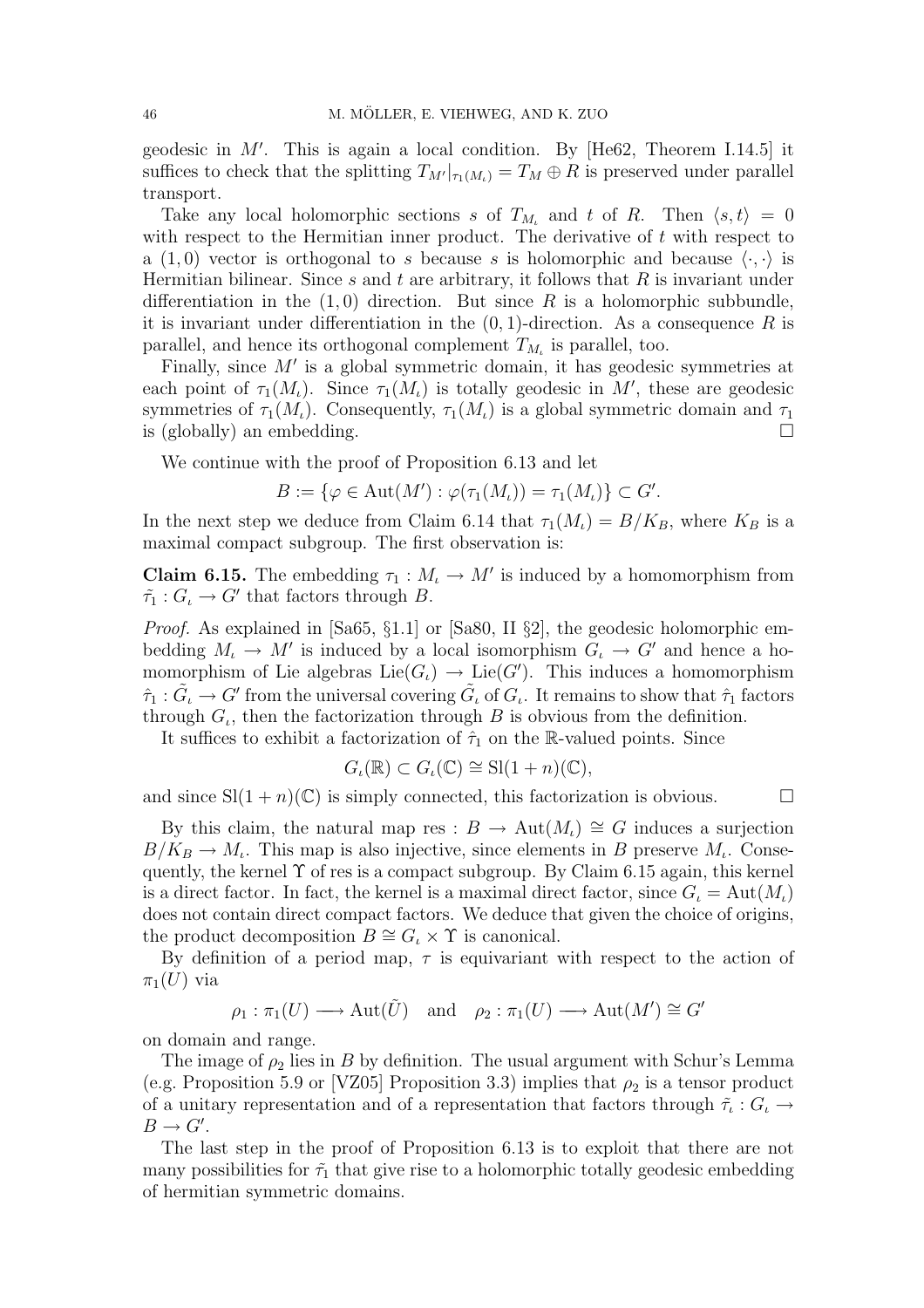**Claim 6.16.** The representation  $G_i \to B \to G'$  is a wedge product of the standard representation.

Proof. In order to match the hypothesis of [Sa80] precisely, we should postcompose the map  $\tilde{\tau}_1 : G_t \to G'$  by a natural inclusion of G' into the symplectic group. By the table p. 461 and Proposition 1 in [Sa80], incl  $\circ \tilde{\tau}_1$  is a direct sum of wedge products of the standard representations. This direct sum has only one summand, since V was reducible otherwise.  $\Box$ 

In order to prove the missing part v) of Proposition 0.3 we will use:

**Proposition 6.17.** Assume that  $U$  is the quotient of a bounded symmetric domain by an arithmetic group. Assume that  $\Omega_{\iota}$  is of type A or B, that  $M_{\iota}$  is the complex ball  $SU(1, n)/K$  and that V is the tensor product of a unitary representation with a wedge product of the standard representation of  $SU(1, n)$ .

- 1. Then V satisfies the Arakelov equality.
- 2. Let Y' be a Mumford compactification. Writing  $(E', \theta')$  for the Higgs bundle of V on Y', the sheaves  $E'^{1,0}$  and  $E'^{0,1}$  are  $\mu$ -stable and  $E'^{1,0}$ <sup> $\otimes$ </sup> $E'^{0,1}$  is  $\mu$ polystable.

*Proof.* Let Y', S' be a Mumford compactification (see Section 2). The bundles  $E'^{1,0}$ and  $E^{0,1}$  are irreducible homogeneous bundles as in Lemma 2.8, case  $a_n$  and  $q=1$ , given by the wedge products of the standard representation of  $U(n)$ . The same arguments as in the proof of the first parts of Proposition 0.3 now imply 1) and 2).

By Lemma 2.7 the Arakelov equality on a Mumford compactification implies the one on any compactification, satisfying the positivity statement in Assumption 0.1.

6.3. Type C:  $S^m(\Omega_i)$  is  $\mu$ -unstable for some  $m > 1$ . Yau's Uniformization Theorem, recalled in [VZ07, Theorem 1.4], implies that  $M_t$  is a bounded symmetric domain of rank greater than one. Using the characteristic subvarieties, introduced by Mok presumably one can write down an explicit formula for  $\zeta(\mathbb{V})$ . However we do not need this, since in this case the superrigidity theorems apply. Recall the notations introduced at the beginning of the proof of Proposition 6.13.

**Proposition 6.18.** If  $V$  is pure of type *ι*, The period map factors as the projection  $\tilde{U} \to M_{\iota}$  and a totally geodesic embedding  $M_{\iota} \to M'$ .

*Proof.* Purity of  $V$  implies that the period map factors through the projection to  $M_{\iota}$ . In the case we treat,  $M_{\iota}$  has rank greater than one, hence the metric rigidity theorems of Mok and their generalizations due to To apply. More precisely, let h be the pullback the restriction of the Bergman-metric on  $M'$  to  $M<sub>t</sub>$ . By purity and since  $M'$  is a bounded symmetric domain of non-compact type, h descends to a metric of semi-negative curvature on the bundle  $(\Omega_{\iota})^{\vee}$  on U. Thus the hypothesis of [Mk89, Theorem 4] are met, if one takes into account the arguments of To ([To89, Corollary 2 and the subsequent remark) to extend from  $U$  compact to  $U$  of finite volume. We conclude that up, to a constant multiple,  $h$  is the Bergman-metric on  $M_{\iota}$  and  $M_{\iota} \to M'$  a totally geodesic embedding.

**Lemma 6.19.** Let  $U \rightarrow A_g$  be a generically finite map with  $\tilde{U} = \prod$ Mi. Suppose that all for all irreducible summands  $\nabla$  the period map  $\tau(\nabla)$  is either constant or the composition  $\tau(\mathbb{V}) = \tau_i \circ p_{i(\mathbb{V})}$  of a projection and a totally geodesic embedding

¤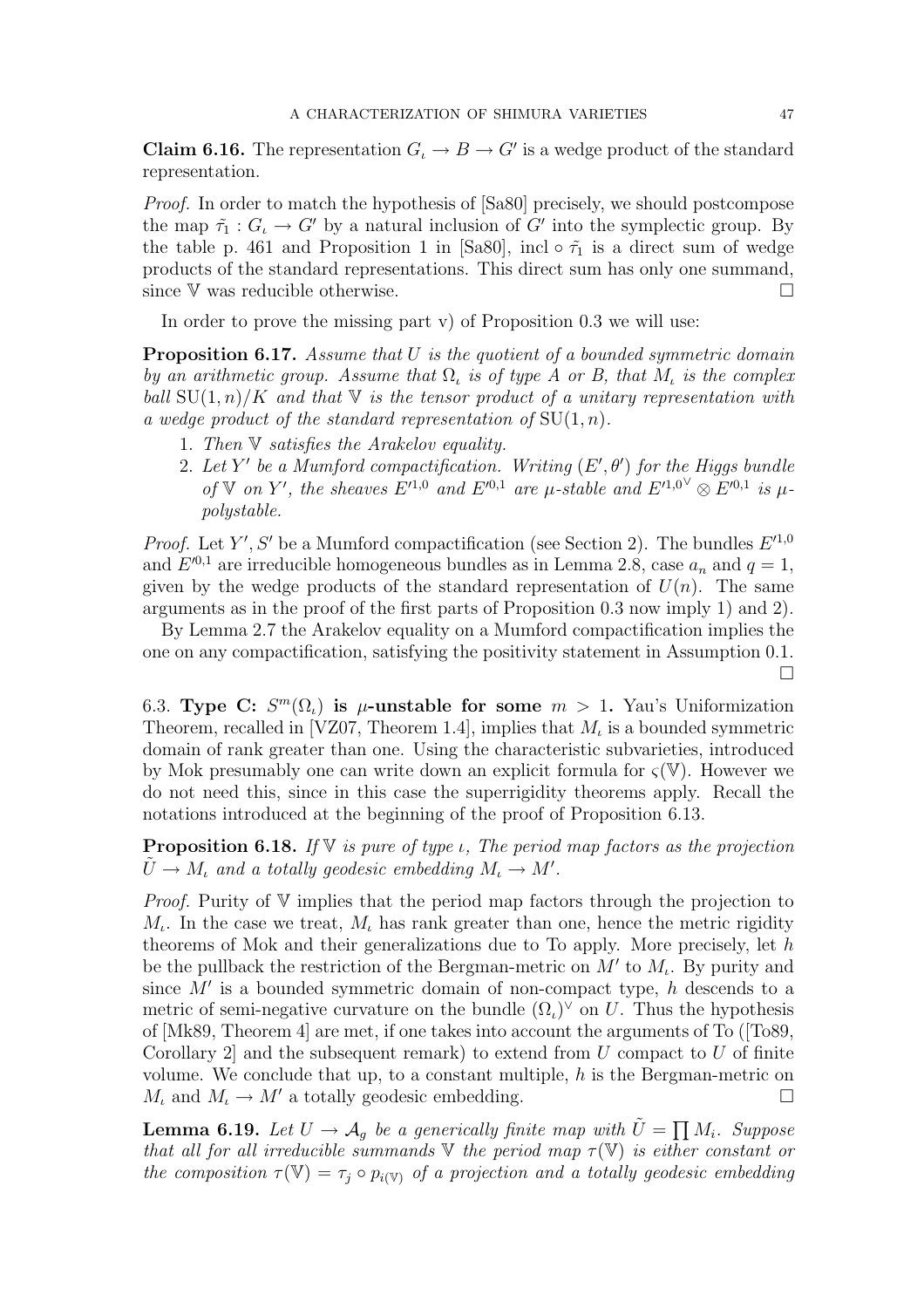of  $M_{i(\mathbb{V})}$  to the period domain of  $\mathbb{V}$ . Then the universal covering map  $\tau : \tilde{U} \to \tilde{A}_g$ is a totally geodesic embedding.

Proof. By Lemma 6.1 the hypothesis 'generically finite' implies that for each i there is at least one non-unitary summand  $V$  with  $i = i(V)$ . The universal covering map is, by definition, the product of the  $\tau(\mathbb{V})$  composed with a block diagonal map is, by definition, the product of the  $\tau(\nu)$  composed with a block diagonal<br>embedding  $\prod_j M'_j \to \tilde{A}_g$ . Since the latter is totally geodesic for the Bergman metric, the claim follows from the hypothesis on the  $\tau(\mathbb{V})$ .

Proof of Proposition 0.3. Parts i)–iv) have been verified at the end of Section 2. By assumption  $f: A \to U$  is a Kuga fibre space, V is pure of type  $i = i(V)$ , and  $\Omega_i$ is of type B. In particular the assumption made in Proposition 6.17 hold, and on a suitable compactification the sheaf  $E^{1,0} \otimes E^{0,1}$  is  $\mu$ -polystable. So Proposition 6.4 implies that

$$
\varsigma((E,\theta)) = \frac{\ell \cdot \ell' \cdot (n_i+1)}{(\ell+\ell') \cdot n_i}.
$$

Of course this equality is independent of the compactification.  $\Box$ 

*Proof of Addendum 0.9.* Part I) is Proposition 6.3, if one uses in addition the equivalence between f) and c) in Proposition 6.4 and the Proposition 6.13. Part II) is just repeating the conclusion of Proposition 6.18.

For Part III) remark first that the equivalence of the conditions  $\beta$ ) and  $\gamma$ ) is part of Proposition 6.4. By Proposition 6.13  $\beta$ ) implies  $\delta$ ) and  $\eta$ ).

*Proof of Theorem 0.7.* If for some étale covering  $\tau : U' \to U$  the pullback family  $f' : A' \to U'$  is a Kuga fibre space, then the two conditions 1) and 2) on U are equivalent to the same conditions on U'. So we may as well assume that  $f: A \to U$ is itself a Kuga fibre space. If  $V$  is a non-unitary irreducible subvariation of Hodge structures in  $R^1f_*\mathbb{C}_A$ , then part ii) of Proposition 0.3 gives the Arakelov equality, and part i) implies that V is pure of type  $i = i(\mathbb{V})$ .

If  $\Omega_i$  is of type A or C, there is nothing to verify in 2). If  $\Omega_i$  is of type B, Part v) of Proposition 0.3 shows that

$$
\varsigma(\mathbb{V}) = \varsigma((E,\theta)) = \varsigma((E,\theta_i)) = \frac{\text{rk}(E^{1,0}) \cdot \text{rk}(E^{0,1}) \cdot (n_i+1)}{\text{rk}(E) \cdot n_i}.
$$

Assume now that the conditions 1) and 2) in Theorem 0.7, b) hold. Since  $\varphi$  is generically finite, by the first part of Lemma 6.1 one finds for each direct factor  $\Omega_t^1$ of  $\Omega_Y(\log S)$  some non-unitary subvariation of Hodge structures V, which is pure of type  $\iota$ .

If  $\Omega$ <sub>*i*</sub> is of type C, we find that the map  $\tilde{U} \to M'$  to the period domain M' of V factors as the projection  $\tilde{U} \to M_l$  and a totally geodesic embedding  $M_l \to M'$ .

By Proposition 6.13 the same holds if  $\Omega_t$  is of type A, or if it is of type B and if the condition 2) Theorem 0.7 holds.

So all the hypothesis of the Lemma 6.19 are met and  $\tilde{U} \to \tilde{\mathcal{A}}_g$  is a totally geodesic embedding, hence by Theorem 1.3 there exists a Kuga fibre space  $f' : A' \to U'$ such that the image of U' in  $\mathcal{A}_g$  coincides with the image  $\varphi(U)$ . In particular this image is non singular. By the second part of Lemma 6.1  $\varphi : U \to \varphi(U)$  is étale, and replacing  $U'$  by an étale covering we may assume that  $U'$  dominates  $U$ .

Finally the last statement in Theorem 0.7 follows from Corollary 1.4.  $\Box$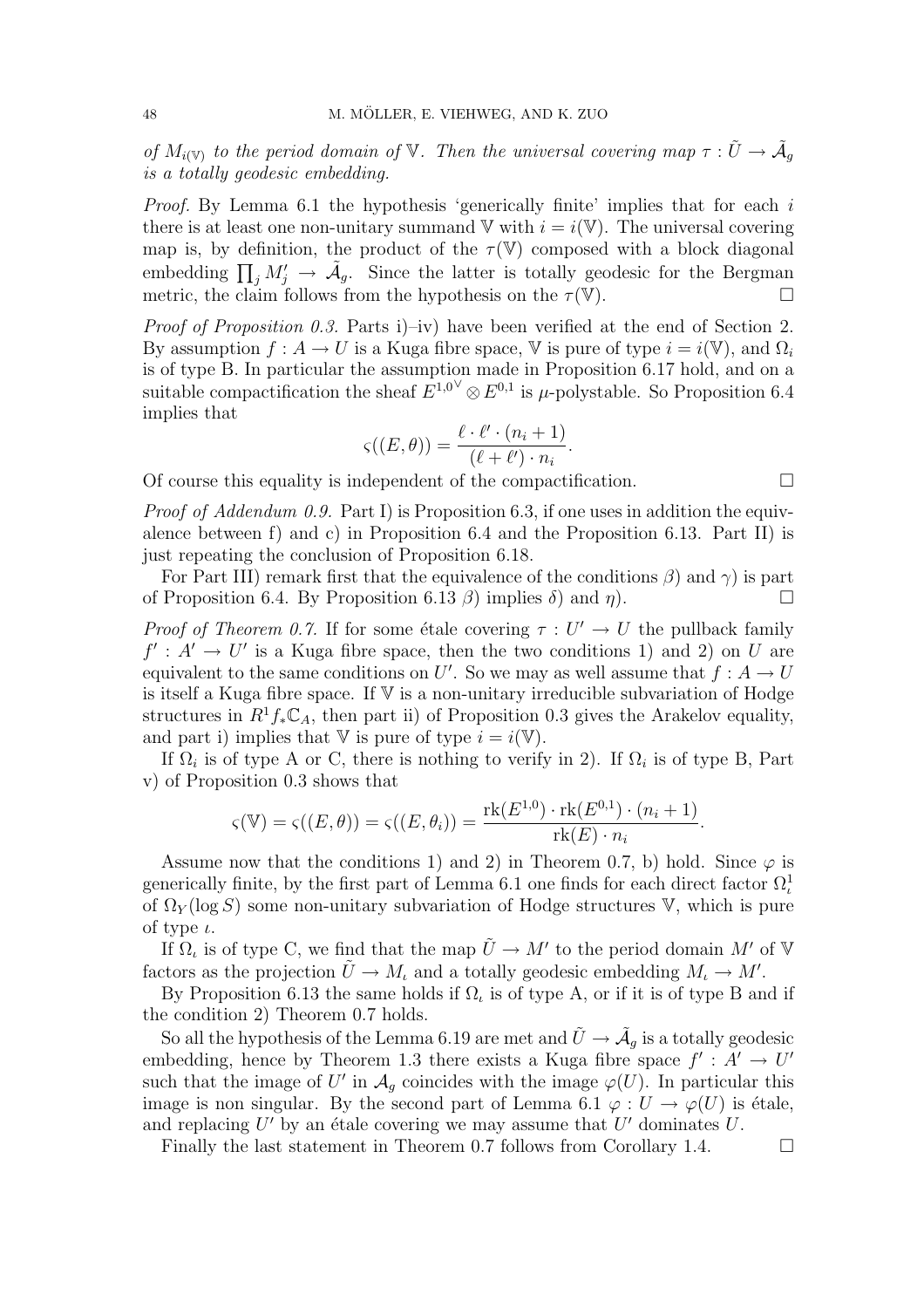*Proof of Corollary 0.12.* Since we assumed that  $U \rightarrow \mathcal{A}_q$  is generically finite and that the condition  $\eta$ ) in Addendum 0.9 holds for all irreducible non-unitary subvariations of Hodge structures, the argument used at the end of the proof of Theorem 0.7 shows that the pullback  $f' : A' \to U'$  of  $f : A \to U$  to some étale covering  $U'$  of U is a Kuga fibre space. Hence there exists a Mumford compactification  $Y'$ . The condition  $\delta$ ) allows to apply Proposition 6.17, 2) to obtain the conditions  $\alpha$ ) and  $\beta$ )  $\Box$ 

#### 7. The Arakelov equality and the Mumford-Tate group

We keep the assumption that  $U$  is the complement of a normal crossing divisor S in a non-singular projective variety Y, that  $\Omega_Y^1(\log S)$  is nef, and that  $\omega_Y(S)$  is ample with respect to U. Let  $f : A \to U$  be a family of polarized abelian varieties such that  $R^1 f_* \mathbb{C}_A$  has unipotent local monodromies at infinity, and such that the induced morphism  $U \rightarrow \mathcal{A}_q$  is generically finite.

If each irreducible subvariation of Hodge structures of  $R^1 f_* \mathbb{C}_A$  is either unitary or it satisfies the Arakelov equality and if in addition the second condition in Theorem 0.7 holds, we have shown in the last section that the induced morphism  $U \to \mathcal{A}_g$  is totally geodesic. By Moonen's Theorem 1.3 we know that U is the base of a Kuga fibre space, and that it is the translate of a Shimura variety of Hodge type. In particular this implies that the monodromy group  $Mon<sup>0</sup>$ of  $R^1f_*\mathbb{C}_A$  is normalized by the complex structure, hence by the derived Hodge group  $MT(R^1f_*\mathbb{C}_A)^{\text{der}}$ . In this section we will verify the last property as a direct consequence of the Arakelov equality, without using the second condition in Theorem 0.7, and we will determine the invariant cycles under  $Mon<sup>0</sup>$  explicitly. The final statement is given in Corollary 7.15.

In the first part of this section we will consider arbitrary complex polarized variations of Hodge structures  $\nabla$  of weight k on U, with unipotent local monodromy variations of Hodge structures  $\vee$  of weight  $\kappa$  on  $\psi$ , with unipor-<br>around the components of S, and we will write  $(E = \bigoplus_{n=1}^{k} E_n)$  $_{m=0}^{k} E^{k-m,m}, \theta)$  for the Higgs bundle. For  $k > 1$  and  $\dim(U) > 1$  there is not yet any concept of Arakelov inequality where maximality has as nice consequences as in weight one. We thus start with an ad hoc definition of what should be the maximal case and show that this condition is satisfied for some variations of Hodge structures derived from variations of Hodge structures of weight one with Arakelov equality.

**Definition 7.1.** The Higgs bundle  $(E, \theta)$  (or the variation of Hodge structures V) satisfies the Arakelov condition if there exist integers  $m_{\text{min}} \leq m_{\text{max}}$  with

- i.  $E^{k-m,m} \neq 0$  if and only if  $m_{\min} \leq m \leq m_{\max}$ .
- ii. For  $m_{\min} \le m < m_{\max}$  the morphism  $\theta_{k-m,m} = \theta|_{E^{k-m,m}}$  is non-zero.
- iii. For  $m_{\min} \leq m \leq m_{\max}$  the sheaves  $E^{k-m,m}$  are  $\mu$ -semistable of slope

(7.1)  $\mu(E^{k-m,m}) = \mu(E^{k-m_{\min},m_{\min}}) - (m - m_{\min}) \cdot \mu(\Omega_Y^1(\log S)).$ 

## Lemma 7.2.

- 1. If  $V$  is unitary and irreducible, it satisfies the Arakelov condition.
- 2. If  $k = 1$ , if  $\mathbb V$  is irreducible and if both,  $E^{1,0}$  and  $E^{0,1}$  are non-zero, then  $\mathbb V$ satisfies the Arakelov condition if and only if the Arakelov equality holds.
- 3. If V satisfies the Arakelov condition, then the same holds true for its complex conjugate V ∨ .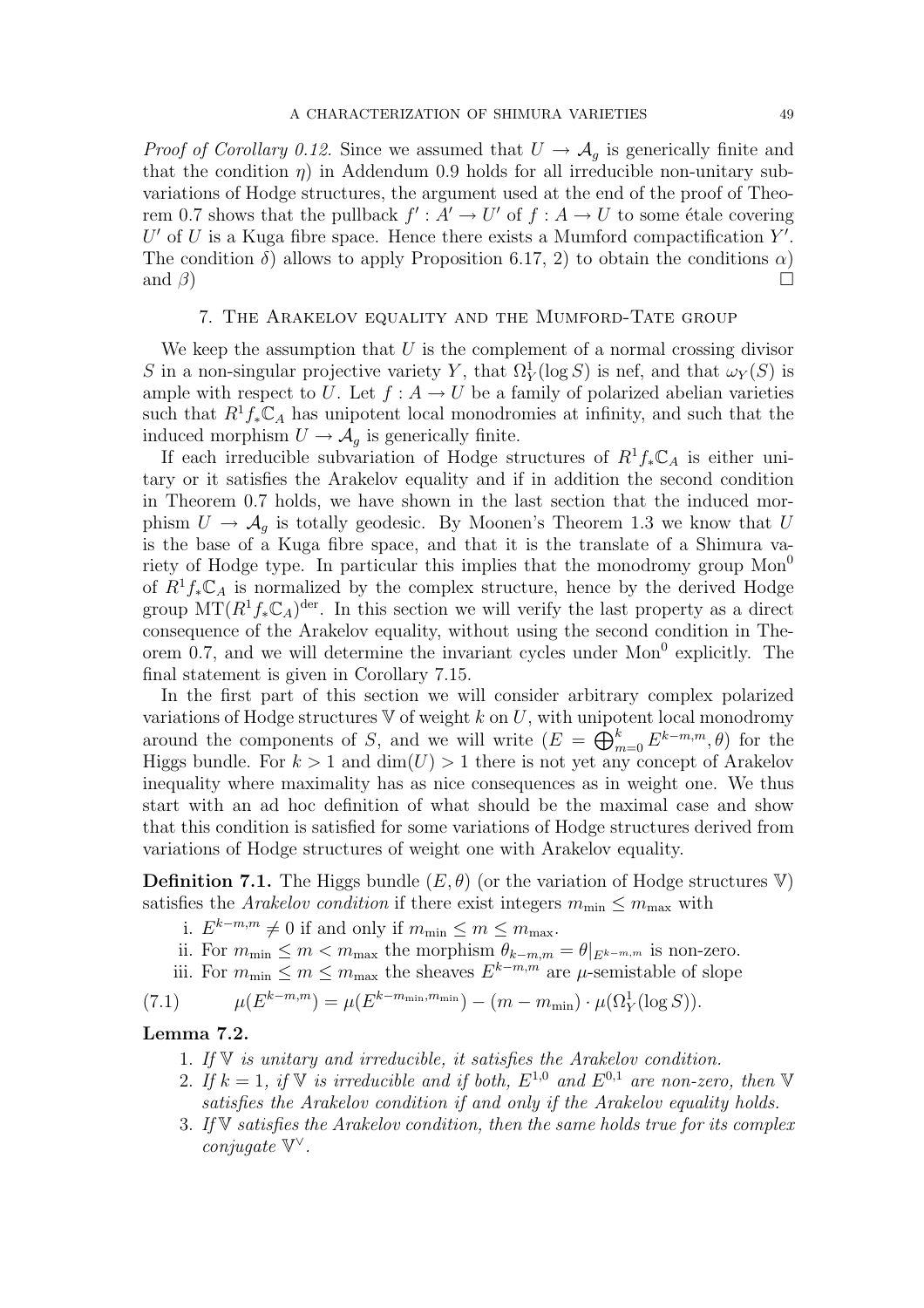*Proof.* Simpson correspondence implies in 1) that E is concentrated in one bidegree, whereas in 2) it implies that the Higgs field is non-zero. Then 1) and 2) are just reformulations of the definition. 3) is obvious, since the polarization (as indicated by the notation) allows to identify  $\mathbb{V}^{\vee}$  with the dual local system.  $\Box$ 

**Lemma 7.3.** Consider for  $i = 1, \ldots, s$  polarized C-variations of Hodge structures  $\mathbb{V}_i$  with unipotent local monodromy at infinity and with Higgs bundles

$$
\Big(E_i=\bigoplus_{m=0}^{k_i} E_i^{k_i-m,m}, \theta_i\Big).
$$

If the Arakelov condition holds for all the  $\mathbb{V}_i$ , it holds for  $\mathbb{V} = \mathbb{V}_1 \otimes \cdots \otimes \mathbb{V}_s$  and for each irreducible direct factor  $\mathbb{V}'$  of  $\mathbb{V}_1 \otimes \cdots \otimes \mathbb{V}_s$ .

*Proof.* Let  $(E, \theta)$  denote again the Higgs bundle of V. In order to show that V satisfies the Arakelov condition we may assume by induction that  $s = 2$ . Write  $m_{\min}^{(i)}$  and  $m_{\max}^{(i)}$  for the integers with  $E_i^{k_i-\ell_i,\ell_i} \neq 0$  for  $m_{\min}^{(i)} \leq \ell_i \leq m_{\max}^{(i)}$ . Then for  $k = k_1 + k_2$  $\overline{a}$ 

$$
E^{k-r,r} = \bigoplus_{\ell_1+\ell_2=r} E_1^{k_1-\ell_1,\ell_1} \otimes E_2^{k_2-\ell_2,\ell_2} \neq 0,
$$

if and only if  $m_{\min} = m_{\min}^{(1)} + m_{\min}^{(2)} \le r \le m_{\max} = m_{\max}^{(1)} + m_{\max}^{(2)}$ . In addition, if  $m_{\min} \le m_{\max} - 1$  then  $r = \ell_1 + \ell_2$  for some  $\ell_i$  with either  $\ell_1 < m_{\max}^{(1)}$  or  $\ell_2 < m_{\max}^{(2)}$ . In the first case, for example, part of the Higgs field is given by the tensor product of the Higgs field  $\theta_i|_{E_1^{k_1-\ell_1,\ell_1}}$  with the identity on  $E_2^{k_2-\ell_2,\ell_2}$ , hence non-zero.

The equation 7.1 tells us that as the tensor product of  $\mu$ -semistable sheaves  $E_1^{k_1-\ell_1,\ell_1} \otimes E_2^{k_2-\ell_2,\ell_2}$  is  $\mu$ -semistable of slope

$$
(7.2)\ \mu(E_1^{k_1-m_{\min}^{(1)},m_{\min}^{(1)}})+\mu(E_2^{k_2-m_{\min}^{(2)},m_{\min}^{(2)}})-(\ell_1+\ell_2-m_{\min}^{(1)}-m_{\min}^{(2)})\cdot\mu(\Omega_Y^1(\log S)).
$$

So  $E^{k-m,m}$  is  $\mu$ -semistable of slope  $\mu(E^{k-m_{\min},m_{\min}}) - (m-m_{\min}) \cdot \mu(\Omega_Y^1(\log S))$ , if non-zero.

For the last part, let  $(E', \theta')$  denote the Higgs bundle of the irreducible subvariation of Hodge structures  $\mathbb{V}'$ . We choose  $m'_{\min}$  and  $m'_{\max}$  to be the smallest and largest integer with  $E'^{k-m'_{\min},m'_{\min}}$  and  $E'^{k-m'_{\max},m'_{\max}}$  non-zero. By Simpson's correspondence  $(E', \theta')$  can not be a direct sum of two Higgs bundles, hence  $\theta'_{E'^{k-m,m}} \neq 0$ for  $m'_{\text{min}} \le m \le m'_{\text{max}} - 1$ . Finally, the  $\mu$ -semistability as well as the equation 7.2 carry over to direct factors of  $(E, \theta)$ .

**Lemma 7.4.** Let  $\nabla$  be a complex polarized variation of Hodge structures  $\nabla$  of weight k, with unipotent local monodromy around the components of S, and satisfying the Arakelov condition.

- a. There is a unique m such that each unitary local subsystem  $\mathbb U$  of  $\mathbb V$  is concentrated in bidegree  $(k - m, m)$ . In particular all global sections  $s \in H^0(U, V)$ are of bidegree  $(k - m, m)$ .
- b. If V is defined over R, hence of the form  $\mathbb{V}_\mathbb{R} \otimes_\mathbb{R} \mathbb{C}$ , then k is even and  $m=\frac{k}{2}$  $\frac{k}{2}$ .

Proof. Obviously b) follows from a) using Lemma 7.2, 3).

By [De87] in a) the local system U is a subvariation of Hodge structures, in particular the corresponding Higgs bundle  $(F, 0)$  is a direct factor of  $(E, \theta)$ . So  $F^{p,q}$  has to be a direct factor of  $E^{p,q}$ , in particular it is again  $\mu$ -semistable of slope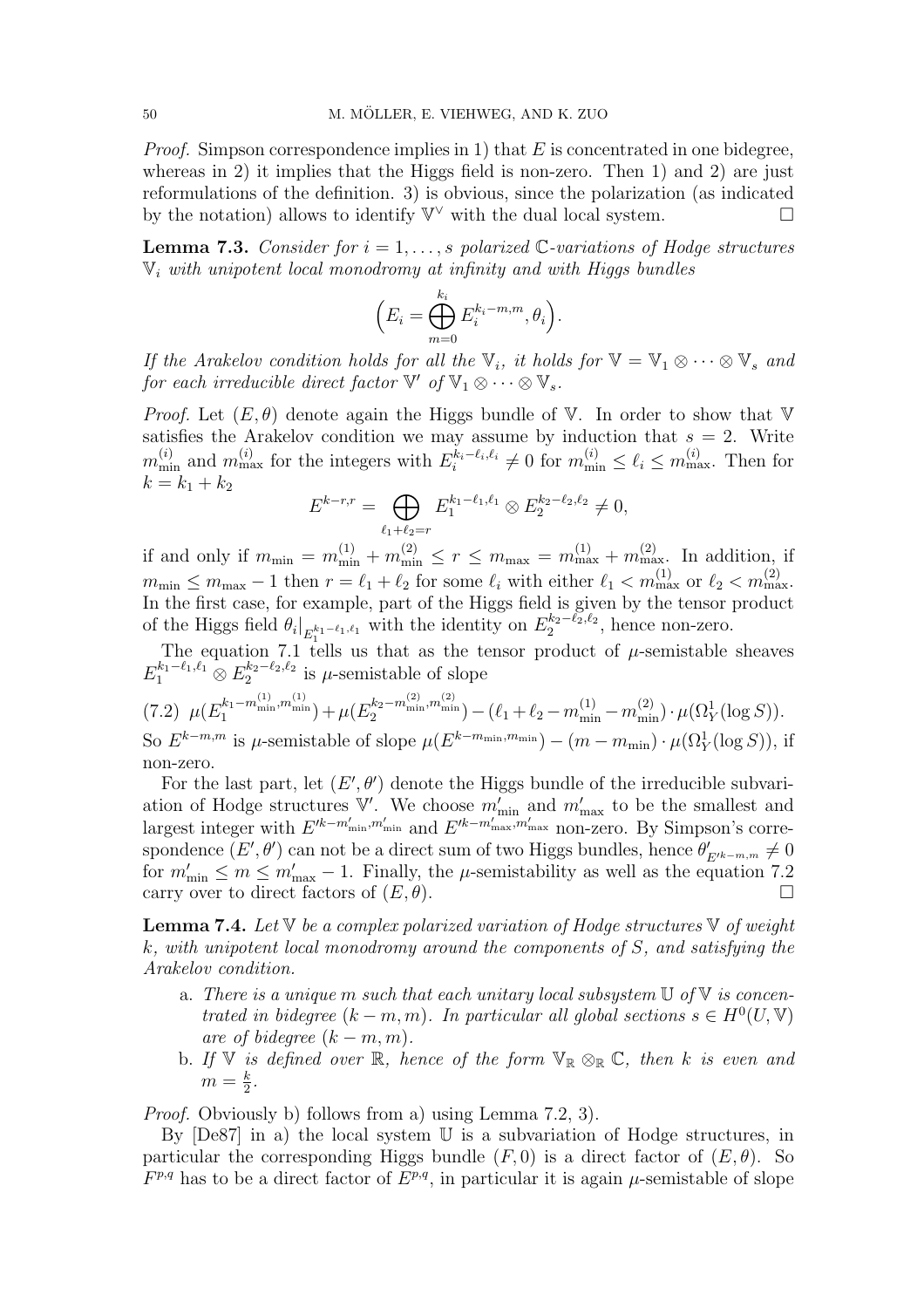$\mu(E^{p,q})$ . Since U is unitary  $\mu(F^{p,q}) = \mu(E^{p,q}) = 0$  and since  $\mu(\Omega_Y^1(\log S)) > 0$  the equation 7.1 implies that this is only possible for one tuple  $(p, q)$ .

For the last part of a) one takes for  $U$  the trivial sub-local system generated by  $H^0(U, V)$ .  $(U, V).$ 

In the sequel we consider a Q-variation of Hodge structures  $\mathbb{W}_{\mathbb{Q}} = R^1 f_* \mathbb{Q}_A$  with unipotent monodromy at infinity, induced by a family of polarized abelian varieties  $f: A \to U$ . So  $\mathbb{W}_{\mathbb{Q}}$  is polarized of weight 1 and concentrated in bidegrees  $(1,0)$ and  $(0, 1)$ . For  $\mathbb{Q} \subset K$  we will write  $\mathbb{W}_K = \mathbb{W}_{\mathbb{Q}} \otimes K$  and  $\mathbb{W} = \mathbb{W}_{\mathbb{C}}$ .

**Lemma 7.5.** There exists a totally real number field  $K$  such that:

1. One has a decomposition of variations of Hodge structures

$$
\mathbb{W}_K = \mathbb{W}_{1K} \oplus \cdots \oplus \mathbb{W}_{\ell K} \quad with \quad \mathbb{W}_{iK} = \mathbb{V}'_{iK} \otimes_K H_{iK},
$$

orthogonal with respect to the polarization.

- 2.  $\mathbb{V}'_{i\mathbb{R}} = \mathbb{V}'_{iK} \otimes_K \mathbb{R}$  is irreducible for  $i = 1, \ldots, \ell$ .
- 3. Hom $(\mathbb{V}'_{i\mathbb{R}}, \mathbb{V}'_{j\mathbb{R}})$  is a skew field for  $i = j$  and is zero otherwise.
- 4. For each i the decomposition in 1) satisfies one of the following conditions: a.  $\mathbb{V}'_{i\,K}$  is a polarized K-variation of Hodge structures of weight 1 and  $H_{i\,K}$ a trivial K-Hodge structure, i.e. a K-vectorspace regarded as a Hodge structure concentrated in bidegree (0, 0).
	- b.  $H_{iK}$  a K-Hodge structure of weight 1 and  $V'_{iK}$  is a polarizable variation of Hodge structures concentrated in bidegree (0, 0) and unitary.

For subsequent use we label the direct factors in Lemma 7.5 such that for some  $\ell_2$  and for  $1 \leq i \leq \ell_2$  the condition a) holds true, whereas for  $\ell_2 < i \leq \ell$  one has the condition b).

Proof of Lemma 7.5. By [De87, Proposition 1.12] W decomposes as a direct sum of irreducible C-subvariations of Hodge structures. Replacing the direct factors V which are not invariant under complex conjugation by  $\nabla \oplus \nabla^{\vee}$ , one obtains a decomposition of  $\mathbb{V}_\mathbb{R}$  as a direct sum of irreducible polarized  $\mathbb{R}$ -subvariations of Hodge structures. As shown in [VZ07, Lemma 9.4], for example, such a decomposition is induced by one which is defined over some totally real number field  $K$ , and it can be chosen to be orthogonal with respect to the polarization. The irreducibility implies that  $\text{Hom}(\mathbb{V}'_{i\mathbb{R}}, \mathbb{V}'_{j\mathbb{R}})$  is a skew field if and only if  $\mathbb{V}'_{i\mathbb{R}} \cong \mathbb{V}'_{j\mathbb{R}}$ .

Of course we may write the direct sum of all direct factors, isomorphic to some  $\mathbb{V}'_{i K}$  in the form  $\mathbb{V}'_{i K} \otimes_K H_{i K}$ , for some K vector space  $H_{i K}$ . As in [De87, Proposition 1.13] or in [De71, Theorem 4.4.8] one defines a Hodge structure on  $H_{i,K}$ .

In 4) the bidegrees of  $\mathbb{V}'_{i,K}$  and  $H_{i,K}$  have to add up to  $(1,0)$  and  $(0,1)$ . If  $H_{i,K}$ is concentrated in bidegree (0,0) the variation of Hodge structures  $\mathbb{W}_{i,K}$  is just a direct sum of the  $V'_{i,K}$ , again orthogonal with respect to the polarization, and one obtains case a). Otherwise  $\mathbb{V}'_{i,K}$  has to be concentrated in bidegree  $(0,0)$ . Since it is polarizable, it has to be unitary.  $\Box$ 

Beside of the totally real number field  $K$  in Lemma 7.5 we fix as in Subsection 1.3 a very general point  $y \in U$ . If a variation of Hodge structures is denoted by a boldface letter, the restriction to the base point  $y \in U$  will be denoted by the same letter, not in boldface, so  $W_{iK}$  and  $V'_{iK}$  will denote the fibres at y of  $\mathbb{W}_{iK}$  and  $\mathbb{V}'_{iK}$ , respectively.

As in [An92], one can extend the definition of the Hodge and Mumford-Tate group to an arbitrary polarized K-Hodge structure  $W_K$ . Since the decomposition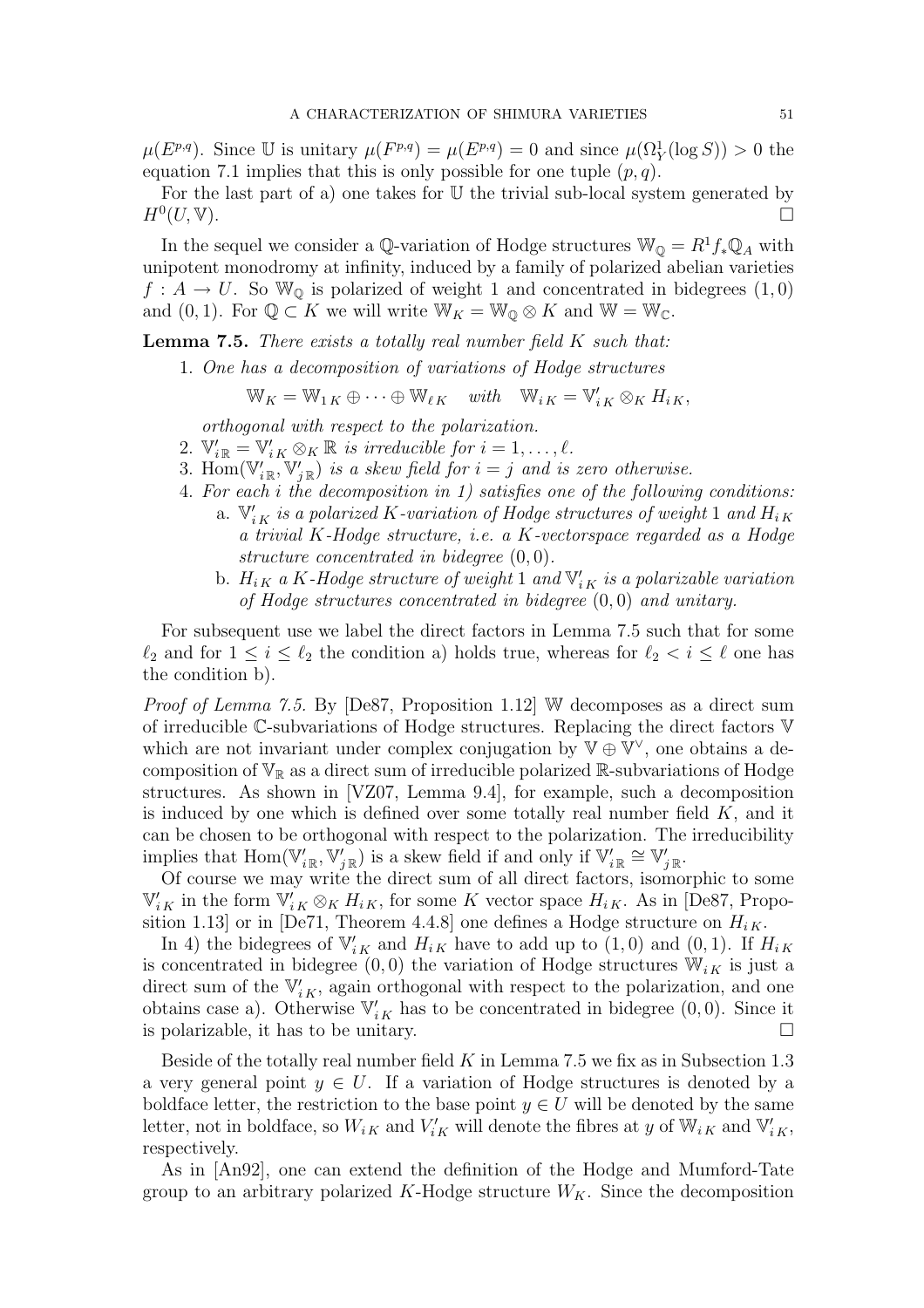in Lemma 7.5 is defined over a real number field and orthogonal, the complex structure factors through

$$
\varphi_0: S^1 \longrightarrow \bigtimes_{i=1}^{\ell} \text{Sp}(W_{iK} \otimes_K \mathbb{R}, Q|_{W_{iK}}) \subset \text{Sp}(W_K \otimes_K \mathbb{R}, Q).
$$

In a similar way the morphism  $h : \text{Res}_{\mathbb{C}/\mathbb{R}}\mathbb{G}_m \to Gl(W_K \otimes_K \mathbb{R})$  factors through

$$
h: \mathrm{Res}_{\mathbb{C}/\mathbb{R}}\mathbb{G}_m \longrightarrow \bigtimes_{i=1}^{\ell} \mathrm{Gl}(W_{i,K} \otimes_K \mathbb{R}) \subset \mathrm{Gl}(W_K \otimes_K \mathbb{R}).
$$

Hence for the *Mumford-Tate group*  $MT(W_K)$ , defined as the smallest K-algebraic subgroup of  $Gl(W_K)$  whose extension to R contains the image of h, one has an inclusion

(7.3) 
$$
\mathrm{MT}(W_K) \subset \bigtimes_{i=1}^{\ell} \mathrm{MT}(W_{i\,K}).
$$

By [An92] and [De82] the group  $MT(W_K)$  is reductive, and by [An92, Lemma 2, a)] it can again be defined as the largest  $K$ -algebraic subgroup of the linear group  $Gl(W_K)$ , which leaves all K-Hodge cycles invariant, hence all elements

$$
\eta \in \left[W_K^{\otimes m} \otimes W_K^{\vee \otimes m'}\right]^{0,0}.
$$

The decomposition  $\mathrm{Gl}(V'_{iK}) \times \mathrm{Gl}(H_{iK}) \subset \mathrm{Gl}(W_{iK})$  allows to define

$$
G_K^{\text{mov}} = \bigtimes_{i=1}^{\ell} \text{Gl}(V'_{iK}) \times \{\text{id}_{H_{iK}}\} \subset \bigtimes_{i=1}^{\ell} \text{Gl}(W_{iK}) \subset \text{Gl}(W_K).
$$

Addendum 7.6. Keeping the notations introduced in Lemma 7.5 one has

5. There exists a Q-algebraic subgroup  $G_{\mathbb{Q}}^{\text{mov}}$  of  $\text{Gl}(W_{\mathbb{Q}})$  with  $G_{\mathbb{Q}}^{\text{mov}} \otimes K = G_K^{\text{mov}}$ . Moreover  $G_{\mathbb{Q}}^{\text{mov}}$  is independent of K.

*Proof.* On may assume that  $\mathbb{W}_{\mathbb{Q}}$  is irreducible over  $\mathbb{Q}$ . Obviously, if K' is a totally real extension of K, then  $G_{K'}^{\text{mov}} = G_K^{\text{mov}} \otimes K'$ . So one may also assume that K is a Galois extension of Q with Galois group Γ.

Let  $\Gamma' \subset \Gamma$  be the subgroup consisting of all  $\gamma$  for which  $\mathbb{W}_{i,K}$  is isomorphic to the conjugate  $\mathbb{W}_{i,K}^{\gamma}$  under  $\gamma$ . In particular,  $\mathbb{V}_{i,K}' \cong \mathbb{V}_{i,K}'^{\gamma}$ . So the action of  $\gamma$  on  $\mathbb{W}_{i,K}$ is trivial on the first factor  $\mathbb{V}'_{i,K}$ , and it leaves  $Gl(V'_{iK}) \times \{id_{H_{iK}}\}\$  invariant. Since  $\mathbb{V}'_{j,K} = \mathbb{V}^{\delta}_{i,K}$  for some  $\delta \in \Gamma$ , unique up to multiplication with  $\Gamma'$ , the group  $G_K^{\text{mov}}$  is invariant under conjugation by Γ, hence it is defined over  $\mathbb Q$  and, as said already, it is independent of K.  $\Box$ 

As in [De71, Lemma 4.4.9] the polarization  $Q|_{W_{i,K}}$  is the tensor product of two forms  $Q_i'$  and  $Q_i$  on  $\mathbb{V}_{i,K}'$  and  $H_{i,K}$ , respectively, one being antisymmetric, the other symmetric. This allows to distinguish in Lemma 7.5, 4,b) two subcases:

We say that  $\mathbb{W}_{i,K}$  is of type b1 if  $Q_i'$  is antisymmetric and of type b2 if  $Q_i$  is antisymmetric. In the second case  $H_{i,K}$  is a polarized Hodge structure, and we can talk about its Mumford-Tate group.

## Lemma 7.7.

a. In case a) of Lemma 7.5, 4), i.e. for 
$$
i = 1, ..., \ell_2
$$
, one has  
\n
$$
\mathrm{MT}(W_{iK}) = \mathrm{MT}(V_{iK}) \times \{\mathrm{id}_{H_{iK}}\}.
$$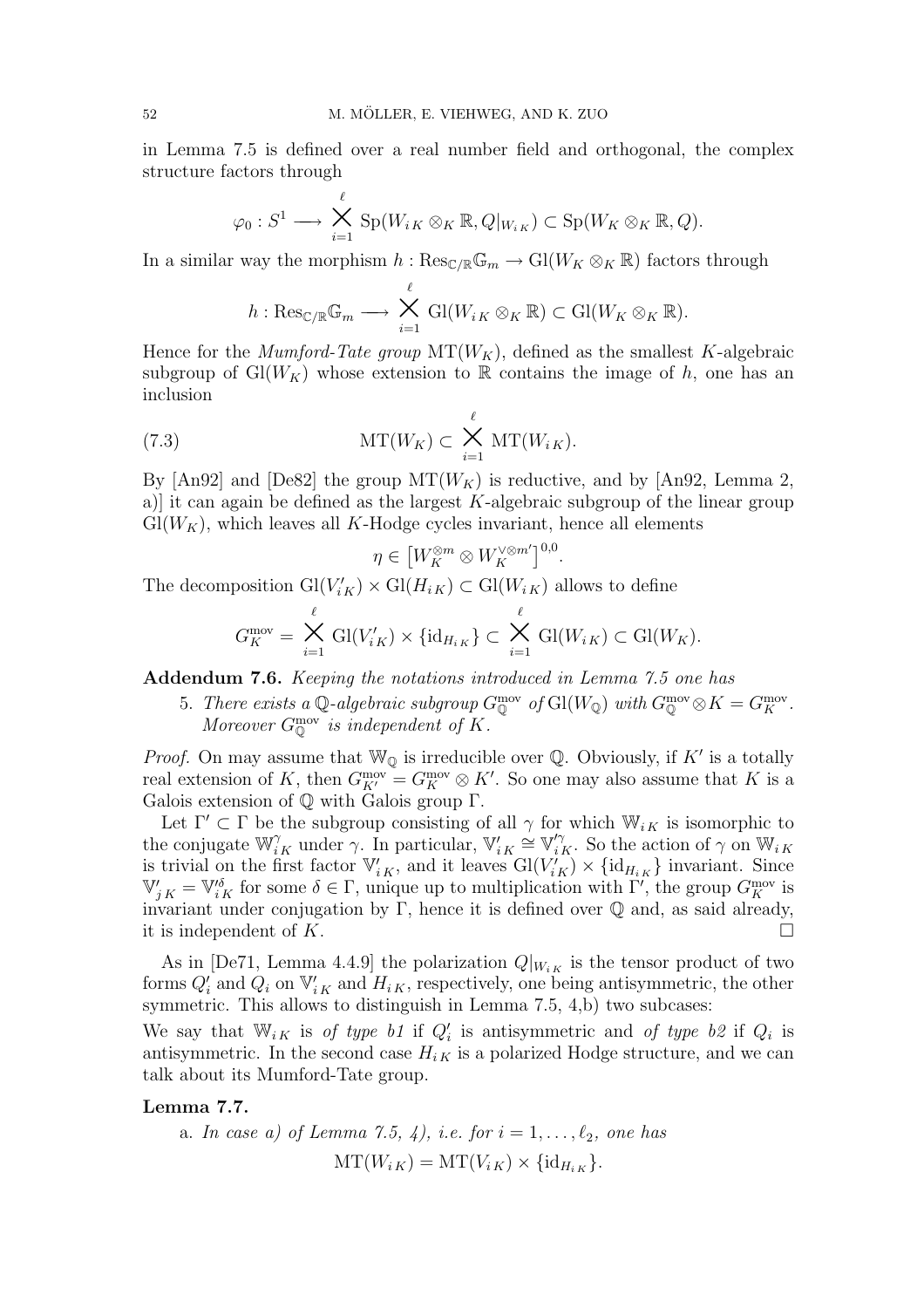b. In Lemma 7.5,  $(4.b)$  one finds:

1. In case  $b1$ , i.e. for symmetric  $Q_i$ , one has an inclusion

 $MT(W_{i K}) \subset {\text{id}_{V_{i K}}} \times {\text{SO}}(H_{i K}).$ 

In particular, for  $\dim(H_{i,K}) = 2$ , the group  $\text{MT}(W_{i,K})$  is commutative.

2. In case b2, i.e. if  $Q_i$  is antisymmetric, one has

 $MT(W_{i K}) = {\text{id}_{V_{i K}}} \times MT(H_{i K}).$ 

3. If  $Q_i$  is antisymmetric or if  $Q_i$  is symmetric and  $\dim(H_{iK}) > 2$ , there exists a non-zero antisymmetric endomorphism of  $\mathbb{W}_{i,K}$  of bidegree  $(-1,1)$ .

Proof. Consider a non-trivial element

 $\eta \in$  $\left[W_{i\,K}^{\otimes m}\otimes_{K}W_{i\,K}^{\vee\otimes m^{\prime}}\right]^{0,0}=$ £  $V^{\prime\otimes m}_{i\,K}\otimes_K V^{\prime\vee\otimes m'}_{i\,K}\otimes_K H^{\otimes m}_{i\,K}\otimes_K H^{\vee\otimes m'}_{i\,K}]^{0,0}.$ 

So  $m = m'$  and  $\eta$  can be written as  $\overline{\phantom{a}}$ 

$$
\eta = \sum_{\iota} \gamma_{\iota} \otimes h_{\iota}, \quad \text{with} \quad \gamma_{\iota} \in V_{iK}^{\prime \otimes m} \otimes \mathbb{V}_{iK}^{\prime \otimes m} \quad \text{and} \quad h_{\iota} \in H_{iK}^{\otimes m} \otimes H_{iK}^{\prime \otimes m}.
$$

For  $i \leq \ell_2$  all the  $h_i$  are of bidegree  $(0, 0)$ . Then  $\eta$  is pure of bidegree  $(0, 0)$  if and only if this holds for  $\gamma_i \otimes h_i$  for each  $\iota$ , or equivalently, if  $\gamma_i$  is a Hodge cycle. Altogether  $MT(W_{i,K})$  and  $MT(V'_{iK}) \times \{\text{id}_{H_{i,K}}\}$  are two reductive groups leaving the same cycles invariant. By [De82, Proposition 3.1 (c)] they coincide.

If  $i > \ell_2$ , the sections  $\gamma_i$  are all of bidegree  $(0, 0)$ . So again  $\eta$  is of bidegree  $(0, 0)$ if and only if the same holds for the elements  $h_t$ . Let  $\Gamma$  be the largest subgroup of  $Sp(H_{iK}, Q_i)$  which leaves all tensors h of bidegree  $(0,0)$  invariant. Then  $\gamma_i \otimes h_i$  is invariant under  $\{id_{V_{i,K}}\}\times \Gamma$  if and only if it is invariant under  $MT(W_{i,K})$ . Again by [De82, Proposition 3.1 (c)] both groups coincide.

In case b2 the vector space  $H_{i,K}$ , together with  $Q_i$ , is a polarized variation of Hodge structures, and  $\Gamma$  is the Mumford-Tate group of  $H_{i,K}$ .

In case b1 one has  $\Gamma \subset SO(H_{iK})$ . Since  $O(2, K)$  is commutative one obtains the second part of b.1).

For the third part of b) assume first that  $Q_i$  is symmetric. Then  $\dim(H_{iK}) = \mu$  is even and for  $\mu \geq 4$  the elements of  $SO(\mu, K)$  generate the matrix algebra  $M(\mu, K)$ . So one finds an antisymmetric endomorphism of  $V'_{iK} \otimes H_{iK}$  of bidegree (-1, 1).

For  $Q_i$  antisymmetric there are obviously antisymmetric endomorphisms of  $H_{i,K}$ of bidegree  $(-1, 1)$ . The product with the identity of  $\mathbb{V}'_{i,K}$  gives the endomorphism we are looking for.  $\Box$ 

To compare the Mumford-Tate group with the monodromy group in case a) of Lemma 7.5 one needs some additional hypothesis on the variation of Hodge structures, in our case the Arakelov equality. By [De87, Proposition 1.12] the variations of Hodge structures  $\mathbb{V}'_i = \mathbb{V}'_{i,K} \otimes_K \mathbb{C}$  can be written as a direct sum of irreducible polarized C-variations of Hodge structures. We distinguish two subcases.

**Type a1.**  $\mathbb{V}'_i$  is an irreducible C-variation of Hodge structures. This implies in particular that  $\mathbb{V}'_i$  is isomorphic to its complex conjugate  $\mathbb{V}''_i$ , and that  $\mathbb{V}'_i$  is not unitary. In fact, if  $\mathbb{V}'_i$  were unitary, it would decompose in two non-trivial subsystems, one of bidegree  $(1, 0)$  and the other of bidegree  $(0, 1)$ , contradicting the irreducibility.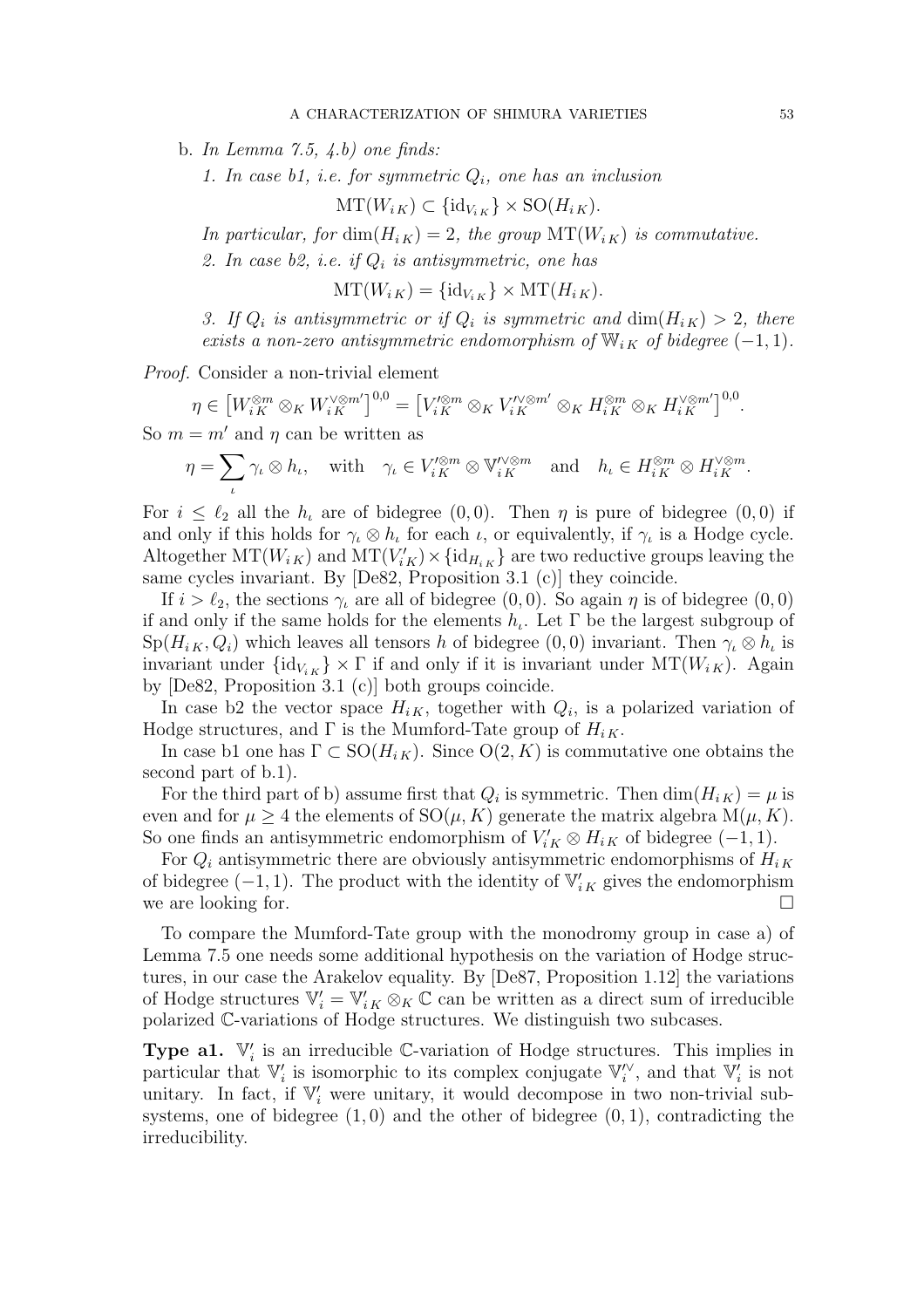**Claim 7.8.** Assume that  $\mathbb{W}_{i,K}$  is of type a1, and that it satisfies the Arakelov equality. Then all global sections

$$
\eta \in H^0\big(Y,{\mathbb W}_{i\,K}^{\otimes m} \otimes_K{\mathbb W}_{i\,K}^{\vee \otimes m'}\big)
$$

are of bidegree  $(m - m', m - m')$ .

*Proof.* The Arakelov equality implies that  $V_i$  satisfies the Arakelov condition. Since  $H_i$  is a K-vector space concentrated in bidegree  $(0,0)$ , the same holds true for  $\mathbb{W}_i = \mathbb{V}'_i \otimes H_i$ . So the Claim follows from Lemma 7.4.

**Type a2.**  $\mathbb{V}'_i$  is the direct sum of two irreducible factors  $\mathbb{V}_i$  and  $\mathbb{V}^{\vee}_i$ , dual to each other and interchanged by complex conjugation. Remark that we allow  $\mathbb{V}_i$  and  $\mathbb{V}_i^{\vee}$ to be unitary. If not, they satisfy the Arakelov equality. Hence by Lemma 7.3 the two variations of Hodge structures  $\mathbb{V}_i$ ,  $\mathbb{V}_i^{\vee}$  as well as their tensor product with  $H_i$ will satisfy the Arakelov condition and Lemma 7.4 implies:

**Claim 7.9.** Assume that  $W_{i,K}$  is of type a2, and either unitary or with Arakelov equality. Then there exist  $p$  and  $q$  such that all global sections

$$
\eta \in H^0(Y, (\mathbb{V}_{iK} \otimes_K H_{iK})^{\otimes m} \otimes_K (\mathbb{V}_{iK} \otimes_K H_{iK})^{\vee \otimes m'})
$$

are of bidegree  $(p, q)$ , and all global sections

$$
\eta \in H^0(Y, (\mathbb{V}_{iK}^{\vee} \otimes_K H_{iK})^{\otimes m} \otimes_K (\mathbb{V}_{iK}^{\vee} \otimes_K H_{iK})^{\vee \otimes m'})
$$

are of bidegree  $(q, p)$ . Moreover one has  $p + q = m - m'$ .

**Claim 7.10.** For  $\mathbb{W}_{i,K}$  of type a2 the Mumford-Tate group respects the decomposition of  $\mathbb{V}'_i$ , i.e. up to conjugation

$$
\mathrm{MT}(W_{i K}) \otimes_K \mathbb{C} \subset \mathrm{Gl}(V_i \otimes H_i) \times \mathrm{Gl}(V_i^{\vee} \otimes H_i).
$$

*Proof.* The decomposition in a direct sum can be defined over an imaginary quadratic extension  $K(\sqrt{b})$  of K, say with  $\iota$  as a generator of the Galois group. So the Mumford-Tate group acts trivially on  $\iota$ -invariant global sections of End(W<sub>i</sub>). the Mumford-Tate group acts trivially on *t*-invariant global sections of End( $w_i$ ).<br>Applying this to  $id_{V_i \otimes H_i} + id_{V_i^{\vee} \otimes H_i}$  and to  $\sqrt{b} \cdot (id_{V_i \otimes H_i} - id_{V_i^{\vee} \otimes H_i})$  one obtains the claim.  $\Box$ 

**Definition 7.11.** Let  $G_{\mathbb{Q}}^{\text{mov}}$  be the group defined in Addendum 7.6. Then we define the moving part of the Mumford-Tate group as

$$
\mathrm{MT}^{\mathrm{mov}}(W_{\mathbb{Q}}) = \mathrm{MT}(W_{\mathbb{Q}}) \cap G_{\mathbb{Q}}^{\mathrm{mov}} \quad \text{and} \quad \mathrm{MT}^{\mathrm{mov}}(W_K) = \mathrm{MT}(W_K) \cap G_K^{\mathrm{mov}}.
$$

Correspondingly we write for any of the components  $\mathbb{W}_{i,K}$  in Lemma 7.5  $\mu_{\text{max}}$   $\mu_{\text{max}}$   $\mu_{\text{max}}$ 

$$
\mathrm{MT}^{\mathrm{mov}}(W_{iK}) = \mathrm{MT}(W_{iK}) \cap \big(\mathrm{Gl}(V_{iK}) \times \{\mathrm{id}_{H_{iK}}\}\big).
$$

Lemma 7.7 allows to evaluate the moving part of the Mumford-Tate group. In case a), i.e. for  $i = 1, \ldots, \ell_2$  one finds

$$
\mathrm{MT}^{\mathrm{mov}}(W_{i\,K}) = \mathrm{MT}(W_{i\,K}) = \mathrm{MT}(V'_{i\,K}) \times \{\mathrm{id}_{H_{i\,K}}\},
$$

whereas in case b)  $MT^{mov}(W_{i K})$  is trivial. By 7.3

$$
(7.4)\ \mathrm{MT}^{\mathrm{mov}}(W_K)=\mathrm{MT}(W_K)\cap\Big(\bigtimes_{i=1}^{\ell_2}\mathrm{Gl}(V'_{iK})\times\{\mathrm{id}_{H_{iK}}\}\Big)\subset\bigtimes_{i=1}^{\ell_2}\mathrm{MT}^{\mathrm{mov}}(W_{iK}).
$$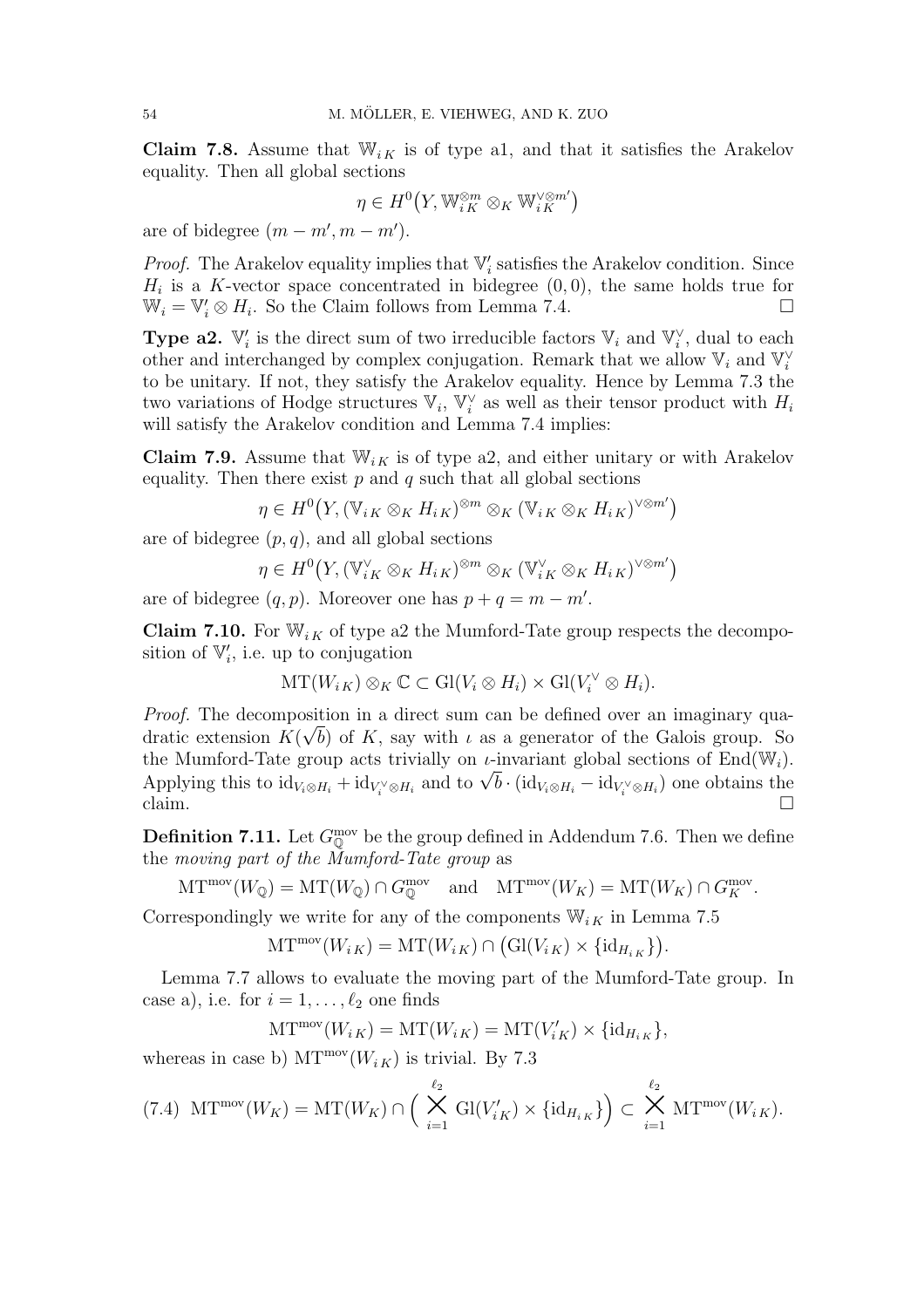To give a definition of  $MT^{mov}(W_{\mathbb{Q}})$  in terms of complex structures we define

(7.5) 
$$
h^{\text{mov}}: \text{Res}_{\mathbb{C}/\mathbb{R}}\mathbb{G}_m \longrightarrow \bigtimes_{i=1}^{\ell} \text{Gl}(W_{iK} \otimes_K \mathbb{R}) \stackrel{\text{proj}}{\longrightarrow} \bigtimes_{i=1}^{\ell_2} \text{Gl}(W_{iK} \otimes_K \mathbb{R}).
$$

Lemma 7.12.

- i.  $\mathrm{MT}^{\text{mov}}(W_{\mathbb{Q}})$  is a normal subgroup of  $\mathrm{MT}(W_{\mathbb{Q}})$ .
- ii. MT<sup>mov</sup>( $W_K$ ) is the smallest K-algebraic subgroup  $H_K$  of  $Gl(W_K)$ , for which  $H_K \otimes_K \mathbb{R}$  contains the image of  $h^{\text{mov}}$ .
- iii. MT<sup>mov</sup>( $W_{\mathbb{Q}}$ ) is the smallest  $\mathbb{Q}$ -algebraic subgroup  $H_{\mathbb{Q}}$  of  $Gl(W_{\mathbb{Q}})$  with

$$
\mathrm{MT}^{\mathrm{mov}}(W_K) \subset H_{\mathbb{Q}} \otimes K.
$$

iv. MT<sup>mov</sup>( $W_{\mathbb{Q}}$ ) is the smallest  $\mathbb{Q}$ -algebraic subgroup  $H_{\mathbb{Q}}$  of  $Gl(W_{\mathbb{Q}})$ , for which  $H_{\mathbb{Q}} \otimes \mathbb{R}$  contains the image of  $h^{\text{mov}}$ .

*Proof.* We may assume again that  $W_0$  is irreducible an that K is Galois over  $\mathbb Q$ with Galois group Γ.

Part ii) follows from 7.4 and from the definition of  $MT(W_{i,K})$ , and part iv) follows from ii) and iii).

To verify part iii) remark that  $MT(W_{\mathbb{Q}})$  is the smallest Q-algebraic subgroup of  $Gl(W_0)$  whose extension to K contains  $MT(W_K)$ . By 7.4

$$
\mathrm{MT}^{\mathrm{mov}}(W_K) = \mathrm{MT}(W_K) \cap G_K = \mathrm{MT}(W_K) \cap (G_{\mathbb{Q}} \otimes K).
$$

Taking conjugates with  $\sigma \in \Gamma$  one finds that

$$
\mathrm{MT}^{\mathrm{mov}}(W_K)^{\sigma} = \mathrm{MT}(W_K)^{\sigma} \cap (G_{\mathbb{Q}} \otimes K).
$$

For the smallest Q algebraic subgroup  $H_{\mathbb{Q}}$  of  $Gl(W_{\mathbb{Q}})$  with  $MT^{\text{mov}}(W_K) \subset H_{\mathbb{Q}} \otimes K$ the extension  $H_0 \otimes K$  of scalars is the product over all conjugates of MT<sup>mov</sup>( $W_K$ ), hence it is equal to  $(MT(W_{\mathbb{Q}}) \otimes K) \cap (G_{\mathbb{Q}} \otimes K)$  and one obtains iii).

Obviously  $G_K^{\text{mov}}$  is normal in  $\bigtimes_{i=1}^{\ell}$  Gl( $W_{i,K}$ ). The latter contains MT( $W_K$ ) and all its conjugates under Γ. So  $MT^{\text{mov}}(W_{\mathbb{Q}}) \otimes K$  is a normal subgroup of  $MT(W_{\mathbb{Q}}) \otimes K$ and i) holds true.  $\Box$ 

Lemma 7.7 implies that  $MT^{mov}(W_{iK})^{der} = MT(W_{iK})^{der}$  in case a) and in case b1), provided dim $(H_{iK}) = 2$ . In the remaining cases by Lemma 7.7, b.3) there exists a non-zero antisymmetric endomorphism of  $W_{i,K}$ , which by [Fa83] implies non-rigidity. So we can state:

**Lemma 7.13.** Assume that  $\mathbb{W}_{\mathbb{Q}}$  is a rigid polarized variation of Hodge structures of weight 1. Then for all i one has  $MT^{mov}(W_{iK})^{der} = MT(W_{iK})^{der}$  and hence  $\mathrm{MT}^{\rm mov}(W_{\mathbb Q})^{\rm der}=\mathrm{MT}(W_{\mathbb Q})^{\rm der}.$ 

Recall that  $\mathbb{W}_{\mathbb{Q}}$  is the variation of Hodge structures of a polarized family of abelian varieties  $f: A \to U$ , and that  $W_K$  and  $W_{\mathbb{Q}}$  are the restrictions of  $W_K$ and W<sub>Q</sub> to a very general point  $y \in U$ . So MT $(W_{\mathbb{Q}})$ <sup>der</sup> is compatible with parallel transport and, following the usual convention, we write  $MT(\mathbb{W}_{\mathbb{Q}})$  instead of  $MT(W_{\mathbb{Q}})$  and  $MT^{\text{mov}}(W_{\mathbb{Q}})$  instead of  $MT^{\text{mov}}(W_{\mathbb{Q}})$  For  $L = \mathbb{Q}$  or  $L = K$  we consider the monodromy group  $Mon(W_L)$ , defined as the smallest L-algebraic subgroup of  $Gl(W_L)$  which contains the image of the monodromy representation. As usual the upper Index 0 refers to the connected component of the identity. By [De82] (see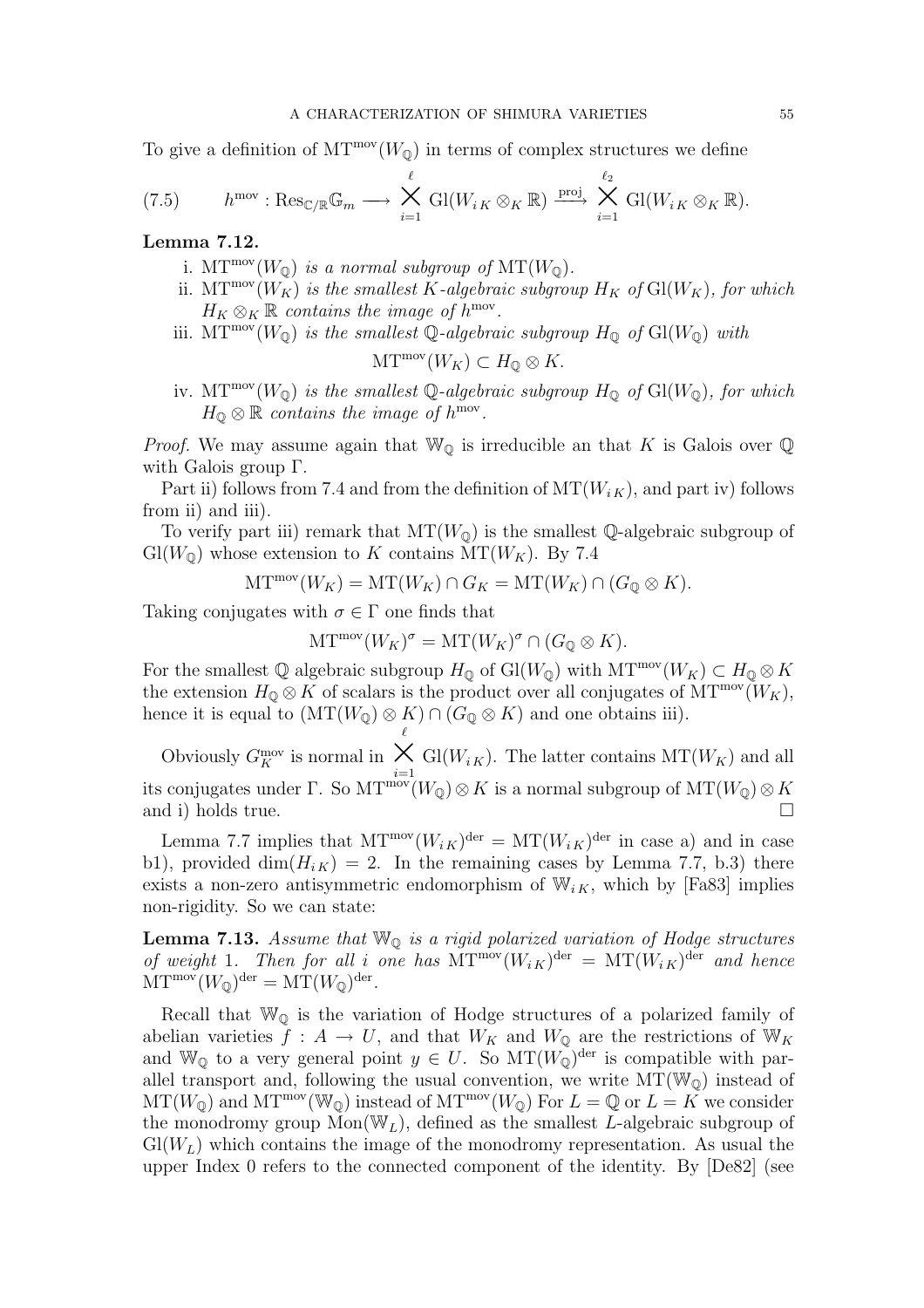also [An92] or [Mo98]) the connected component  $Mon^0(f) = Mon^0(W_Q)$  is a normal subgroup of the derived subgroup  $MT(\mathbb{W}_{\mathbb{Q}})^{\text{der}}$ .

Proposition 7.14. Keeping the notations introduced in Lemma 7.5, assume that each irreducible direct factor of  $\mathbb{W} = \mathbb{W}_{\mathbb{Q}} \otimes \mathbb{C}$  is either unitary or satisfies the Arakelov equality. Then

$$
\mathrm{MT}^{\mathrm{mov}}(W_K)^{\mathrm{der}} \subset \mathrm{Mon}^0(\mathbb{W}_K).
$$

Before proving Proposition 7.14 let us state and prove the corollary we are heading for.

Corollary 7.15. Let Y be a non-singular projective variety, and let  $U \subset Y$  be the complement of a normal crossing divisor S. Assume that  $\Omega_Y^1(\log S)$  is nef and that  $\omega_Y(S)$  is ample with respect to U. Let  $f : A \to U$  be a family of polarized abelian varieties with unipotent local monodromy at infinity and such that  $for \mathbb{W}_{\mathbb{Q}} = R^1 f_* \mathbb{Q}_A$  each non-unitary irreducible subvariation of Hodge structures of  $W = W_0 \otimes \mathbb{C}$  satisfies the Arakelov equality. Then

(7.6) 
$$
\mathrm{MT}^{\mathrm{mov}}(\mathbb{W}_{\mathbb{Q}})^{\mathrm{der}} = \mathrm{Mon}^{0}(\mathbb{W}_{\mathbb{Q}}) = \mathrm{MT}(\mathbb{W}_{\mathbb{Q}})^{\mathrm{der}} \cap G_{\mathbb{Q}}^{\mathrm{mov}}.
$$

In particular  $Mon^0(\mathbb{W}_{\mathbb{Q}}) = MT^{mov}(R^1f_*\mathbb{Q}_A)^{der}$  is normalized by  $MT(\mathbb{W}_{\mathbb{Q}})^{der}$ . If  $f : A \to U$  is rigid one finds that  $\text{Mon}^0(\mathbb{W}_{\mathbb{Q}}) = \text{MT}(\mathbb{W}_{\mathbb{Q}})^{\text{der}}$ .

*Proof.* Choose the totally real number field  $K$  according to Lemma 7.5. Obviously Mon<sup>0</sup>(W<sub>K</sub>) is contained in Mon<sup>0</sup>(W<sub>Q</sub>)  $\otimes$  K, hence by Proposition 7.14 one has an inclusion

$$
\mathrm{MT}^{\mathrm{mov}}(W_K)^{\mathrm{der}} \subset \mathrm{Mon}^0(\mathbb{W}_{\mathbb{Q}}) \otimes K.
$$

Extending the coefficients to R one finds by Lemma 7.12, ii) that  $Mon^0(\mathbb{W}_{\mathbb{Q}}) \otimes \mathbb{R}$ contains the image of the moving part of the complex structure  $h^{\text{mov}}$ , as defined in 7.5. By part iv) of Lemma 7.12 one gets  $MT^{\text{mov}}(\mathbb{W}_{\mathbb{Q}})^{\text{der}} \subset \text{Mon}^0(\mathbb{W}_{\mathbb{Q}})$ . By [De82] one knows that  $Mon^0(\mathbb{W}_{\mathbb{Q}}) \subset MT(\mathbb{W}_{\mathbb{Q}})^{der}$ . Since obviously  $Mon^0(\mathbb{W}_{\mathbb{Q}}) \subset$  $G_{\mathbb{Q}}^{\text{mov}},$  one obtains 7.6. The normality of  $MT^{\text{mov}}(\mathbb{W}_{\mathbb{Q}})^{\text{der}} \subset MT(\mathbb{W}_{\mathbb{Q}})^{\text{der}}$  follows from Lemma 7.12, i). Finally the last part of Corollary 7.15 is a consequence of 7.6, using Lemma 7.13.  $\Box$ 

Using the notations from Section 1.1, we choose  $V = H^1(f^{-1}(y), \mathbb{Q})$  for the very general point  $y \in U$  and the induced symmetric bilinear form Q.

Since  $\text{Mon}^0(\mathbb{W}_{\mathbb{Q}}) = \text{MT}^{\text{mov}}(R^1f_*\mathbb{Q}_A)^{\text{der}}$  is normalized by  $\text{MT}(R^1f_*\mathbb{Q}_A)^{\text{der}},$  hence by the complex structure  $\varphi_0$  as well, one obtains Kuga fibre spaces over

$$
\mathcal{X}^{\text{mov}} = \mathcal{X}(\text{MT}^{\text{mov}}(R^1 f_* \mathbb{Q}_A)^{\text{der}}, \text{id}, \varphi_0) \subset \mathcal{X} = \mathcal{X}(\text{MT}(R^1 f_* \mathbb{Q}_A)^{\text{der}}, \text{id}, \varphi_0).
$$

By [Mu66] and [Mu69]  $\mathcal X$  is the moduli space of abelian varieties whose Mumford-Tate group is contained in  $MT(R^1f_*\mathbb{Q}_A)$ . So the family  $f : A \to U$  induces a morphism  $U \to \mathcal{X}$ , perhaps after replacing U by an étale covering. Since  $\varphi : U \to$  $\mathcal{A}_q$  is generically finite over its image, the morphism  $U \to \mathcal{X}$  has the same property.

Assume in Corollary 7.15 that  $f : A \to U$  is rigid, and that  $\dim(U) \geq \dim \mathcal{X}$ . The rigidity implies by Corollary 7.15 that  $MT^{mov}(W_{\mathbb{Q}})^{der} = MT(W_{\mathbb{Q}})^{der}$ , and hence that  $\mathcal{X}^{\text{mov}} = \mathcal{X}$  is a Shimura variety of Hodge type. Since  $\varphi$  is generically finite over its image,  $\varphi: U \to \mathcal{X}$  is dominant, hence  $\mathcal{X} = \varphi(U)$ . By Lemma 6.1, (2)  $\varphi: U \to \mathcal{X}$  is étale.

The same argument applies for non-rigid families if one knows that  $\varphi$  factors through  $\mathcal{X}^{\text{mov}}$  and if  $\dim(U) \geq \dim \mathcal{X}^{\text{mov}}$ . So we can state: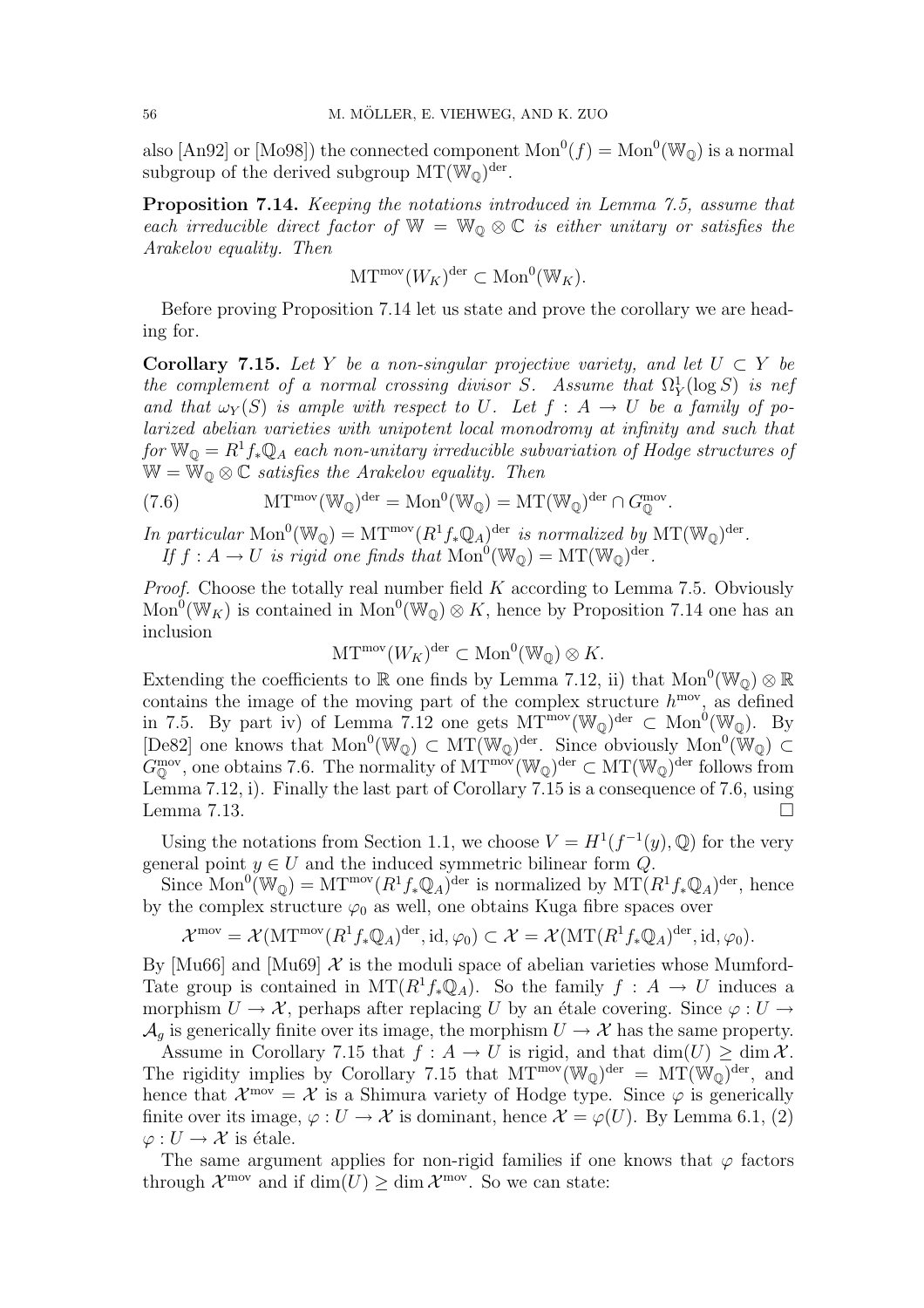**Lemma 7.16.** Assume in Corollary 7.15 that the induced morphism  $\varphi: U \to \mathcal{A}_q$ factors through  $\mathcal{X}^{\text{mov}}$  and that  $\dim(U) \geq \dim(\mathcal{X}^{\text{mov}})$ . Then (replacing U by an  $\check{\epsilon}$ tale covering, if necessary)  $\varphi: U \to \check{\mathcal{X}}^{\text{mov}}$  is finite, étale, and surjective.

In particular this holds true if  $f : A \to U$  is rigid, hence  $\mathcal{X}^{\text{mov}} = \mathcal{X}$  and if  $\dim(U) > \dim(\mathcal{X})$ .

**Example 7.17.** Assume in Corollary 7.15 that the universal covering  $\tilde{U}$  is a bounded symmetric domain, and that  $\mathbb{W}_{\mathbb{Q}}$  is the uniformizing local system. So U is isomorphic to  $\text{Mon}^0(\mathbb{W}_{\mathbb{Q}}) \otimes \mathbb{R}$ , divided by a maximal compact subgroup.

Assume either that  $f : A \to U$  is rigid, or that the morphism  $\tilde{\varphi}$  from  $\tilde{U}$  to the Siegel upper halfspace  $\tilde{A}_g$  is induced by a homomorphism

$$
Mon^0(W_{\mathbb{Q}}) \otimes \mathbb{R} \to Sp(2g, \mathbb{R}).
$$

Then the assumptions in Lemma 7.16 hold true.

In fact, in both cases we know that  $\tilde{\varphi}: \tilde{U} \to \tilde{\mathcal{A}}_g$  factors through  $\mathcal{X}^{\text{mov}}$ . Moreover the real dimension of  $\tilde{U}$  is equal to the dimension of the quotient of  $\text{Mon}^0(\mathbb{W}_{\mathbb{Q}}) \otimes \mathbb{R}$ by a maximal compact subgroup, hence equal to  $2 \cdot \dim(\mathcal{X}^{\text{mov}})$ .

Remark 7.18. Without any assumption on rigidity Theorem 1.3 gives the existence of a Shimura variety of Hodge type  $\mathcal{X}_1 \times \mathcal{X}_2$  such that  $U = \mathcal{X}_1 \times \{b\}$ . Using the notations introduced above,  $\mathcal{X} = \mathcal{X}_1 \times \mathcal{X}_2$  and  $\mathcal{X}^{\text{mov}} = \mathcal{X}_1 \times \{b\}$ . By deforming  $b$  to a point  $a$  with complex multiplication one gets a Shimura variety of Hodge type  $\mathcal{X}_1 \times \{a\}$ .

As we have seen the non-rigidity comes from the existence of direct factors of type b1 with  $\dim(H_{i,K}) \geq 4$  or of type b2. Passing from b to a corresponds to a modification of the Hodge structure  $H_{i,K}$  in such a way, that  $MT(W_{i,K})/_{MT^{mov}(W_{i,K})}$ becomes commutative.

Proof of Proposition 7.14. We will apply arguments, similar to the ones used in the proof of [VZ07, Proposition 10.3]. By [Si92, Lemma 4.4]  $Mon^0(\mathbb{W}_K)$  is reductive, hence by [De82, Proposition 3.1 (c)] there is no larger subgroup of  $Gl(W_K)$  which leaves all elements  $\eta_y \in W_K^{\otimes m} \otimes_K W_K^{\vee \otimes m'}$  invariant, which are invariant under Mon<sup>0</sup>(W<sub>K</sub>). If we verify that all elements  $\eta_y \in W_K^{\otimes m} \otimes_K W_K^{\vee \otimes m'}$  which are invariant under Mon<sup>0</sup>(W<sub>K</sub>) are invariant under MT<sup>mov</sup>( $W_K$ )<sup>der</sup>, we get the inclusion

$$
\mathrm{MT}^{\mathrm{mov}}(W_K)^{\mathrm{der}} \subset \mathrm{Mon}^0(\mathbb{W}_K).
$$

If  $\eta_y$  is invariant under  $\text{Mon}^0(\mathbb{W}_K)$ , one may replace U by an étale cover and assume that  $\eta_u$  is invariant under the monodromy representation, hence it is the restriction of a global section ¡ ¢

$$
\eta \in H^0(X, \mathbb{W}_K^{\otimes m} \otimes_K \mathbb{W}_K^{\vee \otimes m'}).
$$

Since K is a totally real number field,  $\mathbb{W}_K^{\vee}$  is isomorphic to  $\mathbb{W}_K$ , hence  $\det(\mathbb{W}_K)^2$ is trivial. Up to a shift of the bigrading,  $\mathbb{W}^\vee_K$  can be identified with

$$
\bigwedge^{\text{rk}(W_K)-1} \mathbb{W}_K \otimes_K \det(\mathbb{W}_K)^{-1} = \bigwedge^{\text{rk}(W_K)-1} \mathbb{W}_K \otimes_K \det(\mathbb{W}_K),
$$

so we may as well consider sections of

$$
\eta \in H^0(Y, \mathbb{W}_K^{\otimes k}) = \bigoplus_{\mathcal{I}'} H^0\Big(Y, \bigotimes_{i=1}^{\ell} \mathbb{W}_{iK}^{\otimes \kappa_i}\Big) = \bigoplus_{\mathcal{I}'} H^0\Big(Y, \bigotimes_{i=1}^{\ell} \mathbb{V}_{iK}^{\prime \otimes \kappa_i}\Big) \otimes_K \bigotimes_{i=1}^{\ell} H_{iK}^{\otimes \kappa_i},
$$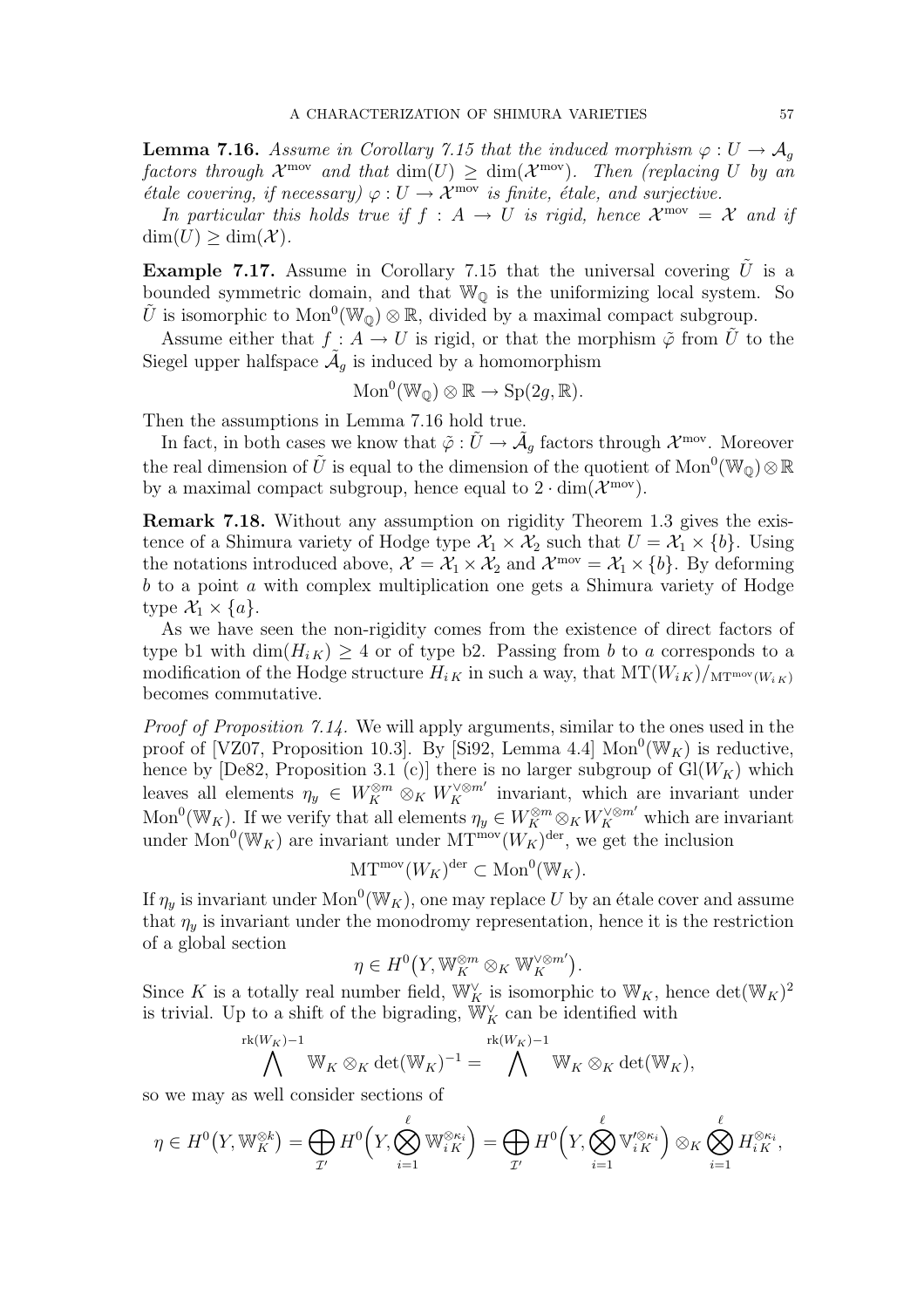where  $\mathcal{I}'$  is the set of tuples  $\underline{\kappa} = (\kappa_1, \ldots, \kappa_\ell)$  with  $\sum_{i=1}^\ell \kappa_i = k$ , so  $\eta =$  $\overline{ }$  $I^{\prime}$   $\eta_{\underline{\kappa}}$ . Each component of  $\eta$  in this direct sum decomposition is again invariant under Mon<sup>0</sup>(W<sub>K</sub>). So we may as well assume that  $\eta = \eta_{K^0}$  for a fixed tuple  $K^0 =$  $(\kappa_1^0, \ldots, \kappa_\ell^0)$  and that

$$
\eta_{\underline{\kappa}^0}=\gamma_{\underline{\kappa}^0}\otimes h_{\underline{\kappa}^0}\quad\text{with}\quad \gamma_{\underline{\kappa}^0}\in H^0\Big(Y,\bigotimes_{i=1}^\ell\mathbb{V}'^{\otimes\kappa_i^0}_{{}^iK}\Big)\quad\text{and}\quad h_{\underline{\kappa}^0}\in\bigotimes_{i=1}^\ell H_{i\,K}^{\otimes\kappa_i^0}.
$$

Recall that by our choice of the indices we are in case a) of Lemma 7.5, 4) for  $i = 1, \ldots, \ell_2$ . Let us rearrange the indices in such a way, that  $i = 1, \ldots, \ell_1$  the local system  $\mathbb{V}'_i = \mathbb{V}'_{iK} \otimes_K \mathbb{C}$  remains irreducible (type a1), whereas for  $i = \ell_1 + 1, \ldots, \ell_2$ it decomposes (type a2).

Choose a Galois extension L of K with Galois group Γ, such that the local systems  $\mathbb{V}'_{i}$  decompose as a direct sum of two subsystems  $\mathbb{V}_{i}$  and  $\mathbb{V}^{\vee}_{i}$  for  $i =$  $\ell_1 + 1, \ldots, \ell_2$ . By abuse of notation we will drop the L, hence i stands for i.e.

Consider the set  $\mathcal I$  of tuples of natural numbers

$$
\underline{k} = (k_1, \dots, k_{\ell_1}, k_{\ell_1+1}, k'_{\ell_1+1}, \dots, k_{\ell_2}, k'_{\ell_2}, k_{\ell_2+1}, \dots, k_{\ell}), \text{ with}
$$

$$
k_i = \kappa_i^0 \text{ for } i \in \{1, \dots, \ell_1\} \cup \{\ell_2 + 1, \dots, \ell\} \text{ and}
$$

$$
k_i + k'_i = \kappa_i^0 \text{ for } i \in \{\ell_1 + 1, \dots, \ell_2\}.
$$

Then  $H^0$  $\left(Y_{i} \bigotimes_{i=1}^{\ell} \mathbb{V}_{iK}^{\prime \otimes \kappa_{i}^{0}}\right) \otimes_{K} L$  decomposes as

$$
\bigoplus_{\mathcal{I}} H^0\Big(Y,\bigotimes_{i=1}^{\ell_1} \mathbb{V}'^{\otimes k_i} \otimes \bigotimes_{i=\ell_1+1}^{\ell_2} \big(\mathbb{V}_i^{\otimes k_i} \otimes \mathbb{V}_i^{\vee \otimes k'_i}\big) \bigotimes_{i=\ell_2+1}^{\ell} \mathbb{V}'^{\otimes k_i}\Big).
$$

Remark that the local systems  $\mathbb{V}'_i$  and  $\mathbb{V}_i$  occurring in this decomposition all satisfy the Arakelov condition. Hence  $\gamma = \gamma_{\kappa^0}$  and  $\eta = \eta_{\kappa^0}$  decompose as

$$
\gamma = \sum_{\mathcal{I}} \gamma_{\underline{k}} \quad \text{and} \quad \eta = \sum_{\mathcal{I}} \gamma_{\underline{k}} \otimes h_{\underline{\kappa}^0}
$$

where by Lemma 7.4

$$
\gamma_{\underline{k}} \in \bigoplus_{\mathcal{I}} H^0\Big(Y, \bigotimes_{i=1}^{\ell_1} \mathbb{V}^{\prime \otimes k_i}_{i} \otimes \bigotimes_{i=\ell_1+1}^{\ell_2} \big(\mathbb{V}_i^{\otimes k_i} \otimes \mathbb{V}_i^{\vee \otimes k_i'}\big) \otimes \bigotimes_{i=\ell_2+1}^{\ell} \mathbb{V}^{\prime \otimes k_i}_{i}\Big)
$$

is pure of some bidegree  $(p_k, q_k)$ .

The Galois group  $\Gamma$  acts on the decomposition, and since  $\eta$  and  $h = h_{\kappa^0}$  are defined over K the group  $\Gamma$  permutes the components  $\gamma_k$ . The sum over the conjugates of a fixed  $\gamma_k$  will again be defined over K, and by abuse of notations, replacing  $\mathcal I$  by a subset, we can assume that  $\mathcal I$  consists of one  $\Gamma$ -orbit.

If for some  $\underline{k} \in \mathcal{I}$  one has  $p_k \neq q_k$  then  $\gamma_k$  is not defined over R, and its complex If for some  $\underline{\kappa} \in \mathcal{I}$  one has  $p_{\underline{k}} \neq q_{\underline{k}}$  then  $\gamma_{\underline{k}}$  is not defined over  $\mathbb{R}$ <br>conjugate is of the form  $\gamma_{\underline{k}'}$  for some  $\underline{k}' \in \mathcal{I}$ . In particular  $p = \sum$  $I p_k =$  $\overline{P}$ some  $\underline{k'} \in \mathcal{I}$ . In particular  $p = \sum_{\mathcal{I}} p_{\underline{k}} = \sum_{\mathcal{I}} q_{\underline{k}}$ , and hence the wedge product  $\rho = \bigwedge_{\mathcal{I}} \gamma_{\underline{k}}$  is pure of bidegree  $(p, p)$  and defined over L. Since wedge products are direct factor of some tensor product,  $\rho$  is a section in

$$
H^{0}\Big(Y_{\cdot} \bigotimes^{\nu} \big( \bigotimes^{\ell_{1}}_{i=1} \mathbb{V}^{\prime \otimes k_{i}}_{i} \otimes \bigotimes^{\ell_{2}}_{i=\ell_{1}+1} \big( \mathbb{V}^{\otimes k_{i}}_{i} \otimes \mathbb{V}^{\vee \otimes k'_{i}}_{i}\big) \otimes \bigotimes^{\ell}_{i=\ell_{2}+1} \mathbb{V}^{\prime \otimes k_{i}}_{i}\big)\Big).
$$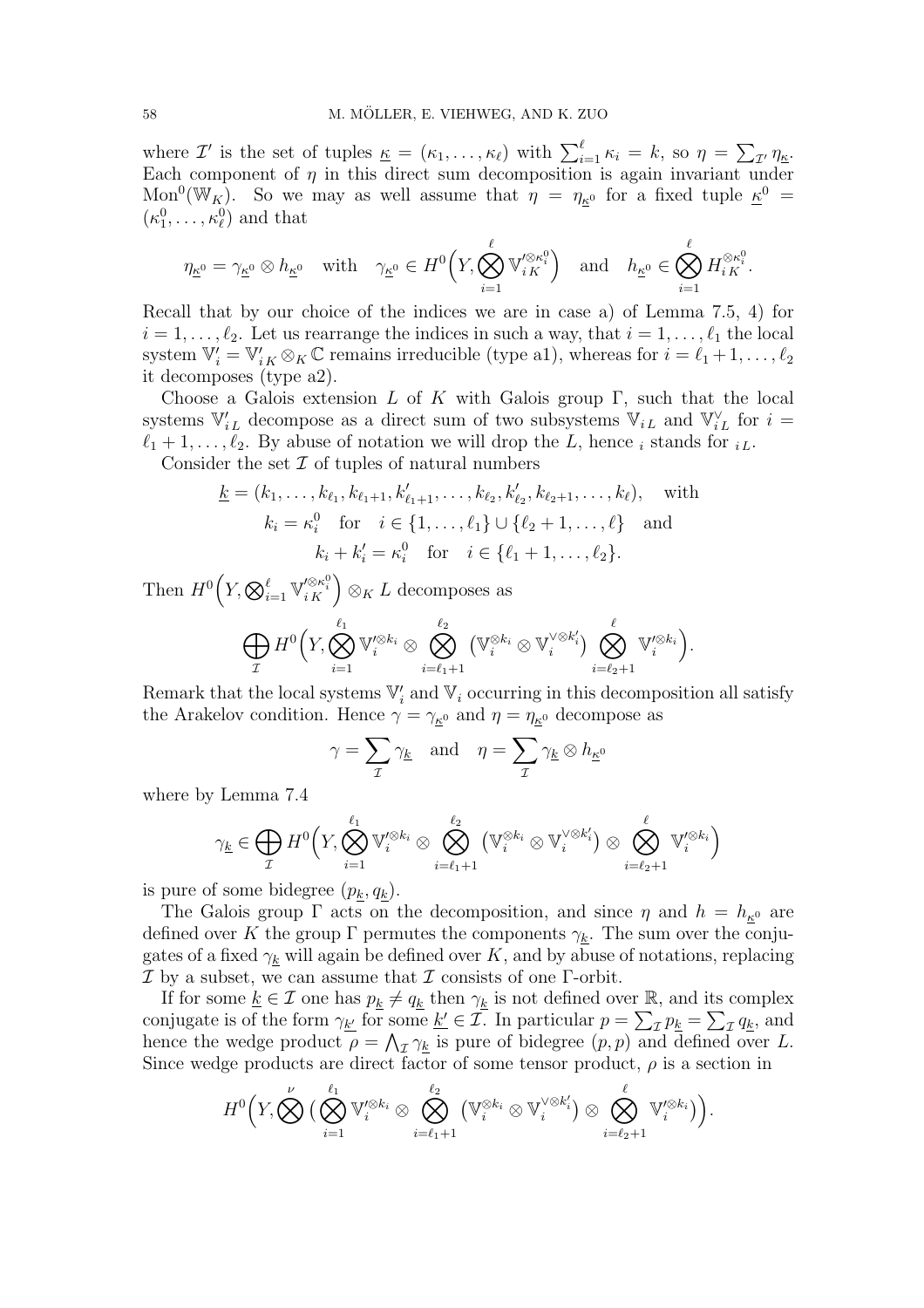The Galois group  $\Gamma$  of L over K permutes the different components  $\gamma_k$ , hence it acts on  $\rho$  by a character  $\chi : \Gamma \to {\pm 1}$ . So for some  $\beta \in L$  the cycle  $\beta \cdot \rho$  is invariant under Γ. Choosing

$$
h' \in \bigotimes_{i=1}^{\nu} \bigotimes_{i=1}^{\ell} H_{i K}^{\otimes \kappa_i}
$$

of bidegree  $(p', p')$  one obtains a Hodge cycle

$$
\beta \cdot \rho \otimes h' \in H^0(Y, \mathbb{W}_K^{\otimes k \cdot \nu}).
$$

So  $\beta \cdot \rho \otimes h'$  is invariant under  $MT(W_K)^{\text{der}}$  hence under the subgroup  $MT^{\text{mov}}(W_K)^{\text{der}}$ as well. This group acts trivially on h', hence  $\beta \cdot \rho$  has to be invariant under  $\mathrm{MT}^{\text{mov}}(W_K)^{\text{der}},$  where we consider the identification

$$
\mathbb{G}_K^{\text{mov}} = \bigtimes_{i=0}^{\ell} \text{Gl}(V'_{iK}) \times \{\text{id}_{H_{iK}}\} \cong \bigtimes_{i=0}^{\ell} \text{Gl}(V'_{iK}).
$$

This implies that the subspace

$$
J=<\gamma_{\underline{k}};\ \underline{k}\in\mathcal{I}>_{L}\subset\bigoplus_{\mathcal{I}}H^{0}\Big(Y,\bigotimes_{i=1}^{\ell_{1}}\mathbb{V}^{\prime\otimes k_{i}}_{i}\otimes\bigotimes_{i=\ell_{1}+1}^{\ell_{2}}\big(\mathbb{V}_{i}^{\otimes k_{i}}\otimes\mathbb{V}_{i}^{\vee\otimes k_{i}^{\prime}}\big)\otimes\bigotimes_{i=\ell_{2}+1}^{\ell}\mathbb{V}^{\prime\otimes k_{i}}_{i}\Big)
$$

is invariant under the action of  $\mathrm{MT}^{\text{mov}}(W_K)^{\text{der}} \otimes L$ . Since

$$
\mathrm{MT}^{\mathrm{mov}}(W_K)^{\mathrm{der}} \subset \big(\bigtimes_{i=0}^{\ell} \mathrm{Gl}(V'_{iK}) \times {\{\mathrm{id}_{H_{iK}}\}}\big)
$$

and since we have seen in Claim 7.10 that  $MT(W_i_K)^{\text{der}} \otimes_K \mathbb{C}$  respects the decomposition  $\mathbb{V}'_{iK} \otimes_K \mathbb{C} = \mathbb{V}_i \oplus \mathbb{V}_i^{\vee}$ , the action of  $\text{MT}^{\text{mov}}(W_K)^{\text{der}} \otimes_K L$  leaves for each  $k \in \mathcal{I}$  the subspaces

$$
<\gamma_{\underline{k}}>_{L}=J\cap H^{0}\Big(Y,\bigotimes_{i=1}^{\ell_{1}}\mathbb{V}^{\prime\otimes k_{i}}_{i}\otimes\bigotimes_{i=\ell_{1}+1}^{\ell_{2}}\left(\mathbb{V}_{i}^{\otimes k_{i}}\otimes\mathbb{V}_{i}^{\vee\otimes k_{i}^{\prime}}\right)\otimes\bigotimes_{i=\ell_{2}+1}^{\ell}\mathbb{V}^{\prime\otimes k_{i}}_{i}\Big)
$$

invariant. So one obtains a homomorphism

$$
\mathrm{MT}^{\mathrm{mov}}(W_K)^{\mathrm{der}} \otimes_K L \longrightarrow \mathrm{Gl}(<\gamma_{\underline{k}}>_L)=L^*,
$$

necessarily trivial. In particular  $\gamma_{\underline{k}}$  is invariant under  $MT^{\text{mov}}(W_K)^{\text{der}} \otimes_K L$ .

cessarily trivial. In particular  $\gamma_k$  is invariant under MT  $(W_K)^{\alpha} \otimes_K L$ .<br>Since both  $\sum_k \gamma_k$  and  $\eta = \sum_{\mathcal{I}} \gamma_k \otimes h_{\kappa^0}$  are defined over K, they are invariant under  $MT^{mov}(W_K)$ <sup>der</sup>, as claimed.

## 8. Variations of Hodge structures of low rank

In this section we will discuss the 'complexity condition' 2) in Theorem 0.7, b) for C-variations of Hodge structures of low rank.

Assumptions 8.1. The C-variation of Hodge structures  $V$  is non unitary, irreducible with unipotent monodromy at infinity and it satisfies the Arakelov equality. By Theorem 0.5 V is pure for some i, and we assume that  $\Omega_i$  is of type A or B. We write  $\Omega$ , T, and n for  $\Omega_i$ , its dual, and its rank and M for the corresponding factor of the universal covering  $\tilde{U}$ . As usual  $(E = E^{1,0} \oplus E^{0,1}, \theta)$  denotes the Higgs bundle of V, the Hodge numbers are  $\ell = \text{rk}(E^{1,0})$  and  $\ell' = \text{rk}(E^{0,1})$ , hence the period map is given by a morphism  $M \to SU(\ell, \ell').$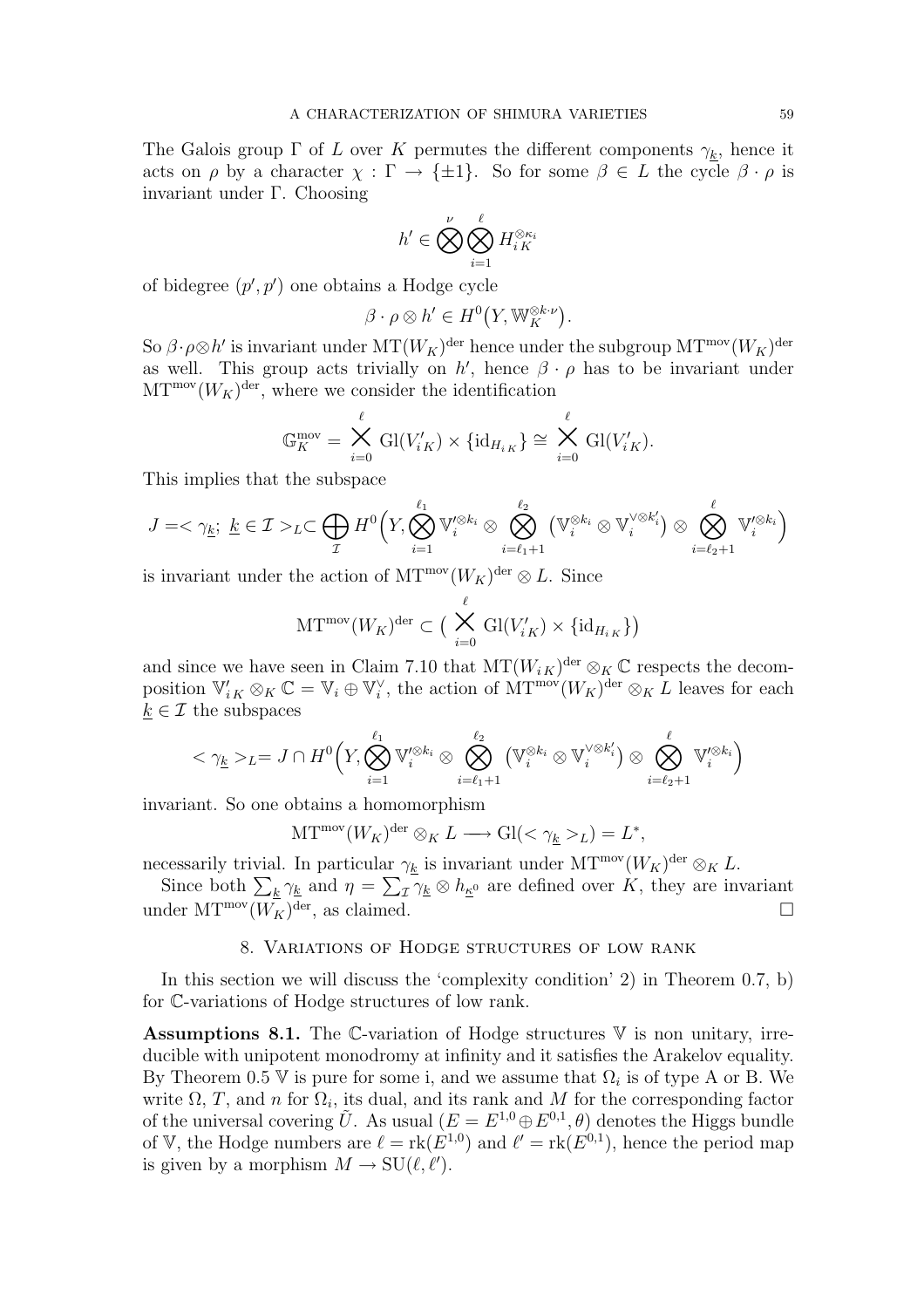We will assume moreover, that  $\omega_Y(S)$  is ample or that the following strengthening of the condition  $(\star)$  in Lemma 0.10 holds.

## Condition 8.2.

- i. If F and G are two  $\mu$ -stable torsion free coherent sheaves, then  $\mathcal{F} \otimes \mathcal{G}$  is  $\mu$ -polystable.
- ii. If  $\mathcal F$  is a *u*-stable torsion free coherent sheaf, then  $\mathcal F$  admits an admissible Hermite-Einstein metric, as defined in [BS94].

The Condition 8.2 will allow to apply [VZ07, Lemma 2.7], saying that the Higgs field  $\theta$  respects the socle filtration. In particular, the  $\mu$ -polystability of  $E^{1,0}$  will imply the  $\mu$ -polystability of  $E^{1,0} \otimes T$ , hence the  $\mu$ -polystability of  $E^{0,1}$ .

**Lemma 8.3.** If  $\omega_Y(S)$  is ample, then the Condition 8.2 hold true.

Proof. In [BS94] it is shown, that a reflexive sheaf on a compact Kähler manifold admits an admissible Hermite-Einstein metric if and only if it is  $\mu$ -polystable. Part i) follows from the fact, that a tensor product of two admissible Hermite-Einstein metrics is again admissible Hermite-Einstein. In fact, in [BS94] admissibility of metrics  $h_i$  on bundles  $V_i$  asks for two conditions. First, the curvatures  $F_i$  should be square integrable and second their traces  $\Lambda F_i$  should be uniformly bounded. The curvature of  $h_1 \otimes h_2$  is  $F_1 \otimes Id_2 + Id_1 \otimes F_2$ . Thus, if  $h_i$  are admissible, so is  $h_1 \otimes h_2$ , and the claim follows.  $\Box$ 

Recall that by 6.2 the length  $\varsigma(\mathbb{V}) = \varsigma((E, \theta))$  of the Higgs subbundle  $\bigwedge^{\ell}(E, \theta)$ satisfies

(8.1) 
$$
\operatorname{Min}\{\ell,\ell'\} \ge \varsigma(\mathbb{V}) \ge \frac{\ell \cdot \ell' \cdot (n+1)}{(\ell+\ell') \cdot n}.
$$

Since V irreducible, by Addendum 0.9, III) the bundle  $E^{1,0}$  is  $\mu$ -stable if and only if the right hand side of 8.1 is an equality. Since (8.1) is symmetric in  $\ell$  and  $\ell'$ , in order to verify the equality in certain cases, we are allowed to replace  $V$  by  $V^{\vee}$  and assume that  $\ell \leq \ell'$ . One obtains:

**Property 8.4.** The irreducibility of V implies that  $n \cdot \ell \geq \ell' \geq \ell$ . If  $\ell' = n \cdot \ell$  the numerical condition 2) in Theorem 0.7 holds, hence the right hand side of 8.1 is an equality. In particular this is the case for  $n = 1$ , as said already in Lemma 6.3.

**Example 8.5.** Assume  $\ell = 1$ . Since  $E^{1,0}$  is invertible,  $E^{0,1}$  is the saturated hull of the  $\mu$ -stable sheaf  $E^{1,0} \otimes T$ , hence of rank  $\ell' = n$ , and (8.1) is an equality.

# Lemma 8.6.

- i. The Hodge bundle  $E^{1,0}$  can not have a torsion free  $\mu$ -stable quotient sheaf  $\mathcal V$  with  $\mu(\mathcal V) = \mu(E^{1,0}),$  such that  $\mathcal V \otimes T$  is  $\mu$ -stable.
- ii. In particular  $E^{1,0}$  can not have a torsionfree rank one quotient sheaf N with  $\mu(\mathcal{N}) = \mu(E^{1,0}).$

*Proof.* Obviously ii) is a special case of i). Assume there exists a torsion free  $\mu$ stable quotient sheaf V with  $\mu(\mathcal{V}) = \mu(E^{1,0})$ , such that  $\mathcal{V} \otimes T$  is  $\mu$ -stable. To be allowed to replace  $V$  by its reflexive hull, we only assume that there is a morphism  $E^{1,0} \to V$  which is surjective on some open dense subscheme and that  $\mu(V) =$  $\mu(E^{1,0}).$ 

In order to keep notations consistent with [VZ07, Section 2], we will first study the dual situation, hence a subbundle V' of  $E^{0,1}$ . Recall that the socle  $\mathcal{S}_1(\mathcal{F})$  of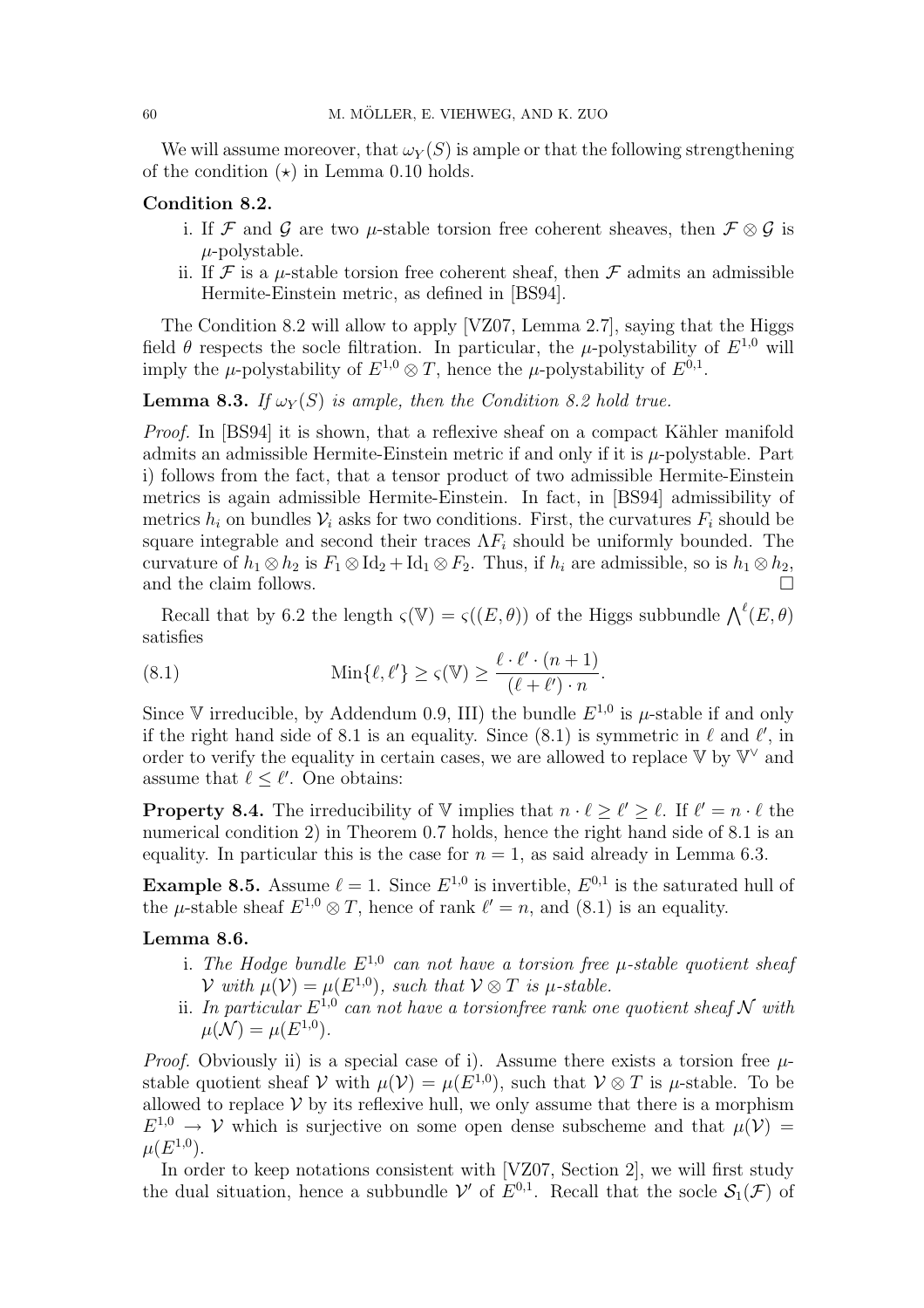a coherent sheaf  $\mathcal F$  is the smallest saturated subsheaf containing all  $\mu$ -polystable subsheaves of F of slope  $\mu(\mathcal{F})$ . By [VZ07, Lemma 2.7] the Property 8.2, i) implies that the Higgs field  $\theta$  respects the socle, in particular for  $\mathcal{V}' \subset \mathcal{S}_1(E^{0,1})$  the preimage  $\theta^{-1}(\mathcal{V}'\otimes\Omega)$  is contained in  $\mathcal{S}(E^{1,0})$ . Since  $(E,\theta)$  is the Higgs bundle of an irreducible variation of Hodge structures,  $\theta^{-1}(\mathcal{V} \otimes \Omega) \neq 0$ . In fact,  $\theta^{\vee} : E^{1,0} \otimes T \to E^{0,1}$  is surjective, since the cokernel would be a Higgs subbundle of  $(E, \theta)$  of degree zero.

So  $\theta^{-1}(\mathcal{V} \otimes \Omega)$  is a non-trivial subsheaf of the socle, hence  $\mu$ -polystable. The μ-stability of  $V' ⊗ Ω$  implies that  $θ^{-1}(V' ⊗ Ω)$  contains a direct factor which is  $\mu$ -equivalent to  $\mathcal{V}' \otimes \Omega$ .

Applying this to the cosocle  $\mathcal{S}'(E^{1,0})$ , i.e. to the dual of  $\mathcal{S}(E^{1,0}{}^{\vee})$  one finds a quotient sheaf of  $E^{0,1}$  which is  $\mu$ -equivalent to  $\mathcal{V} \otimes T$ . So  $(E, \theta)$  has a quotient Higgs bundle whose reflexive hull is isomorphic to  $\mathcal{Q} = \mathcal{V} \oplus \mathcal{V} \otimes T$ . Lemma 4.4, ii), applied to  $\mathcal{Q} = \mathcal{V} \oplus \mathcal{V} \otimes T$ , and the Arakelov equality imply that

$$
0 \leq \mu(Q)\text{rk}(Q) = \text{rk}(\mathcal{V}) \cdot \mu(\mathcal{V}) + \text{rk}(\mathcal{V}) \cdot n \cdot (\mu(\mathcal{V}) - \mu(\Omega)) =
$$
  
rk
$$
(\mathcal{V}) \cdot (\mu(E^{1,0}) + n \cdot (\mu(E^{1,0}) - \mu(\Omega))) = \text{rk}(\mathcal{V}) \cdot (\mu(E^{1,0}) + n \cdot \mu(E^{0,1})).
$$

On the other hand, the property 8.4 implies that

$$
0 = \ell \cdot \mu(E^{1,0}) + \ell' \cdot \mu(E^{1,0}) \ge \ell \cdot (\mu(E^{1,0}) + n \cdot \mu(E^{1,0})),
$$

hence that  $\mu(\mathcal{Q}) = 0$ . Since V is irreducible,  $(E, \theta)$  can not have a Higgs subbundle of degree zero, a contradiction. ¤

**Example 8.7.** If  $\ell = 2$  and if the  $\mu$ -semistable sheaf  $E^{1,0}$  was not  $\mu$ -stable, one would find an invertible quotient, contradicting Lemma 8.6, ii).

Hence  $E^{1,0}$  is  $\mu$ -stable, and the right hand side of (8.1) is an equality. Since  $\text{Min}\{\ell, \ell'\} = 2$  the only solution is  $\ell' = 2 \cdot n$  and  $\varsigma(\mathbb{V}) = 2$ .

Next we will consider the case of a rank two quotient of  $E^{1,0}$ . To this aim, we have to analyze the holonomy group:

**Lemma 8.8.** Let V be a  $\mu$ -stable torsion free quotient sheaf of  $E^{1,0}$  of rank two with  $\mu(\mathcal{V}) = \mu(E^{1,0})$ . Then  $n = 2$  and for some invertible sheaf N one has an *isomorphism*  $\mathcal{V}^{\vee\vee} \cong T \otimes \mathcal{N}$ .

*Proof.* By Lemma 8.6, ii)  $V$  has to be  $\mu$ -stable. Moreover, since the assumptions are compatible with replacing U by an étale covering,  $\mathcal V$  remains  $\mu$ -stable under pullback to such a covering. By Lemma 8.6, i) the sheaf  $\mathcal{V} \otimes T$  can not be  $\mu$ -stable. So in order to finish the proof of the Lemma 8.8 it just remains to verify:

Claim 8.9. Let  $V$  be a rank 2 torsion free sheaf on Y, whose pullback to any étale covering remains  $\mu$ -stable. If  $\mathcal{V} \otimes T$  is not  $\mu$ -stable, then  $n = 2$  and  $\mathcal{V}^{\vee \vee} \cong T \otimes \mathcal{N}$ .

*Proof.* For a sheaf  $V$  of rank two, the only irreducible Schur functors are of the form  $\{k-a, a\}$ , for  $a \leq \frac{k}{2}$  $\frac{k}{2}$ . By [FH91], 6.9 on p. 79, one has

$$
\mathbb{S}_{\{k-a,a\}}(\mathcal{V}) = \begin{cases} \mathbb{S}_{\{k-2a\}}(\mathcal{V}) = S^{k-2a}(\mathcal{V}) \otimes \det(\mathcal{V})^a & \text{if } 2a < k \\ \mathbb{S}_{\{a,a\}}(\mathcal{V}) = \det(\mathcal{V})^a & \text{if } 2a = k \end{cases}
$$

**Claim 8.10.** The sheaves  $S^m(\mathcal{V})$  (and  $S^m(T)$ ) are  $\mu$ -stable, for all m. Moreover, the holonomy group of  $S^m(T)$  with respect to the Hermite-Einstein metric is the full group  $U(n)$ .

.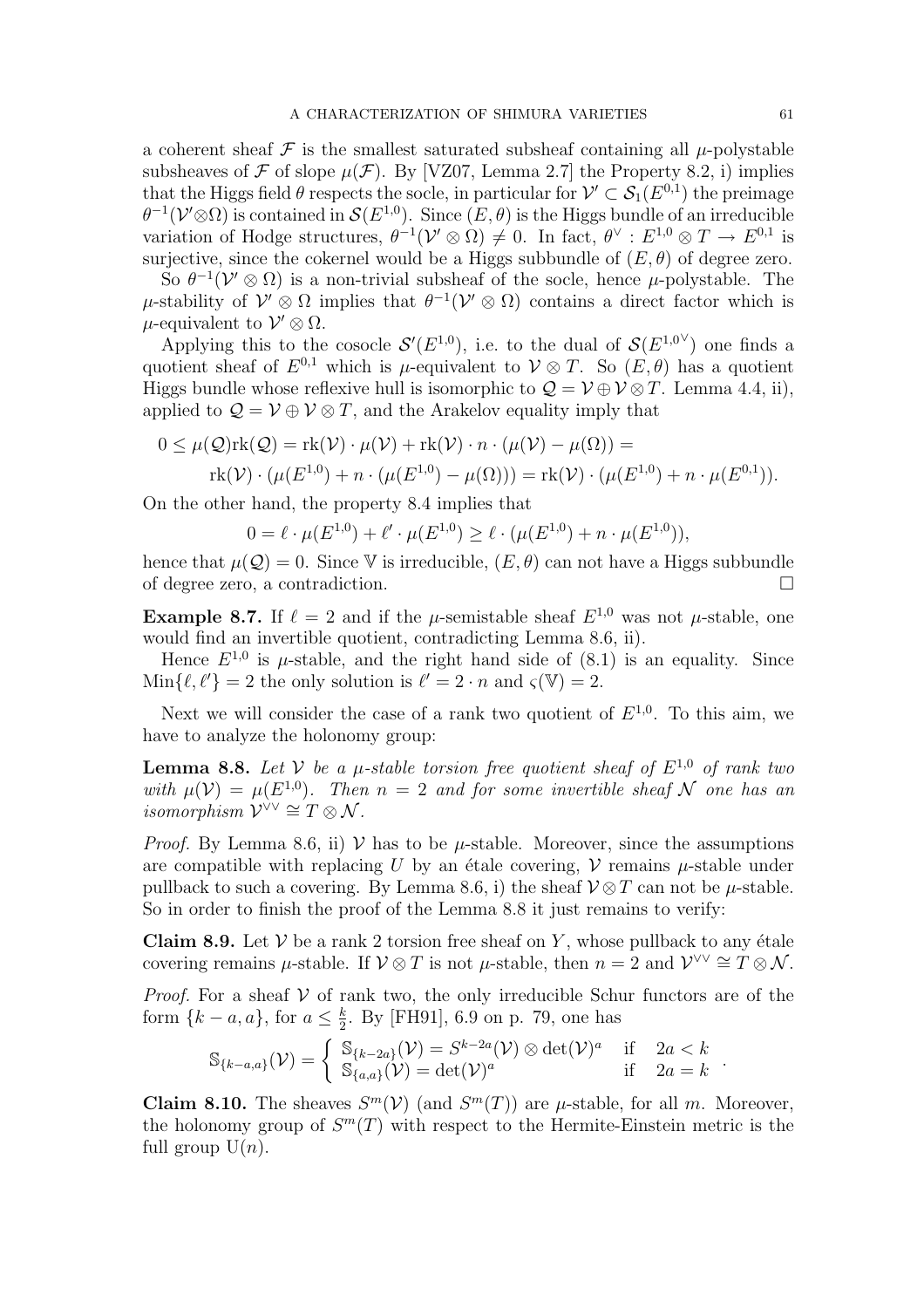Proof. Otherwise, the holonomy group with respect to the Hermitian-Einstein metric on  $S^m(\mathcal{V})$  (or on  $S^m(T)$ ) is not irreducible. Note that the holonomy group of the tensor product of Hermitian vector bundles is just the tensor product of the holonomy groups of the different factors.

Consequently, a non-trivial splitting of  $S^m(\mathcal{V})$  (resp. of  $S^m(T)$ ) forces the holonomy group of  $\mathcal V$  (resp. of T) with respect to the Hermite-Einstein metric to be strictly smaller than  $U(2)$  (resp. smaller than  $U(n)$ ).

It is known that a proper subgroup of  $U(2)$  is a semi-product of the torus with  $\mathbb{Z}_2$ . So one obtains a splitting of V on some étale double cover.

For T we use instead [Ya93] (see also [VZ07, Section 1]), saying that the holonomy group of T is  $U(n)$ .

Let us continue the proof of Claim 8.9. Assume that  $\mathcal{V} \otimes T$  contains a subsheaf N of the same slope and of rank  $r < 2 \cdot rk(T) = 2 \cdot n$ . Since  $V \otimes T$  is  $\mu$ -polystable, N is a direct factor. Replacing N by its complement in  $\mathcal{V} \otimes T$ , if necessary, we may assume that  $r \leq n$ .

By taking the r-th wedge product one obtains an inclusion of  $\mathcal{L} = \bigwedge^r \mathcal{N}$  into By taking the r-th wedge product one obtains an inclusion of  $\mathcal{L} = \bigwedge \mathcal{N}$  into  $\bigwedge^r (\mathcal{V} \otimes T)$ , and both sheaves have the same slope. Here and later on, the wedge products of a torsion free sheaf is the reflexive hull of the corresponding wedge product on the open set, where the sheaf is locally free.

By [FH91, p. 80], for example, one has a decomposition

$$
\bigwedge^r (\mathcal{V} \otimes T) = \bigoplus \mathbb{S}_{\lambda}(\mathcal{V}) \otimes \mathbb{S}_{\lambda'}(T)
$$

where the sum is taken over all partitions  $\lambda$  of r with at most 2 rows and n columns and where  $\lambda'$  is the partition complementary to  $\lambda$ . The rank one subsheaf columns and where  $\lambda$  is the partition complementary to  $\lambda$ . The rank one subshear  $\mathcal{L}$  of  $\bigwedge^r (\mathcal{V} \otimes T)$  must inject to  $\mathbb{S}_{\lambda}(\mathcal{V}) \otimes \mathbb{S}_{\lambda'}(T)$  for some  $\lambda$ . Again both sheaves are  $\mu$ -semistable of slope  $\mu(\mathcal{L})$ . Moreover, for  $\lambda = \{a, a\}$  the rank of  $\mathbb{S}_{\lambda'}(T)$  is strictly larger than one, and the Claim 8.10 implies that neither  $\mathcal{S}_{\lambda}(\mathcal{V})$  nor  $\mathcal{S}_{\lambda'}(T)$  can be invertible.

Let us assume that  $n = 2$ . If  $r = 2$ , the only possibilities for  $\lambda$  are  $\{2, 0\}$  or  $\{1, 1\}.$  In the first case  $\mathcal{S}_{\lambda}(\mathcal{V}) = \det(\mathcal{V})$ , and in the second case  $\mathcal{S}_{\lambda'}(T) = \det(T)$ . So both are excluded.

If N is a subbundle of rank one, we obtain a non-trivial map  $\mathcal{N} \otimes \Omega \to \mathcal{V}$ . Since both sheaves are  $\mu$ -stable of the same slope this must be an isomorphism on some dense open subset, and since  $\Omega = T \otimes \det(\Omega)$  we are done.

So assume from now on that  $n \geq 3$ . A non-zero projection of  $\mathcal L$  to some Schur functor  $\mathcal{L} \to \mathbb{S}_{\lambda}(\mathcal{V}) \otimes \mathbb{S}_{\lambda'}(T)$  gives again rise to a non-zero map

$$
\mathbb{S}_{\lambda}(\mathcal{V})^{\vee} \otimes \mathcal{L} \longrightarrow \mathbb{S}_{\lambda'}(T)
$$

between  $\mu$ -polystable bundles of rank strictly larger than 1 and of the same slope. Claim 8.10 implies that this is an isomorphism.

Hence the holonomy group of  $\mathbb{S}_{\lambda'}(T)$  with respect to the Hermitian-Yang-Mills connection is isomorphic to the holonomy group of  $\mathbb{S}_{\lambda}(\mathcal{V})^{\vee}$ , up to twisting by scalars. Holonomy groups are compatible with Schur functors, so the  $\mathcal{S}_{\lambda}$ -representation of the holonomy group of V is isomorphic to  $\mathbb{S}_{\lambda}$  applied to the holonomy group of  $T_Y$ , which by Claim 8.10 is  $U(n)$ .

Since  $\mathbb{S}'_{\lambda}$  is not the determinant representation, this representation is almost faithful (with the kernel contained in the subgroup of scalar matrices). Since the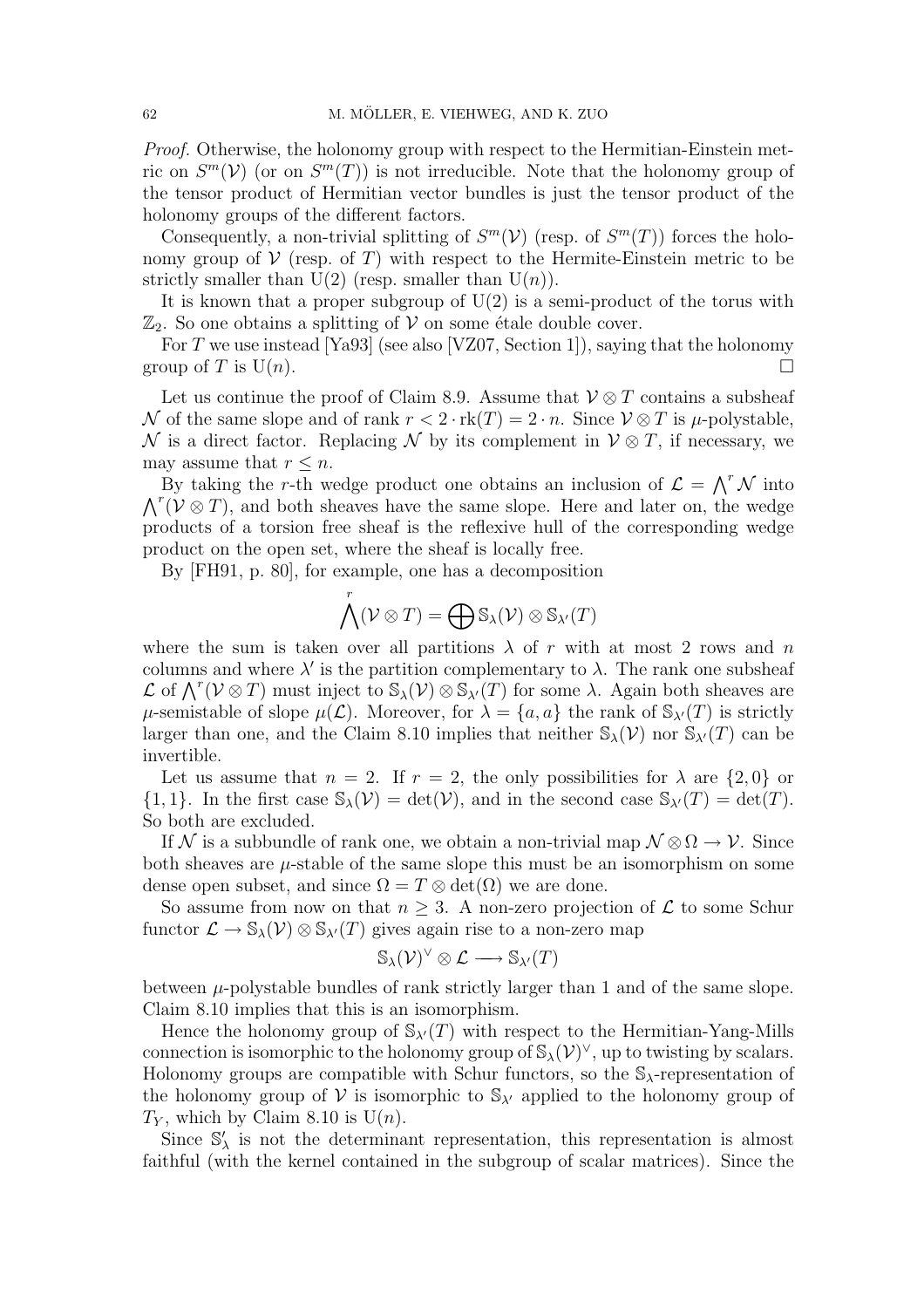holonomy group of  $V$  is  $U(2)$ , it is too small to contain an almost faithful representation of  $U(n)$  for  $n \geq 3$  one obtains a contradiction. So n must be two, and we handled this case already.

**Example 8.11.** If  $\ell = 3$  and if  $n \geq 3$ , then the right hand side of (8.1) is an equality, hence

$$
3 \ge \varsigma(\mathbb{V}) = \frac{3 \cdot \ell' \cdot (n+1)}{(3+\ell') \cdot n} > 1.
$$

For  $\zeta(\mathbb{V}) = 3$  one finds  $\ell' = n \cdot \ell$ . For  $\zeta(\mathbb{V}) = 2$  the only possibility is  $n = \ell' = 3$ .

*Proof.* If  $E^{1,0}$  is not  $\mu$ -stable, it has a torsion free quotient sheaf  $V$  of slope  $\mu(E^{1,0})$ , either of rank one or of rank two. Both cases have been excluded, by the Lemmata 8.6 and 8.8.

For  $\varsigma = \varsigma(\mathbb{V})$  the equality implies that  $\ell' = \frac{\varsigma \cdot 3 \cdot n}{(3-\varsigma) \cdot n+3}$ . For  $\varsigma = 1$  there is no solution in  $\mathbb{Z}_{\geq 3}$ , and for  $\varsigma = 2$  the only solutions are  $(\ell', n) = (3, 3)$ ,  $(4, 6)$  or (5, 15). To exclude the last two cases, consider the non-trivial map

$$
S^2(T)\otimes \det(E^{1,0})\stackrel{\tau^{(2)}}{\longrightarrow} E^{1,0}\otimes \bigwedge^2(E^{0,1}).
$$

Since both sides have the same slope,  $\tau^{(2)}$  must be injective. However the inequality

$$
\frac{(n+1)\cdot n}{2}\leq \ell\cdot \frac{\ell'\cdot (\ell'-1)}{2}.
$$

is violated for  $(\ell', n) = (4, 6)$  or  $(5, 15)$ .

**Example 8.12.** For  $n = 2$  the right hand side of  $(8.1)$  is an equality, except possibly for  $\ell' = 5$ .

Proof. The inequality (8.1) says that

$$
3\geq \varsigma({\mathbb V})\geq \frac{3\cdot \ell'\cdot 3}{(3+\ell')\cdot 2}.
$$

Since  $\ell' \geq 3$  the right hand side is strictly larger than 2, hence  $\zeta(\mathbb{V}) = 3$ , and the morphism

$$
\det(E^{1,0}) \otimes S^3(T) \xrightarrow{\tau^{(3)}} \bigwedge^3(E^{0,1})
$$

is non-zero. Since both sides have the same slope, for  $\ell' = 3$  this contradicts the is non-zero. Since both sides have the same slope, for  $\ell = 3$  this contradicts the stability of  $S^3(T)$ . For  $\ell' = 4$  the saturated image of  $\tau^{(3)}$  is  $\bigwedge^3(E^{0,1})$ . Hence the latter and  $E^{0,1}$  are both  $\mu$ -stable. The compatibility of the Higgs field with the socle filtration implies that  $E^{1,0}$  is  $\mu$ -stable, and hence the right hand side of (8.1) must be an equality. Obviously this is a contradiction.  $\Box$ 

Altogether we verified:

Proposition 8.13. Under the Assumptions 8.1 the numerical condition 2) in Theorem 0.7, b) holds in the following cases:

1.  $n = 1$ . 2.  $n = 2, \ell \leq 3, \ell \leq \ell'$  and  $\ell' \neq 5$ . 3.  $n \geq 3, \ell \leq 3, \text{ and } \ell \leq \ell'.$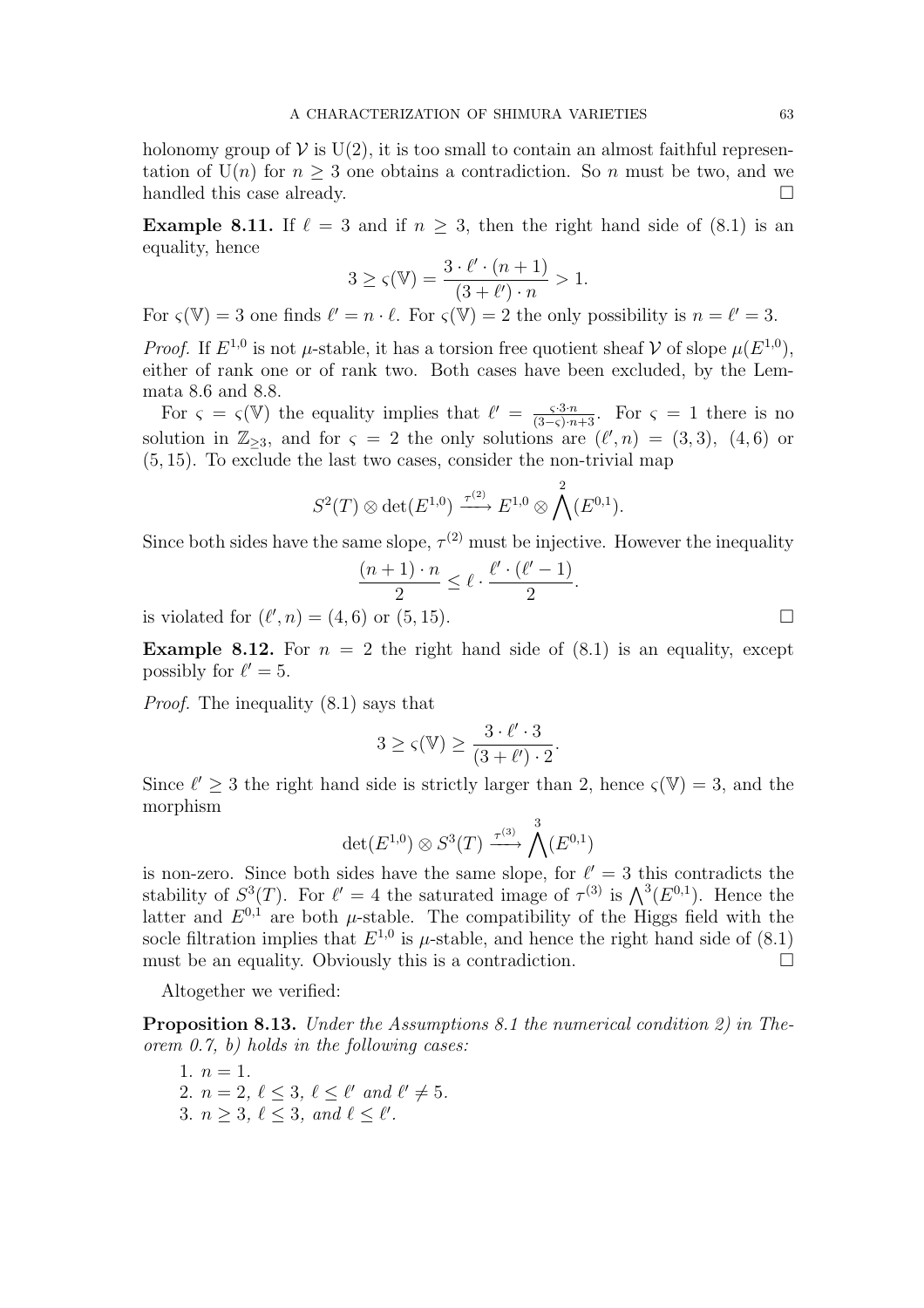#### **REFERENCES**

- [Abd94] Abdulali, S.: Conjugates of strongly equivariant maps. Pacific J. Math. 165 (1994), 207–216
- [An92] André, Y.: Mumford-Tate groups of mixed Hodge structures and the theorem of the fixed part. Comp. Math. 82 (1992), 1–24
- [BS94] Bando, S., Siu, Y.-T.: Stable sheaves and Einstein-Hermitian metrics. In: Geometry and analysis on complex manifolds, World Sci. Publ., River Edge, NJ, (1994), 39–50
- [CKS86] Cattani, E., Kaplan, A., Schmid, W.: Degeneration of Hodge structures. Ann. of Math. 123 (1986), 457–535
- [De71] Deligne, P.: Théorie de Hodge II. I.H.É.S. Publ. Math.  $40$  (1971) 5–57,
- [De79] Deligne, P.: Variétés de Shimura: Interpretation modulaire, et techniques de construction de modèles canoniques. Proc. Symp. Pure Math. 33 part II (1979), 247-289
- [De82] Deligne, P.: Hodge cycles on abelian varieties. (Notes by J. S. Milne). Springer Lecture Notes in Math. 900 (1982), 9–100
- [De87] Deligne, P.: Un théorème de finitude pour la monodromie. Discrete Groups in Geometry and Analysis, Birkhäuser, Progress in Math. 67 (1987), 1–19.
- [Fa83] Faltings, G.: Arakelov's theorem for abelian varieties. Invent. Math. 73 (1983), 337– 347,
- [FH91] Fulton, W., Harris, J.: Representation Theory. A first course. Graduate Texts in Math. 129 (1991) Springer-Verlag, New-York
- [Gr70] Griffiths, P.: Periods of integrals on algebraic manifolds III. Publ. Math. IHES 38 (1970), 125–180.
- [He62] Helgason, S.: Differential Geometry and Symmetric Spaces. Academic Press, New York and London (1962)
- [HL97] Huybrechts, D., Lehn, M.: The Geometry of Moduli Spaces of Sheaves. Aspects of Math. E31. F. Vieweg u. Sohn, Braunschweig (1997)
- [Ko86] Kobayashi, S.: Homogeneous vector bundles and stability. Nagoya Math. J. 101 (1986), 37–54
- [Kol85] Kollar, J.: Subadditivity of the Kodaira dimension: Fibers of general type. Algebraic Geometry, Sendai, 1985 Advanced Studies in Pure Mathematics 10 (1987), 361–398
- [La04] Langer, A.: Semistable sheaves in positive characteristic. Annals of Math. **159** (2004), 251–276.
- [Ma77] Margulis, G.A.: Arithmeticity of the irreducible lattices in the semi-simple groups of rank greater than 1. Invent. Math. 76 (1984), 1–93
- [Mi04] Milne, J.S.: Introduction to Shimura Varieties. In: Harmonic Analysis, the Trace Formula, and Shimura Varieties. Proc. Clay Math. Inst. (2003 Summer School, The Fields Inst). Available at: http://www.claymath.org/library/
- [Mk89] Mok, N.: Metric rigidity theorems on Hermitian locally symmetric manifolds. Series in Pure Math., 6. World Sci. Publ. (1989)
- [Mo98] Moonen, B.: Linearity properties of Shimura varieties. Part I. J. Algebraic Geom. 7 (1998), 539–567
- [Mu66] Mumford, D.: Families of abelian varieties. Proc. Sympos. Pure Math. 9 (1966), 347– 351
- [Mu69] Mumford, D.: A note on Shimura's paper 'Discontinuous groups and abelian varieties'. Math. Ann. 181 (1969), 345–351
- [Mu77] Mumford, D.: Hirzebruch's proportionality theorem in the non-compact case. Invent. Math. 42 (1977), 239–277
- [Sa65] Satake, I.: Holomorphic embeddings of symmetric domains into a Siegel space. Amer. J. Math. 87 (1965), 425–461
- [Sa80] Satake, I.: Algebraic structures of symmetric domains, Iwanami Shoten and Princeton University Press (1980)
- [Sch73] Schmid, W.: Variation of Hodge structure: The singularities of the period mapping. Invent. Math. 22 (1973), 211–319
- [Sc96] Schoen, C.: Varieties dominated by product varieties. Int. J. Math. 7 (1996), 541–571
- [Si88] Simpson, C.: Constructing variations of Hodge structure using Yang-Mills theory and applications to uniformization. Journal of the AMS 1 (1988), 867–918